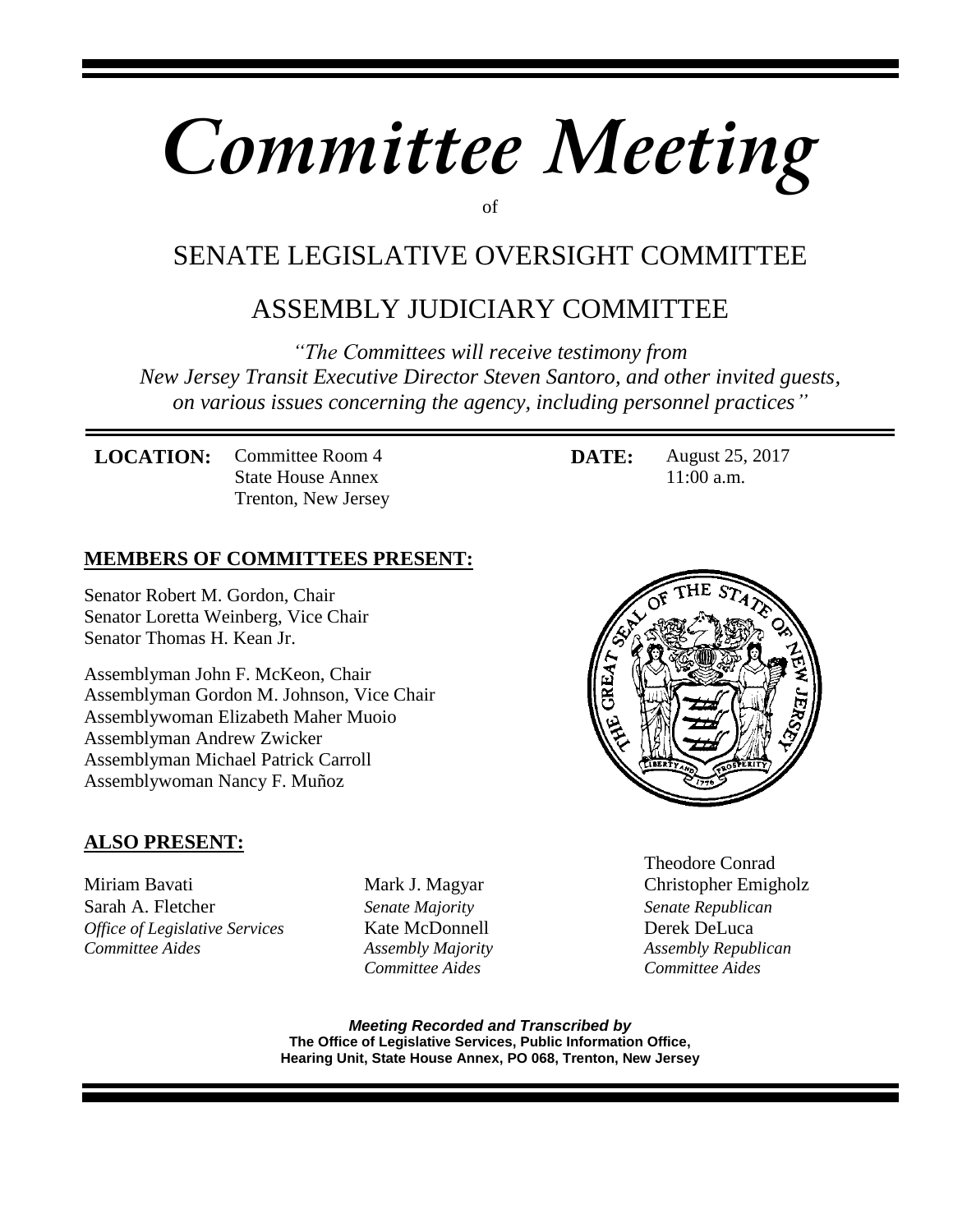

ROBERT M. GORDON Chairman

**LORETTA WEINBERG** Vice-Chair

M. TERESA RUIZ PAUL A. SARLO THOMAS H. KEAN, JR. JOSEPH M. KYRILLOS, JR. New Jersey State Begislature

SARAH A. FLETCHER Office of Legislative Services Committee Aide  $(609) 847 - 3855$ (609) 292-0561 fax

SENATE LEGISLATIVE OVERSIGHT COMMITTEE **STATE HOUSE ANNEX** PO BOX 068 TRENTON NJ 08625-0068

#### COMMITTEE NOTICE

#### TO: MEMBERS OF THE SENATE LEGISLATIVE OVERSIGHT COMMITTEE

FROM: SENATOR ROBERT M. GORDON, CHAIRMAN

SUBJECT: **COMMITTEE MEETING - AUGUST 25, 2017** 

The public may address comments and questions to Sarah A. Fletcher, Committee Aide, or make bill status and scheduling inquiries to Shirley Link, Secretary, at (609)847-3855, fax (609)292-0561, or email: OLSAideSLO@nileg.org. Written and electronic comments, questions and testimony submitted to the committee by the public, as well as recordings and transcripts, if any, of oral testimony, are government records and will be available to the public upon request.

The Senate Legislative Oversight Committee will jointly meet with the Assembly Judiciary Committee on Friday, August 25, 2017 at 11:00 AM in Committee Room 4, 1st Floor, State House Annex, Trenton, New Jersey.

The committees will receive testimony from New Jersey Transit Executive Director Steven Santoro and other invited guests on various issues concerning the agency, including personnel practices.

**Issued 8/18/17** 

For reasonable accommodation of a disability call the telephone number or fax number above, or for persons with hearing loss dial 711 for NJ Relay. The provision of assistive listening devices requires 24 hours' notice. CART or sign language interpretation requires 5 days' notice.

For changes in schedule due to snow or other emergencies, see website http://www.njleg.state.nj.us or call 800-792-8630 (toll-free in NJ) or 609-847-3905.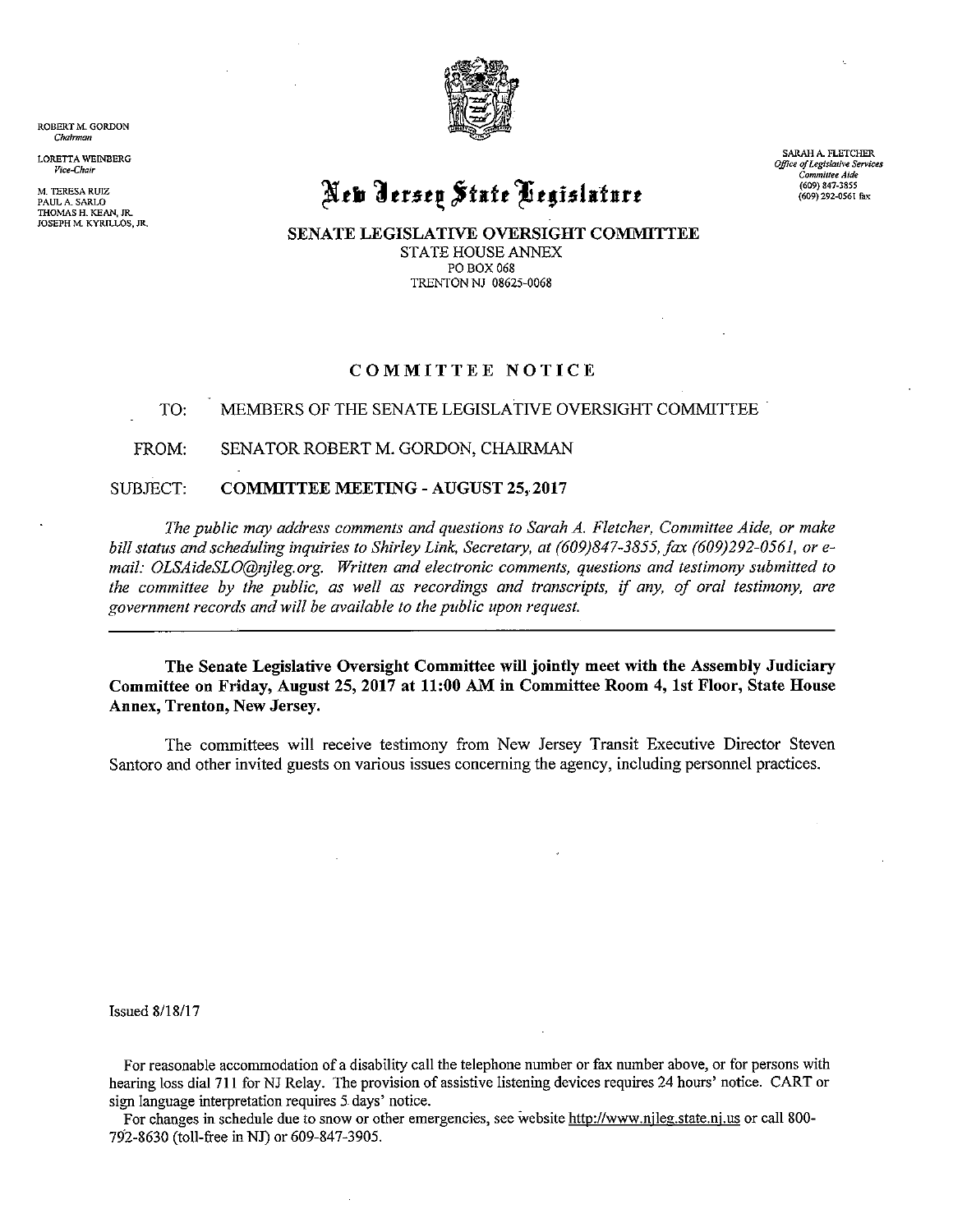JOHN F. McKEON Chair

GORDON M. JOHNSON Vice-Chair

JOSEPH A. LAGANA ELIZABETH MAHER MUOIO ANDREW ZWICKER MICHAEL PATRICK CARROLL **ERIK PETERSON** 



# New Ierseų Štate Pegislature

**ASSEMBLY JUDICIARY COMMITTEE** STATE HOUSE ANNEX PO BOX 068 TRENTON NJ 08625-0068

MIRIAM BAVATI Office of Legislative Services<br>Committee Aide (609) 847-3865 (609) 292-6510 fax

#### COMMITTEE NOTICE

#### MEMBERS OF THE ASSEMBLY JUDICIARY COMMITTEE TO:

FROM: ASSEMBLYMAN JOHN F. McKEON, CHAIRMAN

#### SUBJECT: **COMMITTEE MEETING - AUGUST 25, 2017**

The public may address comments and questions to Miriam Bavati, Committee Aide, or make bill status and scheduling inquiries to Denise Darmody, Secretary, at (609)847-3865, fax (609)292-6510, or e-mail: OLSAideAJU@njleg.org. Written and electronic comments, questions and testimony submitted to the committee by the public, as well as recordings and transcripts, if any, of oral testimony, are government records and will be available to the public upon request.

The Assembly Judiciary Committee will jointly meet with the Senate Legislative Oversight Committee on Friday, August 25, 2017 at 11:00 AM in Committee Room 4, 1st Floor, State House Annex, Trenton, New Jersey.

The committees will receive testimony from New Jersey Transit Executive Director Steven Santoro and other invited guests on various issues concerning the agency, including personnel practices.

**Issued 8/18/17** 

For reasonable accommodation of a disability call the telephone number or fax number above, or for persons with hearing loss dial 711 for NJ Relay. The provision of assistive listening devices requires 24 hours' notice. CART or sign language interpretation requires 5 days' notice.

For changes in schedule due to snow or other emergencies, see website http://www.njleg.state.nj.us or call 800-792-8630 (toll-free in NJ) or 609-847-3905.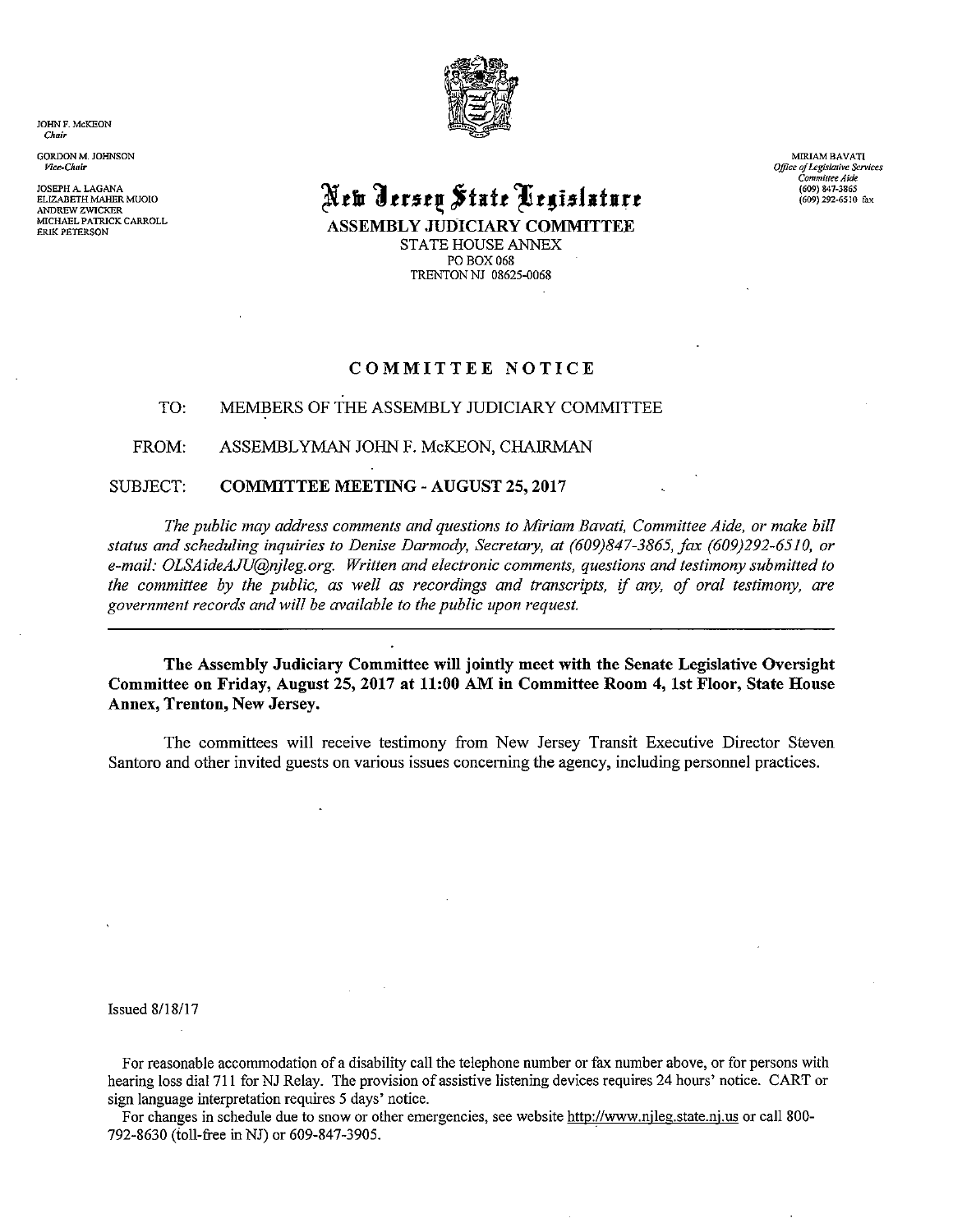## **TABLE OF CONTENTS**

**Page**

| Nancy Erika Smith, Esq.<br>Representing<br>Smith Mullin, P.C.                                               | 7   |
|-------------------------------------------------------------------------------------------------------------|-----|
| Ravi Sattiraju, Esq.<br>Representing<br>The Sattiraju Law Firm, P.C.                                        | 17  |
| Todd C. Baretta<br>Private Citizen                                                                          | 42  |
| Steven H. Santoro<br><b>Executive Director</b><br>New Jersey Transit                                        | 74  |
| Paul Wyckoff<br>Chief<br>Government and External Affairs<br>New Jersey Transit                              | 87  |
| Jeanne M. Victor, Esq.<br>Director<br>Civil Rights and Affirmative Action/EEO Officer<br>New Jersey Transit |     |
| <b>Leotis Sanders</b><br>Vice President<br>Office of Civil Rights and Diversity Programs                    | 91  |
| New Jersey Transit<br>Deborah Prato<br><b>Assistant Executive Director</b>                                  | 96  |
| <b>Human Resources</b><br>New Jersey Transit                                                                | 113 |
| <b>Robert Lavell</b><br>Vice President and General Manager<br><b>Rail Operations</b>                        |     |
| New Jersey Transit                                                                                          | 118 |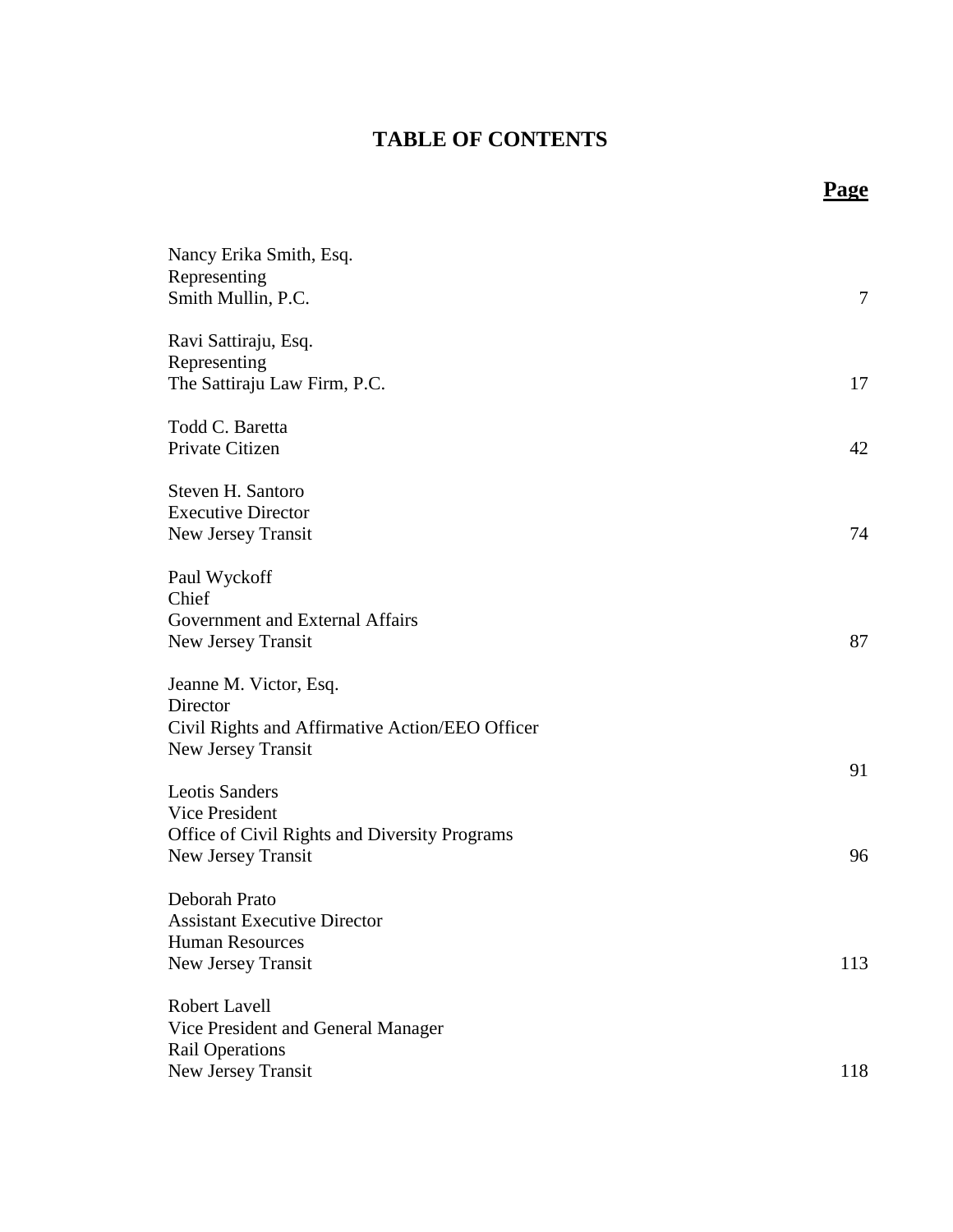## **TABLE OF CONTENTS (continued)**

|                                                                                                                          | Page |
|--------------------------------------------------------------------------------------------------------------------------|------|
| <b>Christopher Trucillo</b><br>Chief<br>New Jersey Transit Police Department                                             | 127  |
| <b>APPENDIX:</b>                                                                                                         |      |
| Testimony<br>submitted by<br>Steven H. Santoro                                                                           | 1x   |
| Press articles, and<br>Superior Court of New Jersey complaints<br>submitted by<br>Senate Legislative Oversight Committee | 8x   |
|                                                                                                                          |      |

pnf: 1-152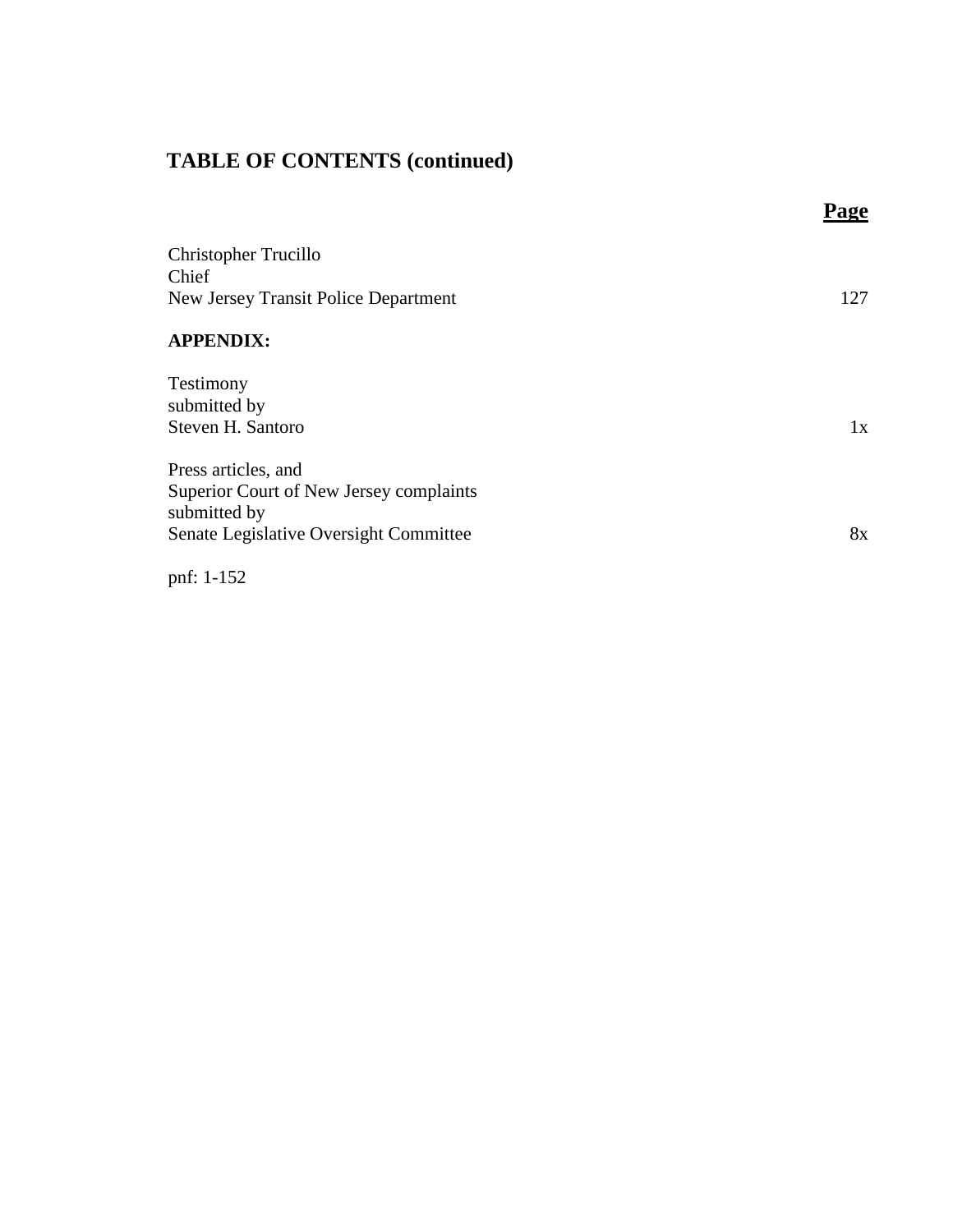**SENATOR ROBERT M. GORDON (Chair):** This joint meeting of the Senate Legislative Oversight Committee and the Assembly Judiciary Committee will come to order.

Could you all please rise and join me in the Pledge of Allegiance? (all recite pledge)

SENATOR GORDON: Thank you.

May I have a roll call, please?

MS. FLETCHER (Committee Aide): Senator Gordon.

SENATOR GORDON: Here.

MS. FLETCHER: Senator Weinberg.

**SENATOR LORETTA WEINBERG (Vice Chair):** Here.

MS. FLETCHER: Senator Kean.

SENATOR KEAN: Here.

**ASSEMBLYMAN JOHN F. McKEON (Chair):** Please, on the Assembly side, roll call.

MS. BAVATI (Committee Aide): Assemblywoman Munoz.

ASSEMBLYWOMAN MUNOZ: Here.

MS. BAVATI: Assemblyman Carroll.

ASSEMBLYMAN CARROL: Here, reluctantly.

MS. BAVATI: Assemblyman Zwicker.

ASSEMBLYMAN ZWICKER: Here.

MS. BAVATI: Assemblywoman Muoio.

ASSEMBLYWOMAN MUOIO: Here.

MS. BAVATI: Assemblyman Johnson.

**ASSEMBLYMAN GORDON M. JOHNSON (Vice Chair):** 

Here.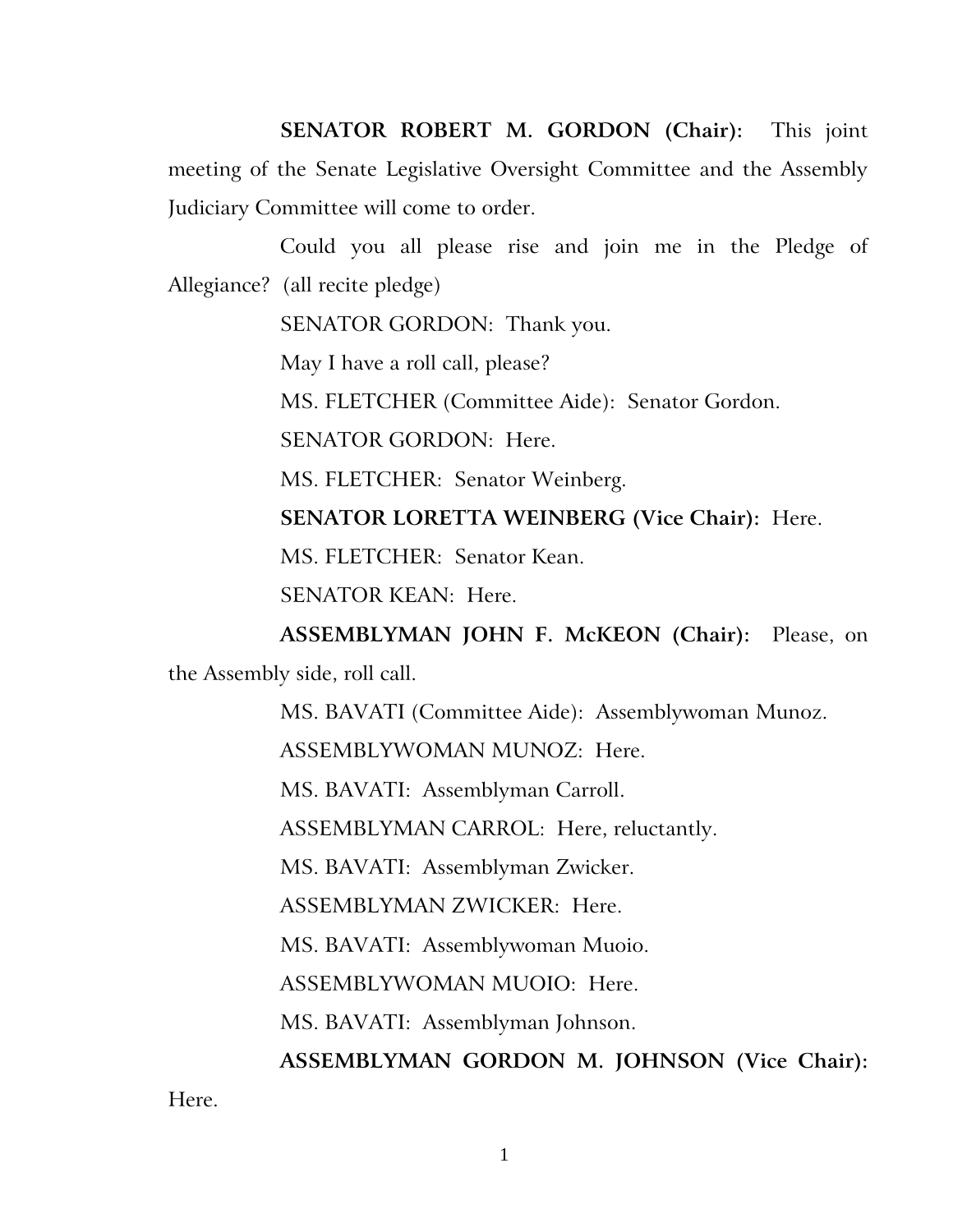MS. BAVATI: Chairman McKeon.

SENATOR KEAN: Wow; look at that -- commanding presence. (laughter)

ASSEMBLYMAN McKEON: Present.

SENATOR GORDON: Good morning, everyone.

Last Tuesday, our good friend and colleague, Senator Jim Whelan, passed away. And I believe this is the first meeting of the Legislature since then. And I think it would be appropriate just to pause for a moment and keep him in our thoughts. (moment of silence)

Thank you very much.

Good morning, everyone. I'm Senator Bob Gordon and I am the Chair of the Senate Legislative Oversight Committee. And this is a continuation of our joint hearing, with the Assembly Judiciary Committee, on New Jersey Transit.

The last several hearings have been dominated by safety, and operational, and service issues in the wake of the massive delays that followed the April derailments and Amtrak's major repairs at New York's Penn Station; and the New Jersey Transit, PATH, and New York waterway's response to the shutdown of 25 percent of the Penn Station track capacity.

That work is on schedule for completion by September 1, as planned; and the transit agencies and our commuters did a greater job in preparing for and developing alternative ways to get to New York.

Today's hearing returns to some of the major issues raised in our earlier hearings into New Jersey Transit's operations, administration, and personnel policies.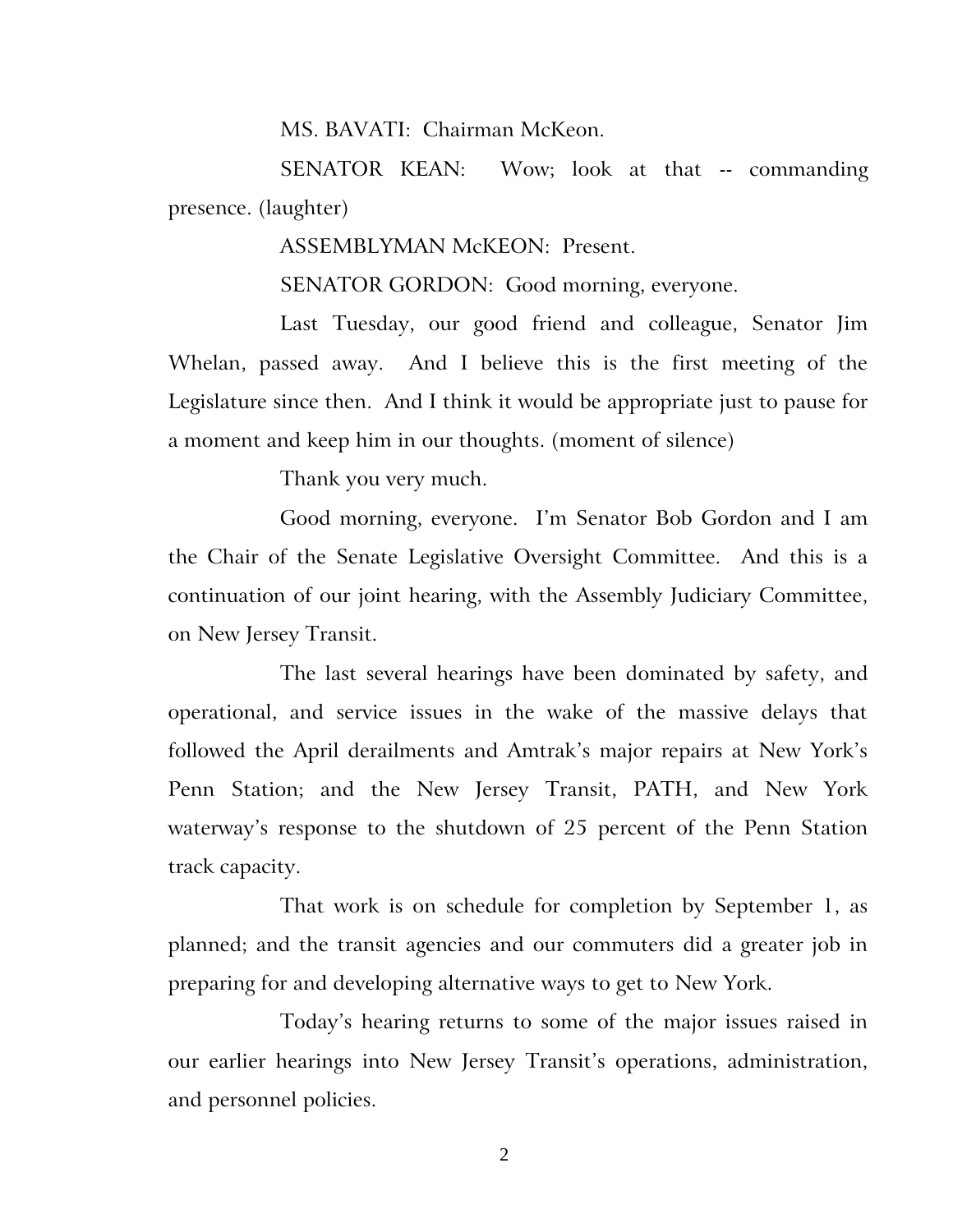Joining us today are two attorneys, Nancy Erika Smith and Rav Sattiraju, who are experts in employee law, and they will talk about a disturbing pattern of practices pertaining to New Jersey Transit's handling of discrimination complaints and lawsuits.

We also welcome New Jersey Transit Executive Director Steve Santoro, and recognize that these endemic problems go back years in the agency, long before he took over as Executive Director.

We will also be focusing heavily on New Jersey Transit's management and hiring practices; and the continuing allegations about patronage that have come into our offices and are the subject of informational subpoenas issued by the Assembly Judiciary Committee, about which my Co-Chair John McKeon, I'm sure, will have something to say.

We will also return today to questions about the ability of New Jersey Transit to fill key operational and safety positions; about backlogs in the hiring of engineers; and about New Jersey Transit's ability to transition back to its regular schedule without another round of train cancelations due to staff shortages.

With that, at this point, let me turn to my Co-Chair, Assembly McKeon.

ASSEMBLYMAN McKEON: Thank you, Co-Chair.

And as much as it's wonderful to be with all my colleagues, I always like to take the time to thank you for your intellectual approach to all of this and working so cooperatively, Senator Gordon. I appreciate that much.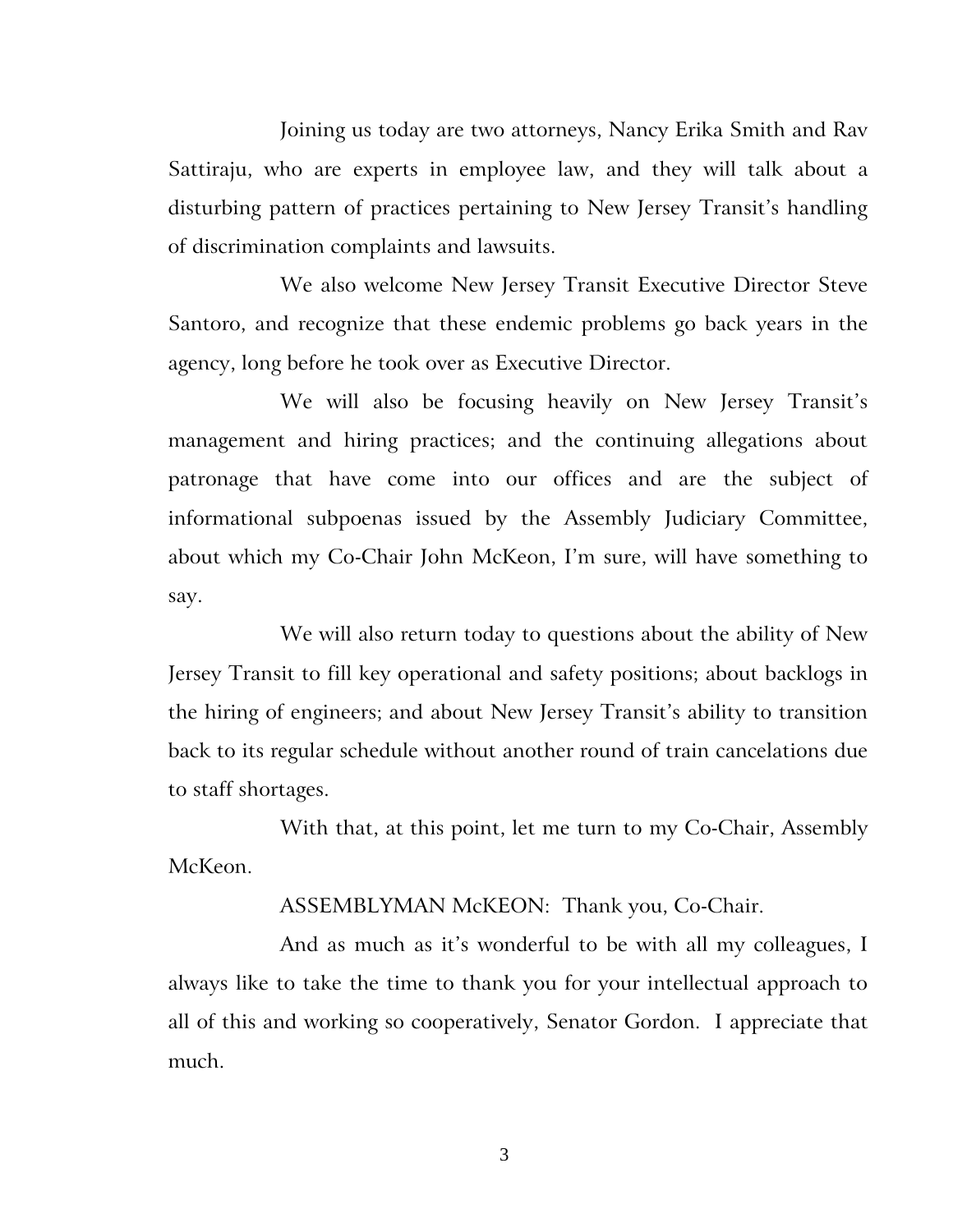And thanks, on behalf of all of us, to both partisan and nonpartisan staff, who have been amazing through this process.

I'm going to be very brief in opening. I concur with my Co-Chair; I think we have talked a lot about the capital budget -- the dearth of funding. We've talked about how that's matched, unfortunately, with a significant increase in ridership. We've talked, in general, about the many incidents -- that they're well-chronicled -- and the reasons for them; and we've spoken much about the Summer of Hell which, happily -- and to a lot of people's credit -- is drawing to an end with the least bit of inconvenience as there could have been -- not that they deserve any -- to the commuters.

But today I think is a little bit different, as far as the hearing is concerned. Today is about leadership, about internal operations, and about the culture of NJ Transit that has to be a part of the solution as we get through these hearings and we turn over a new leaf come January, with a new Administration and a new Governor.

So with that, again, I thank you, Chair--

SENATOR GORDON: Thank you.

ASSEMBLYMAN McKEON: --and look forward to today's spirited hearings.

SENATOR GORDON: Let me turn to the Majority Leader, Senator Weinberg, and then we'll hear from Senator Kean.

SENATOR WEINBERG: Okay; thank you very much to the Co-Chairs; thank you to all of the legislators who did manage to get here on Friday (laughter), and to enable us to have this important Committee meeting.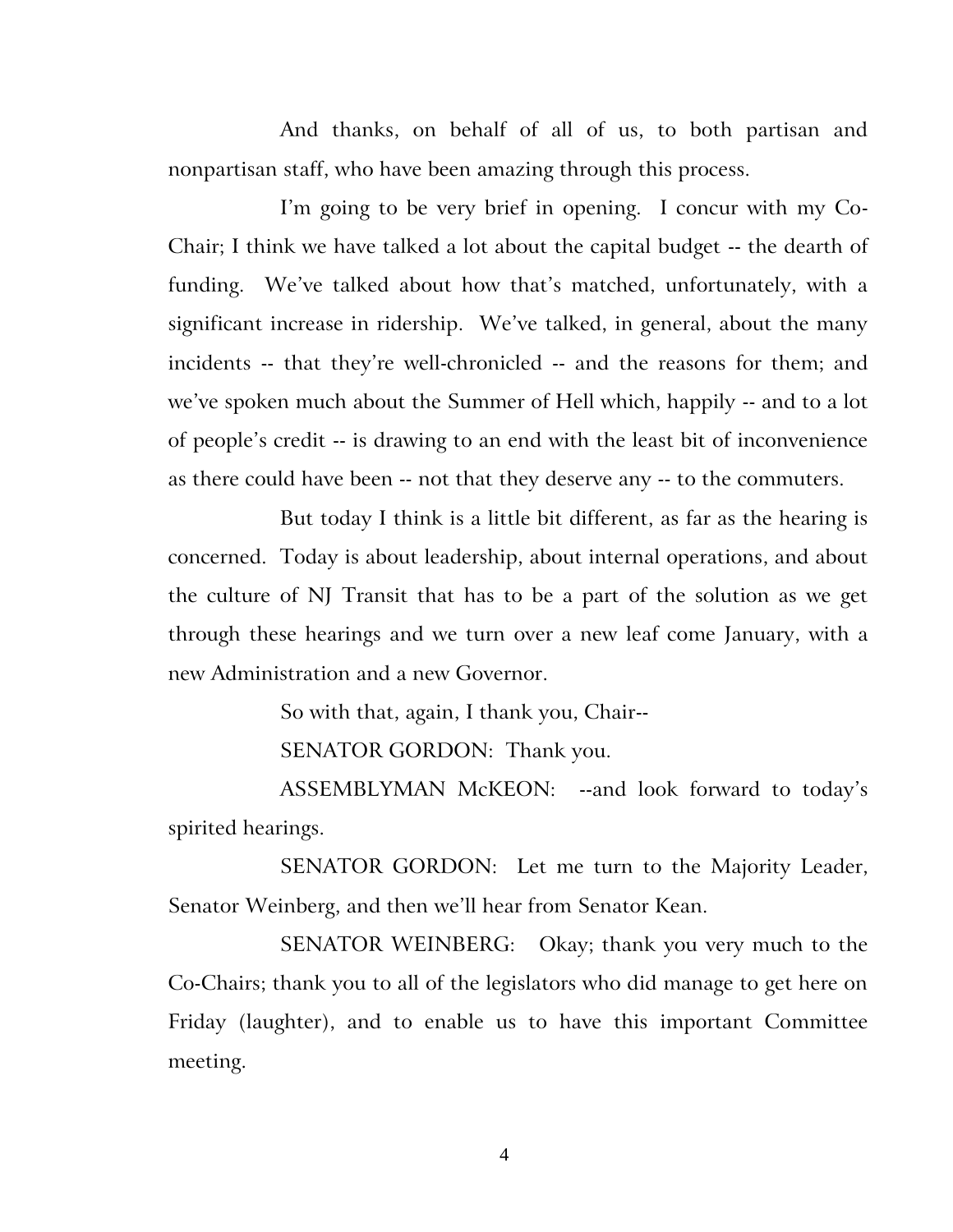You know, as we try to set policy for probably one of the most, -- if not the most important agencies in the State of New Jersey -- in order to rebuild our state, we need this infrastructure, and we need it working and we need to be able to get people through our state and around our state.

But policy only gets carried out by the people who are working there. So I think that this morning's hearing is very important, because we need to have a properly staffed Department of Transportation, and certainly a properly staffed New Jersey Transit, with people in the right positions; and with a culture that respects all of its employees, and with a culture that represents the diversity of the State of New Jersey that these fine employees are being called upon to serve.

So I'm glad we're having this hearing, and I am looking forward to hearing, most particularly, from the two attorneys who are represented here today.

> SENATOR GORDON: Thank you, Senator Weinberg. Senator Kean.

SENATOR KEAN: Thank you, Mr. Chairman.

I echo your sentiments to Senator Whelan; he was a kind and decent individual, and he will be sorely missed. And thank you for recognizing that moment of silence, sir.

And it is necessary and appropriate that we, as a Legislature, look at what's going on in the Executive Branch because, obviously, their actions impact the lives of all of our constituents; all the people who are trying to get to and from work, people who are trying to get to and from their families. And there needs to be an integrated system that works well, is predictable, and makes sure that there is communication to these people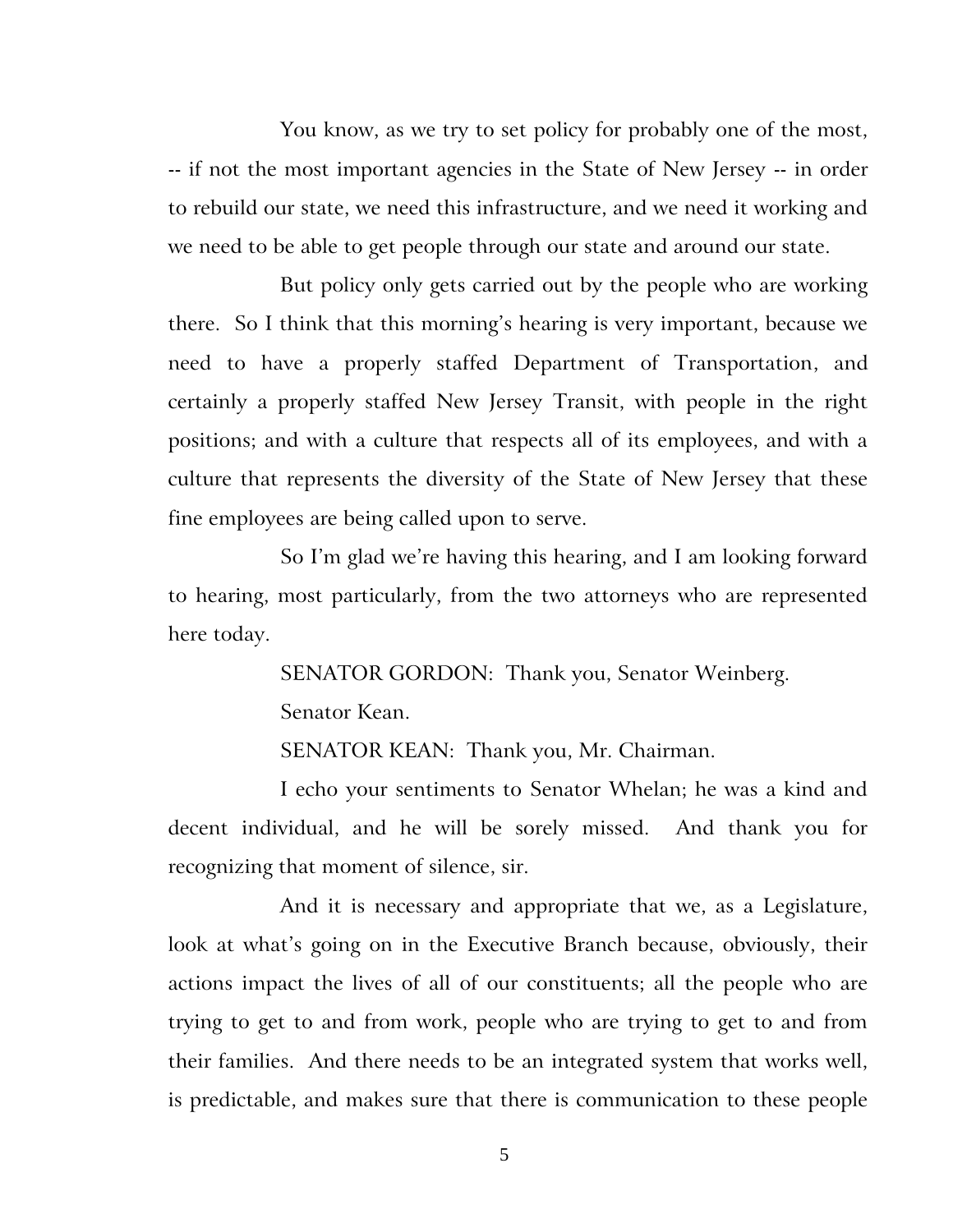who are relying on -- whether it's New Jersey Transit, or the Department of Transportation, or anybody else in State government -- to plan their lives, and plan their days, and to get to work and home to the family. It's an important part.

I am concerned today about the witness list, in that it's-- I know in our Legislative Offices, if there is an active lawsuit, in any way, we are actually barred from engaging the State agency in any way, shape, or form. And the fact that these two first witnesses actually have active lawsuits against New Jersey Transit -- it is my sense-- So I have some very significant concerns about the nature of having to take testimony, which the agency will, by definition, be unable to answer in any way, shape, or form. And so I think that I have great concerns regarding this witness list to start.

Secondly, if we are going to focus on personnel issues, I really think we need to continue to focus on issues like the absenteeism. Because those types of individuals, who are leaving their jobs for seemingly inappropriate reasons, with no notice, are imperiling the health, safety, and welfare, and also the predictability, of our citizens.

So, if I may, I just wanted to start this hearing by registering my objection to the fact that we have witnesses who can't, by any way, be unanswered; and there may also be a very inappropriate nature of the testimony to begin with.

SENATOR GORDON: Thank you, Senator Kean. Your concerns are noted.

Okay; I know that Senator Weinberg has wanted to hear about hiring practices and discrimination -- allegations of discrimination in this agency. We have, I think, not been -- we have not been entirely satisfied by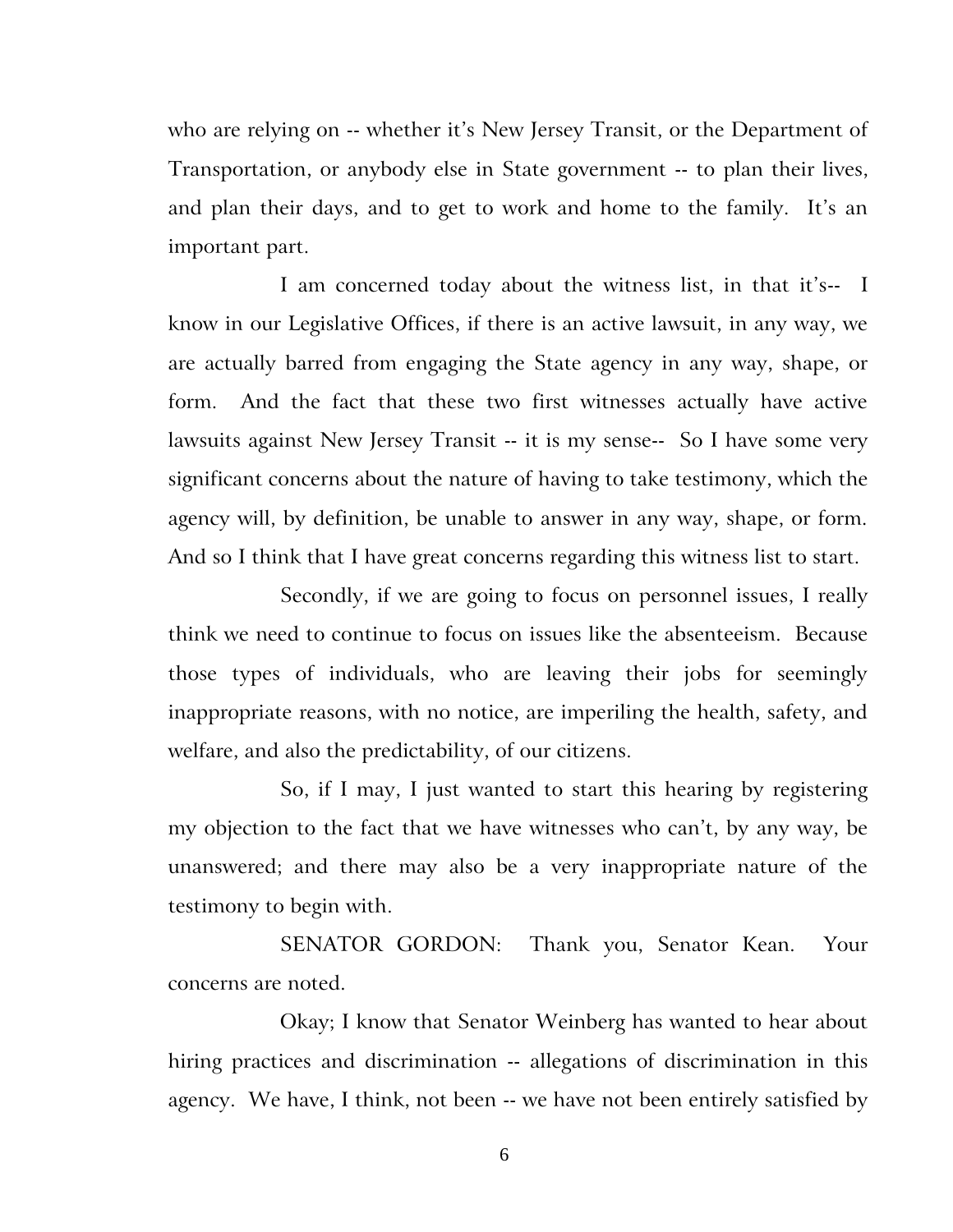some of the responses that we have been getting from the agency, and I think that is why we've looked to alternative sources.

So I'd like to begin this hearing by calling these two attorneys, who can share some information about how this -- at least from their perspective -- how this agency operates.

And we are calling Nancy Erika Smith and Rav Sattiraju; either one of you, please begin.

**N A N C Y E R I K A S M I T H, Esq.:** Good morning.

SENATOR WEINBERG: Bob-- SENATOR GORDON: Excuse me. SENATOR WEINBERG: --excuse me. Just hold on one moment.

(confers with Chair)

SENATOR GORDON: Senator Weinberg raises a good point.

We are -- and in response to Senator Kean's concerns -- we are not going to be delving into the details of any of this litigation. These two individuals have been -- who we are going to hear from -- have had a good deal of interaction with this agency, and I think had we been able to get the information that we have been requesting for a number of months, we might not have had to pursue this route. But I'm sure what we'll be hearing today is more of a general impression of their interactions with New Jersey Transit and their personnel policies.

With that, let me allow our witnesses to proceed.

MS. SMITH: Thank you Senator; and thank you, Senators and Assembly members, for having me.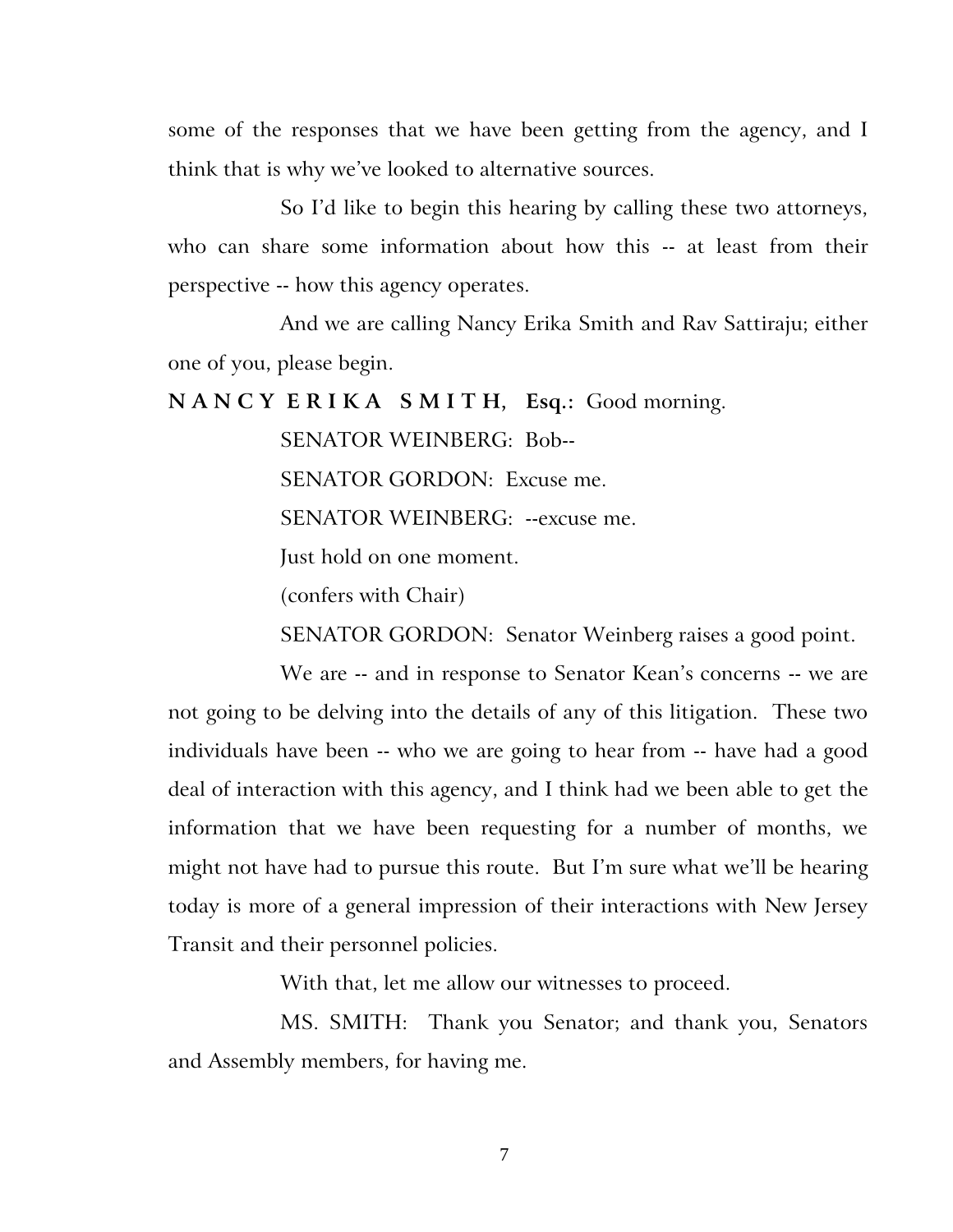I will not talk about the pending litigation, although I wish I could.

My name is Nancy Erika Smith; I'm a partner at Smith Mullin in Montclair, New Jersey. I'm a Civil Rights lawyer; I've been a Civil Rights lawyer for 37 years.

About 10 years ago, I became aware of the toxic, corrupt, sexist, and racist atmosphere at New Jersey Transit. It continues to this day.

In 2006, Theresa Frizalone sued New Jersey Transit for sex discrimination and retaliation. A client of mine was a witness in the case. That case was defended for three years by the Office of the Attorney General -- of course, supported by the taxpayers of the State of New Jersey -- and during a month-long trial in Essex County. The jury awarded Ms. Frizalone \$549,000 on her failure to promote claim; \$210,000 for emotional damages for the retaliation; and \$1 million in punitive damages because it found that New Jersey Transit acted maliciously against Ms. Frizalone.

Then the Court ordered New Jersey Transit to pay another \$736,000 for attorneys' fees and interest. That means taxpayers paid \$2,285,650 after paying the lawyers in the Office of the Attorney General to defend this behavior.

My first case against New Jersey Transit was filed in 2009. With Kevin Barber, my firm represented 10 African American New Jersey Transit police officers with significant claims of race discrimination, including failure to promote, unfair discipline, and a hostile work environment. During discovery, it was learned that longtime Chief of New Jersey Transit Police, Joseph Bober, engaged in open racism. For instance,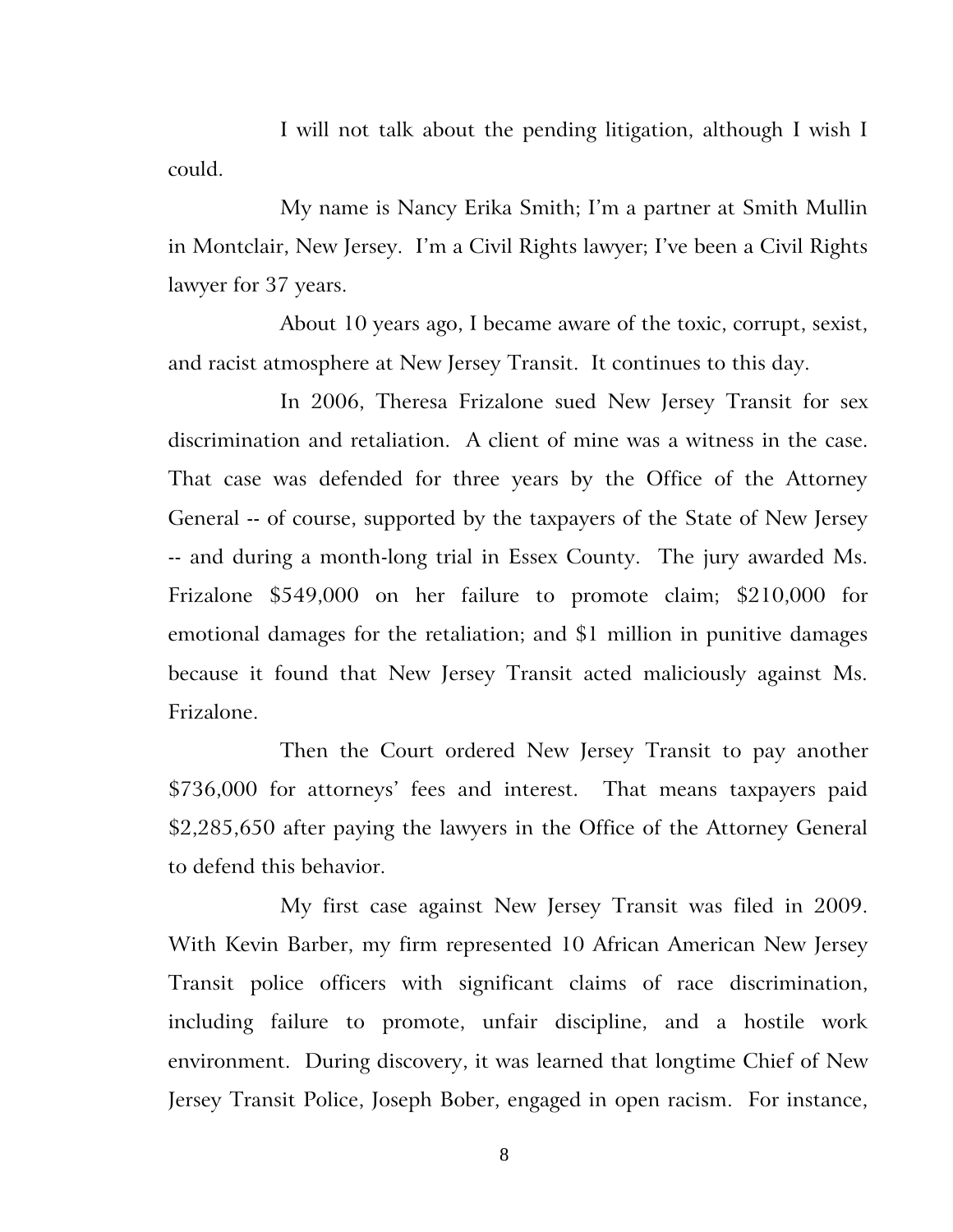he refused to shake the hands of African American police officers at public ceremonies. His e-mails to other executives at the New Jersey Transit Police Department included the n-word and referring to African Americans as "porch monkeys."

We learned that an outside consultant was hired and found discrimination at New Jersey Transit; and that we believe the Board got that report and did nothing about it.

All 10 of these clients filed charges with New Jersey Transit's Human Resources and EEO repeatedly. They got no help at all. In fact, Human Resources and EEO worked actively with the wrongdoers, and sat back while anyone who complained was retaliated against. This is after the million-dollar verdict that Ms. Frizalone got for retaliation.

This is an important fact. If HR and EEO won't help victims - and they don't at New Jersey Transit -- and employees who complain are openly retaliated against, who in their right mind will complain? The message is getting out very clearly: If you complain, the wrongdoers will openly retaliate against you and nobody will help you.

During that case and others I have handled, we have had to fight tooth and nail for discovery of other complaints of discrimination. New Jersey Transit will probably come here -- and they have in the past - and say that the EEO process is sacrosanctly secret. It's so important that the EEO complaints be secret. Important for who? The wrongdoers. The victims don't mind of they're open. I've represented victims of discrimination for 37 years. The claim of secrecy helping victims is a complete falsehood; it's hypocrisy. The people who want EEO complaints secret are the wrongdoers.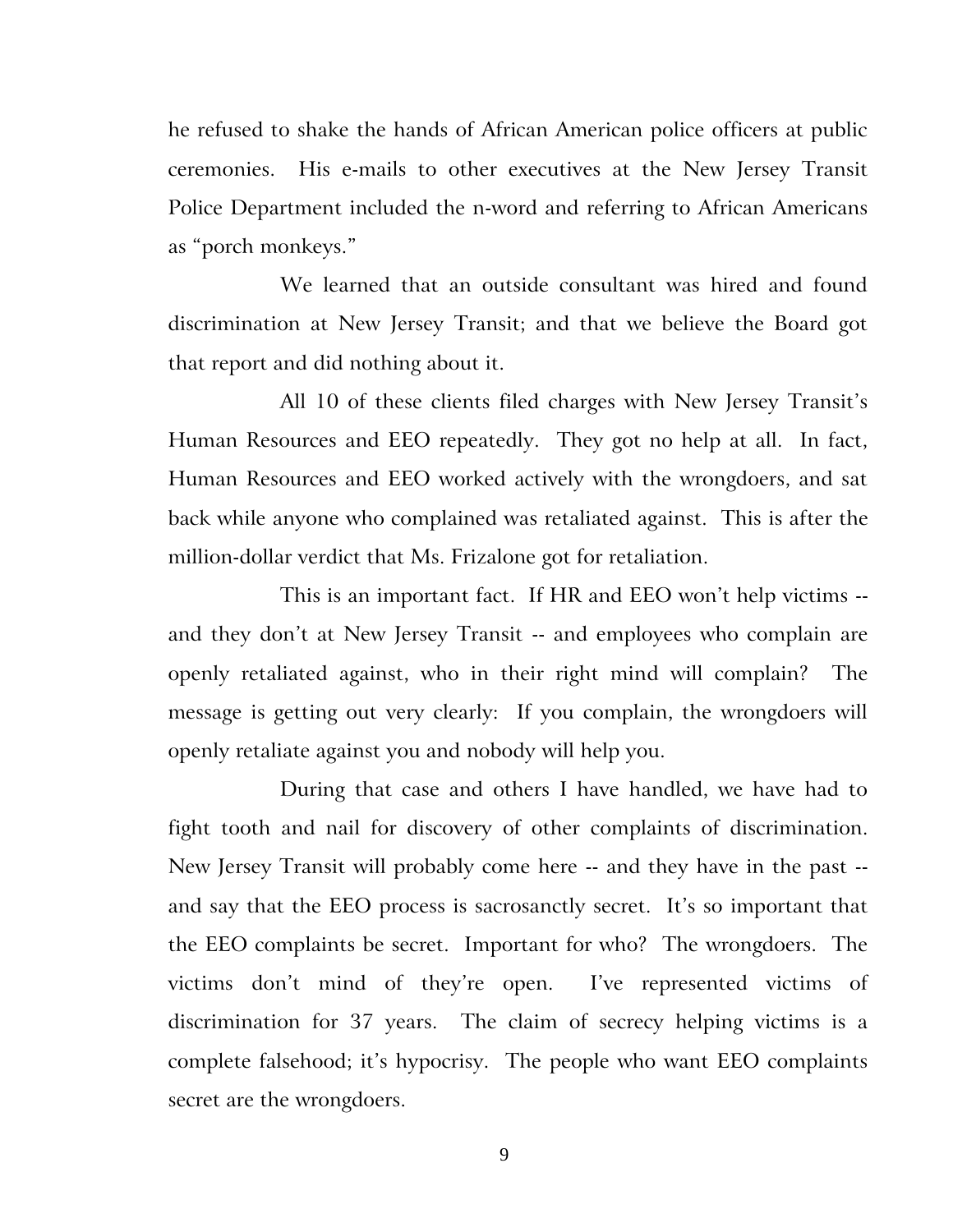New Jersey taxpayers paid outside law firms millions of dollars to defend that lawsuit against New Jersey Transit Police. Three years after we filed, the case settled for \$5.8 million in 2012. If we tried the case in front of a jury, in my opinion, there would have been another zero at the end. Keep in mind, Ms. Frizalone got \$1 million for a one-plaintiff case. This was 10 very impressive, hardworking, African American New Jersey Transit Police Officers, who put their lives on the line every day for commuters in New Jersey, who were treated horrendously. And taxpayers paid to defend it.

During settlement discussions one year before we settled, the first thing we wanted to talk about was institutional change, not money. In fact, we refused to talk about money until we discussed institutional change. My clients had concrete ideas about how we could make New Jersey Transit safe for minorities and women to work in. The State of New Jersey wouldn't even discuss them. A year later, when it was clear that we were getting ready for trial and it could be a blockbuster verdict, New Jersey Transit agreed to one thing -- that they would hire an ombudsman to stand between victims who wanted to complain about discrimination and the useless HR and EEO process at New Jersey Transit. But we were not allowed to have any say in who the ombudsman was; the ombudsman was appointed from the AG's Office, which defends this behavior to this day. So nothing changed.

The next case that came to our office was eight African American employees in Operations, Procurement, Rail Operations -- the people who keep the trains, literally, running. We had extensive evidence of discrimination against black employees -- they're paid less for more work,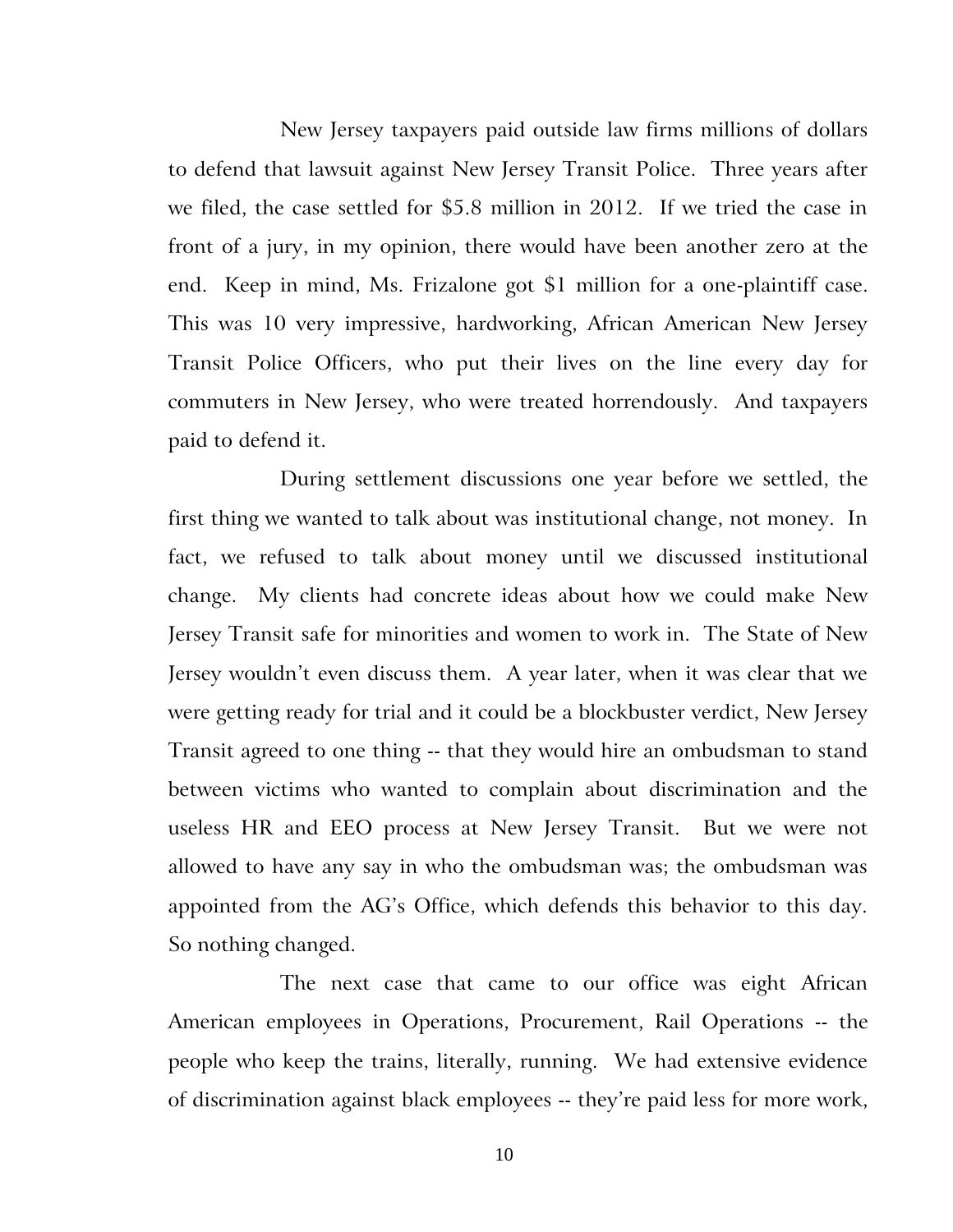they're denied promotions while less qualified whites get them. They're denied perks, like working from home or having a private office. And they were subject to daily racist humiliations.

They, too, had filed numerous HR and EEO complaints, which went nowhere; none of them, not one of them ever got remedied.

The AG's Office, again, hired an outside law firm, and we litigated the case for years before it settled last summer for \$3.65 million, taxpayer money. Again, I believe a jury would have ordered a much larger verdict. Again, we tried very hard to make part of the settlement institutional change. Again, that was completely rejected.

Within weeks of the settlement, the lead plaintiff, Pia Wilson, was transferred from her office at Penn Plaza in Newark where she had worked for 27 years -- in a suit, in an office, 9 to 5. She was transferred to a rat-infested warehouse. That is subject to current litigation, so I will abide by Senator Kean's request that we not discuss that abomination.

I do have with me a court order in that case -- available to anybody who wants to read it -- where a judge ordered, on an order to show cause -- the first time I won one in my 37 years as a lawyer -- ordering Ms. Wilson out of that warehouse. It's very interesting reading from a judge about New Jersey Transit.

So what happened to the individual defendants in the cases that are not being litigated now? What happened to the individual defendants who the State of New Jersey defended -- did not make get their counsel? Jim Schworn, one of the worst actors, was promoted. Some of the other named defendants I think are on the witness list here today.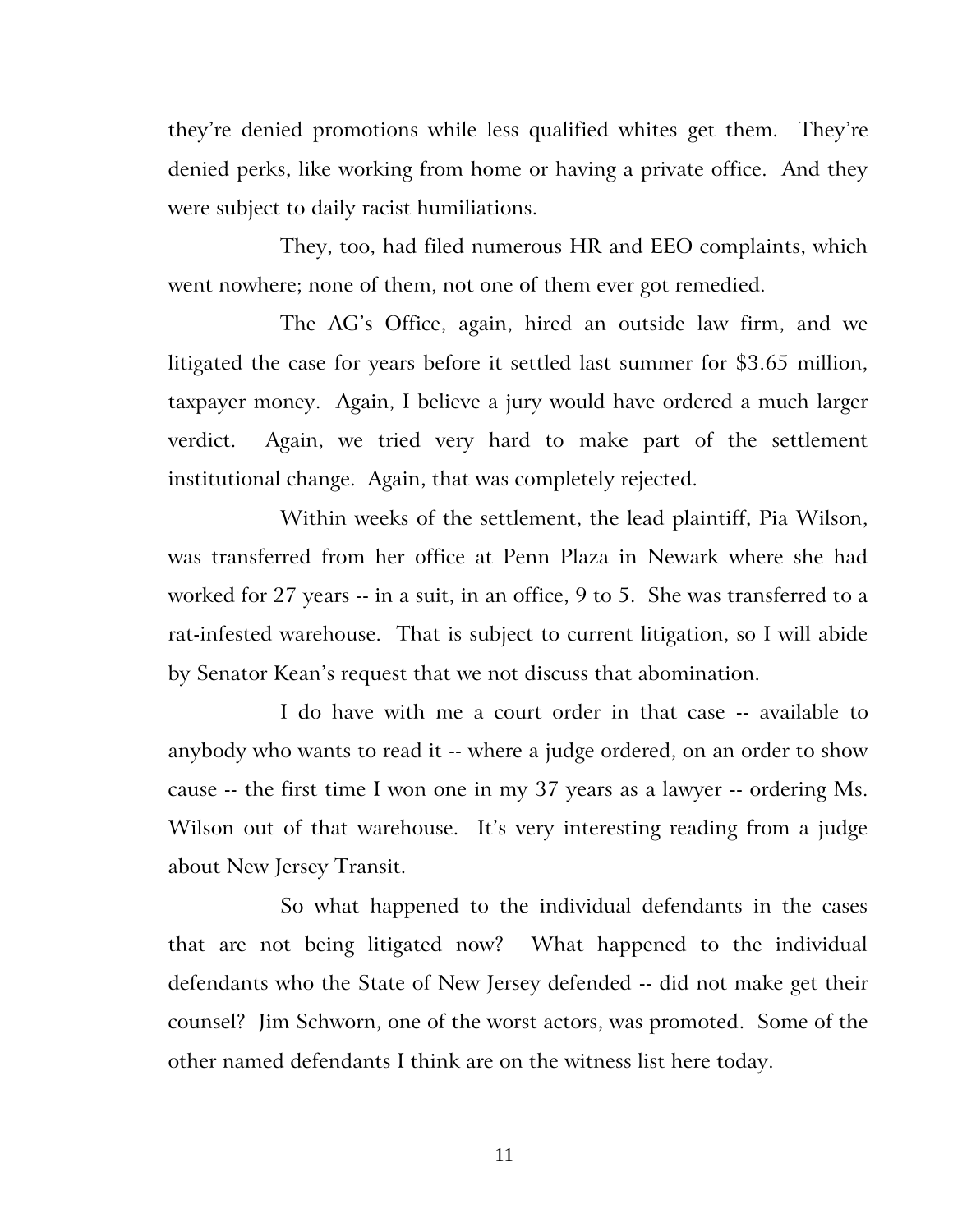The lessons I've learned from these cases include: New Jersey Transit has a cancer that is festering and growing. Despite millions of dollars for outside lawyers, for the AG's Office, in settlements, nothing has changed. New Jersey Transit employees -- who are busy harassing minorities and women, discriminating against them, planning and executing retaliatory schemes, helping their friends get raises, dealing with political patronage, work-from-home deals for girlfriends and wives, kids' internships where the kids do no work -- they're not doing their jobs for New Jersey commuters. The victims of discrimination, who have to deal with daily humiliation -- more work, less pay, failing to get promotion after promotion -- they can't do their best work for New Jersey commuters.

The Board of New Jersey Transit has taken no action and has expressed no interest in any of these cases, despite the millions of dollars being paid. A Board Committee should be formed that oversees complaints of discrimination and that has to report to this body, once a year at least.

HR and EEO at New Jersey Transit should be disbanded. It's an abomination. If I could tell you about the most recent case -- and if anybody wants to hear about it, I would love to -- you would know that it is disgusting how HR and EEO protects wrongdoers.

Finally, the Office of the Attorney General should stop defending the indefensible and start representing the people of New Jersey and the values we hold, even including the values contained in the Law Against Discrimination.

I have two examples of how the AG's Office handles these cases now; but again, Senator Kean doesn't want to hear about them. If any of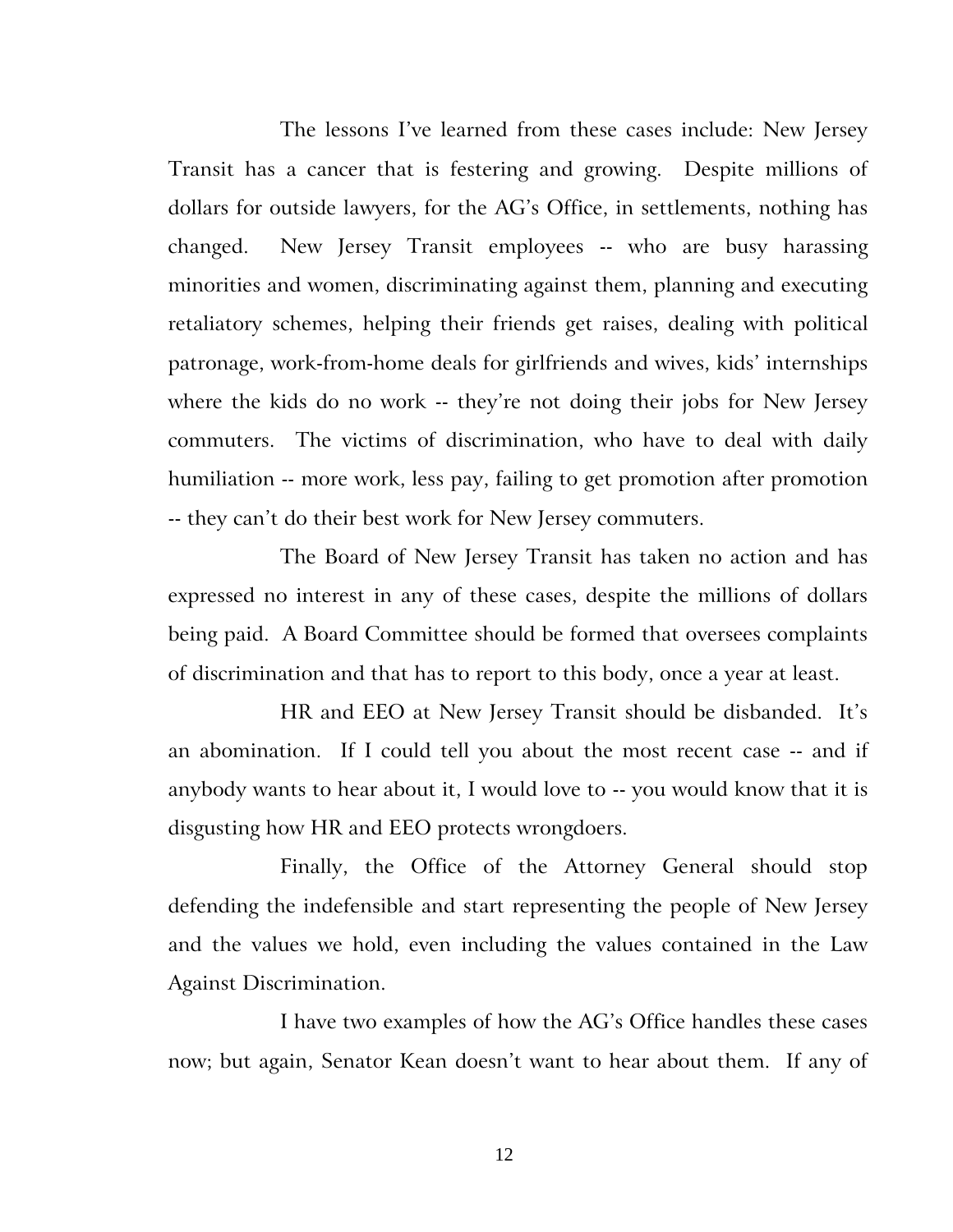you do, I have two very poignant examples of how the Office of the Attorney General treats these cases.

ASSEMBLYMAN McKEON: May I just interject?

I greatly respect Senator Kean. But if names are not used, and you can speak to us in general terms, I, again, respect his wishes, but I think this Committee would like to hear on the substance of what it is you want to discuss -- again, with privacy kept.

MS. SMITH: Thank you.

ASSEMBLYMAN McKEON: No one's better than you in being able to do so.

MS. SMITH: Okay; when my client was transferred to the ratinfested warehouse after 27 years in an office, she filed a retaliation complaint a year ago. Nothing happened; nothing. She wasn't interviewed; nothing. In fact, she was told, "It will take me about a year to get to this complaint."

That was funny because, in a prior case, I have a written document in which the same person at New Jersey Transit said, "We don't investigate claims that are more than a year old." That was funny, because the statute of limitations under the LAD is two years. This is documented.

Shortly thereafter, a white male employee came to work, last October 31, with a T-shirt with Hilary Clinton behind bars, "Lock her up;" in a Trump mask. My client is his superior; my African American female client is his superior. This white man kept putting his face with this Trump mask and this "Lock her up" in my client's face, repeatedly, during the course of the day. We don't have to guess about it; he bragged about it on Facebook. I have the pictures. And he bragged about her not liking it.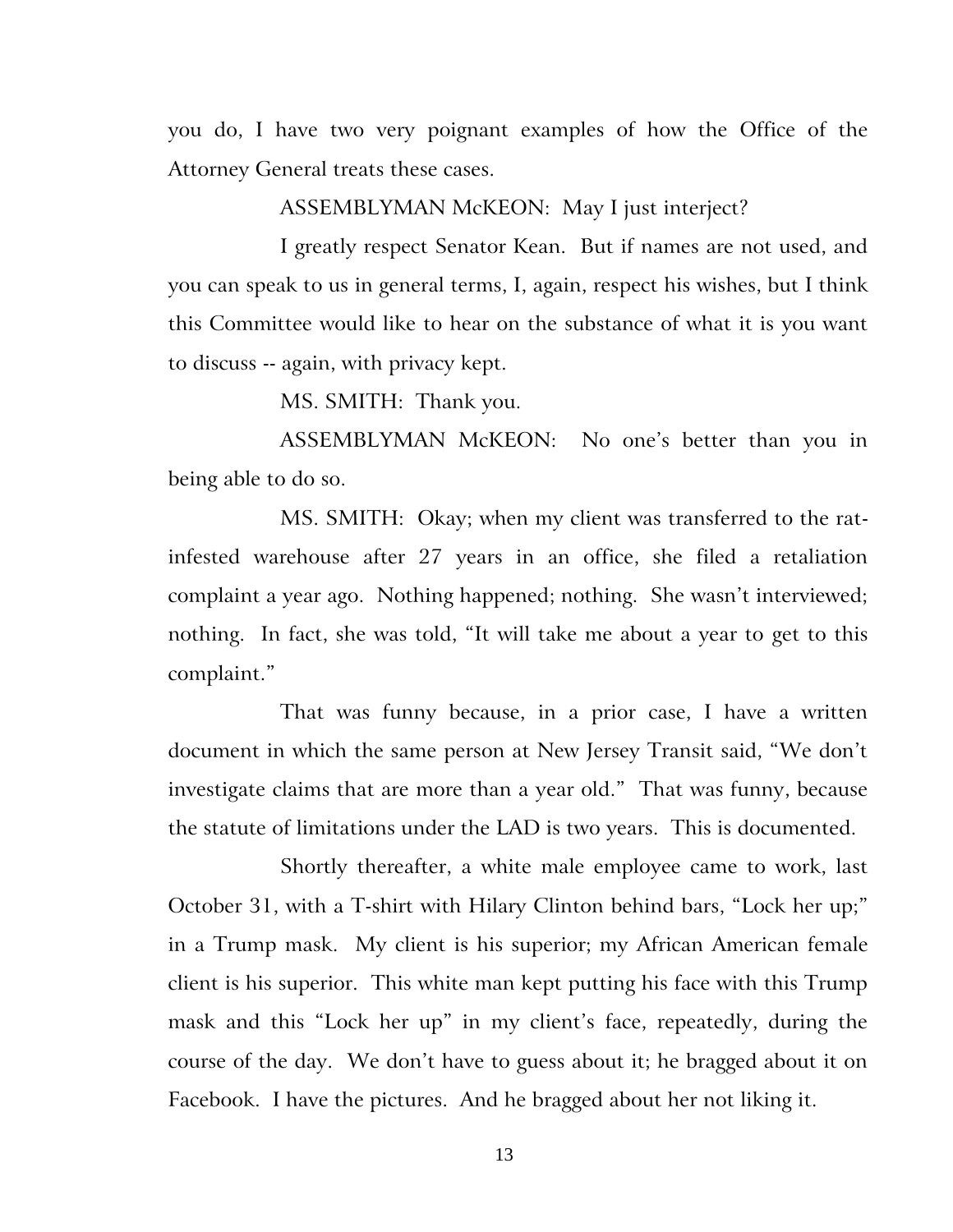She said, openly, that she was going to file a complaint against him; he heard about it, he filed a complaint against her. Guess what complaint they investigated first? And they found there's nothing wrong with showing up at work with a Trump mask, "Lock her up," Hillary Clinton, getting in your supervisor's African American female's face. Didn't violate any policies at New Jersey Transit to do that. This is -- I have documents and pictures.

Regarding how the AG's Office handles these matters -- the court always asks us to go to mediation so that we don't all spend a lot of time and money when cases maybe can get resolved. I try to resolve every one of these cases before we litigate them; every single one. I've done that for 37 years. In this case, the court ordered us to go to mediation, and the Attorney General wrote a letter -- not *the* Attorney General, the Deputy Attorney General -- "Please be advised that although we intend to participate in the mediation process in good faith, we do not have authority to participate beyond two hours; and we don't have any authority to pay beyond the two hours; and I don't have any settlement authority from my client at this time. Furthermore, any mediation prior to depositions being conducted would be premature." That's the Attorney General saying, "We don't even want to discuss settling a case for somebody who has already won a case against them."

Second example: Using no names -- thank you, Senator -- we have a client who, for years, has worked close to her home. She had a car accident and has a severe back injury, so driving is difficult. When she returned to work after the accident, she was moved from her office -- which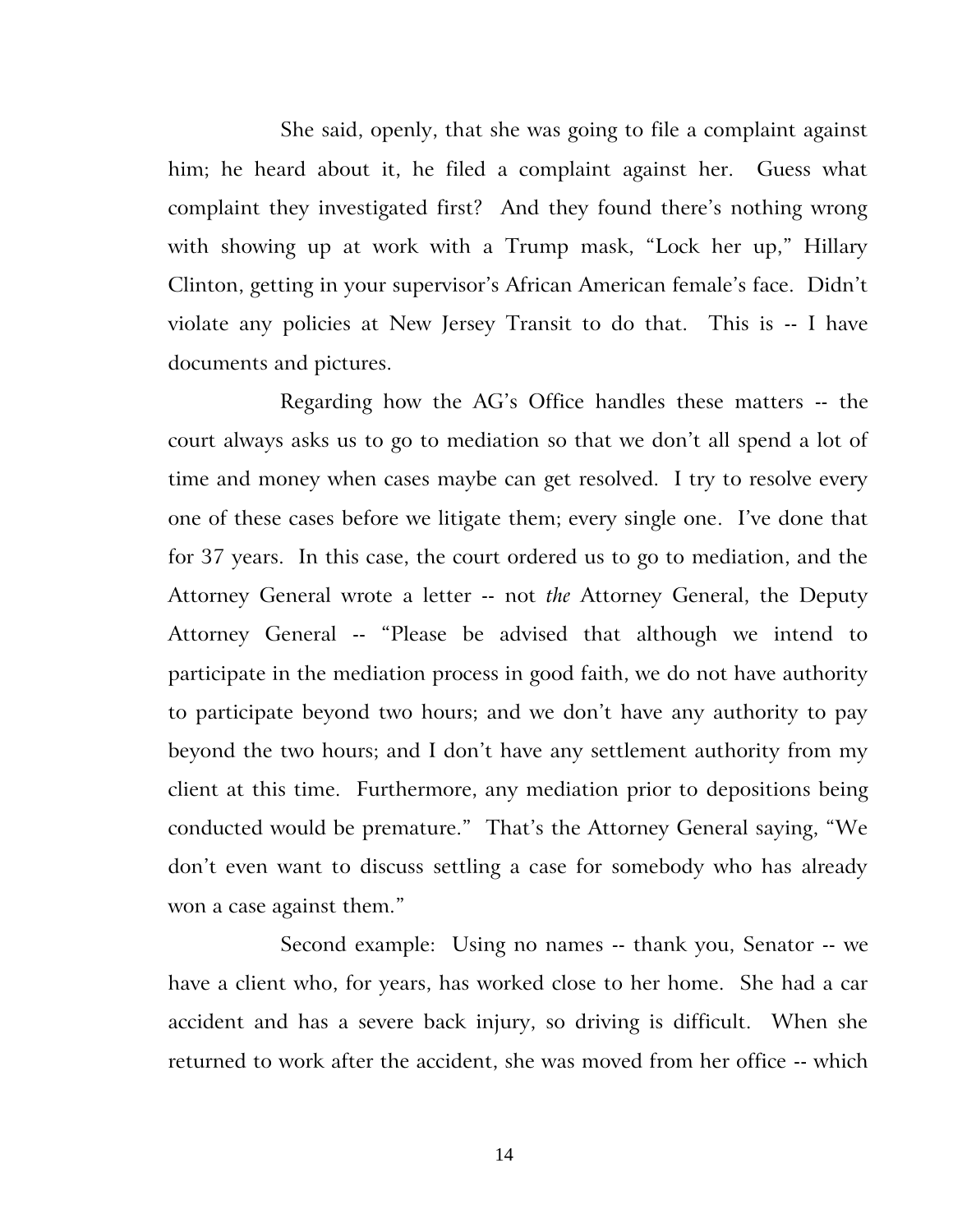is empty now, close to her home -- and told to drive 67 miles each way to work in a conference room.

We wrote a letter to New Jersey Transit, and we wrote it to this same lawyer who represents New Jersey Transit from the Office of the Attorney General. "Dear so-and-so, Enclosed please find a letter." It's called a negotiation letter; we write them all the time, trying to resolve things before litigation. The answer back to our paralegal, "Why did you send me this correspondence? I'm not authorized to accept service of this document on behalf of New Jersey Transit." A lawyer from my office writes back, "Who should I address it to? I sent this to you because you've been representing New Jersey Transit in other matters. If you don't want to review it, I'll send it to the Attorney General himself."

Now, for 37 years we do this. If I know a lawyer represents a client, I go right to that lawyer. Why am I going to communicate with that lawyer's client? That's unethical, if I know who the lawyer is. Or, sometimes lawyers change, and professional lawyers say, "I'll forward your letter; I know who represents that client now." Maybe even pick up the phone and talk to me. No; we got back, "Your office has either commenced or participated in numerous lawsuits involving the State of New Jersey and, in particular, New Jersey Transit; and it has done so without the advice or consent of this office. Given this history, your office's resources should better enable to answer your questions in this regard."

This is an Attorney General representing the taxpayers; we're trying to say, "Can we resolve an issue?"

We wrote back, "Thank you. You're correct that our office has successfully sued the State of New Jersey on many occasions. It's good to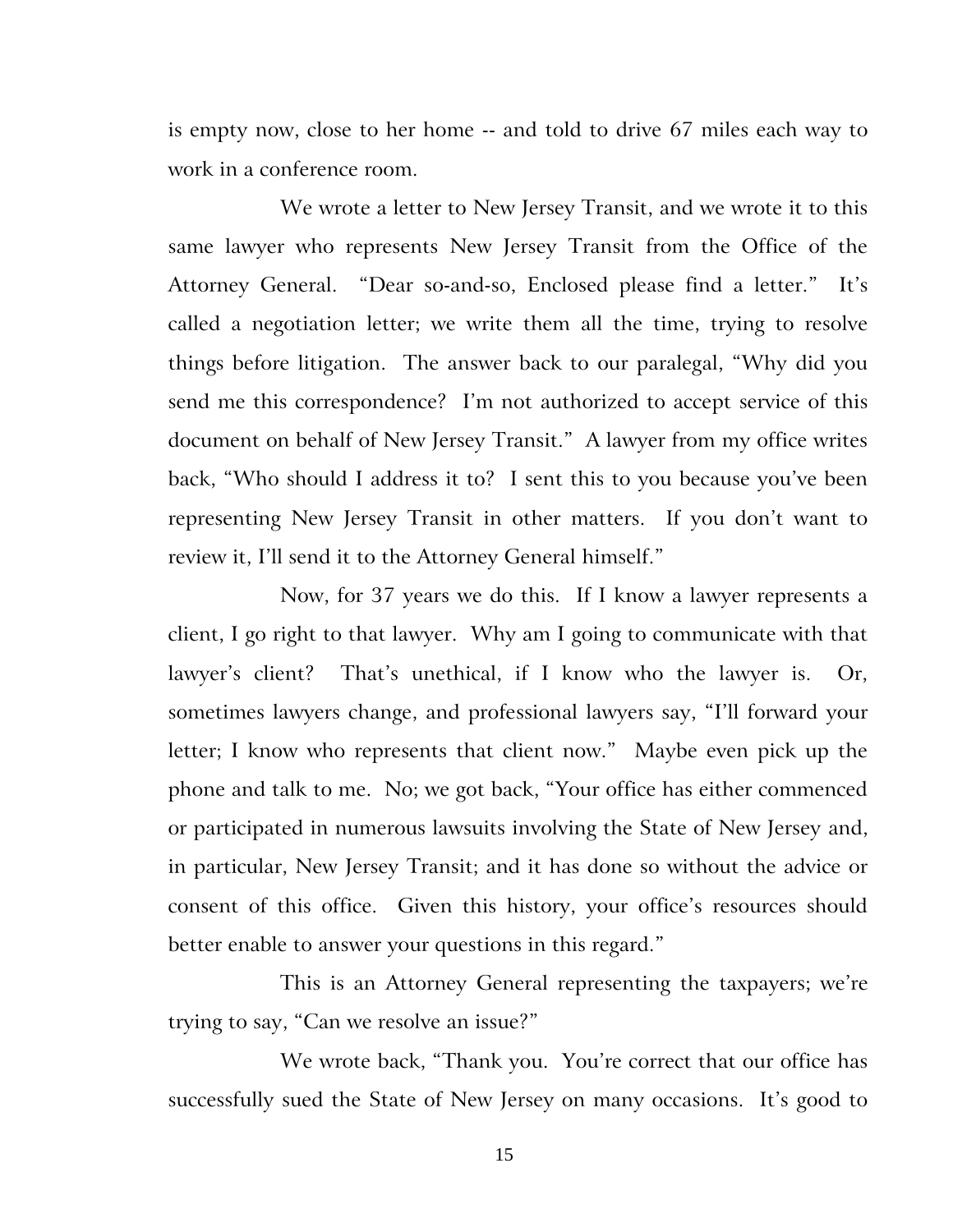see that the Attorney General's Office remains committed to ignoring discrimination and retaliation in its many departments. We're just trying to start a conversation about why an injured woman now has to work in a conference room 67 miles away from her home, when her office near her home is empty, and we get nothing but snotty responses from the Attorney General's Office." Unprofessional responses.

Bear with me for one minute. I have received the Medal of Honor from the New Jersey State Bar Association; its highest honor. I have received the Gold Medal from NJAJ, the New Jersey Association of Justice, its highest honor. Justice Barry Albin gave me the Professionalism Award, which I'm very proud of. That response is unprofessional; that response is beneath every DAG in the office. That response not saying, "I can't handle it, but I will find somebody who can talk to you about this issue, whether we agree or not," is unprofessional. And that is not the way to represent the taxpayers of the State of New Jersey. That's the attitude in the Attorney General's Office, in New Jersey Transit HR, in New Jersey Transit EEOC. I'm the enemy, my clients are the enemy; the discriminators are the people who they represent again, and again, and again. And it's a travesty.

Thank you.

SENATOR GORDON: Thank you; thank you, Ms. Smith.

Just a question occurs to me. You've been doing this for 23 years. Have you seen situations like this before in other agencies or in other Administrations?

MS. SMITH: I have never seen an agency where the culture is so endemic; where HR and EEO actually participate in the retaliation. Never; I have never seen an agency of government that doesn't try to learn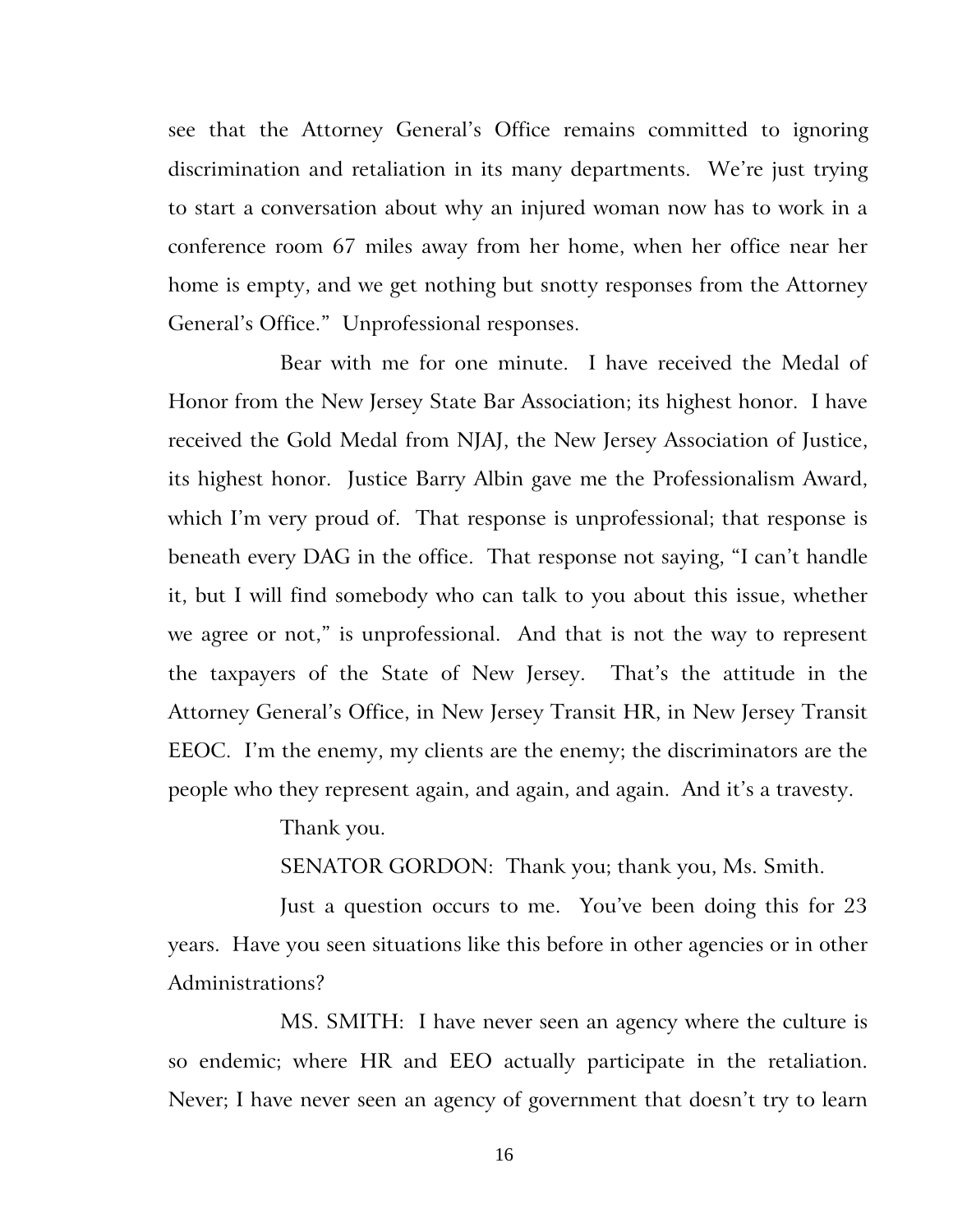from these kinds of multi-million dollar verdicts and settlements. I have never seen another municipality, county agency of the government in any Administration be used in such a corrupt way for political patronage and cronyism as this agency.

SENATOR GORDON: What accounts for this? I mean, why within this agency, and why now? I mean, what it is-- Is there some confluence of factors that give rise to this?

MS. SMITH: I really don't understand it; it doesn't make sense. It's almost like a personal vendetta. It's protecting their own; they do have a -- they have a kind of good thing going there. I mean, if you have an office in Newark and there are lots of kids there who could benefit from New Jersey Transit internships, but you can get your kid a paid internship where your kid doesn't have to do much, or where you can get your wife a job working from home-- I mean, it's a little group of people running a giant organization for their own benefit. And for some reason, the Attorney General's Office condones it and allows it.

SENATOR GORDON: I'm sure there are going to be a number of questions.

Let's hear from Mr. Sattiraju; would you please proceed?

**R A V I S A T T I R A J U, Esq.:** Senators and Assembly people, my name is Ravi Sattiraju, and I head an employment law firm in Princeton, New Jersey.

I greatly appreciate the opportunity to speak before this august body on this important issue.

The proper and efficient functioning of New Jersey Transit is of great importance to all New Jersey residents. I live and work in this state,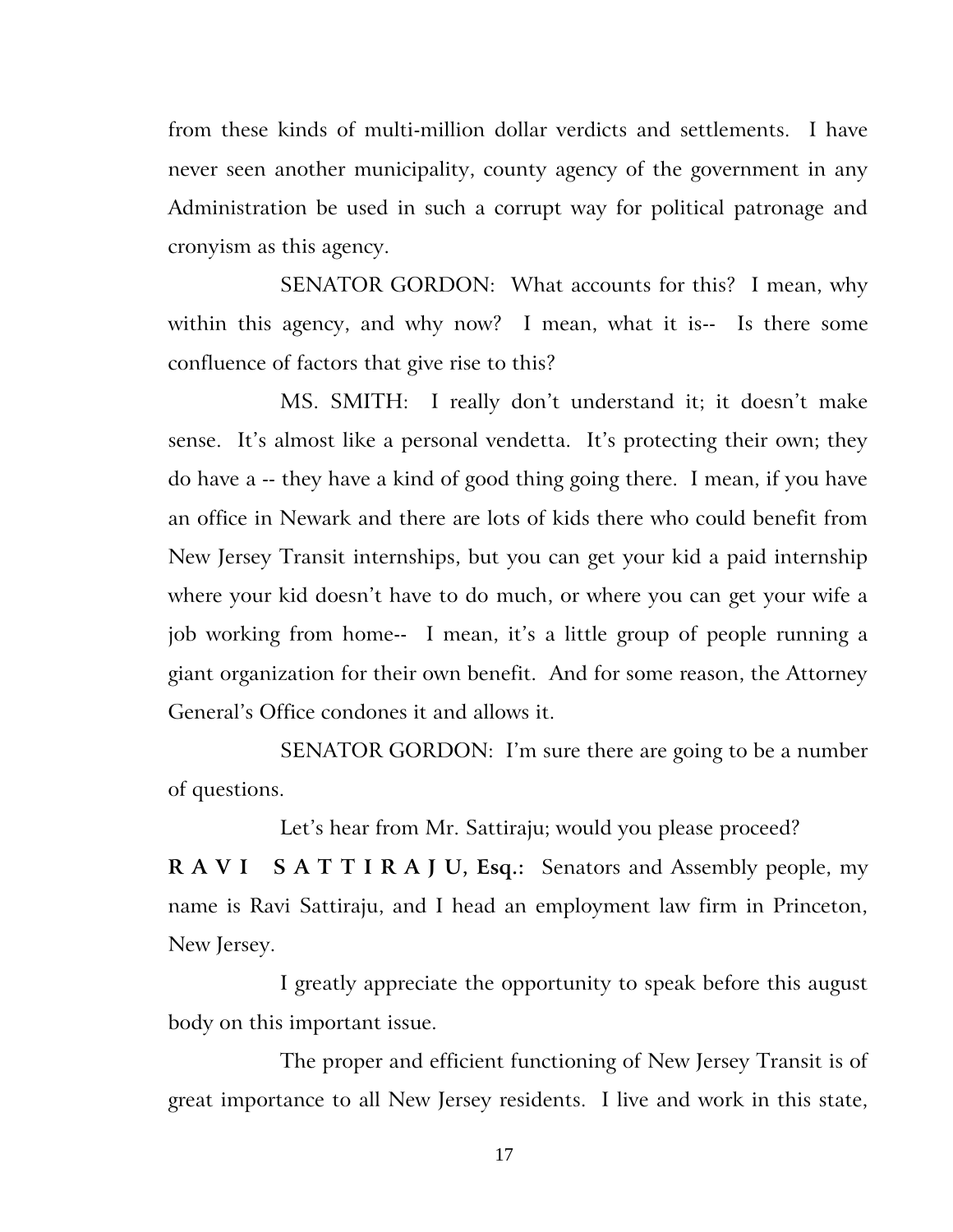and I am raising a family here. It's my sincere hope that my four children will live in this great state and not have poor commuting impact the quality of their lives.

I'd like to share my perspective on how the rampant litigation at New Jersey Transit is compromising its long-term mission.

I've been practicing law for 19 years and have focused on labor and employment litigation for that entire time. For much of my career, I represented both private and public sector employers. I also spent time as an in-house employment counsel, where my primary role was counseling employers on human resources issues and minimizing the risk of litigation. For the past eight-and-a-half years, I have headed my own firm in Princeton, where I've primarily represented employees.

I'd like to discuss how this continued litigation is toxic for New Jersey Transit on numerous levels.

First, we have to acknowledge that the results of these litigations have been terrible. It is fair to say that any large employer is subject to a certain amount of employment litigation. However, as set forth by Ms. Smith, New Jersey Transit has been hit with a series of blockbuster verdicts and settlements. I am unaware of any other public entity, or private employer, in New Jersey that has suffered a similar streak of major verdicts and settlements in recent years. Unless action is taken and reforms are implemented, this troubling trend will continue and worsen.

Second, we have to acknowledge that the implication of these results is severe. When an employer is seen as being indifferent or hostile to the rights of its own workers -- as New Jersey Transit must after these results -- it has a deleterious impact on a workforce. Workers feel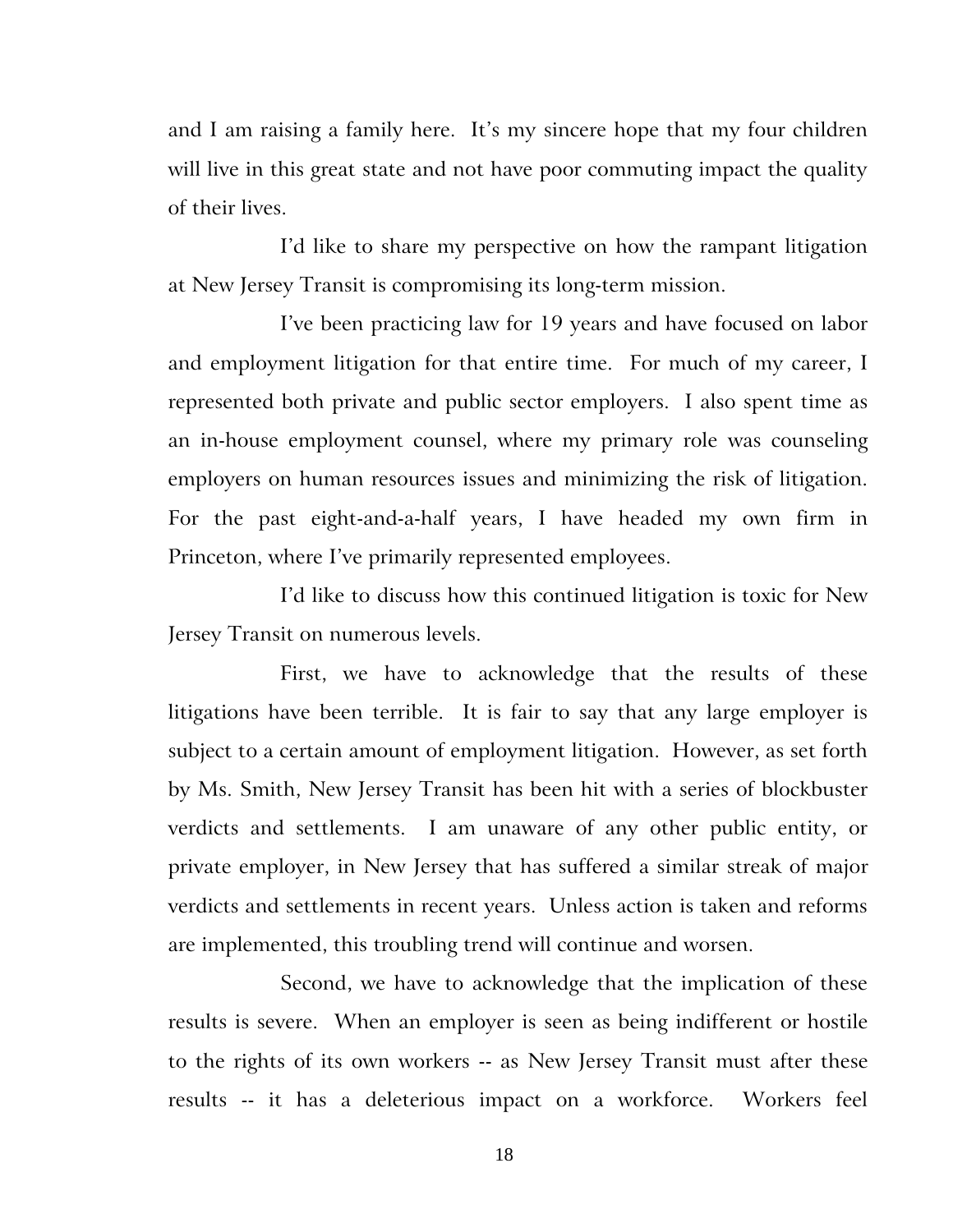demoralized if their rights are not respected and that their employer is fighting those who are standing up for themselves and others. Moreover, time spent in depositions, investigations, consulting with Human Resources and in-house counsel, all take New Jersey Transit employees away from their jobs.

Third, there is a major problem with recurring cases involving the same bad actors. When bad actors and decision makers stay in place, other claims are sure to follow, especially when plaintiffs are existing employees they are sitting ducks for retaliation by these same bad actors. The key issue here is a lack of consequence for people who cause these litigations to happen.

Punitive damage verdicts are only going to get higher because juries will have the impression that New Jersey Transit does not care about discrimination in its workplace. Any case that goes to trial now against New Jersey Transit in a punitive damage phase -- it's going to come up that this agency has been hit time, and time, and time again, and nothing has been done.

I understand that a public entity may want to fight frivolous cases. However, New Jersey needs to understand that in light of these results, the judgements of its decision makers have been wrong. The numbers that Ms. Smith is talking about in settlements -- they don't happen every day; these aren't settlements that are paid for frivolous cases. These are real cases where they are scared of going to trial and getting hit even harder.

Instead of admitting its mistakes and/or changing its approach, New Jersey Transit is doubling and tripling down on a flawed approach. I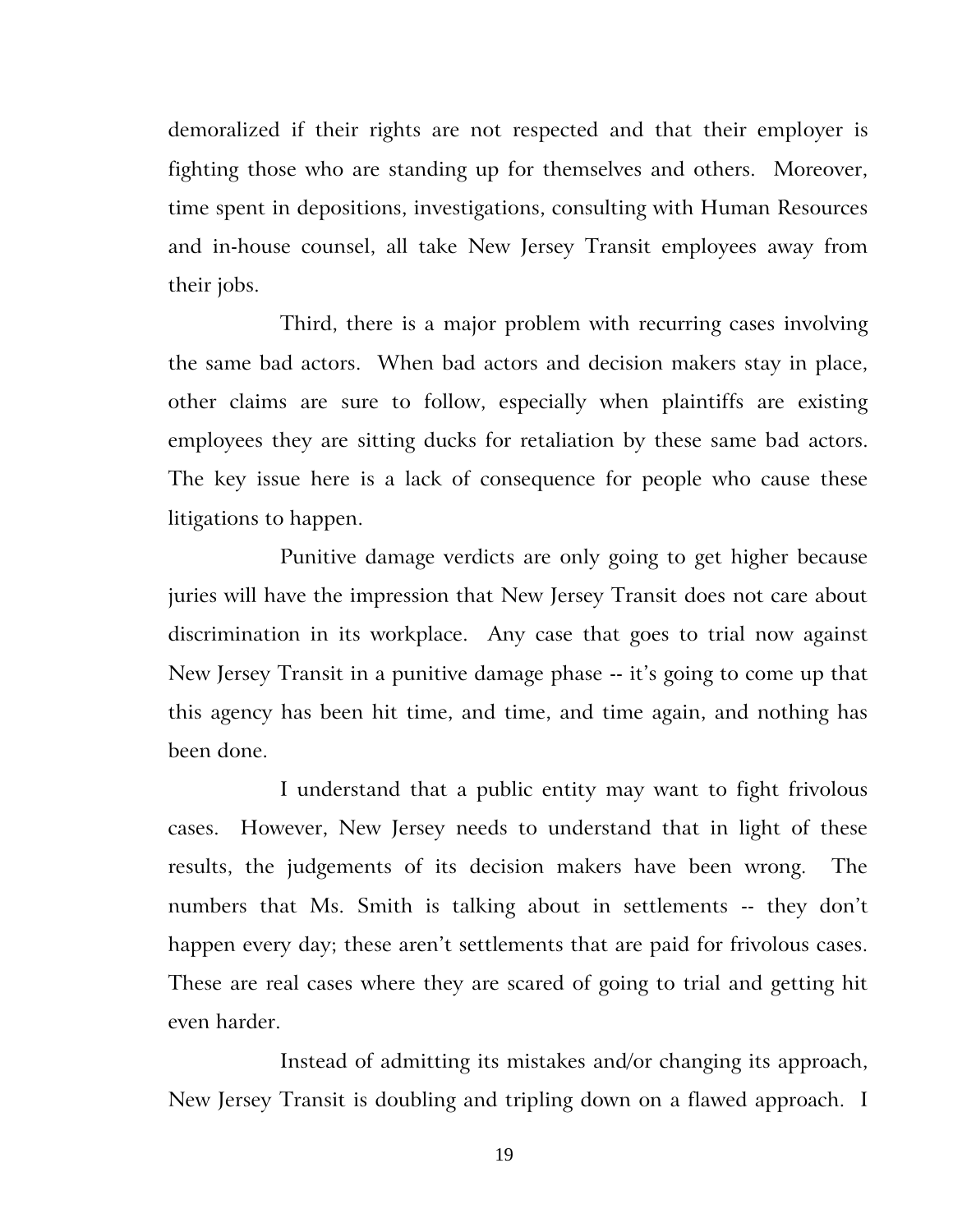have a client who has been subject to retaliation, but I will not discuss the facts and details, as per the earlier request. But this approach simply makes no sense.

Fourth, we have to remember that these are taxpayer resources. Taxpayers are paying in numerous ways because of this ongoing litigation. New Jersey Transit has paid millions of dollars in outside counsel fees from losses -- from losing cases. Our Deputy Attorney General is taking time and resources away from the Attorney General's Office to defend these losing cases. Moreover, diminished productivity and morale is the natural byproduct of this litigious environmental, which harms the public.

Finally, we must identify steps to improve current conditions at New Jersey Transit. I respectfully submit that we need greater oversight and a new approach. The same decision makers should not be allowed to continue with the current course, as their judgement has been proven wrong on multiple occasions.

I have seen other public and private entities fix discriminatory and retaliatory work environments by acknowledging prior mistakes, reasserting their commitment to workers, and engaging their employees in this effort. I sincerely hope that's what happens for this crucially important agency.

> Thank you for the opportunity to speak before you today. SENATOR GORDON: Thank you very much. ASSEMBLYMAN McKEON: Thank you.

SENATOR GORDON: I know that Senator Weinberg has some questions to raise.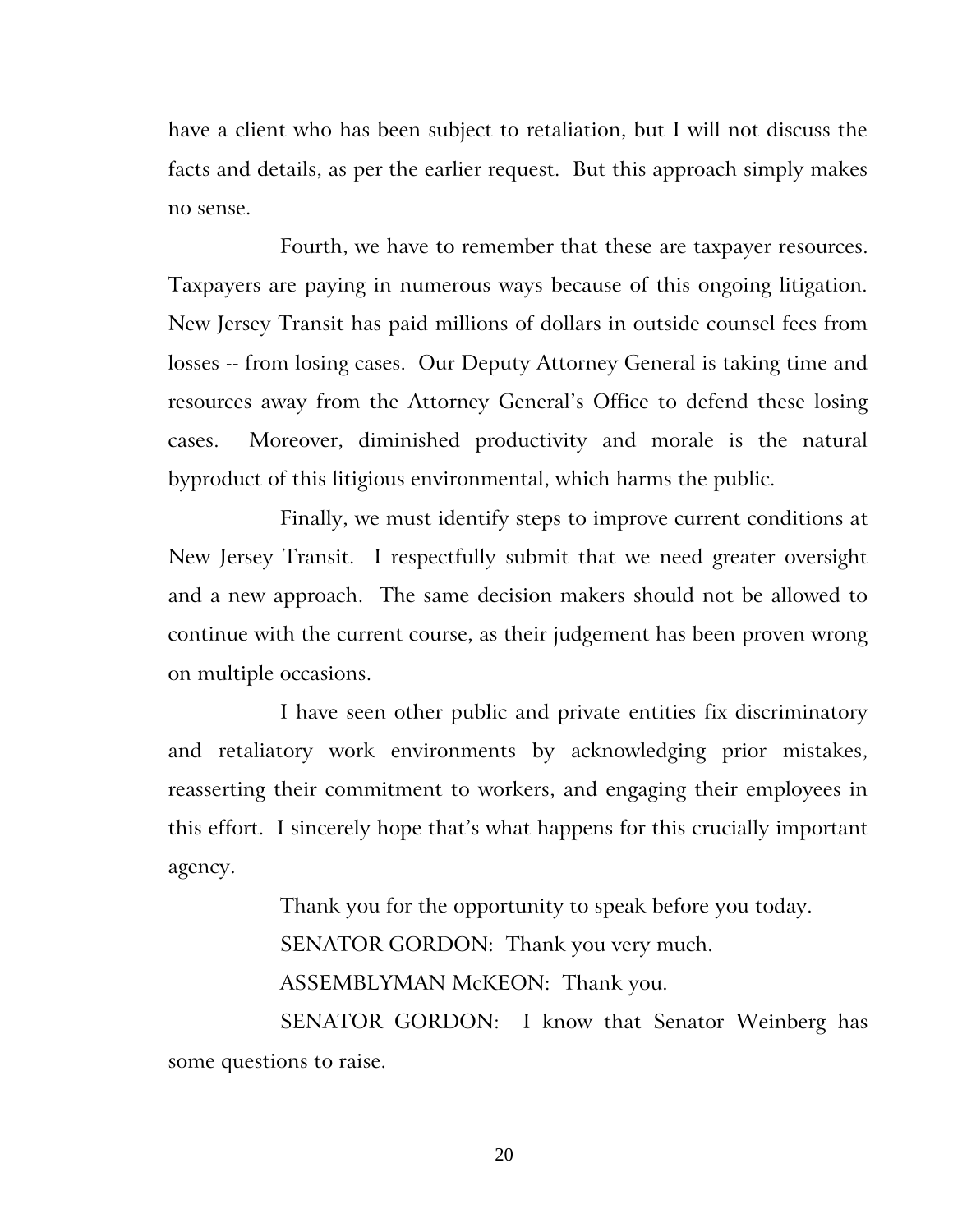SENATOR WEINBERG: I'm actually going to save most of my questions for New Jersey Transit, Mr. Santoro, who I don't see--

SENATOR KEAN: Is here.

SENATOR WEINBERG: Is he here?

SENATOR KEAN: Yes.

SENATOR WEINBERG: Yes; okay -- when he's called.

But I'm interested to know -- particularly from you, Ms. Smith, because you mentioned the New Jersey -- the Board of New Jersey Transit, which is a question I've asked as we were gathering these documents. Apparently there's a rule that any settlement of \$500,000 or below -- I guess that's just considered chump change -- doesn't go before the Board for discussion; but anything \$500,000 and above does.

Well, now, you have told us about millions of dollars in settlements; millions of dollars exclusive, as you said, of the Attorney General's cost in defending some of these cases. To your knowledge, has there been any discussion with the victims in these cases brought to the New Jersey Transit Board?

MS. SMITH: The Board has never been interested--

SENATOR WEINBERG: I'm sorry; turn on your microphone.

MS. SMITH: Oh, I'm so sorry. The Board has never been interested in speaking to me or my clients, ever.

MR. SATTIRAJU: And I would like to add -- many of these people are still existing employees.

MS. SMITH: Yes.

SENATOR WEINBERG: Many of both the wrongdoers and the victims.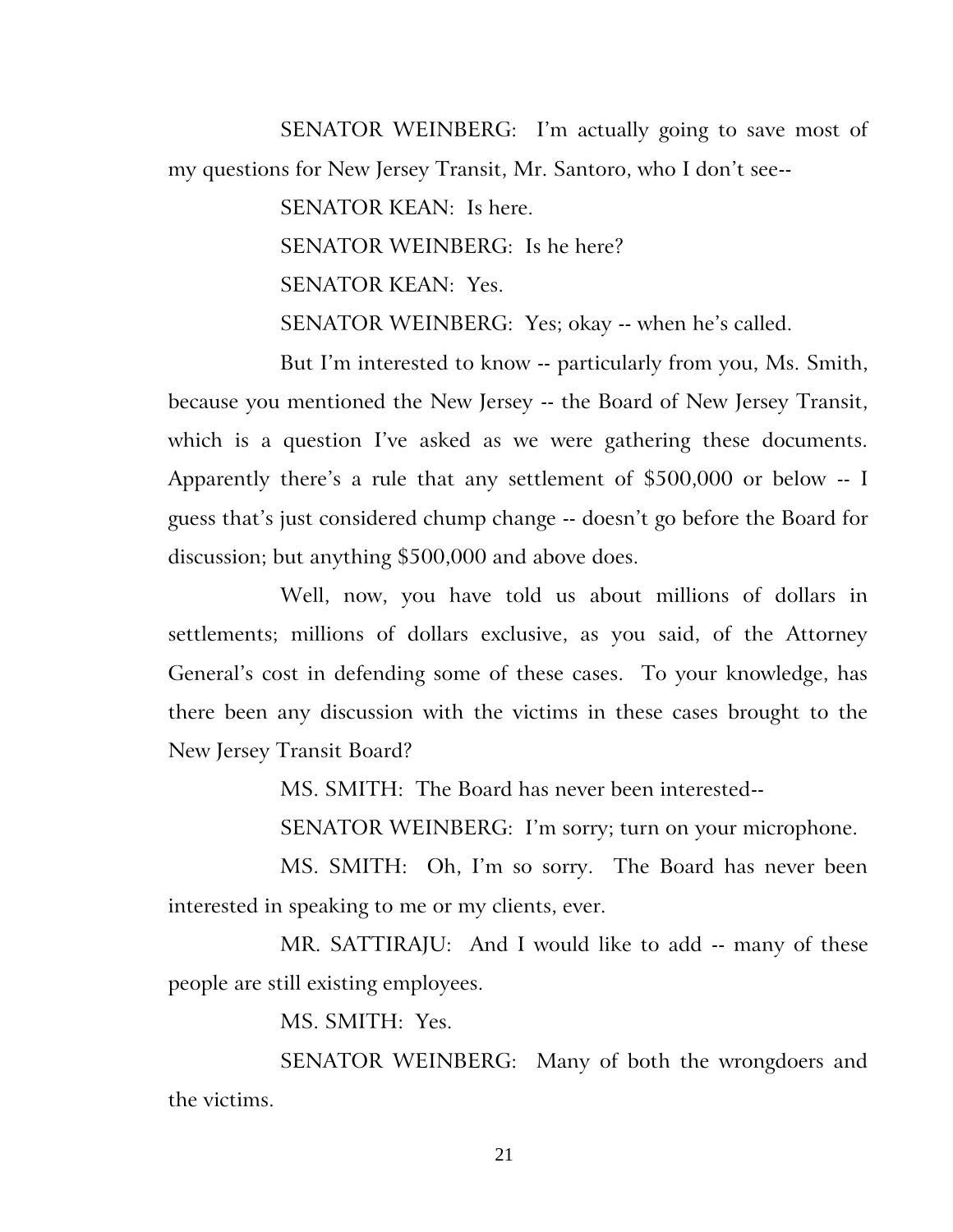MR. SATTIRAJU: Right.

MS. SMITH: Yes.

SENATOR WEINBERG: Yes; well, which is why it is very important that we get some answers here today. I mean, I think your testimony, without going into specifics -- just testimony about the settled cases-- And as you said, we haven't seen settlements like this; we're talking about \$3 million, \$5 million. We haven't seen settlements like this in other public agencies, to my knowledge.

MR. SATTIRAJU: Senator, if anyone is talking about a number -- making demand of \$3 million or \$5 million in the public sector or private sector, the answer that Ms. Smith and I would get -- and I don't want to speak for Ms. Smith, but the answer you're going to get is, "Well, go to a jury and go get it." We could litigate that case, try the case, and lose; and still may not have to pay that amount of money. The fact that they paid an entity -- any entity would pay that amount of money means that they felt that they were at substantial risk to have to pay even more -- a lot more.

MS. SMITH: Well, an important point -- every one of these cases could have settled early on for much less. And all of those clients would have taken even less if New Jersey Transit came to the table to include them in institutional change decisions.

SENATOR WEINBERG: And I'm glad that you mentioned that again, Ms. Smith. I would like to see whatever documents you might have in terms of the institutional change requests--

MS. SMITH: Requests?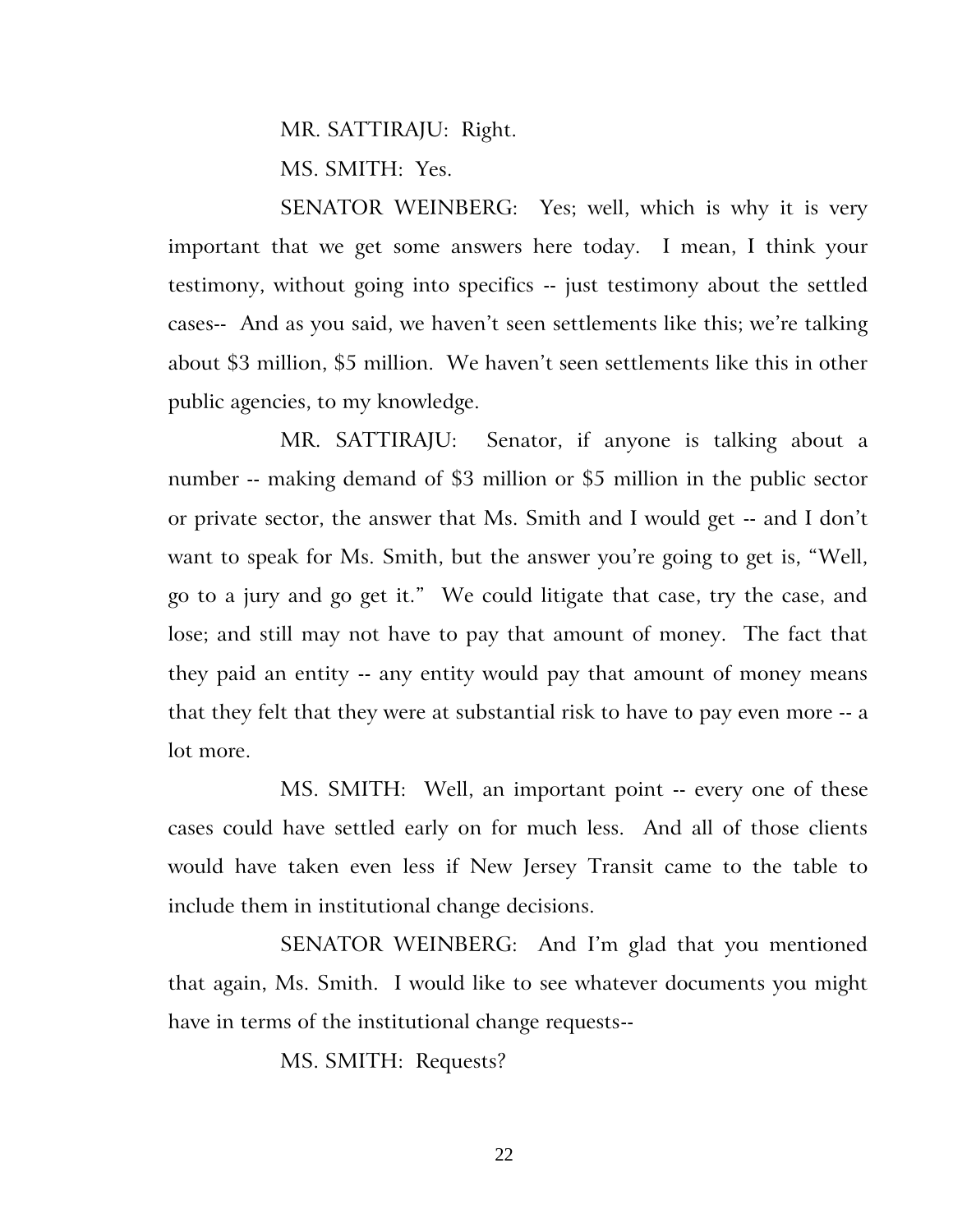SENATOR WEINBERG: --that were made on behalf of your clients.

MS. SMITH: I'll get those to you, Senator.

SENATOR WEINBERG: And I would like to know -- from New Jersey Transit, when they're ready to testify -- if they acknowledge or remember these documents, and where they went after they were delivered to New Jersey Transit.

Thank you.

MS. SMITH: Thank you.

SENATOR GORDON: Thank you very much.

Senator Kean.

SENATOR KEAN: If I may, through the Chair -- if we can have that for all the members -- for the purpose of the entire Committee.

SENATOR WEINBERG: Yes.

SENATOR GORDON: True.

SENATOR KEAN: Because one of the things we have been working on is always trying to figure out ways for the systemic change, whether it's this agency or any other.

MS. SMITH: Thank you.

SENATOR KEAN: So to the extent that there are recommendations out there, if you could share them, through the Chair, with the full Committee, that would be helpful.

MS. SMITH: Thank you, Senator.

SENATOR WEINBERG: If I may, if I said *I*, I should have used the more editorial *we*, obviously, on behalf of the Committee, in terms of the institutional changes. And in recognition of being bipartisan, some --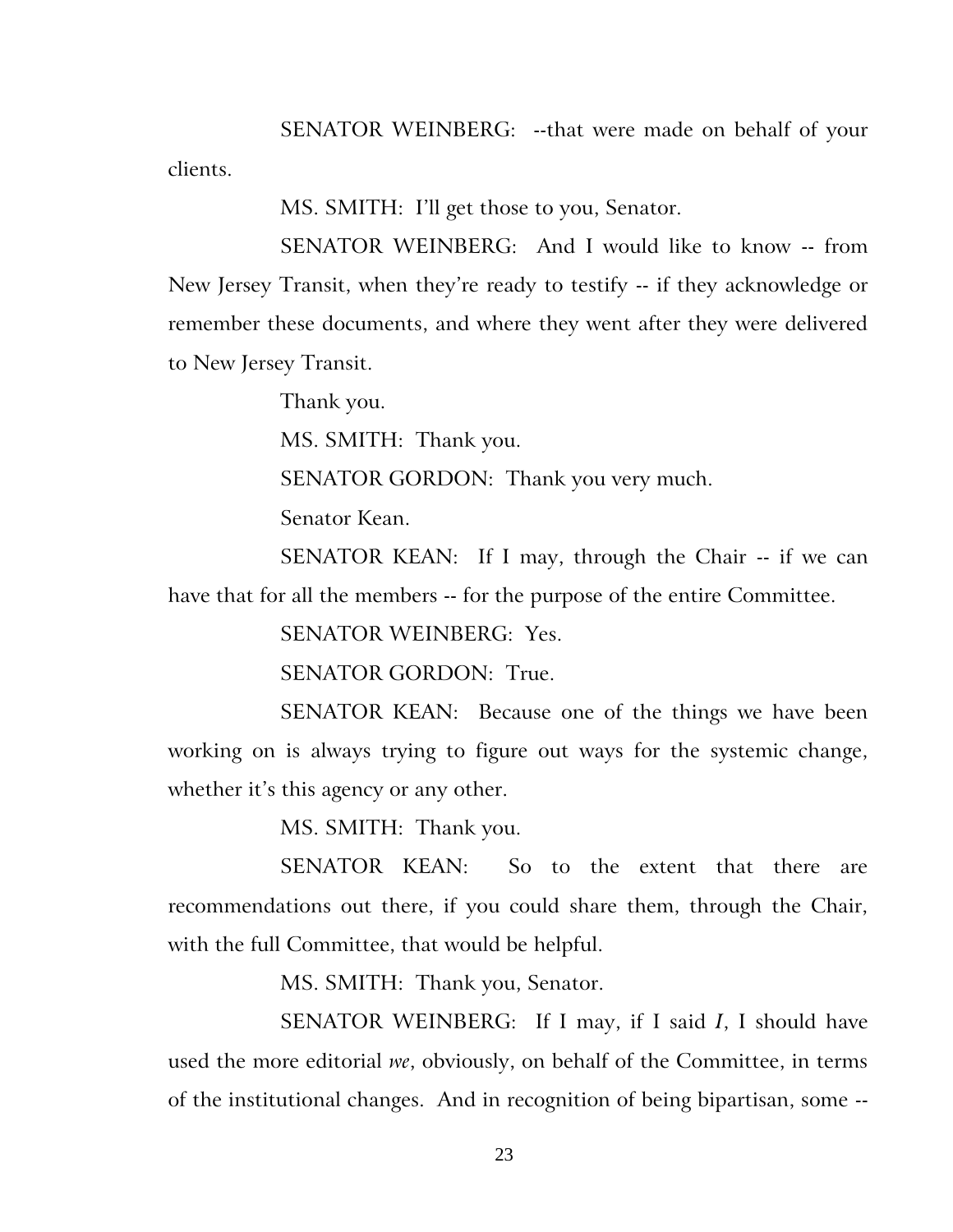at least one of these lawsuits you talked about, started under the previous Administration.

MS. SMITH: Yes.

SENATOR WEINBERG: I'll point that out before Senator Kean does. (laughter)

SENATOR KEAN: I wouldn't discuss things like that, Senator. (laughter) You and I are both non-attorneys; I'm not sure what we can discuss and what we can't discuss.

SENATOR WEINBERG: Well, the case -- it was settled, we know the outcome of it, so we can certainly discuss it; and it pre-dates this Administration at its start. So, as I said, I want to put that on the record.

Thank you.

SENATOR GORDON: Thank you, Senator.

I want to add that we're not -- we haven't held all these hearings just for the purpose of embarrassing the Administration. The objective of these hearings is to try to find the root problems that give rise to these conditions. And my intention is to introduce legislation - hopefully co-sponsored with others who participate in this process -- that will provide the reforms that we need; the transparency and the accountability, the whistleblower protections, the structural changes that may be necessary to prevent these problems from arising. That is certainly the end goal of this entire process. So I think whatever suggestions you can make for those structural changes would be appreciated.

Senator Weinberg.

SENATOR WEINBERG: Yes, one more question that I forgot. Ms. Smith, you talked about the EEO complaint being secret.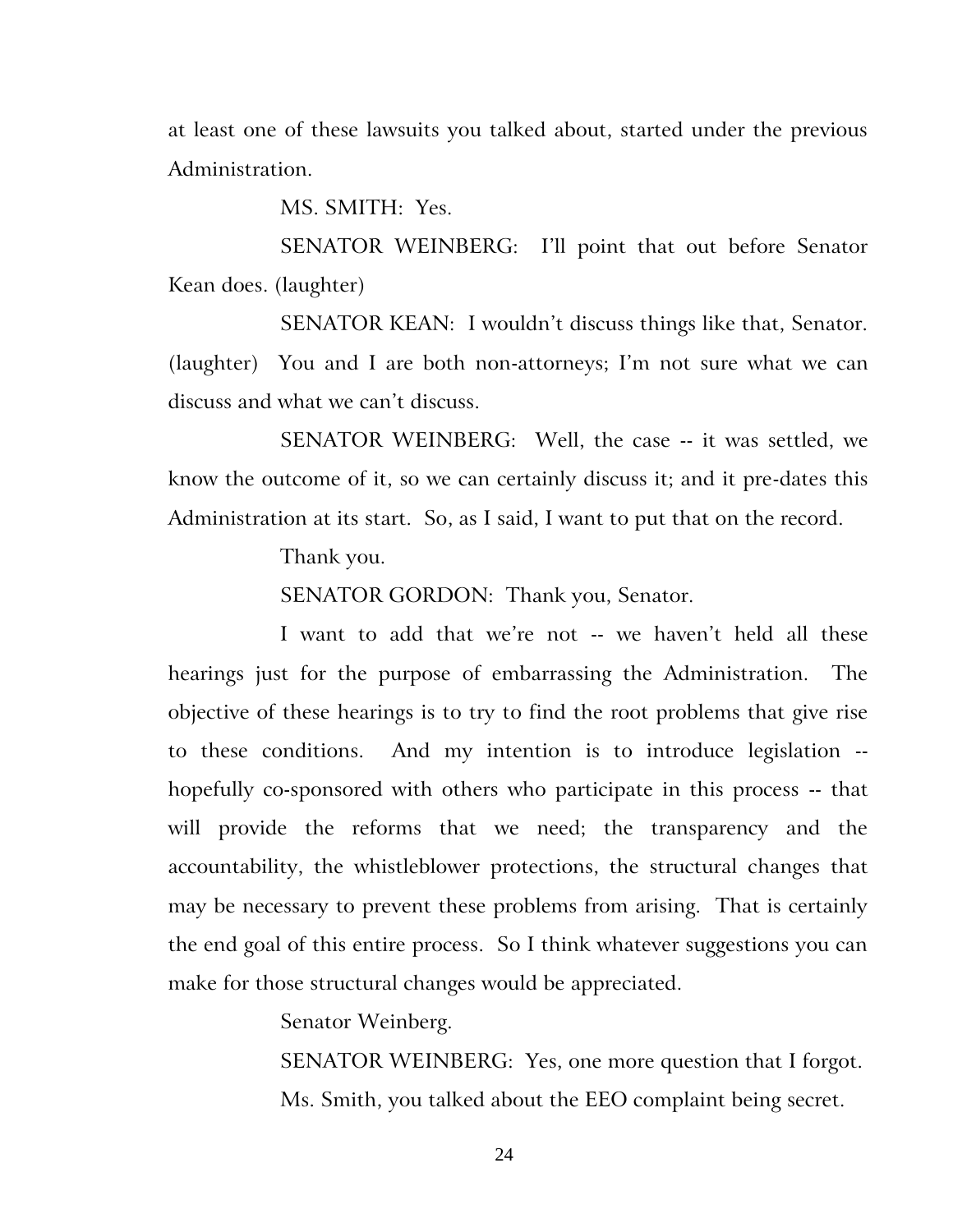MS. SMITH: Yes.

SENATOR WEINBERG: You're talking about the complaint lodged by the employee?

MS. SMITH: Yes. New Jersey Transit says in all these lawsuits -- and I'm sure says to you guys -- that the EEO process is secret; it's sacrosanct -- that the EEO process be secret. In the recent case, the day after the judge ordered my client out of the warehouse, EEO decided that they wanted to interview her, without me present, on her complaint - before I sued them nine months earlier. And I couldn't be there because the process is secret and it's so sacrosanct that it be secret.

So again, I had to file another order to show cause; and for the second time in my 37-year career, I won another order to show cause. And the judge said, "No; you're not going to interview Ms. Smith's client without her there because *now* you're going to investigate her complaint of discrimination and retaliation." And they go to court -- and I have the transcripts -- "Oh, it's so important that the process be secret; it protects the complainant." I represent the complainant; it does not protect the complainant to keep these secret. What it does is make complainants feel alone, hide evidence of other discriminatory acts from complainants, and protect the wrongdoers. That's what it does.

MR. SATTIRAJU: And when we don't have access to other complaints -- a result of an investigation can be inconclusive if it's a he said/she said. But if there are four other people who made the same complaint, the complaint that Ms. Smith's client or my client would make all of a sudden becomes a lot more credible if the same person has been subject to the same accusation. So that's why, for purposes of what we're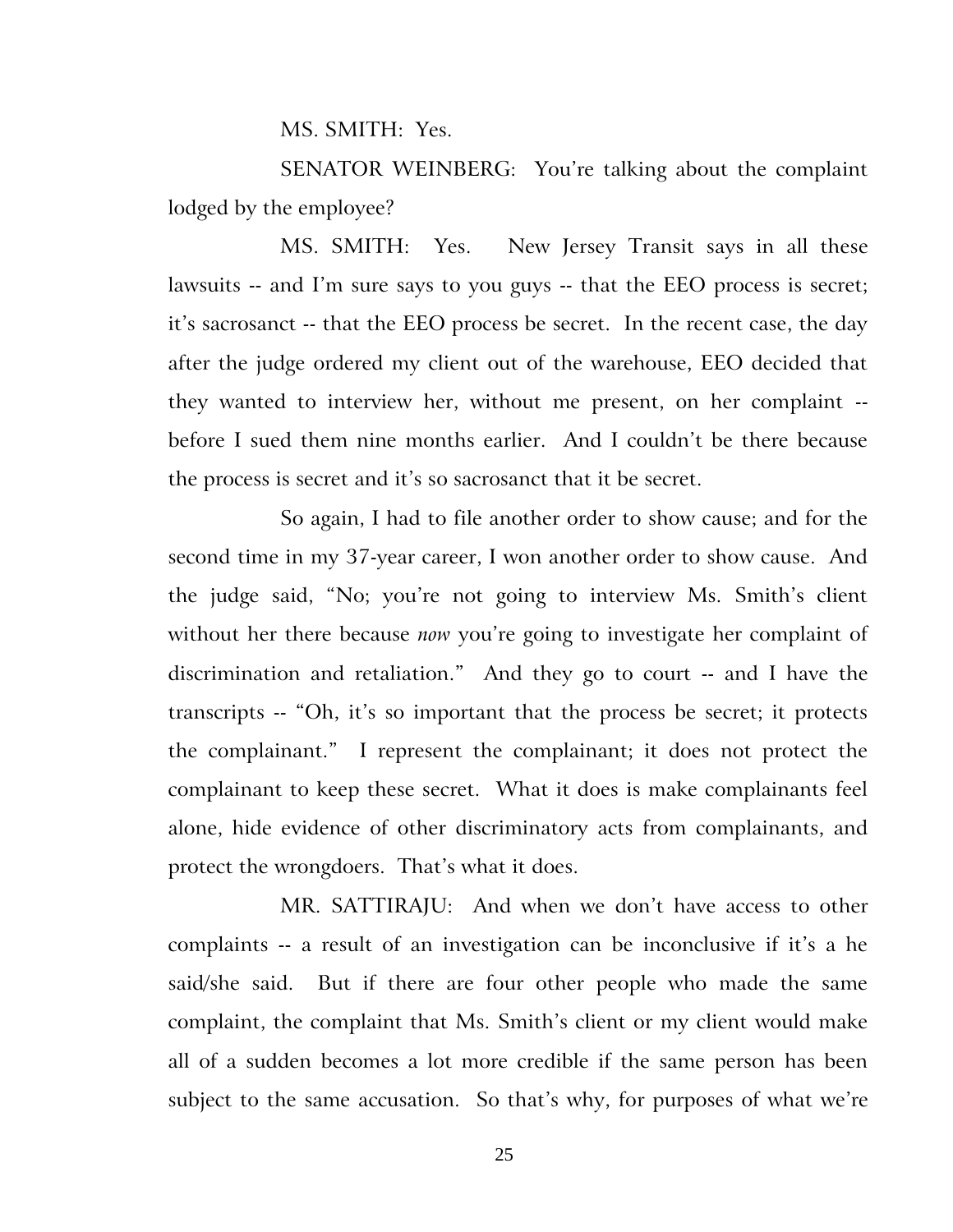talking about, it is important that we have a full view of what other complaints have been made.

MS. SMITH: Transparency is key.

SENATOR WEINBERG: If I may, Mr. Sattiraju -- you said you have served as an *employer* counselor.

MR. SATTIRAJU: Yes.

SENATOR WEINBERG: Is that usual -- keeping EEO complaints secret, or not?

MR. SATTIRAJU: Senator, there's a certain effort to try to do that. But the main effort behind doing that is they don't want people to know how many times they've been accused. So that's the reason -- the main reason employers have for not doing this. There are other mechanisms you can put in place in a litigation to protect privacy, including a confidentiality order or anything else. But the main reason that people don't want these complaints out is because it can lead to discovery on other issues of discrimination in that workplace. So that's the reason.

SENATOR WEINBERG: Okay; thank you.

SENATOR GORDON: Senator Kean.

SENATOR KEAN: If I may, just to follow up on Senator Weinberg's question.

Are there other areas of law or complaints that are similarly secret or kept confidential; or is this -- is there a different standard in EEO complaints?

MS. SMITH: The law does not require that they be confidential at all. New Jersey Transit will tell you that it does, but it doesn't. It's not the law--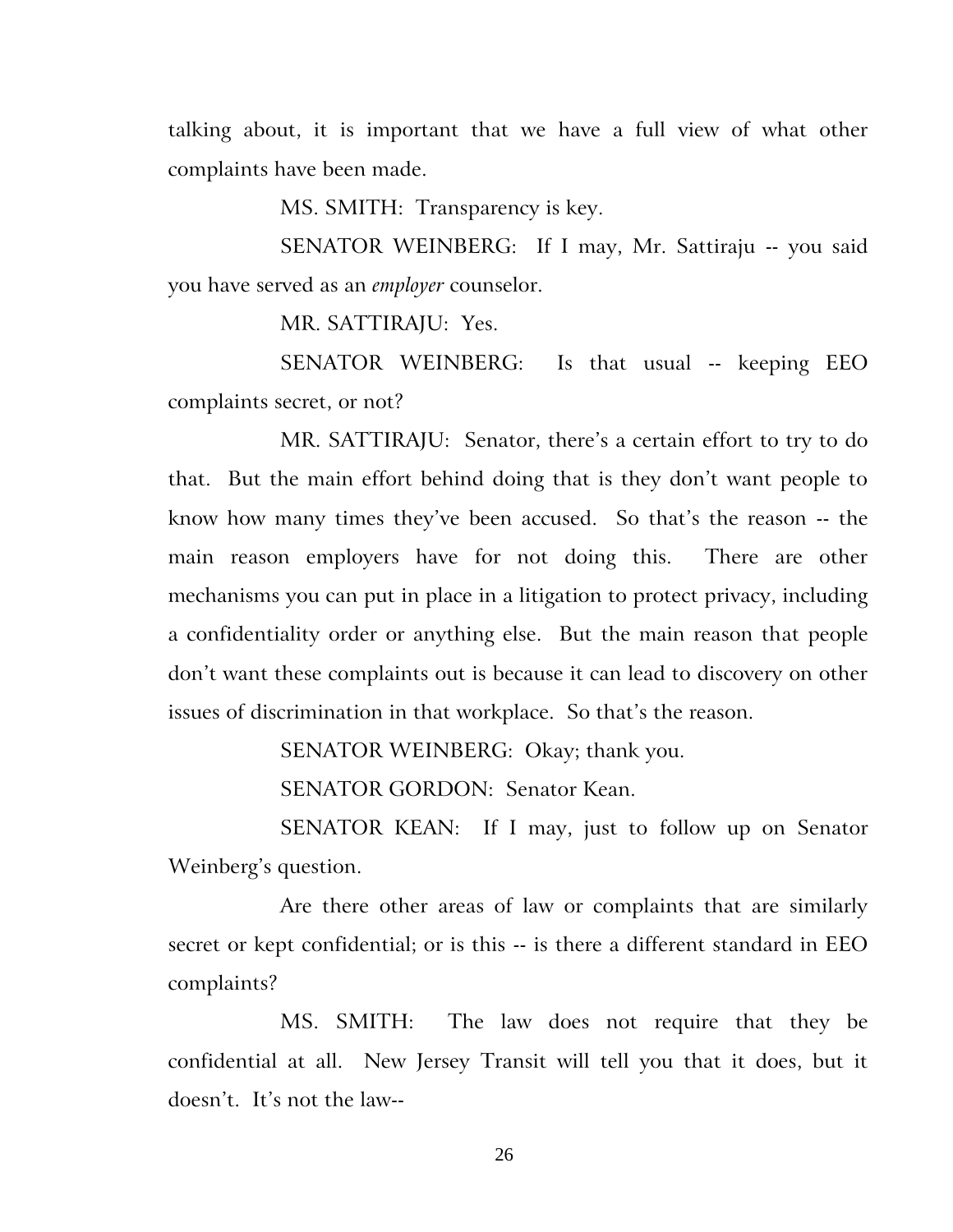### SENATOR KEAN: Okay.

MS. SMITH: --it's their policies, picking up policies. You know, maybe the Department of Transportation has a policy that says, "We keep this secret." So they say that's the law; but it's not the law.

SENATOR KEAN: But are there other areas where-- Does this activity-- Is it mirrored in other areas of policy, in other departments, in other-- I'm saying, is this just-- If we're talking about, I guess, State government overall -- because this is going to go beyond just the issue; we're talking about the AG and everything else -- we're going to go beyond the simple, specific case to broader policy issues and changing legislation. Are there other areas that are similarly guided by policy, or by practice, or by law, kept not as transparent, if I could just phrase it that way? Or is this on personnel or other issues?

MR. SATTIRAJU: The only other thing is, maybe, an employee's medical records; there are HIPAA protections for things like that where--

SENATOR KEAN: From the Federal level; but from the--

MR. SATTIRAJU: Yes. But that would be the main area I would think of, off the top of my head, would be -- you want to maintain people's privacy in terms of medical issues.

MS. SMITH: Yes, I'm not -- I mean, certainly trade secrets are always subject to confidentiality; we all agree to that. Until we pass a really great equal pay act, salary is--

> SENATOR KEAN: We've been working on that. (laughter) MS. SMITH: I hope so.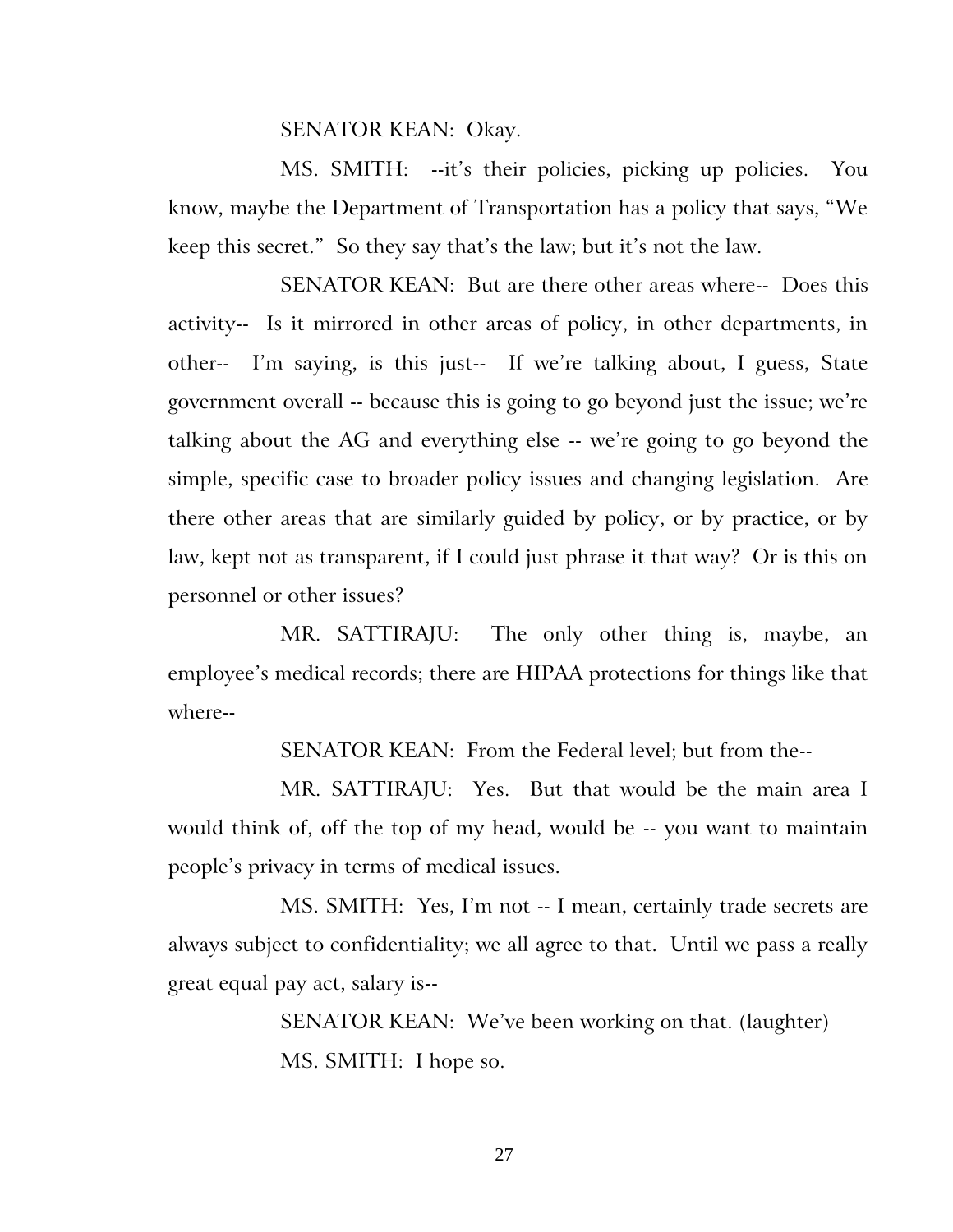SENATOR KEAN: My understanding is, we've been working on that for a while. (laughter)

MR. SATTIRAJU: We'll come back to that.

MS. SMITH: That's another area where transparency will help; transparency will help.

SENATOR WEINBERG: Pay equity?

SENATOR KEAN: We have been working on it for a while. Thank you.

MS. SMITH: Just to respond to you, Senator, based on what I have learned, and what I know, and the evidence that I know is out there, and the evidence that I know I could present to a jury-- I mean, this is - these cases are very valuable to me. I don't want this cash cow; I want to fix this. I'm so happy to try to work with you and have my clients work with you to try to fix this. I really do; I hope we can, I hope -- I admire you for having this hearing. I appreciate how involved and attentive everybody has been. I hope that this problem can go away. I don't want any more of these cases.

MR. SATTIRAJU: To amplify what Ms. Smith said, I think the most important thing you can do in these situations is to shine a light. Because sometimes people function behind closed doors; a lot of times decision makers are the people accused; people get their backs up -- nobody likes to be accused of these things, especially if they feel it's not justified. But there is a larger issue here. New Jersey Transit is not in existence in order to litigate employment claims. And this is really a distraction for the agency; and oversight, and shining a light on this, and having people bring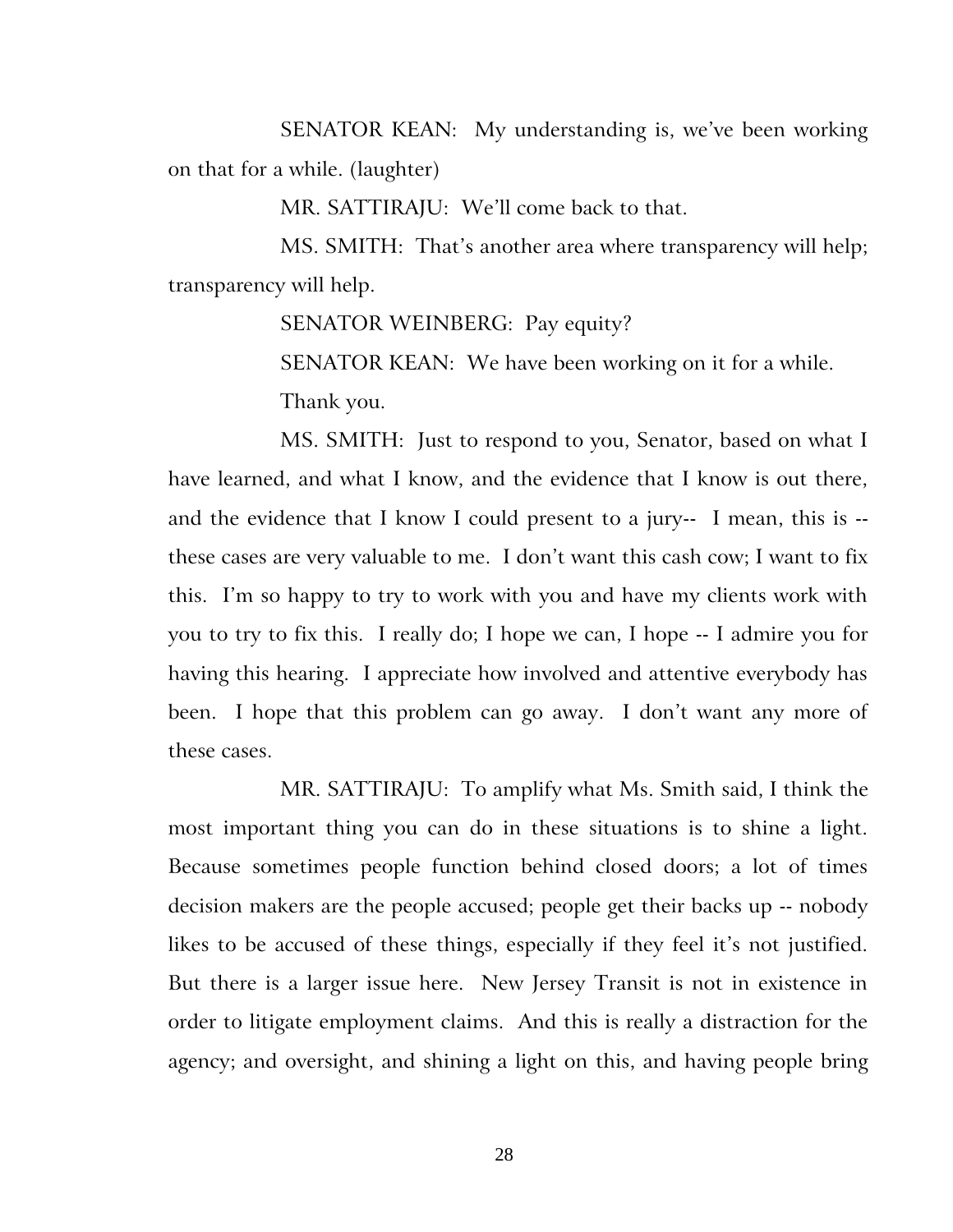other perspectives to it, including this body, is going to go a long way to help resolve these issues.

SENATOR GORDON: Thank you.

We are great believers in shining light on the Executive Branch. MS. SMITH: Thank you.

SENATOR GORDON: Chairman, you said you had some questions?

ASSEMBLYMAN McKEON: Yes, I have some quantitative information I want to share with the Committees, supporting what these witnesses are saying.

But, Assemblyman Johnson--

ASSEMBLYMAN JOHNSON: Thank you, Chair.

I just have, for clarification -- Ms. Smith, you said that you represented Ms. Frizalone?

MS. SMITH: I didn't represent Ms. Frizalone.

ASSEMBLYMAN JOHNSON: And you represented 10 minority police officers who -- in a discrimination case. During that testimony in -- during the trial, was it brought out, or was the system brought out-- In other words, if I had a complaint against New Jersey Transit and I went to EEO, what is the process? Did that come out through the trial? What is the process? Because I don't know what the process is.

MS. SMITH: During the Frizalone trial, it came out. I was not counsel for Frizalone; Claudia Reis and Chris Lenzo represented Ms. Frizalone, and successfully tried that case. During the case of the 10 African American police officers and the 8 African American Operations people, I learned a lot about the process.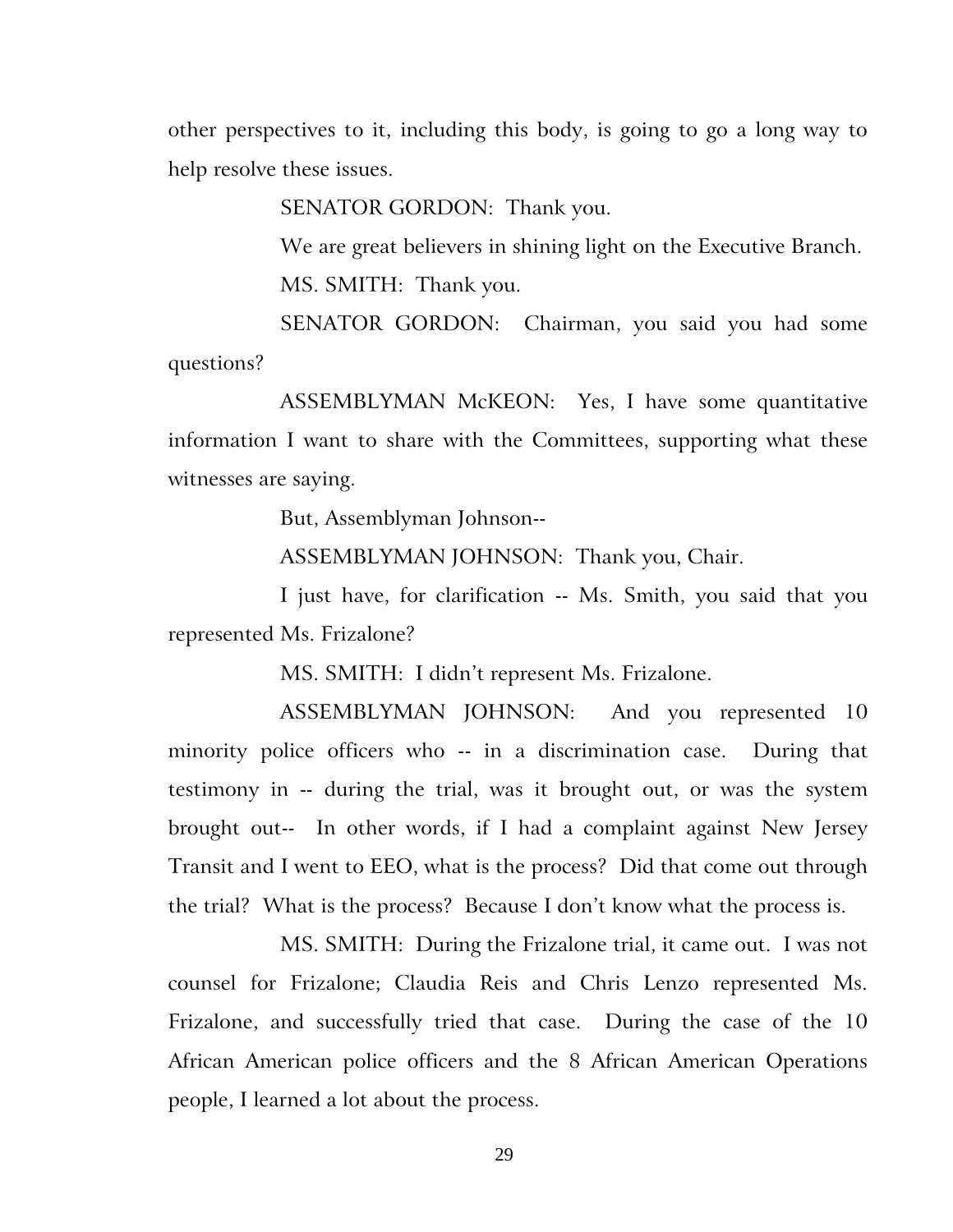### ASSEMBLYMAN JOHNSON: Okay.

MS. SMITH: The process is, you go to EEO or HR and you file a charge. It used to be, until about two or three years ago, that you could just bring a document down and file it. Then, after the \$5.8 million verdict, EEO instituted a policy that you were not allowed -- after you got up your nerve, and wrote it down, and were brave enough to bring it down -- they wouldn't accept it. You had to meet with somebody in person first. Why would that be, do you think? So they could intimidate you and tell you -- these are the people who are supposed to be protecting you -- "We will no longer accept what you wrote, what you bravely bring down and hand us; you have to meet with us in person first, before we will take anything from you."

ASSEMBLYMAN JOHNSON: Is *us* a person from EEO?

MS. SMITH: That's a person from EEO.

ASSEMBLYMAN JOHNSON: You have an interview with a person from EEO--

MS. SMITH: Yes.

ASSEMBLYMAN JOHNSON: --prior to them accepting your allegation.

MS. SMITH: They will not accept it; yes.

Go ahead.

MR. SATTIRAJU: That is entirely at odds with the law. So if you're -- for purposes of a retaliation claim, if I send in a memo and they get it, they're on notice.

ASSEMBLYMAN JOHNSON: Okay.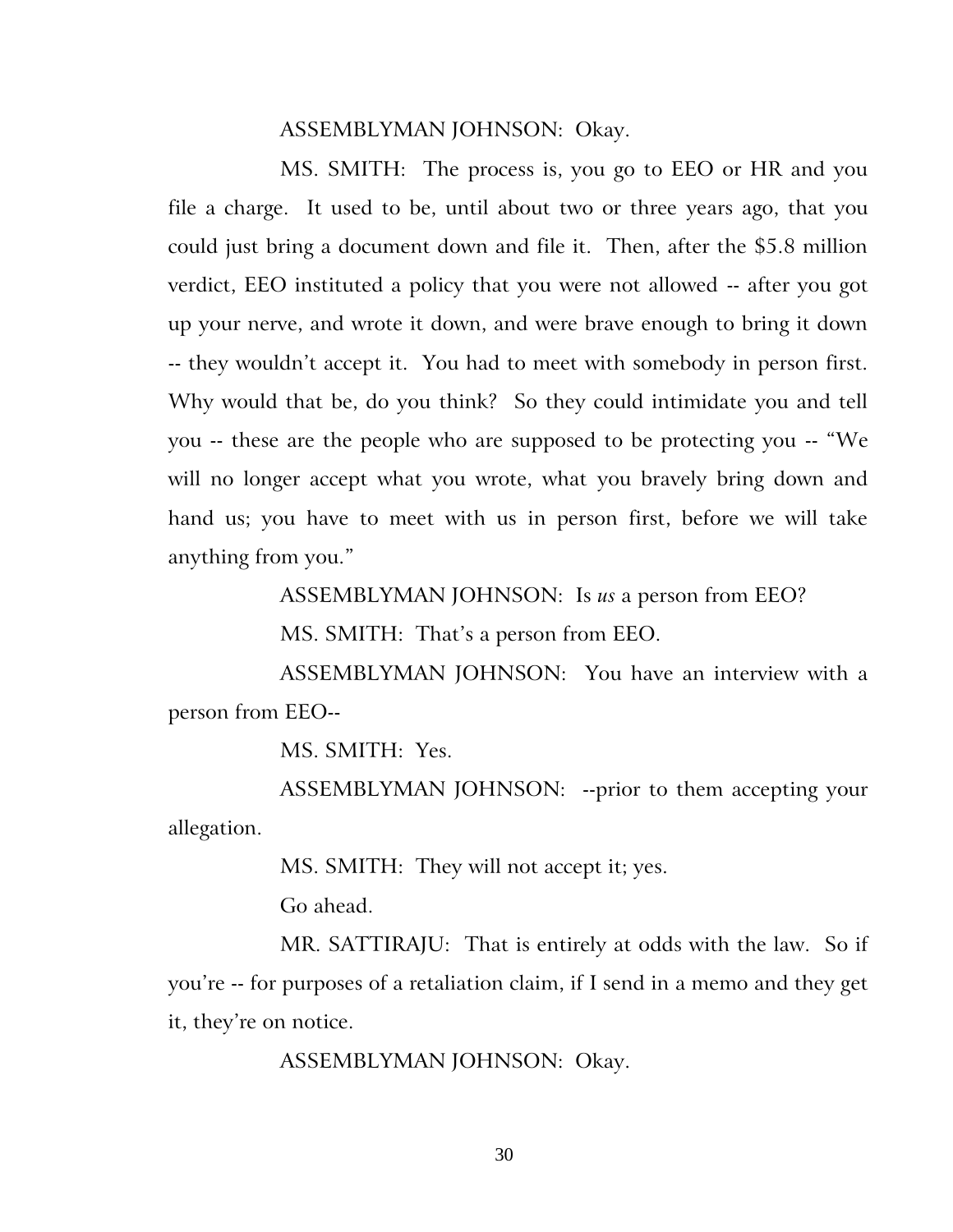MR. SATTIRAJU: So that policy is not consistent with what their legal obligations are and what would create liability for them.

ASSEMBLYMAN JOHNSON: Okay; now--

Go ahead.

MS. SMITH: The next thing that's supposed to happen -- in every other place but New Jersey Transit -- would be we'd sit down with the person and take information. New Jersey Transit in -- let me think; 10 times, 20 times -- at least 40 cases that I could show you the complaint, did nothing; absolutely nothing at all, ever.

ASSEMBLYMAN JOHNSON: Okay.

MS. SMITH: Then what's supposed to happen is, there's supposed to be an investigation.

ASSEMBLYMAN JOHNSON: Conducted by EEO?

MS. SMITH: Yes.

SENATOR GORDON: Okay.

MS. SMITH: EEO told my client, "It's going to take me a year to get to this; I'm so busy." I have a document which I can show you where they say they don't investigate claims that are more than a year old, even though the statute of limitations is--

ASSEMBLYMAN JOHNSON: Two years.

MS. SMITH: --two years.

ASSEMBLYMAN JOHNSON: Okay.

MS. SMITH: Then there should be some attempt to - sometimes there's a conciliatory attempt, because you have two existing employees; how can we resolve this? Maybe somebody should not supervise somebody else. You know, maybe somebody needs training or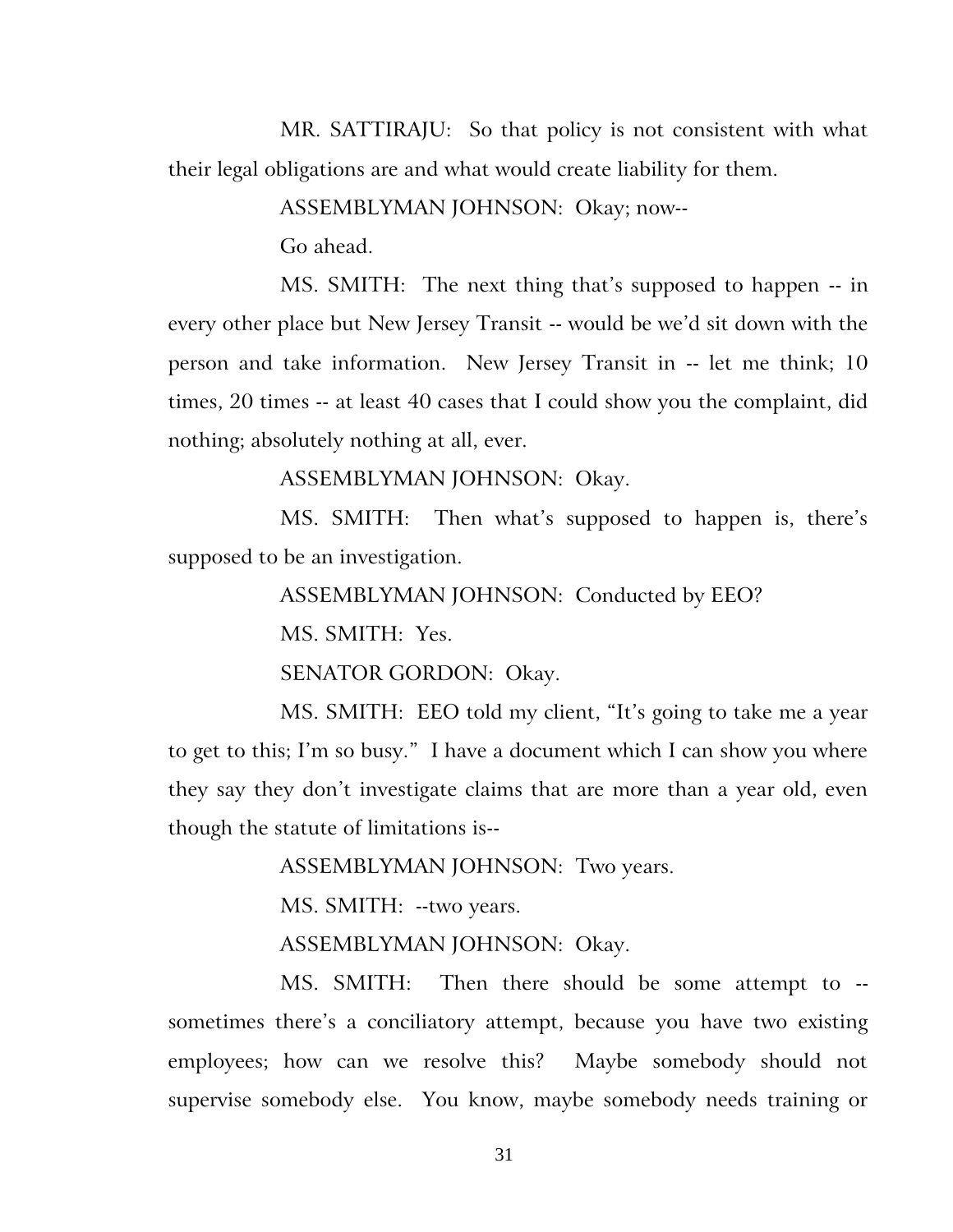counseling. Maybe somebody should be fired; I don't think that's ever happened.

ASSEMBLYMAN JOHNSON: Right.

MS. SMITH: I look forward to finding that out. And then there's supposed to be a finding--

ASSEMBLYMAN JOHNSON: Okay.

MS. SMITH: You want me to go through the whole-- I'm sorry, Assemblyman. Go ahead; you stop me.

ASSEMBLYMAN JOHNSON: Well, I'm getting that now. So you have a complaint; you take it to EEO; they're supposed to investigate your issue without this pre-interview deal. And then there would be an investigation and a finding in the end and, hopefully, things work out between the two employees, or between the employee and the employer.

Now, who does EEO work for in this chain of command?

MS. SMITH: I believe HR.

ASSEMBLYMAN JOHNSON: They work for HR.

MS. SMITH: I believe they report up to HR; I could be wrong.

ASSEMBLYMAN JOHNSON: And who does HR work for?

MS. SMITH: HR works for the Executive Director.

ASSEMBLYMAN JOHNSON: The Executive Director.

MS. SMITH: Yes.

ASSEMBLYMAN JOHNSON: So it all stays under the Executive Director's response-- It's all his or her responsibility.

MS. SMITH: Absolutely.

ASSEMBLYMAN JOHNSON: So there's nothing outside the chain where a person can go, besides getting an attorney--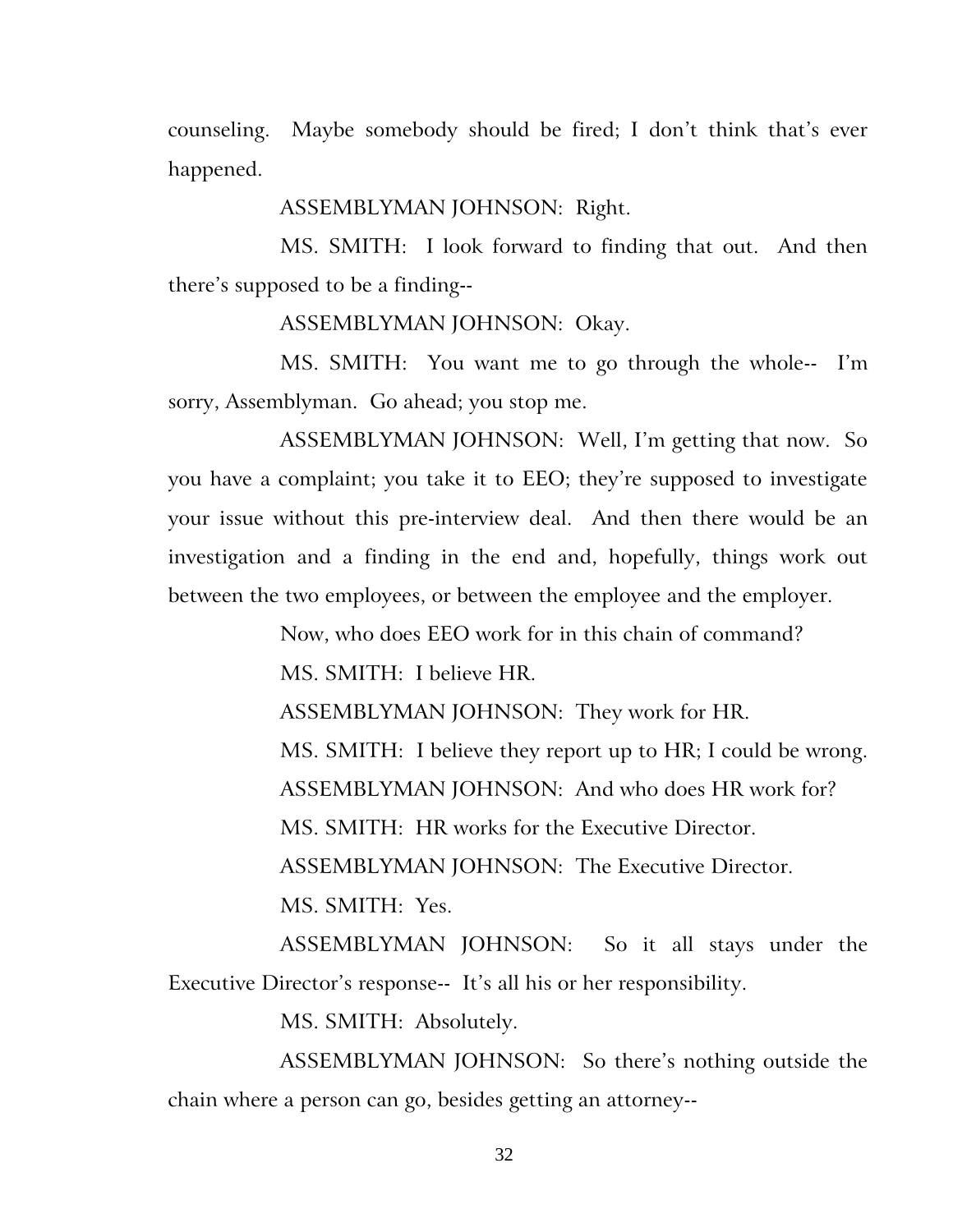MS. SMITH: Absolutely.

ASSEMBLYMAN JOHNSON: --to seek a remedy if they feel they're being treated--

MS. SMITH: No.

ASSEMBLYMAN JOHNSON: Okay; that's interesting.

Okay; I have no further questions, Chair.

ASSEMBLYMAN McKEON: Thank you.

Assemblywoman Muoio.

ASSEMBLYWOMAN MUOIO: Hi.

MS. SMITH: Hi.

ASSEMBLYWOMAN MUOIO: Thanks for being here this morning.

I agree with Senator Weinberg. I think the bulk of the questions should be addressed to New Jersey Transit when they appear before us.

But you both sound like you have a lot of years' experience between the two of you in dealing with cases like these. And you mentioned, I believe -- and correct me if I'm wrong -- that this is the worst department you've ever seen anything like this. And nothing else kind of compares to--

MS. SMITH: Well, maybe Fox News. (laughter)

ASSEMBLYWOMAN MUOIO: Okay; well, in New Jersey.

MS. SMITH: Ah, right.

ASSEMBLYWOMAN MUOIO: We can't control Fox News.

But I'm curious-- I know -- I believe we've been told that fees for outside counsel to work on these cases on behalf of New Jersey Transit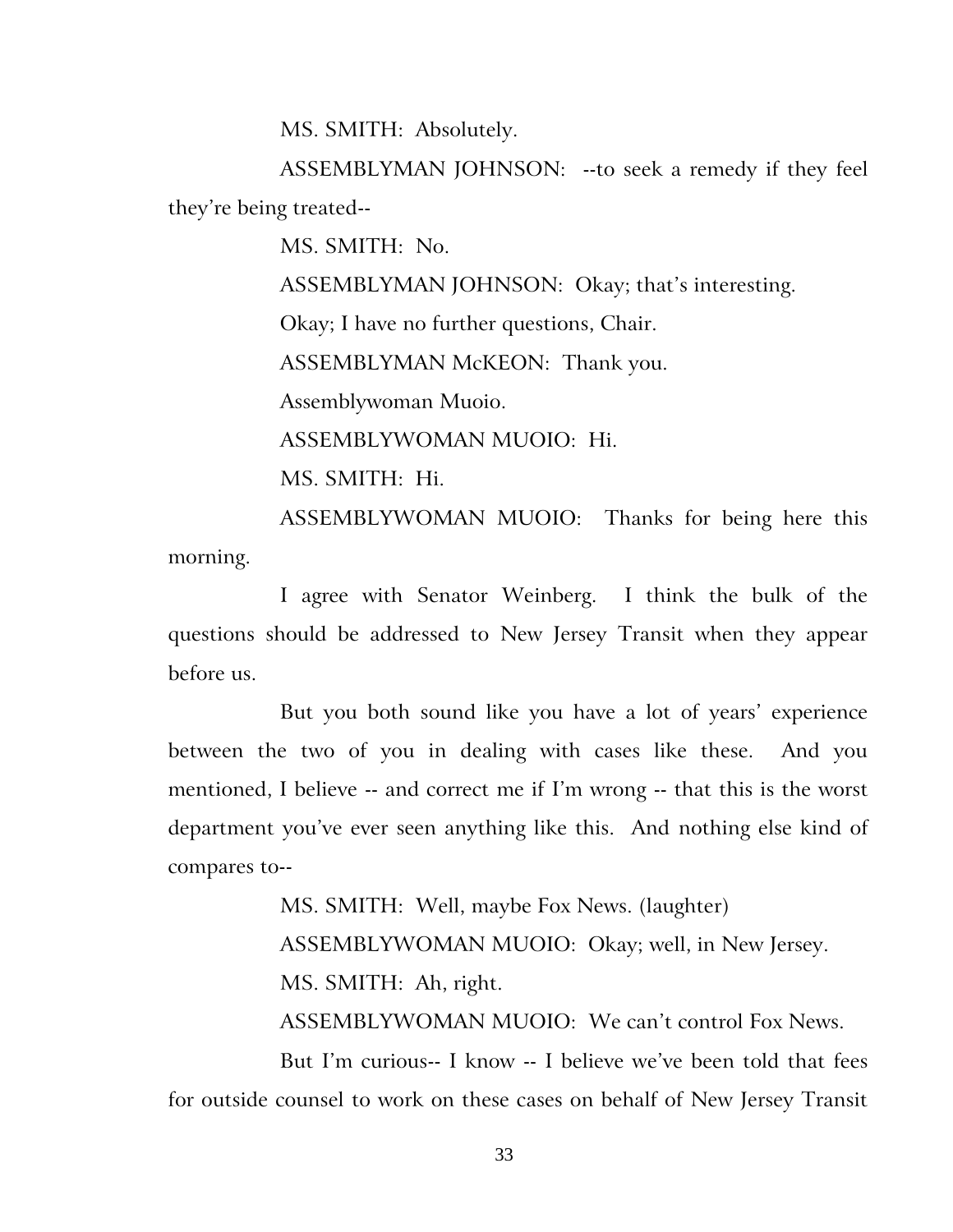have escalated in the past few years. Is it your impression-- And you mentioned the importance of shining light on the situation. And the reason it's important is because that's what we then use to try and fix the situation. Are you seeing that this is being fixed as more attention is being -- more light is being shone on the situation over the past couple of years? Or is your sense that it is trending worse?

MS. SMITH: My current case is being handled in one of the worst, most vicious pieces of litigation I've seen. As I said, I really hope somebody does want to read the transcripts of what the judge thinks. I have won two orders to show cause in the current case, and they won't go to a mediation and really discuss settlement.

So I think they've doubled down, digging in their heels.

ASSEMBLYWOMAN MUOIO: And I'm talking overall, though. I know you have this specific case, but do you see an increase in the number of cases? Do you get the feeling at all that things are getting better, or do you think they are getting worse?

MR. SATTIRAJU: No.

MS. SMITH: Things are getting worse

ASSEMBLYWOMAN MUOIO: Okay; thank you.

MS. SMITH: Thank you.

ASSEMBLYMAN McKEON: Assemblyman.

SENATOR WEINBERG: Bob? Oh, I'm sorry.

SENATOR GORDON: Let's give the Assembly a chance.

SENATOR WEINBERG: Yes. Don't get fresh. (laughter)

ASSEMBLYMAN McKEON: It was me getting fresh; I thought you forgot about us on this side. (laughter)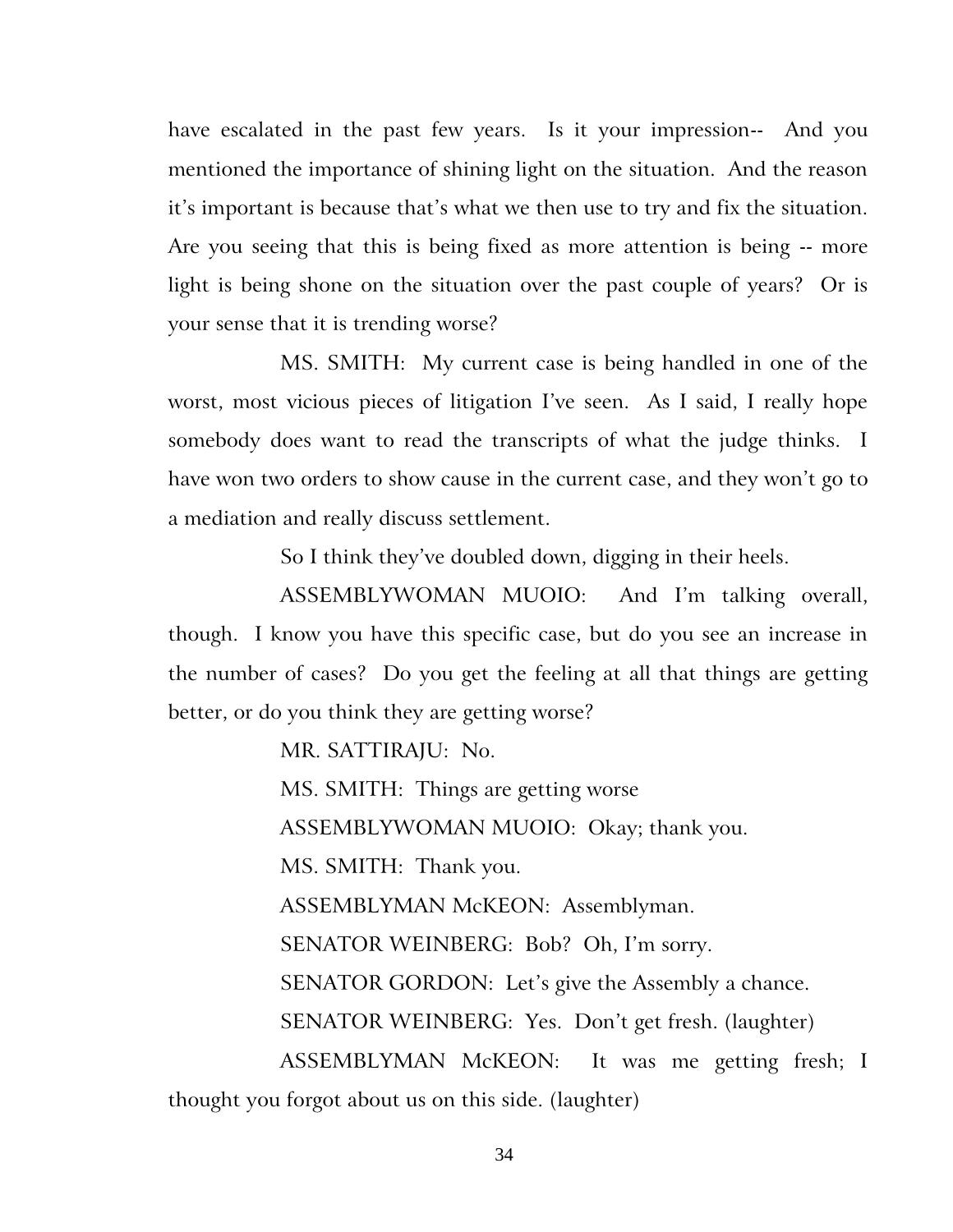ASSEMBLYMAN ZWICKER: Thank you, Mr. Chairman.

Thank you, to you both, for your testimony today. It's really astounding to sit here and listen to you talk about both the cases you know directly; also about -- as you paint a larger picture of what's happening at this agency and your experiences elsewhere.

I want to follow up with a question about shining a light and even make it -- as my colleagues know, I am a scientist -- I'll make it a laser light: make it a very focused light. (laughter)

I'll ask you both, but I would like to start with you, Mr. Sattiraju, because of something you said in your opening testimony, if I heard you correctly -- is that you also-- You said you work as a litigator or an advisor. Is that what you said?

MR. SATTIRAJU: Yes; for part of my career, I was an in-house employment attorney.

ASSEMBLYMAN ZWICKER: Okay. So, you know, as we've heard, we're talking about -- and Ms. Smith, you said your first case was in 2006, right? -- so we're talking about multiple, different Administrations; we're talking about multiple Executive Directors. Yet, you're painting a horrifying, horrifying picture of discrimination, racism, sexism, low morale that's been going on clearly for a long period of time.

And so my question to both of you is, what is your expert opinion about why? You specifically mentioned *bad actors.* And so my question is, in a large organization like this, is it sufficient, is it one or two people who have been around for a long time? Executive Director after Executive Director comes in and doesn't do anything about it. You talk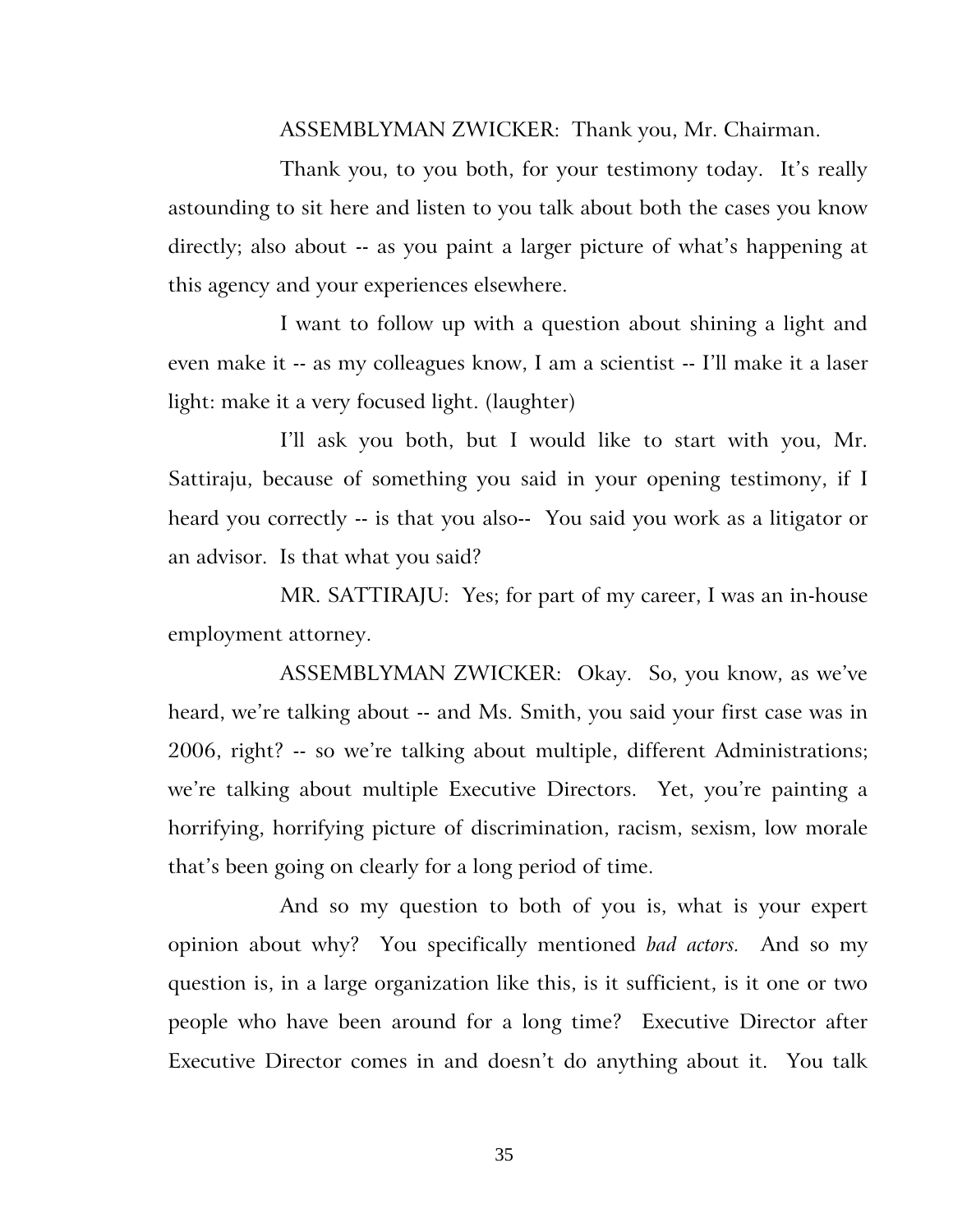about HR, and EEO and things like that. So if you could share with me your opinion, with all of us -- about what is the real core of the problem.

MR. SATTIRAJU: The problem with any organization that's been through this kind of issue is, you can have a new person at the top, but they're not the ones implementing this decision on a daily basis. What really has to happen is a commitment from the top down saying, "This stops." Any organization has all this historical memory, and people can get mired down in it; people have a vendetta, "They accused me of this; I'm going to show them." And they get into it. And it becomes this us-versusthem environment. And that's really what kind of dominates their day -- is thinking, like, "How am I going to get this person?" Or, "Oh, God, they're being a problem again."

And essentially what has to happen is leadership, through HR, has to send a message saying, "Look, there's a new sheriff; we're done. We're not doing this anymore. Here are our core values, here are our core principles." Establishing that, and having buy-in, and mandating buy-in at all the different levels of management, and all the different levels of oversight, and having HR present -- having people feeling like HR is someone where you can go. In an effective organization, people feel comfortable going to HR. They'll walk the-- I had a client where they had a big manufacturing facility. They literally walked the floor, where HR was a familiar presence and the people knew them. They could say hello; they knew their first names. When HR becomes an ominous place where you go if there is something happening, that becomes a problem.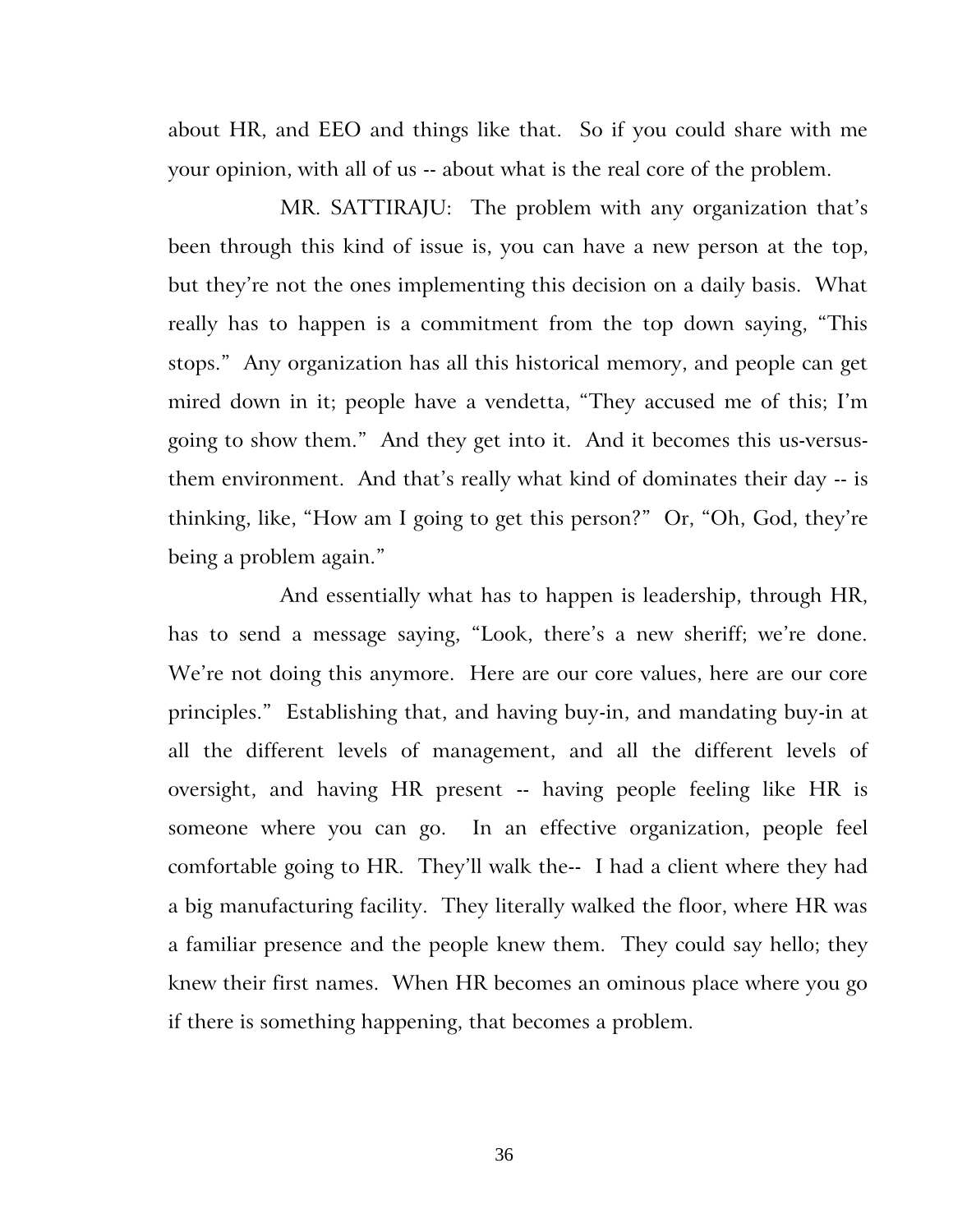So really, it's establishing core principles that, "We're having a new page, here's our policy, here's what we believe in, and we're going to enforce it. We're going to see it through."

Assemblyman, anyone can write a policy, and stick it on the wall, and say "All right, this is it." But that's not enough. You have to follow through; you have to walk the walk.

ASSEMBLYMAN ZWICKER: So -- but, keep on going, right? I mean, that's the philosophical piece. How could this possibly be Executive Director after Executive Director? This is so widespread, how could this not be known? If you come into this job as the CEO of an organization, this has to be known.

MR. SATTIRAJU: You have to-- Look, if I'm advising a CEO on a situation like this, you have to find out who the bad actors are. You have to make determinations about what happened, who's been responsible for it, and frankly, should they still be here. Because these positions -- it really comes down to judgement. You have the judgement of whether or not you're going to say something to someone; you have judgement about whether or not -- how you're going to act, what you're going to do. And these things -- especially in these cases -- it can be a lot of little things. It can be saying, "You're not going to be in your office anymore." It can be saying, "We're not going to accommodate your disability." It can be a lawyer saying, "We're not going to accept your letter" where we're trying to resolve an issue with someone who's disabled. These are all little things that it can be a death by a thousand cuts, but the law recognizes if -- all these micro aggressions or indignities that are being suffered, it comes down to judgement. People have to be trained to have the judgement not to do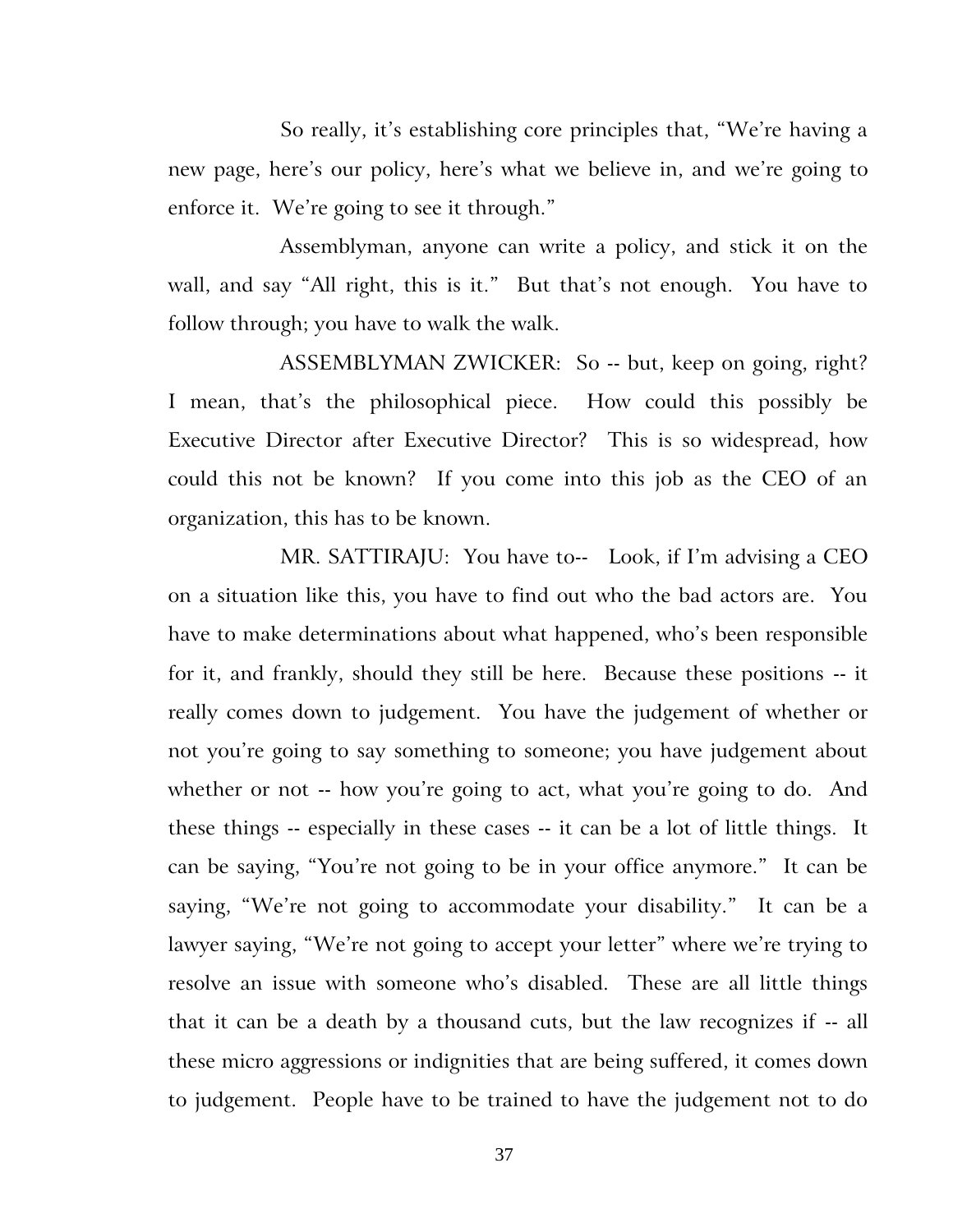that; to let things go. And if there are people who won't let things go, or can't let things go, then you have to think about whether or not they should be where they are. If there's no consequence, and people are going to stay where they are and get promoted no matter what they do, that's a problem.

MS. SMITH: I wrote down *consequences* as well. There are no consequences for the bad actors at New Jersey Transit. The past acting ED and the current ED, I believe, came up through the ranks; a lot of these people are people who they worked closely with, which is -- as human beings, it's hard for all of us to deal with that -- that when somebody you work with closely for years, and years, and years, and you grow up together, it's hard to address their wrongdoing because you've known each other for a long time. I get the human quality of it; but this is an important job for the taxpayers and commuters of New Jersey. The prior ED, you know, was there less than a year; she left. She left right before I took her deposition. (laughter) I don't know if those were related, but I was looking forward to it.

I think the culture issue -- we have some ideas about how to address it, including allowing employees to talk, allowing employees to have a forum and some input would be very valuable. Having some employees come and talk to you and feeling safe about it, which would be-- I would never (indiscernible) to somebody to feel safe about it, knowing the retaliatory atmosphere there. But training, consequences, and revamping EEO and HR, to me, are essential.

> ASSEMBLYMAN ZWICKER: Thank you. Thank you, Mr. Chair. SENATOR GORDON: Senator Weinberg.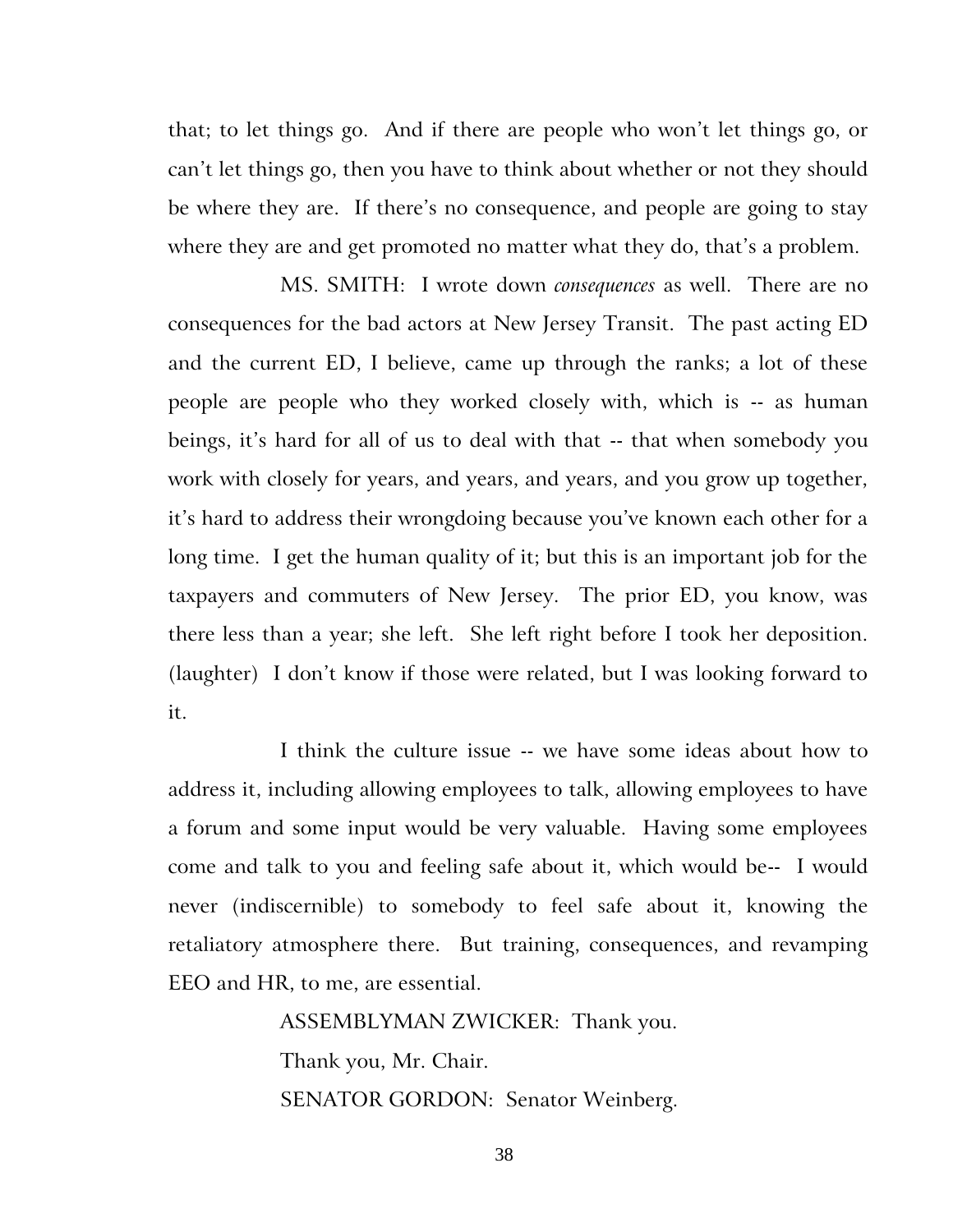SENATOR WEINBERG: Yes; I have a more mundane structural question.

Shouldn't EEOC be independent of HR, rather than reporting to HR?

MS. SMITH: You know, I honestly don't--

SENATOR WEINBERG: Wouldn't that be more a appropriate structure?

MR. SATTIRAJU: Can we-- It doesn't have to be. I mean, you can separate it out, where EEO maybe doesn't report into HR; I've seen that to be effective. But honestly, I've seen a lot of times where you don't have a separate EEO office, and HR just comes in and does a good job investigating.

MS. SMITH: Yes.

MR. SATTIRAJU: Or sometimes, they'll still farm out the investigation. They'll have an outside entity -- that's not going to be the litigation counsel -- come in and say, "All right, do an investigation. You know, you have no skin in the game." Those people can come in, figure out what happened, and make a report. So there are different ways to do it.

SENATOR WEINBERG: Okay; thank you.

ASSEMBLYMAN McKEON: Just -- no question, but just a comment, as it relates to legal costs.

 Going back to 2011, they were \$3.8 million; and that has steadily risen to the point of, through November of 2016, \$5.3 million. And that's for outside counsel; that doesn't even start to count all of the various Assistant Attorneys General who are dedicated to New Jersey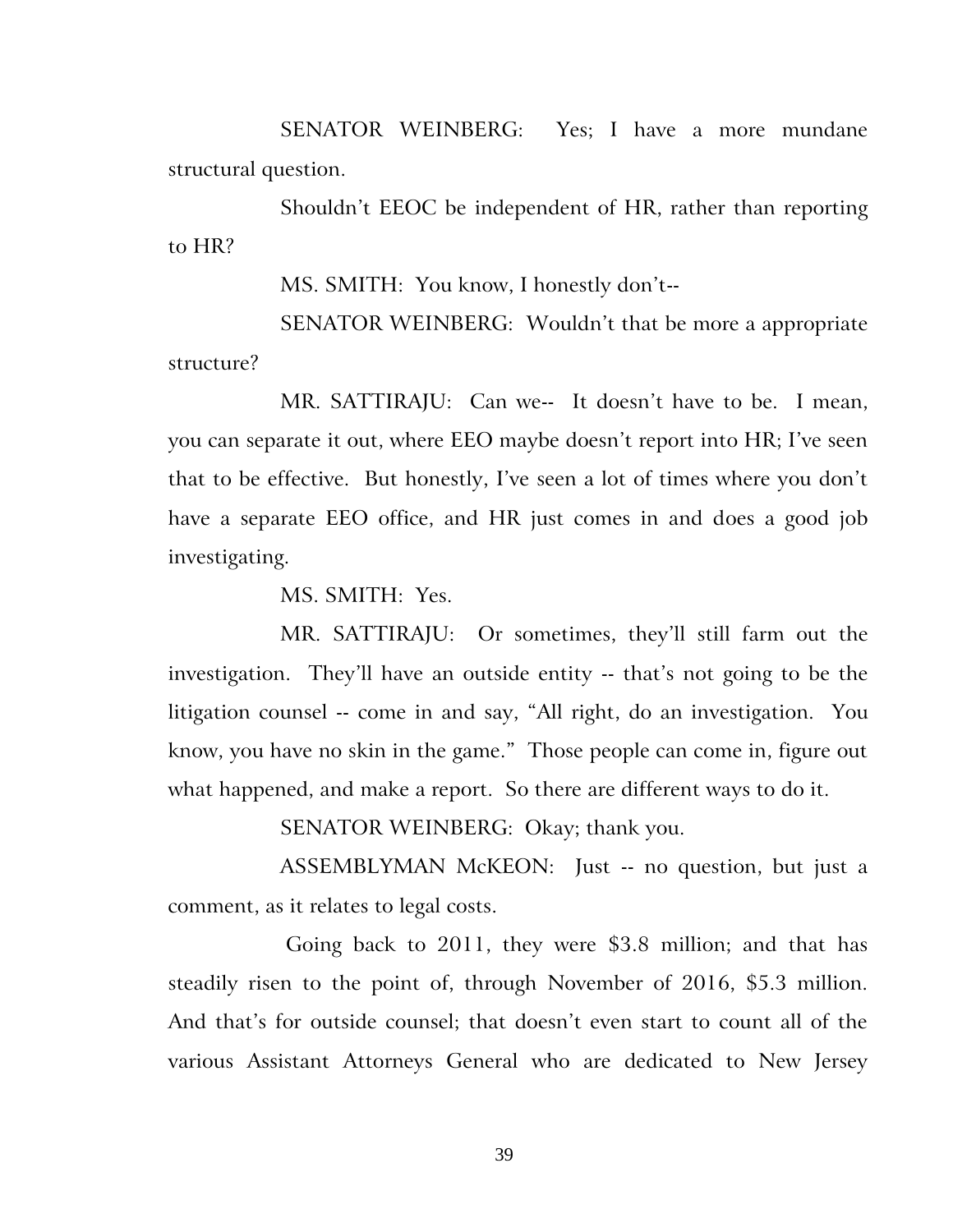Transit. I don't know the exact number, but I would expect that it's at least 10.

MS. SMITH: Yes.

ASSEMBLYMAN McKEON: I mean, you take into mind pension and all other things, that's an incredible amount of money just paid; and, obviously, on the rise, by the math.

MS. SMITH: Right.

ASSEMBLYMAN McKEON: So thank you both for--

MS. SMITH: Thank you.

ASSEMBLYMAN McKEON: --your incredible time--

SENATOR GORDON: Thank you very much.

ASSEMBLYMAN McKEON: --and excellence.

MS. SMITH: Thank you so much.

MR. SATTIRAJU: Thank you.

ASSEMBLYMAN McKEON: Okay; if I might, Mr. Chairman, -- as is the prerogative of both of us as Chairs -- there has been an individual who has reached out to this joint legislative Committee, who would like to testify germane to what we are discussing throughout our hearings.

He had been the Chief Compliance Officer of NJ Transit, who was formally terminated about a week ago.

So with that, I'd like to call Todd Baretta, to hear testimony.

So if I can lead you off, Mr. Baretta, and just reminding all of us -- in 2010 through 2016, we learned that crashes were two times as common with New Jersey Transit as opposed to like rails or, actually, three times more compared to LIRR. Mechanical breakdowns in 2010 went from 1 in 170,000 miles; to, by 2015, 1 in every 85,000 miles. The FRA, in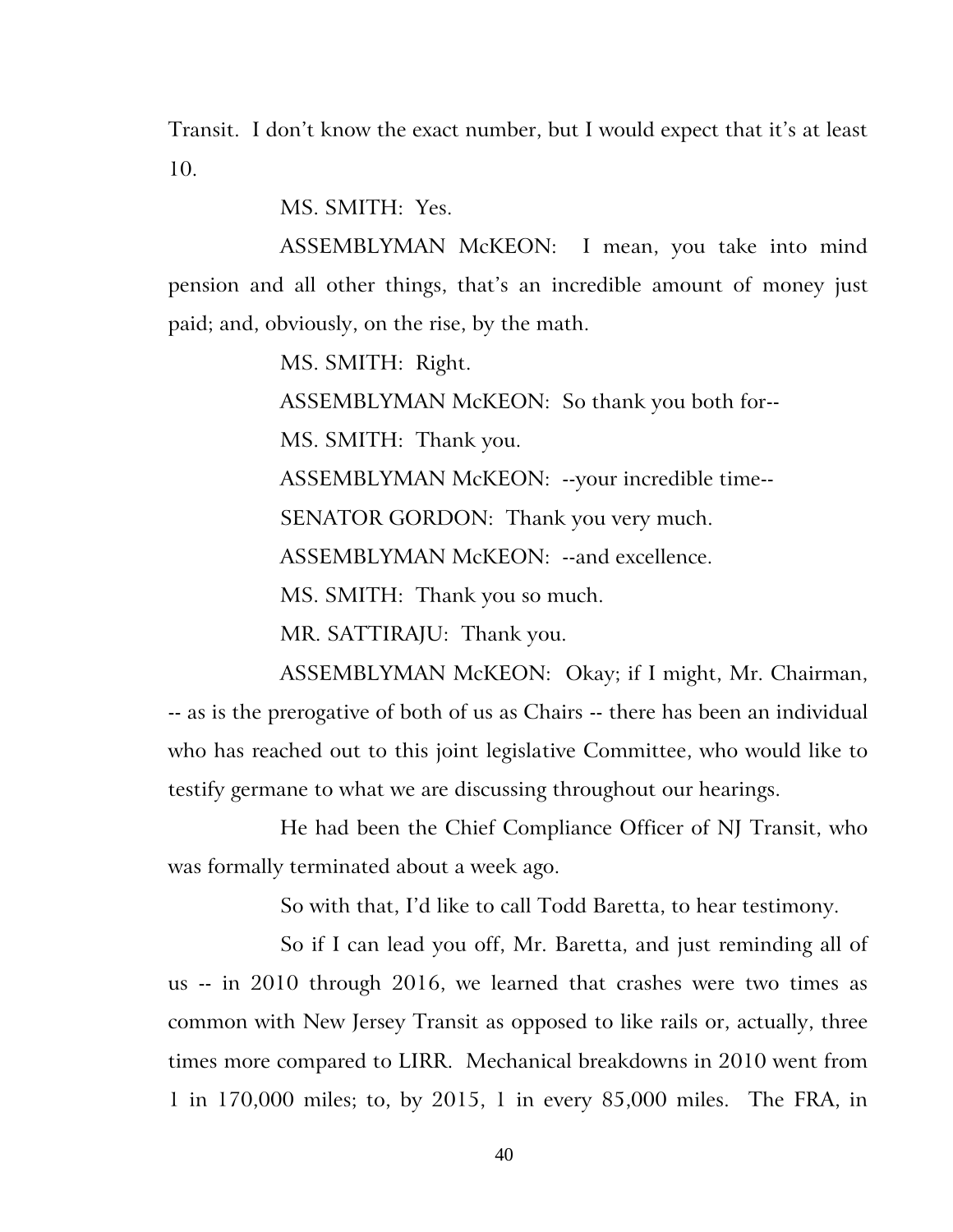2016, fined NJ Transit more than \$500,000; and found 76 major violations, 33 related to drug and alcohol policy and another 33 having to do with operations process.

In November, Mr. Santoro, along with Chairman Hammer, came to this Committee. Now, I don't want to read it all, but the sum and substance, as Mr. Santoro explained -- that there had been a Compliance Officer, but only related to Sandy; and that his vision was to absolutely expand this role to look over all the various departments -- bus, light rail, and rail. And he said, "I needed a central place to understand what was going on, and make sure that all that reporting was being done consistent throughout the organization and correctly throughout the organization."

Then Board Member Hammer assured us, as a Committee, and assured the State, as such, that the weak safety record was related to not having proper compliance; that we would now have a Chief Compliance Officer to make sure we're complying with the lengthy FRA regulations. "I assure you, working forward, Steve Santoro has been given the direction. Hiring a Compliance Officer will make sure there's a level of oversight, so were doing our very best, and these issues won't repeat themselves."

That was from the words of the Commissioner and the words of the Chairman, again, before this Committee.

So a request for a position went out; and Mr. Baretta was hired. Quickly, Mr. Baretta has an MBA from Quinnipiac University; a JD from Catholic School of Law; he had a dozen years of experience in IT and regulatory practice, as well as compliance. He applied for the job in December; had a 20-minute interview with Deb Prato by phone, who was impressed; came in for a one-hour interview, including with Mr. Santoro,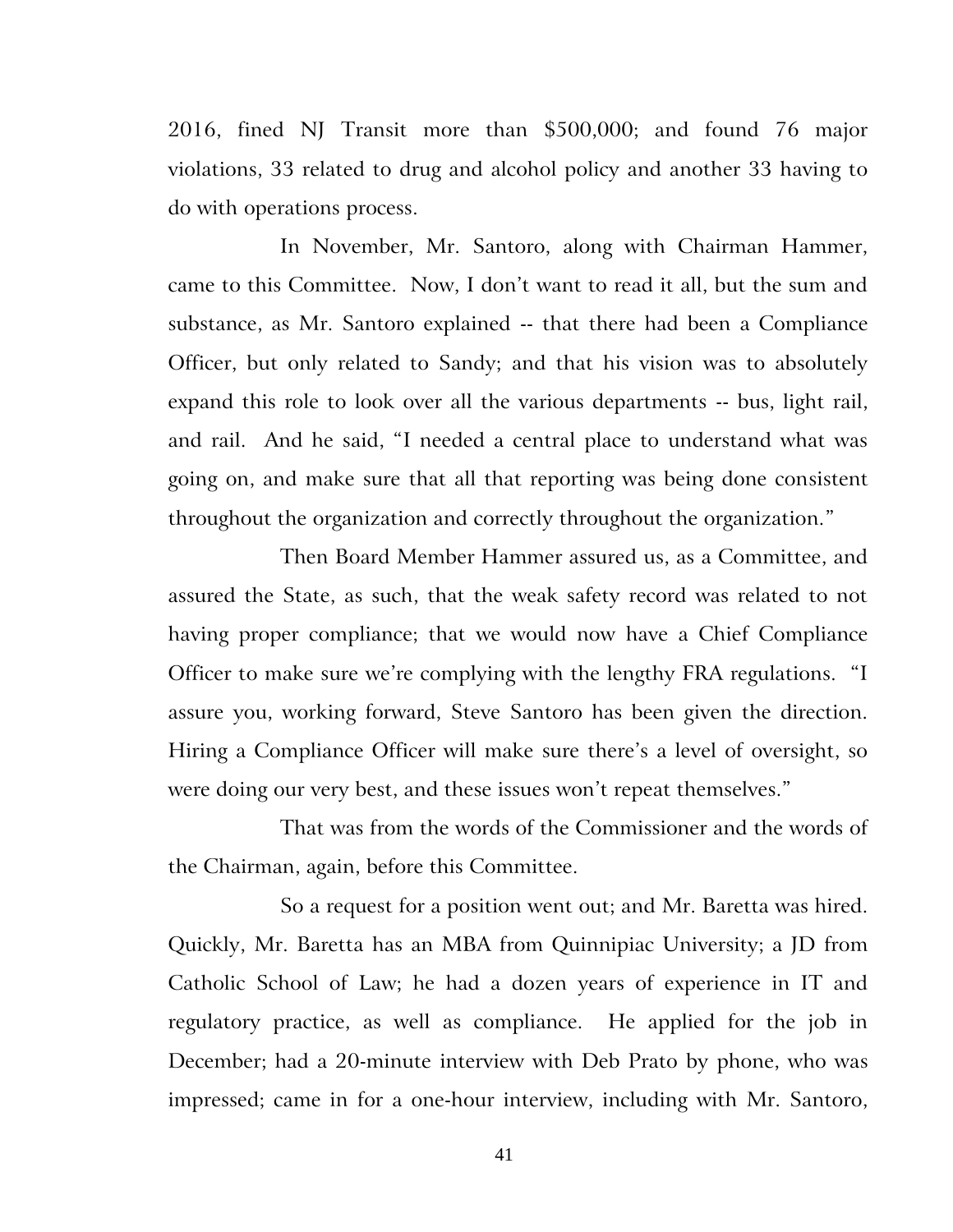Wyckoff, Prato, and Herbold; and he was made an offer in February to be compensated \$180,000 a year. That was shortly reduced to \$175,000, based on Director Santoro wanting to keep him at a certain level, compared to others. And he was assured that he would be given a staff, and a budget, and the tools to accomplish that, and he accepted the position.

He moved his family from Connecticut here to New Jersey. And on March 6, he began in that very, very important position.

Now, sir, as a part of the conditions of your employment, I mentioned that you were promised a budget, correct?

**T O D D C. B A R E T T A:** That is correct.

ASSEMBLYMAN McKEON: And what was that budget to be utilized for -- that's absent your salary, of course.

MR. BARETTA: Compliance training, implementing the program, building a library of compliance-related documents, and availing ourselves to be able to get industry standard practice guides and implement those practices.

ASSEMBLYMAN McKEON: You had a compliance hotline, as well as software platforms and other tools to make certain that you had the ability to do your job, right?

MR. BARETTA: That is correct.

ASSEMBLYMAN McKEON: Okay. Were you ever given a budget, sir?

> MR. BARETTA: I was never given a budget; no budget. ASSEMBLYMAN McKEON: Okay.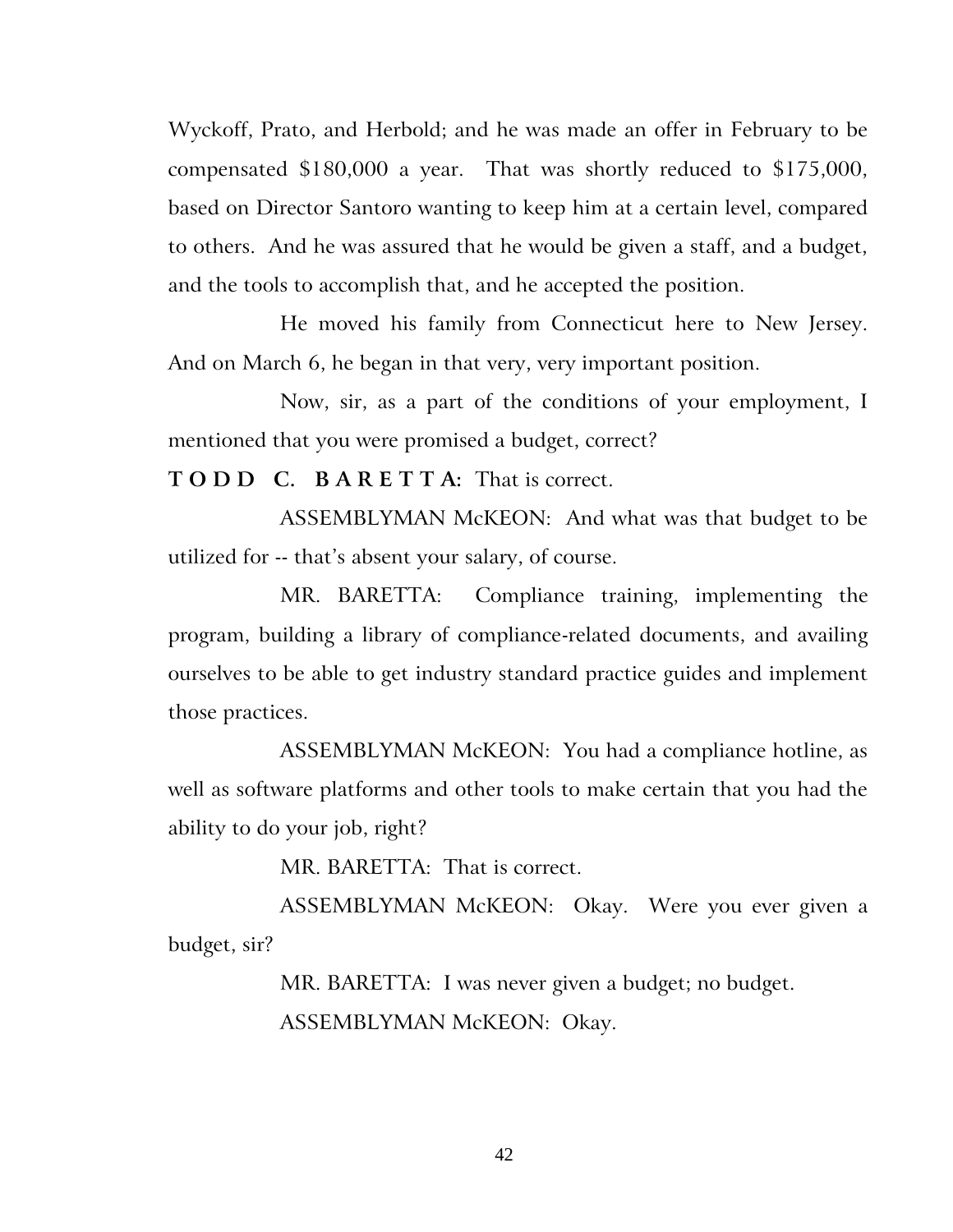I'm going to try taking this in chronological order as it relates to some of the aspects of your role in the last four months, and it coming to its conclusion.

One of the first things you got involved with was Hudson-Bergen Light Rail. And they had, give or take, more than a year -- just about a year had gone by where there had been a request from the Inspector General's Office wanting to know where Sandy money -- they believed Sandy money was used, and it was booked for ordinary maintenance. And that was the first thing that you got involved with -- again, about a year had gone by and they were getting upset that there was no response.

MR. BARETTA: That is correct.

ASSEMBLYMAN McKEON: So the first couple of weeks in the position, you persevered to get that information. And based upon the resistance that you got, you prepared a written memo to Mr. Santoro on April 14, and you indicated that, "You know, Boss, accessing information from employees is very difficult. I'm meeting resistance." Is that correct?

MR. BARETTA: That is correct.

ASSEMBLYMAN McKEON: And you were called into a meeting with Mr. Santoro, and he indicated that you were being "too aggressive" in your attempts to comply with this request on the booking of Sandy money for general maintenance.

MR. BARETTA: That is correct.

ASSEMBLYMAN McKEON: Is that a correct statement? Okay.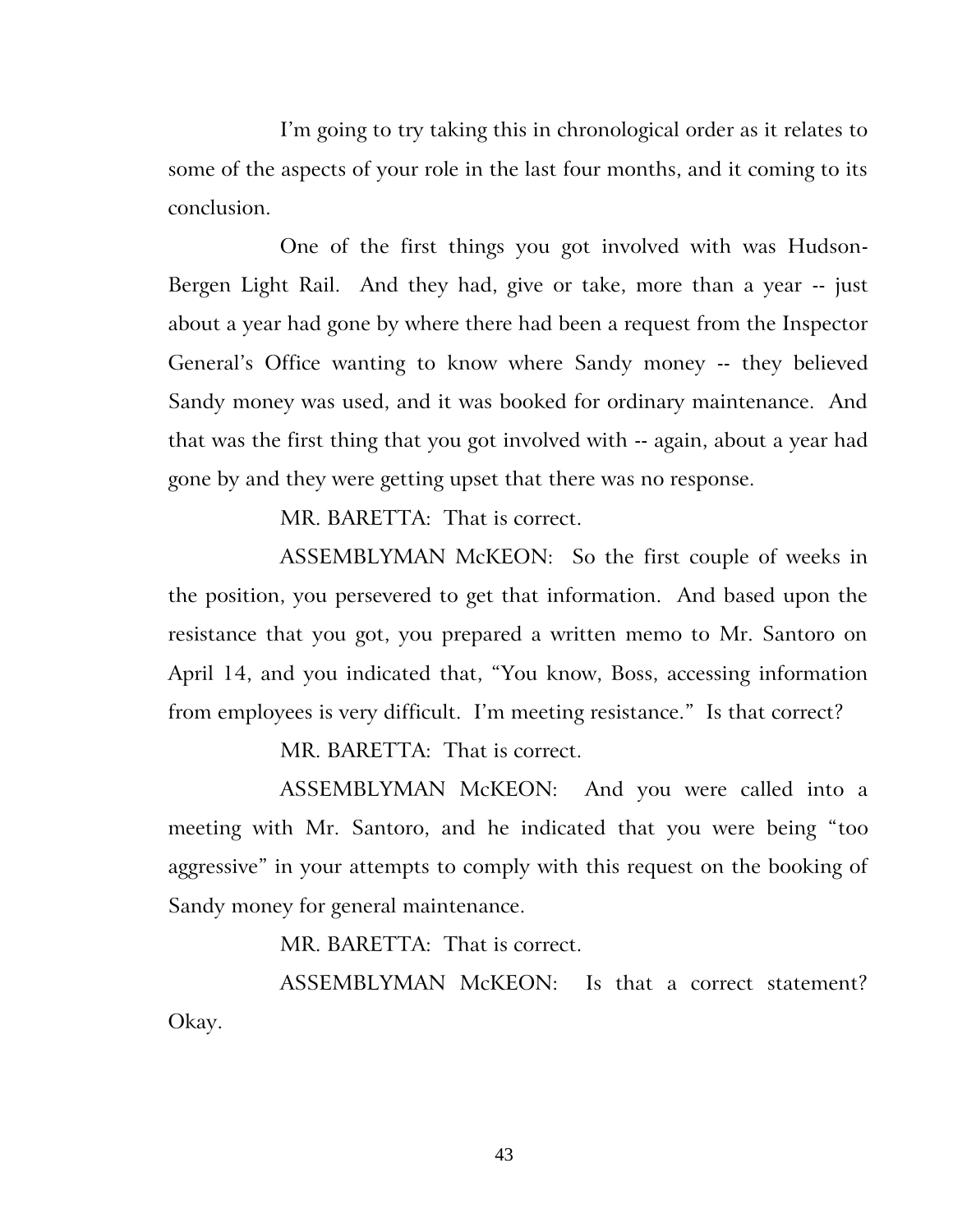So an important major part of your responsibilities -- as we know from the Director, as well as the Chairman -- was to be in a position to respond to the FTA audit, correct?

MR. BARETTA: Correct.

ASSEMBLYMAN McKEON: And one of those many concerns of areas that the audit has, was policies and procedures, right?

MR. BARETTA: That is correct.

ASSEMBLYMAN McKEON: Now, examples of policies and procedures are things like HR, corporate compliance, safety, information systems, correct?

MR. BARETTA: Yes, sir.

ASSEMBLYMAN McKEON: All right. And, in general, it's best practice to review those policies every three years.

MR. BARETTA: Every three years.

ASSEMBLYMAN McKEON: Okay. And in reviewing those policies -- which was, again, one of the first things you did -- you found that there were a dozen or more that hadn't been touched for 30 years.

MR. BARETTA: At least 12, yes.

ASSEMBLYMAN McKEON: All right. Now, there's a specific policy -- a little less than 30 years -- but one related to drug and alcohol policy. And it was last reviewed in 2004, when you took a look in 2017.

MR. BARETTA: Yes.

ASSEMBLYMAN McKEON: So that was 13 years.

MR. BARETTA: Thirteen years.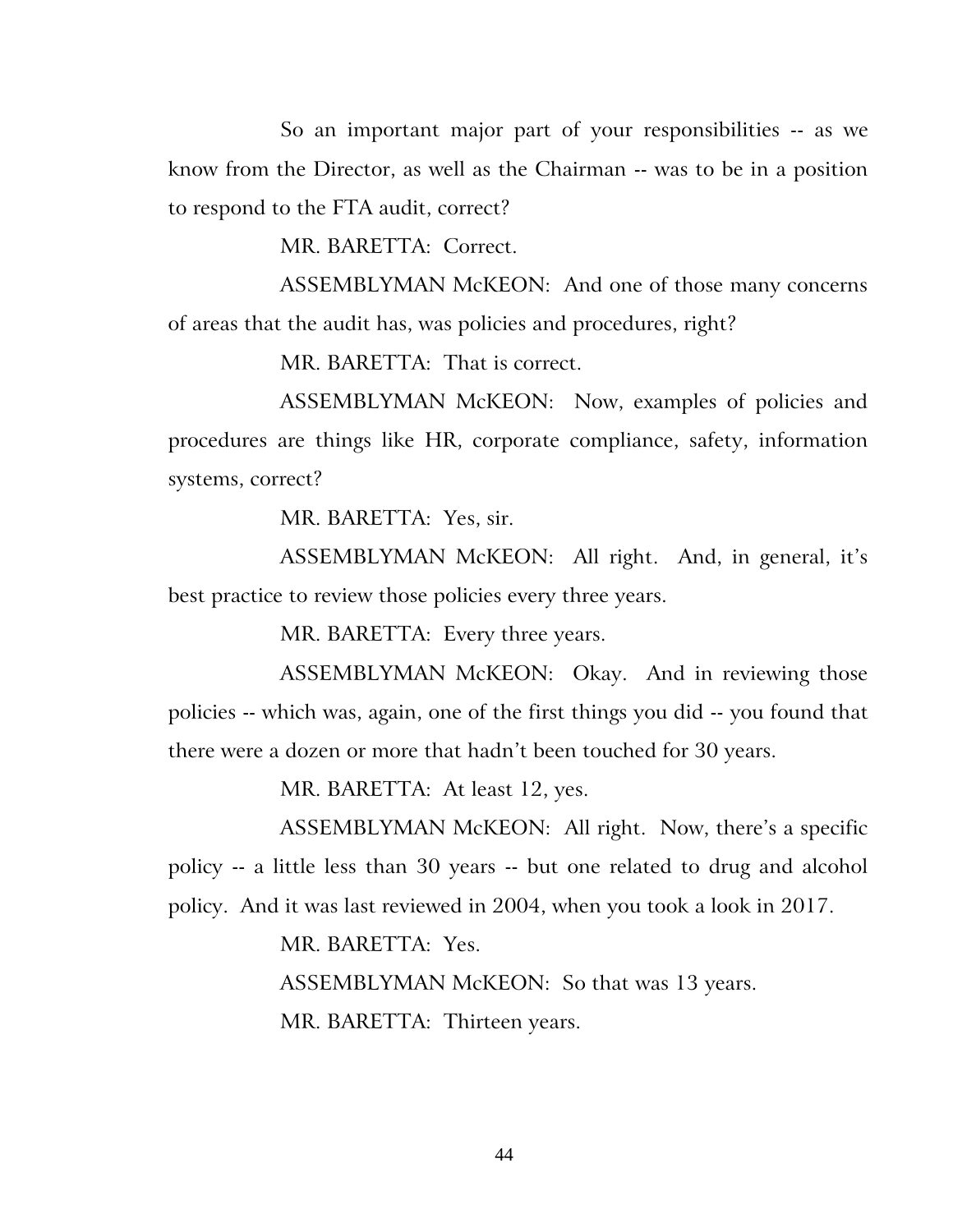ASSEMBLYMAN McKEON: And that applied to engineers and anyone in a safety capacity, as it related to drug and alcohol policy as to those individuals, correct?

MR. BARETTA: Correct.

ASSEMBLYMAN McKEON: All right.

And now, between -- so we know between 2004 and 2017, were there substantive changes in Federal law as it related to those kinds of things?

MR. BARETTA: There were several regulatory changes.

ASSEMBLYMAN McKEON: And why don't we just highlight some of those changes that were made. So there was a big difference as to not having a policy that was so outdated.

MR. BARETTA: Sure. The regulations had changed. The types of drugs that were tested, the quantity levels, the cutoff levels for those drugs -- it had specified the procedures that needed to be -- different procedures that needed to be employed in certain types of testing. It provided--

ASSEMBLYMAN McKEON: Observation, relative to urine collection.

MR. BARETTA: It provided for direct observation of urine collection. And our policy was so old that it didn't include any of those provisions.

ASSEMBLYMAN McKEON: Okay.

MR. BARETTA: Return to duty testing and that type of thing.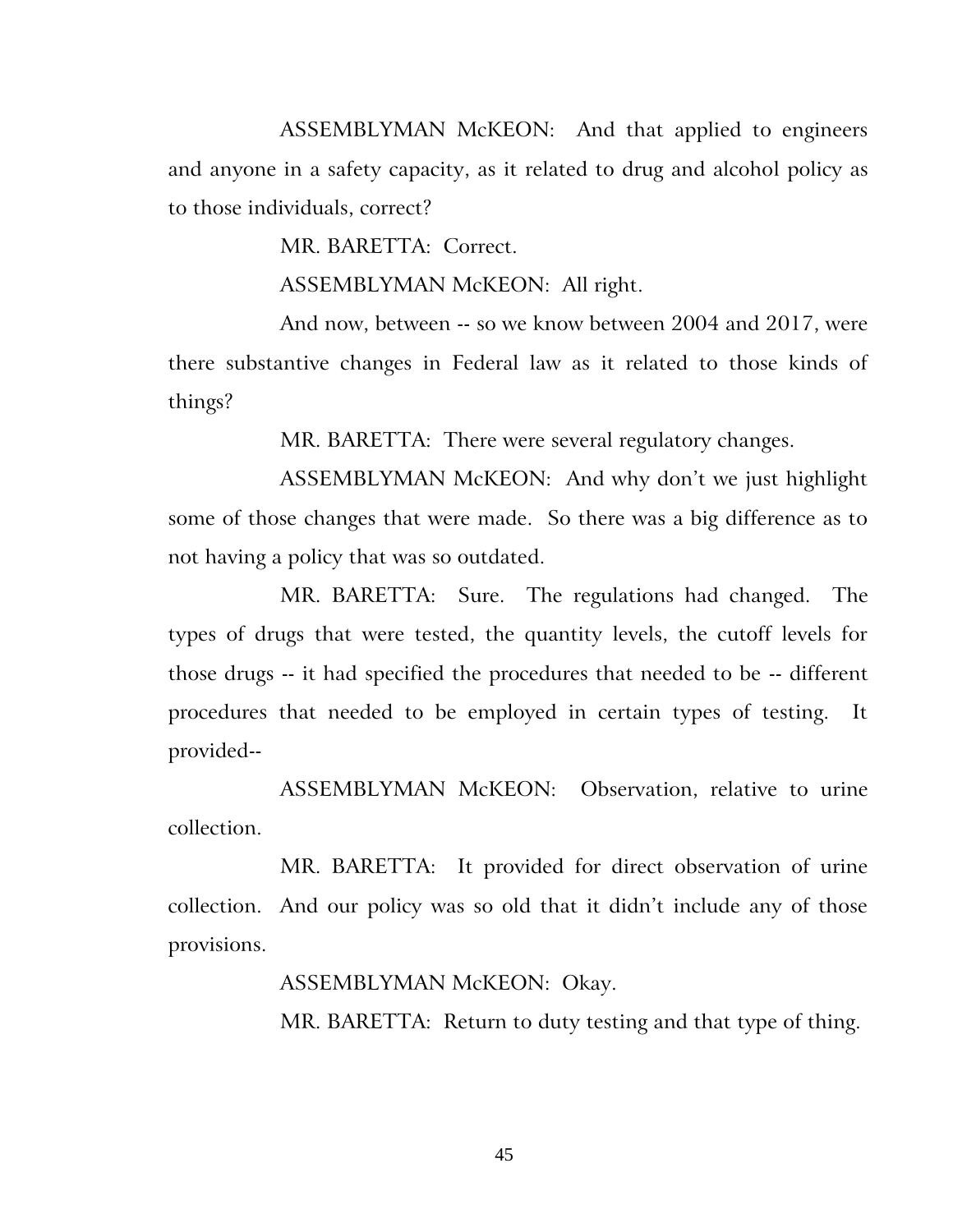ASSEMBLYMAN McKEON: So these were significant changes that weren't the policies being implemented, and you brought that to the attention of Administration.

MR. BARETTA: That is correct.

ASSEMBLYMAN McKEON: Okay. And you attended, as such, a March 23 meeting that included the Executive Committee of Mr. Santoro, Ms. Herbold, Mr. Wyckoff, Ms. Prato, and Chris Baker, as well as others, correct?

MR. BARETTA: Yes, sir.

ASSEMBLYMAN McKEON: And at that time, you made a recommendation to that group that the policies and procedures -- all of them were so bad, that it was in our best interest to get in compliance with FTA -- after all, that's why you were there -- was to scrap them, do the model policies, adopt the model policies of FTA so you knew that they were in compliance. And then, if they needed to be tweaked thereafter -- to tailor it to NJ Transit -- "We'll get this done."

MR. BARETTA: Correct. That was definitely the best approach, and the one I recommended.

ASSEMBLYMAN McKEON: So on the next day you were called in by Director Santoro, correct?

MR. BARETTA: I was.

ASSEMBLYMAN McKEON: And you were told that, based on what you set forth -- and I paraphrased it, but that was a good gist of what happened -- that you had "embarrassed" Deb Prato, who was responsible, as the Director of HR, for all those things. And as such, you were to back off -- that this no longer was going to your responsibility; she'll take care of it.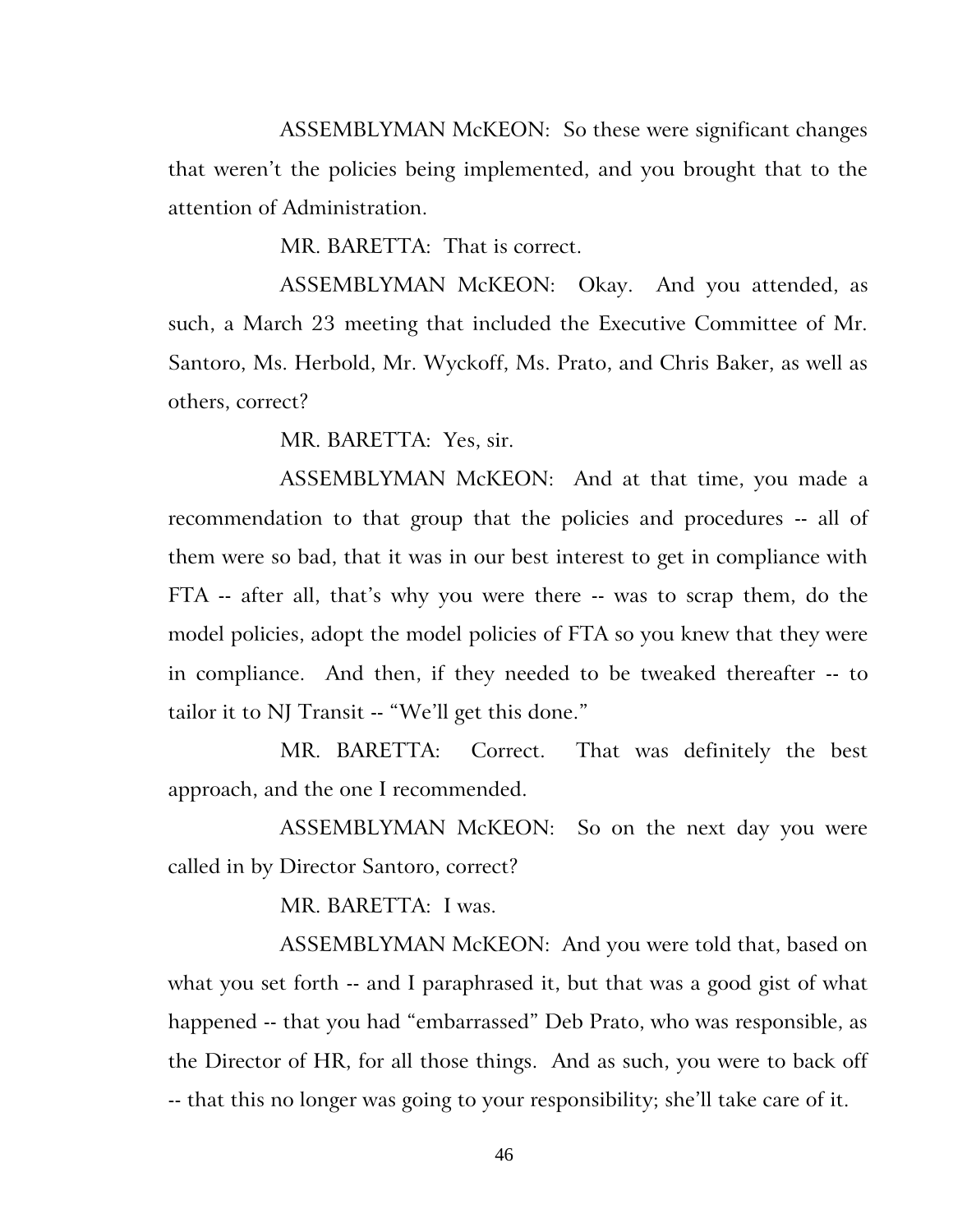MR. BARETTA: Correct. Her subject matter experts would take care of updating it.

ASSEMBLYMAN McKEON: Okay.

Now, sir, with respect to the FRA audit, they were very critical of our testing and qualifications, correct?

MR. BARETTA: Correct.

ASSEMBLYMAN McKEON: And to explain that's inherent in our job at NJ Transit -- is to make sure that there's oversight and enforcement, correct?

MR. BARETTA: Correct.

ASSEMBLYMAN McKEON: And some examples of testing and qualifications would be, you know, examples of blowing horns at intersections, not having cell phones while somebody's operating or working, equipment checks, brakes, etc. -- significant aspects like that.

MR. BARETTA: Sure.

ASSEMBLYMAN McKEON: That's supposed to be tested and observed, correct?

MR. BARETTA: Observed constantly and consistently.

ASSEMBLYMAN McKEON: And the audit revealed that the testing was actually just for minor items; none of those things, but things like, did an employee have safety glasses on? Correct?

MR. BARETTA: Correct.

ASSEMBLYMAN McKEON: And in addition, it wasn't random. There was no random testing going on; it was scripted.

MR. BARETTA: It seemed almost planned, is what the FRA had said.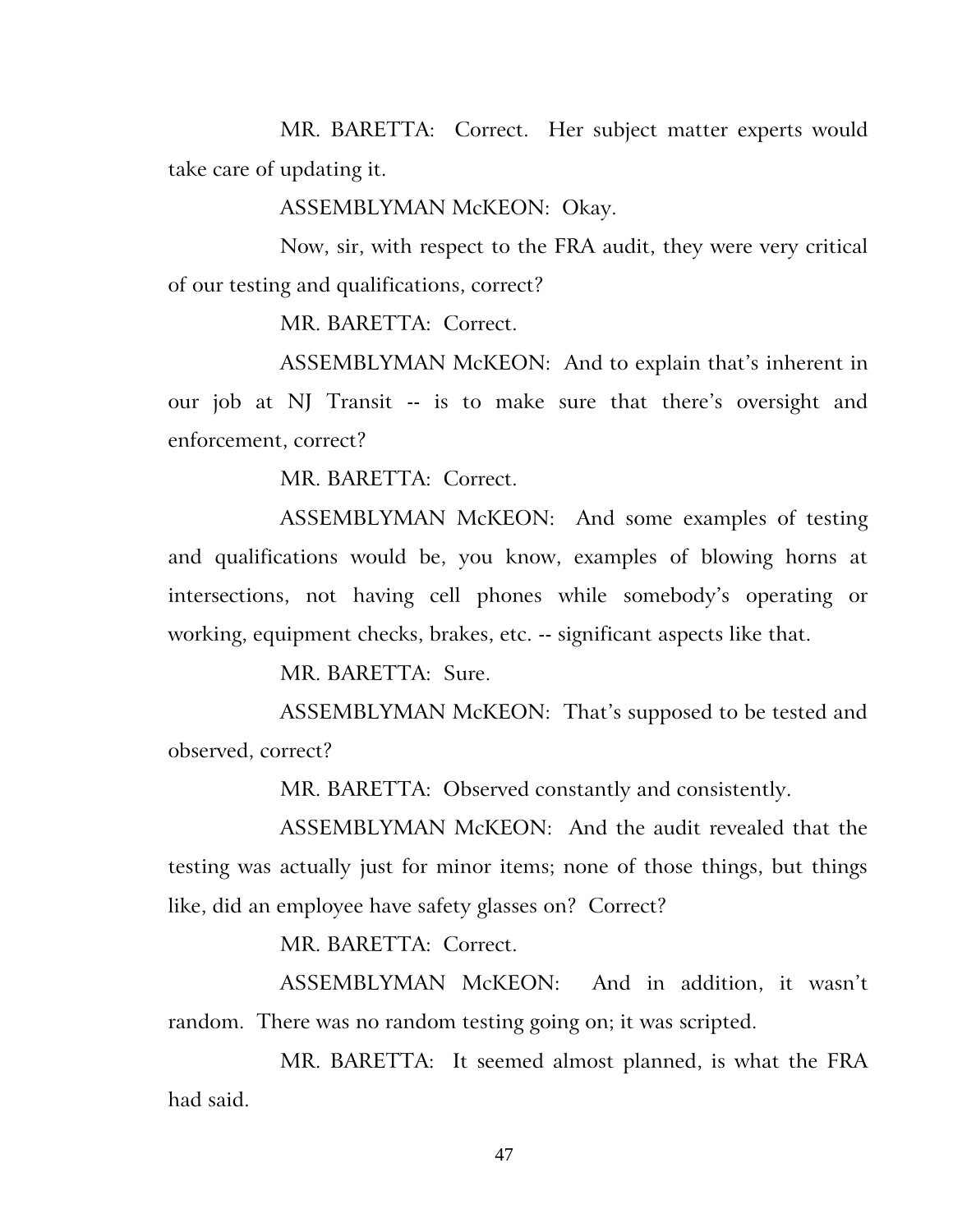ASSEMBLYMAN McKEON: And the testing, on top of everything else, was not even spread out. I mean, NJ Transit is a big operation; it would always be the same place, same time.

MR. BARETTA: Same places.

ASSEMBLYMAN McKEON: All right. So as a result of your findings and your recommendations, you chronicled that and put that in a memorandum prepared on April 26, 2017, on that topic. Correct?

MR. BARETTA: Yes, sir.

ASSEMBLYMAN McKEON: And it was critical of lack of systems, and it was critical of lack of staffing -- to comply with this, with recommendations to change it.

MR. BARETTA: That is correct.

ASSEMBLYMAN McKEON: So after that memo on May 2, you were called into the office again by Mr. Santoro; and this time, including Amy Herbold. Is that correct?

MR. BARETTA: Yes, sir.

ASSEMBLYMAN McKEON: All right. And sir, would it be correct to say that you were admonished; that, "You should never put anything in writing, because we're a public agency, and we don't want anybody to find out."

MR. BARETTA: That is correct.

ASSEMBLYMAN McKEON: And you were further told that, "We don't need a *gotcha guy* here."

MR. BARETTA: That's right.

ASSEMBLYMAN McKEON: Let me continue.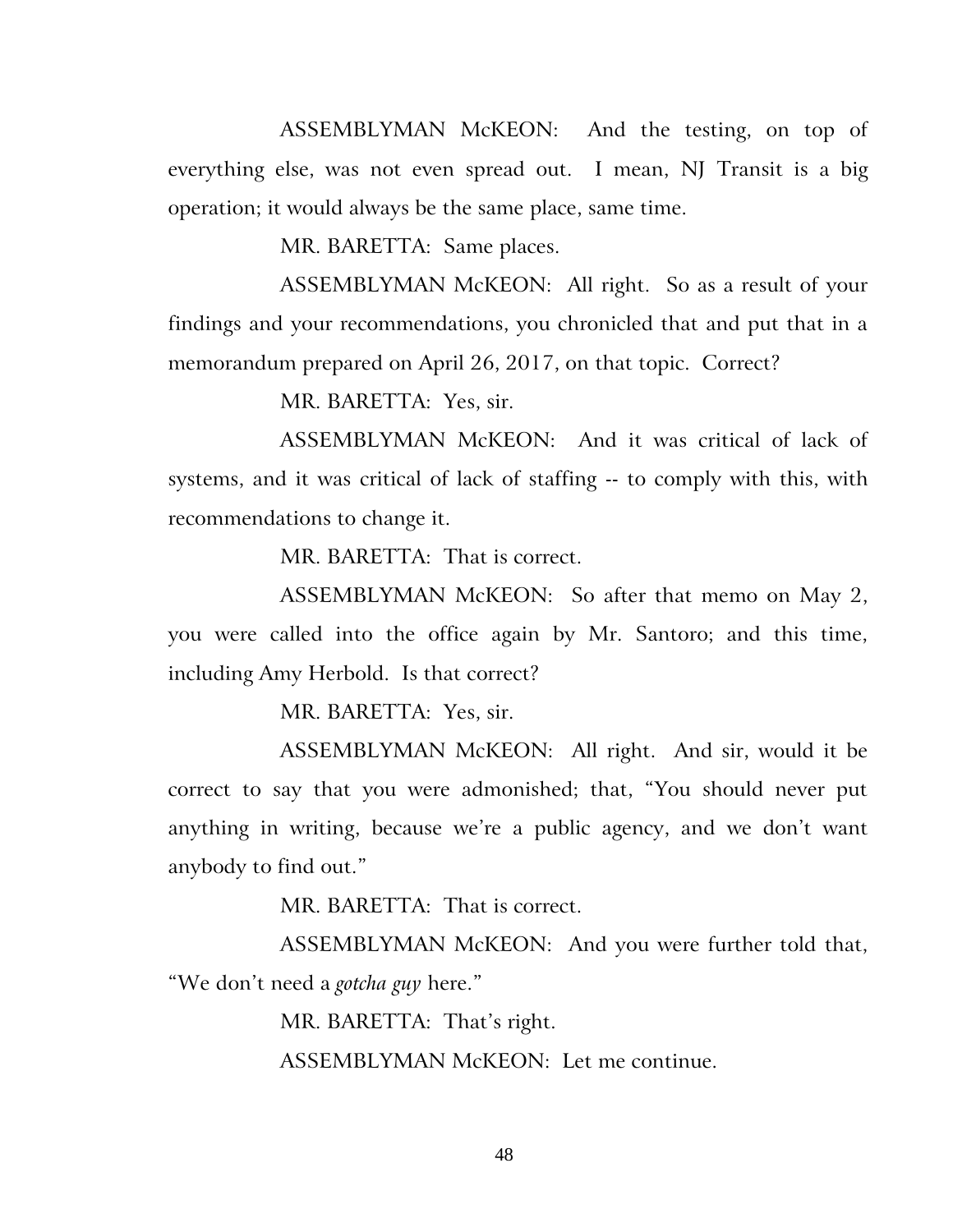Now, you're also responsible, relative to issues of the FRA 2017 audit concerning the computer system, correct?

MR. BARETTA: Yes, sir.

ASSEMBLYMAN McKEON: That was in your background; that was partially why they hired you, relative to your experience and your knowledge in that area, correct?

MR. BARETTA: Yes, sir.

ASSEMBLYMAN McKEON: Now, I'm going to paraphrase the FRA in that audit, though, but they indicated it was the most antiquated system they had ever dealt with in managing the important function of testing. And it was so bad that they had a hard time even auditing, because they couldn't figure out what was going on. Is that a fair statement?

MR. BARETTA: Yes, sir. They had commented that this particular audit took them far longer to perform than it would in other railroads because of the difficulty in accessing the information.

ASSEMBLYMAN McKEON: And even more troubling is that, in addition, they indicated that the results of the testing were just too good.

MR. BARETTA: Right.

ASSEMBLYMAN McKEON: And they equated it to everyone in the high school getting a perfect score on the SAT; it just doesn't work.

MR. BARETTA: They said that the level -- the response rates to testing would put us as one of the most preeminent, best railroads in the country. And that clearly was not the case.

ASSEMBLYMAN McKEON: So they raised an issue -- a significant issue with actually the integrity of our data.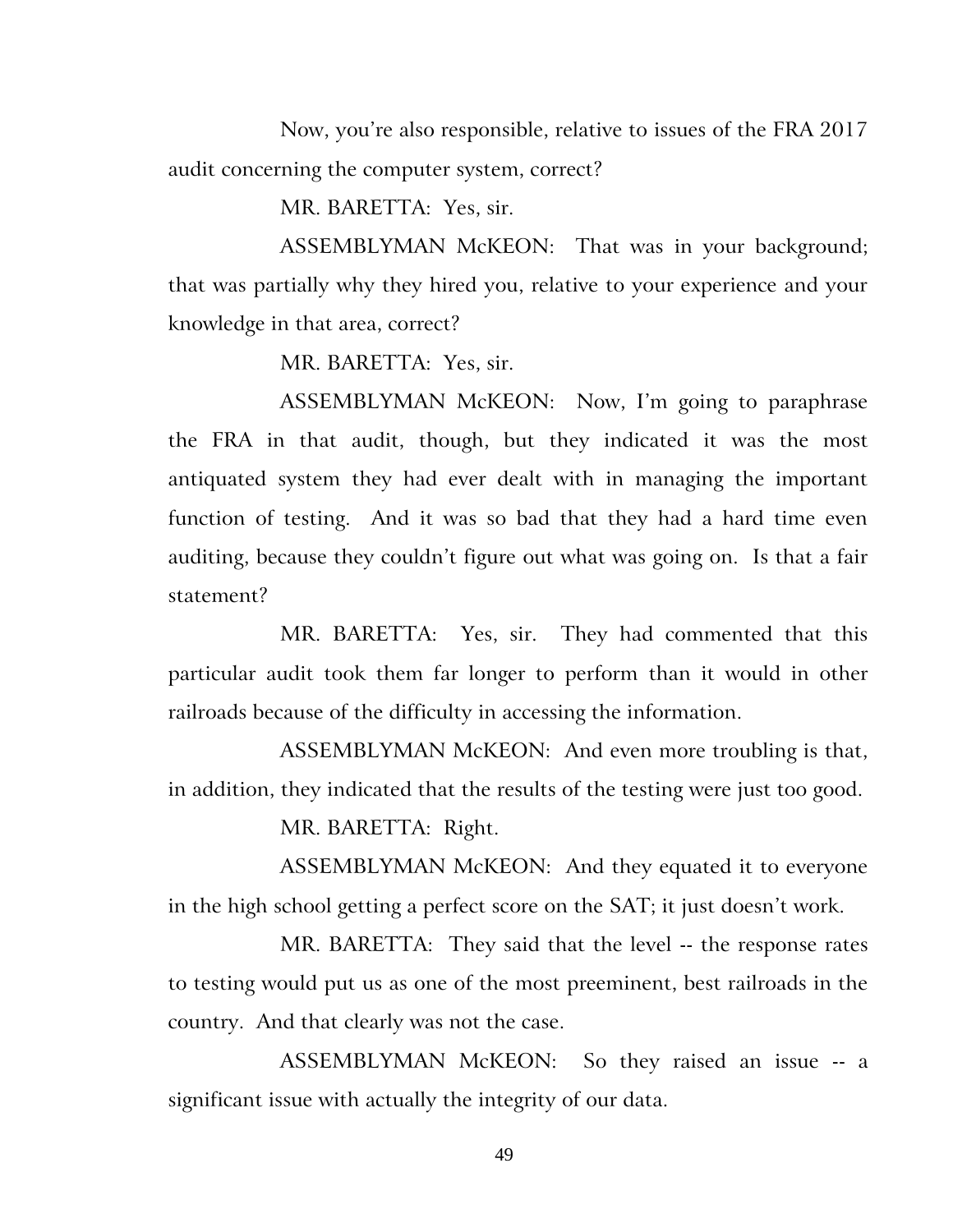MR. BARETTA: They questioned it.

ASSEMBLYMAN McKEON: Now I'm going to jump ahead to May 26, because you had, as a part -- and other times as well -- you had an opportunity to observe the testing of those individuals, like engineers and others in the safety milieu who needed to have certain continuing education and updates, correct?

MR. BARETTA: And the training of those individuals, yes.

ASSEMBLYMAN McKEON: Right. And in making that observation, you saw that the instructors would give the test to the employees, and then give them the answers. Is that correct?

MR. BARETTA: Correct. The tests were done together, as a group, where the answers were given. And then everybody filled in the bubble with the answer that was given.

ASSEMBLYMAN McKEON: And in your professional judgement, of course, that's outrageous.

MR. BARETTA: *Outrageous* is an understatement.

ASSEMBLYMAN McKEON: Now, the testing was performed by the Rules Department. During your tenure -- or right before; I'm not exactly sure of the timing -- three key staff members left to go off to the MTA. And, in general, they were understaffed, correct?

MR. BARETTA: Grossly understaffed.

ASSEMBLYMAN McKEON: Okay. Now, this was all chronicled in that April 26 memorandum--

MR. BARETTA: Yes, sir.

ASSEMBLYMAN McKEON: --along with your recommendations of what we needed to do to get into compliance.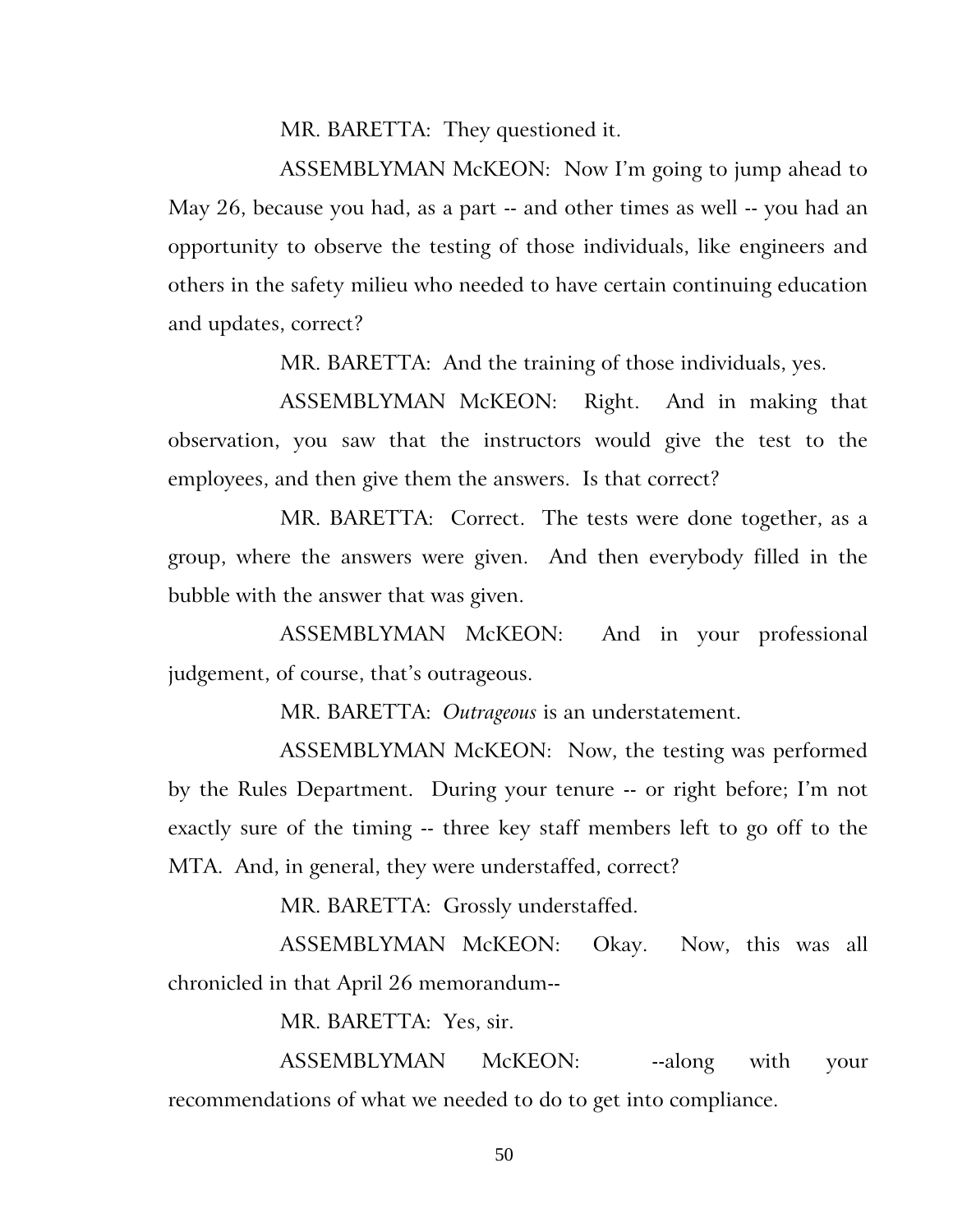MR. BARETTA: Yes, sir.

ASSEMBLYMAN McKEON: And again, this resulted in your admonishment, that they didn't need a *gotcha guy,* and, "Don't ever put anything in writing."

MR. BARETTA: Particularly about short staffing, yes.

ASSEMBLYMAN McKEON: So, on May 5, you had a meeting with Jackie Halldow.

MR. BARETTA: Correct.

ASSEMBLYMAN McKEON: She had worked with New Jersey Transit prior, and had left and was serving, I think, about a year as Governor Christie's Deputy Chief of Staff and Communications. Correct?

MR. BARETTA: Yes.

ASSEMBLYMAN McKEON: Which -- P.S., as a side bar -- the resume that was produced vis-à-vis a subpoena didn't have the position with the Governor's Office listed.

Now, you met with her for an hour, correct?

MR. BARETTA: Yes, sir.

ASSEMBLYMAN McKEON: And you went over your views of that April 26 memo, and the audit, and the significant issues regarding compliance, and all the things that needed to be done, correct?

MR. BARETTA: Yes, sir.

ASSEMBLYMAN McKEON: All right. And so about a week later, on May 15, you were called into the Principal's Office again, I guess, to meet with Director Santoro and Assistant Executive Director Herbold, correct?

MR. BARETTA: Correct.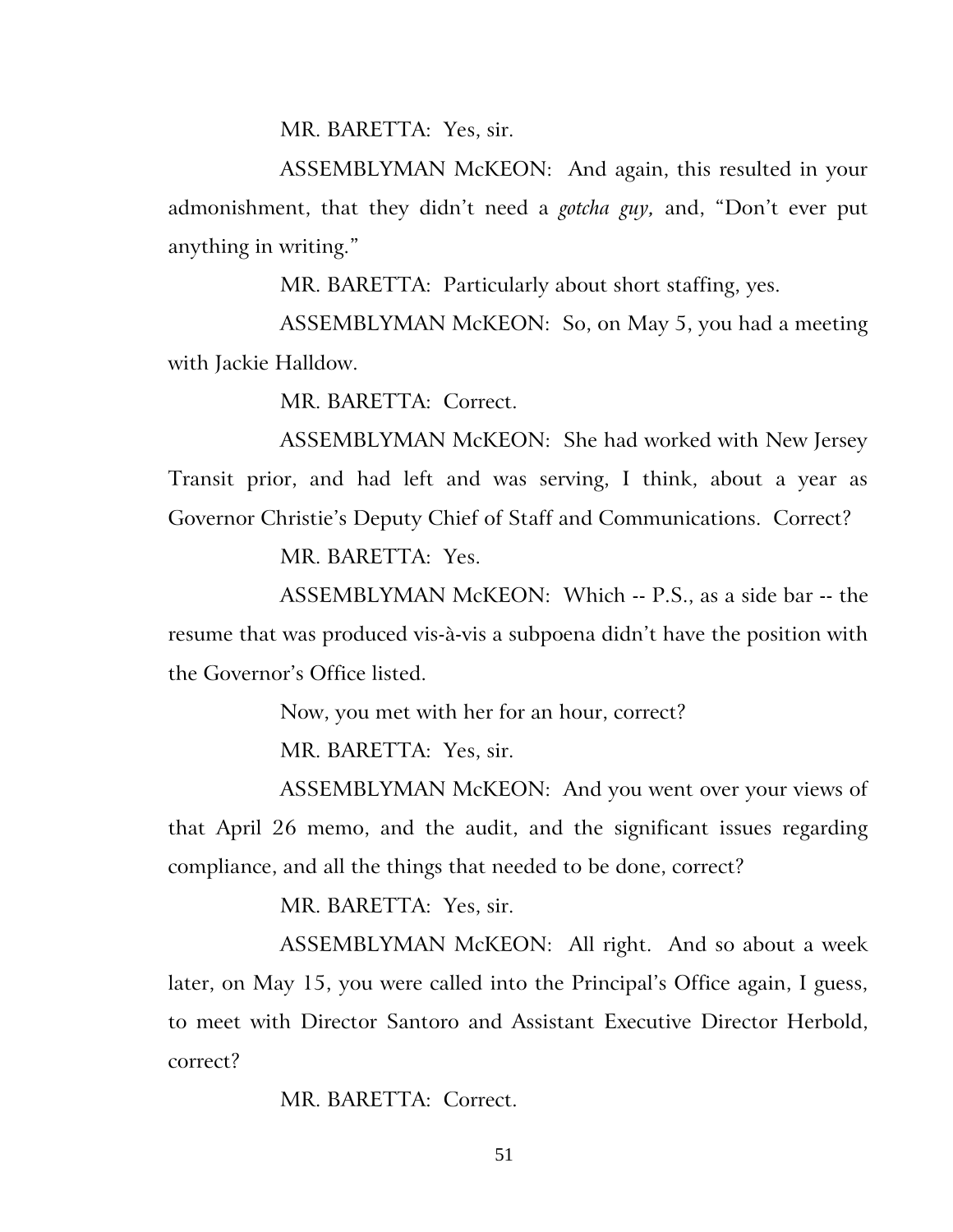ASSEMBLYMAN McKEON: And again, you were admonished that, notwithstanding what you were hired to do in the job description, that you were not to be involved anymore with personnel issues. Is that fair to say?

MR. BARETTA: I was told I was completely out of my lane, and that I had no business intermeddling with HR or staffing issues.

ASSEMBLYMAN McKEON: Even though HR would be an integral part of the FRA or FTA's audits, and all the things like policies and procedures that needed to come into compliance.

MR. BARETTA: Absolutely.

ASSEMBLYMAN McKEON: And so you were -- it was further indicated to you at that meeting, once again, "Never put anything in writing that we're understaffed. Don't you ever report that, or try to do anything differently."

MR. BARETTA: Correct.

ASSEMBLYMAN McKEON: And, once again, "We don't need a *gotcha guy*; we have one already in the Auditor General."

MR. BARETTA: That is correct.

ASSEMBLYMAN McKEON: Now, after that day, May 15, would it be fair to say that your job environment changed?

MR. BARETTA: Significantly.

ASSEMBLYMAN McKEON: Okay. And you were told you could not speak to any employee, other than someone who was on the Executive Management Team, on a going-forward basis.

MR. BARETTA: Unless I had their express approval prior; that is correct. I was cut off from the staff.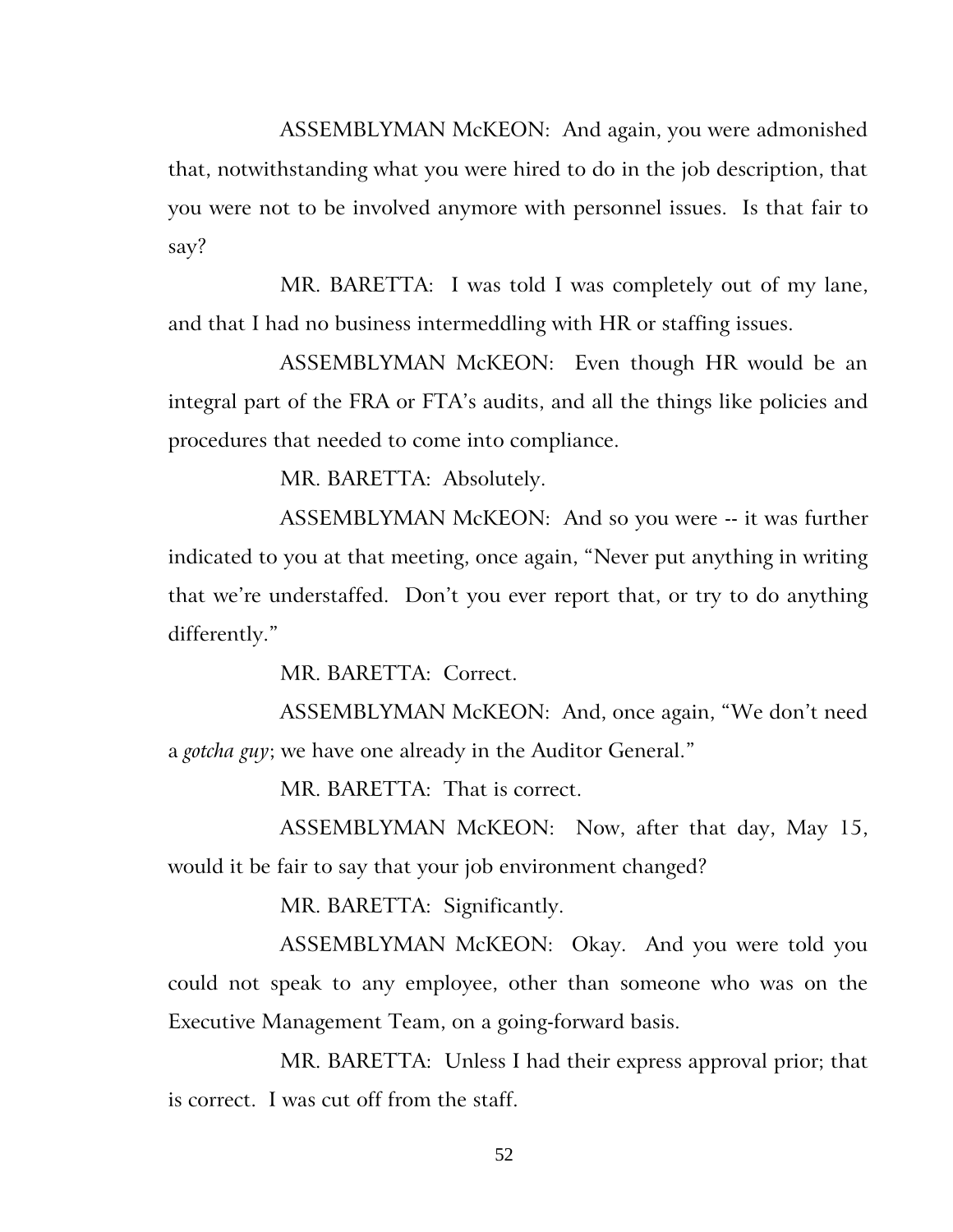ASSEMBLYMAN McKEON: And this, of course, impeded your ability to properly do the function that you were hired to do -- the critical function that we heard from, as to senior management, that you were being hired for.

MR. BARETTA: It rendered it virtually impossible.

ASSEMBLYMAN McKEON: You were no longer being invited to most meetings.

MR. BARETTA: Including the safety meetings.

ASSEMBLYMAN McKEON: And that included safety meetings that they weren't inviting you to anymore.

MR. BARETTA: Yes.

ASSEMBLYMAN McKEON: All right.

Now, ironically, on May 8 you received a memo from Rail Operations. There apparently was a safety violation involving two employees using their personal cell phones. Now, the memo from Rail Operations was that we -- you ask the FRA to enforce the penalties, because they didn't want to ruffle the feathers of any employees. Is that correct?

MR. BARETTA: That is correct.

ASSEMBLYMAN McKEON: And in your professional judgement, is that inappropriate?

MR. BARETTA: The most absurd practice I've ever heard of.

ASSEMBLYMAN McKEON: And so as a result, you went to the -- one of the internal AGs and said -- because, in part, your role is risk management.

MR. BARETTA: Correct.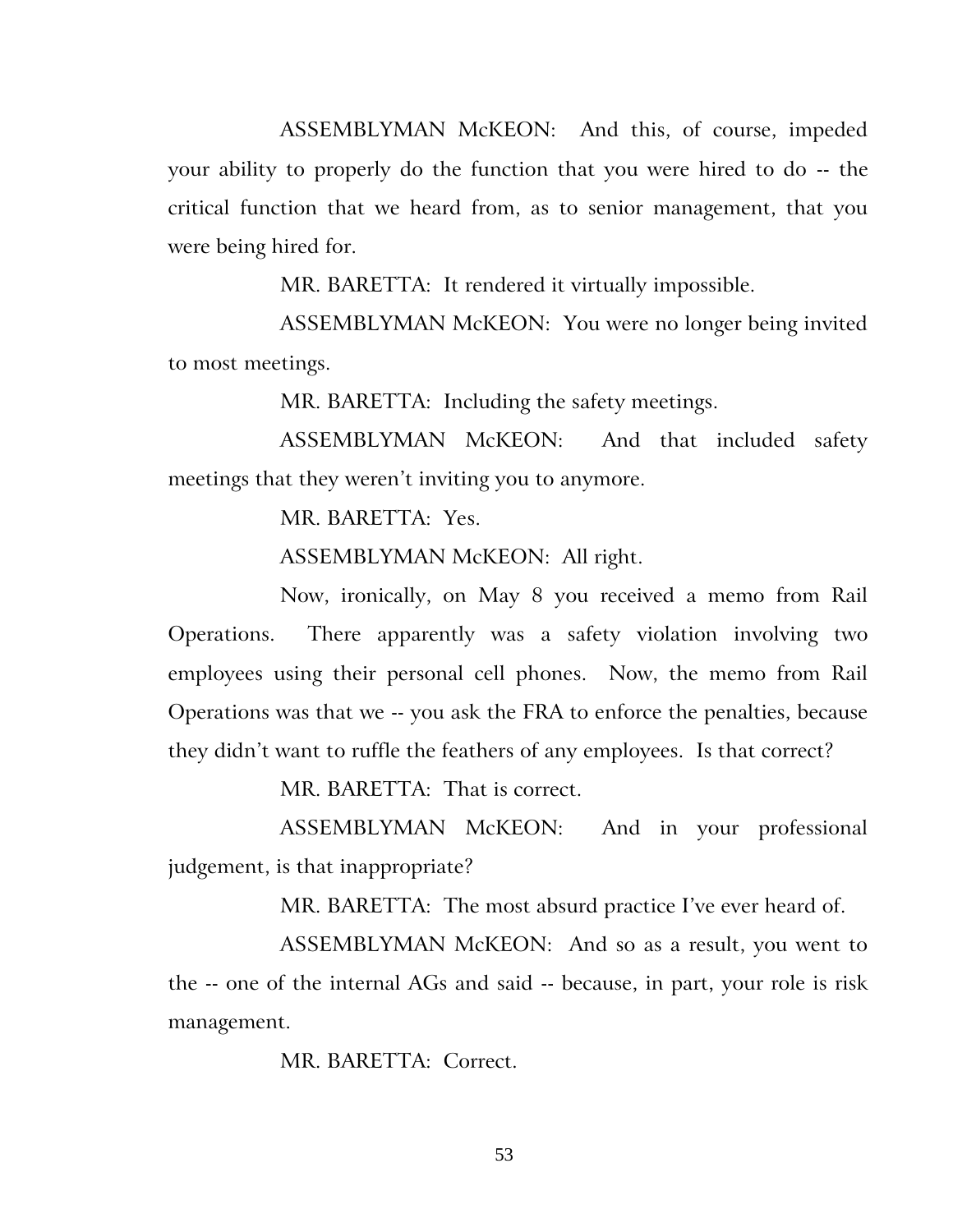ASSEMBLYMAN McKEON: And you said, "We're going to be the ones to ask them to admonish? Does that mean we have to pay their fines? Isn't this--

MR. BARETTA: That was my concern.

ASSEMBLYMAN McKEON: --a crazy precedent? Should we be doing this?"

MR. BARETTA: That was my concern.

ASSEMBLYMAN McKEON: And the Attorney General said, "Hey, you're right. "

MR. BARETTA: He absolutely said he does not think that we should be using a regulatory agency to effectuate the discipline of our employees.

ASSEMBLYMAN McKEON: And at that point, senior management at Rail Operations -- they shunned you.

MR. BARETTA: Correct.

ASSEMBLYMAN McKEON: Okay.

Now, I mentioned that part of your responsibilities included risk management; and I want to call your attention to an event of May 5. There was a Jersey City firetruck that was struck by one of the Bergen Light Rail trains, and they collided at a controlled intersection. Is that a good description?

MR. BARETTA: Yes, at a grade crossing.

ASSEMBLYMAN McKEON: And that was on May 5. On May 8, you sent an e-mail to the Police Chief and the VP of Light Rail and said, "Hey guys, you know, this isn't our fault. Why is it that we're just kind of keeping our head down? I know it was a firetruck; but, you know,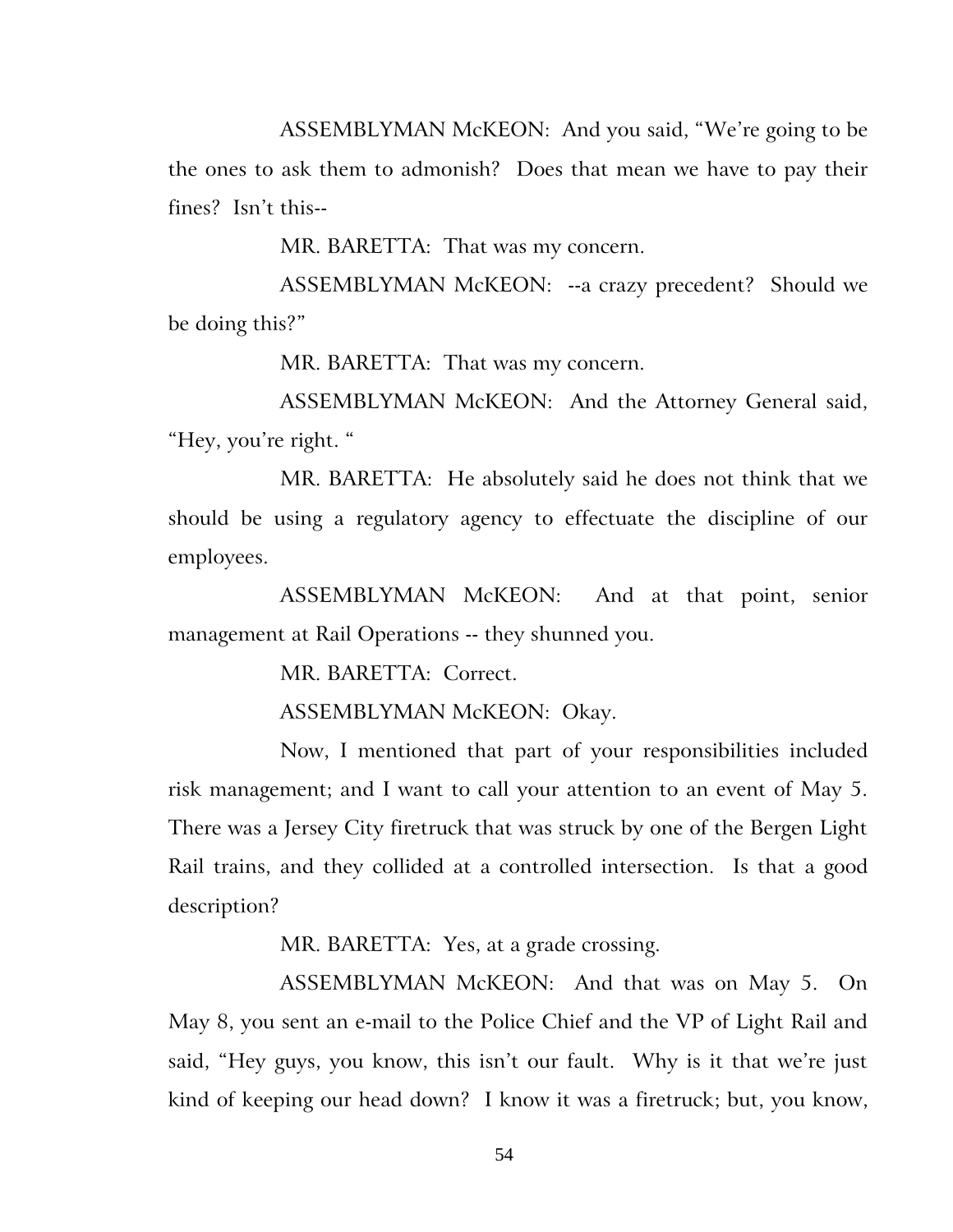the firetruck went through a controlled intersection." Something along those lines, correct?

MR. BARETTA: Correct.

ASSEMBLYMAN McKEON: And the response was, is that, "The 9th Floor*"* -- and I assume that's a code for *senior administration*?

MR. BARETTA: Executive Director Santoro.

ASSEMBLYMAN McKEON: Yes -- "wants us to stand down because stuff like that is usually our fault."

MR. BARETTA: Correct.

ASSEMBLYMAN McKEON: All right. And as it turns out, that rail car was found to have been going, you know -- so it was probably wise in your direction -- going 30 percent faster than it was supposed to.

MR. BARETTA: Correct.

ASSEMBLYMAN McKEON: But I guess that was the benefit of experience -- that, "Every time there's an accident, it pretty much ends up being our fault, so let's just low key."

MR. BARETTA: That's exactly right.

ASSEMBLYMAN McKEON: All right.

Now, sir, on May 17, there was an internal audit regarding issues concerning the internal implementation of the Family Medical Leave Act -- the FMLA -- correct?

MR. BARETTA: Yes, sir.

ASSEMBLYMAN McKEON: And as the Chief Compliance Officer, your findings were that there were poor systems in place, there was understaffing, inconsistent applications, and an overall lack of systemic integration.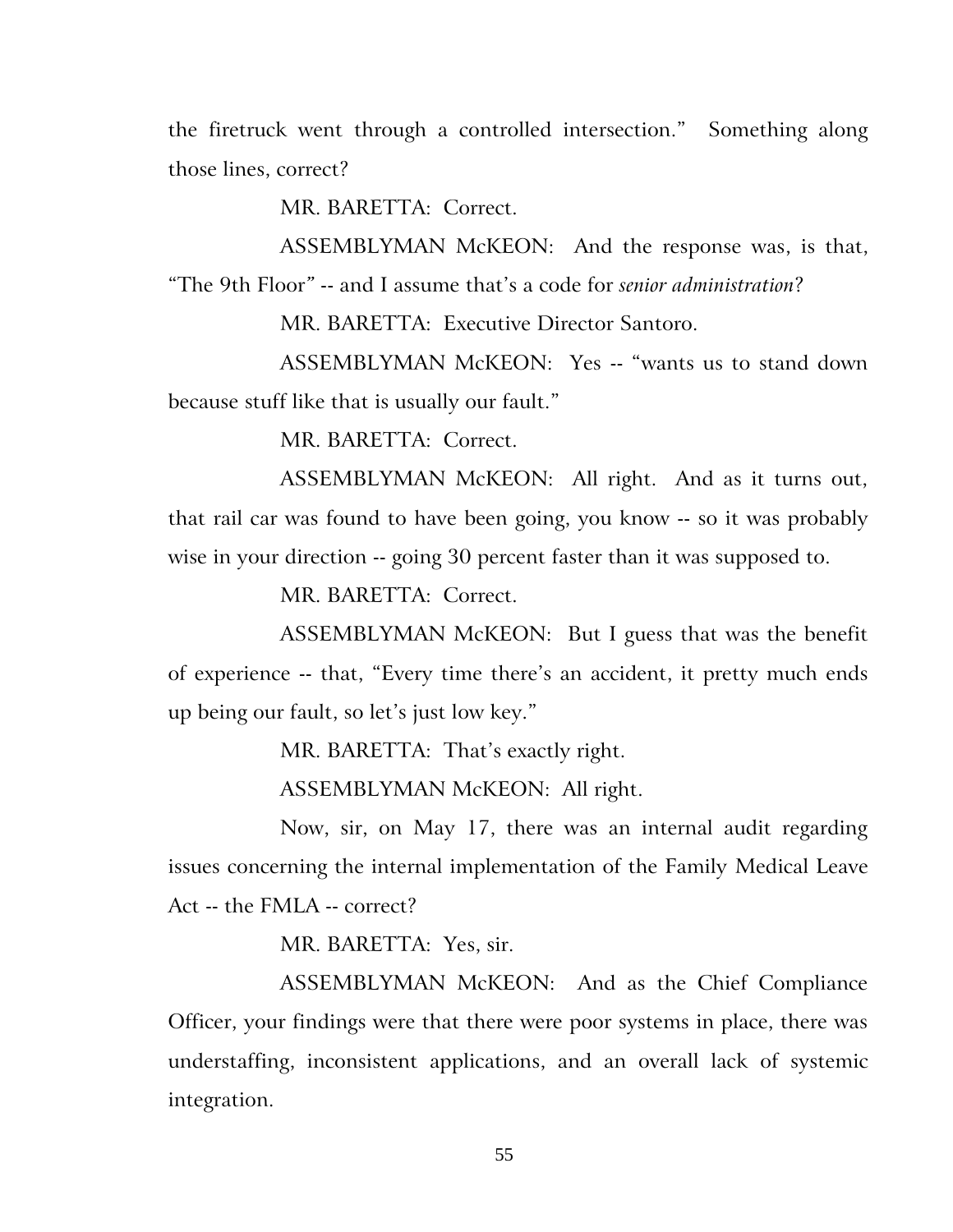MR. BARETTA: Yes.

ASSEMBLYMAN McKEON: All right. And you reduced your findings and recommendations to a memorandum dated June 2, correct?

MR. BARETTA: That is correct.

ASSEMBLYMAN McKEON: Now, by the way, all these memorandums I am now referencing -- they were directed to Mr. Santoro, and they were marked *confidential,* and they utilized the words that Attorney Baker -- who was the AG on site, or the senior AG on site -- said to use for the sake of keeping them internal.

> MR. BARETTA: Circumventing the Office of Public Records. ASSEMBLYMAN McKEON: So you do follow that protocol. MR. BARETTA: Yes.

ASSEMBLYMAN McKEON: Okay. And you got this memo to Mr. Santoro on June 2--

MR. BARETTA: Yes.

ASSEMBLYMAN McKEON: --and would it be correct to say that Mr. Santoro called you in and asked you to redact that memo?

MR. BARETTA: Yes.

ASSEMBLYMAN McKEON: And, in particular, he made you remove certain sections that he found -- that he didn't, kind of, didn't want to hear.

MR. BARETTA: He didn't want to hear.

ASSEMBLYMAN McKEON: Can you share with the Committee just one of the sections that you were told to remove?

MR. BARETTA: Sure.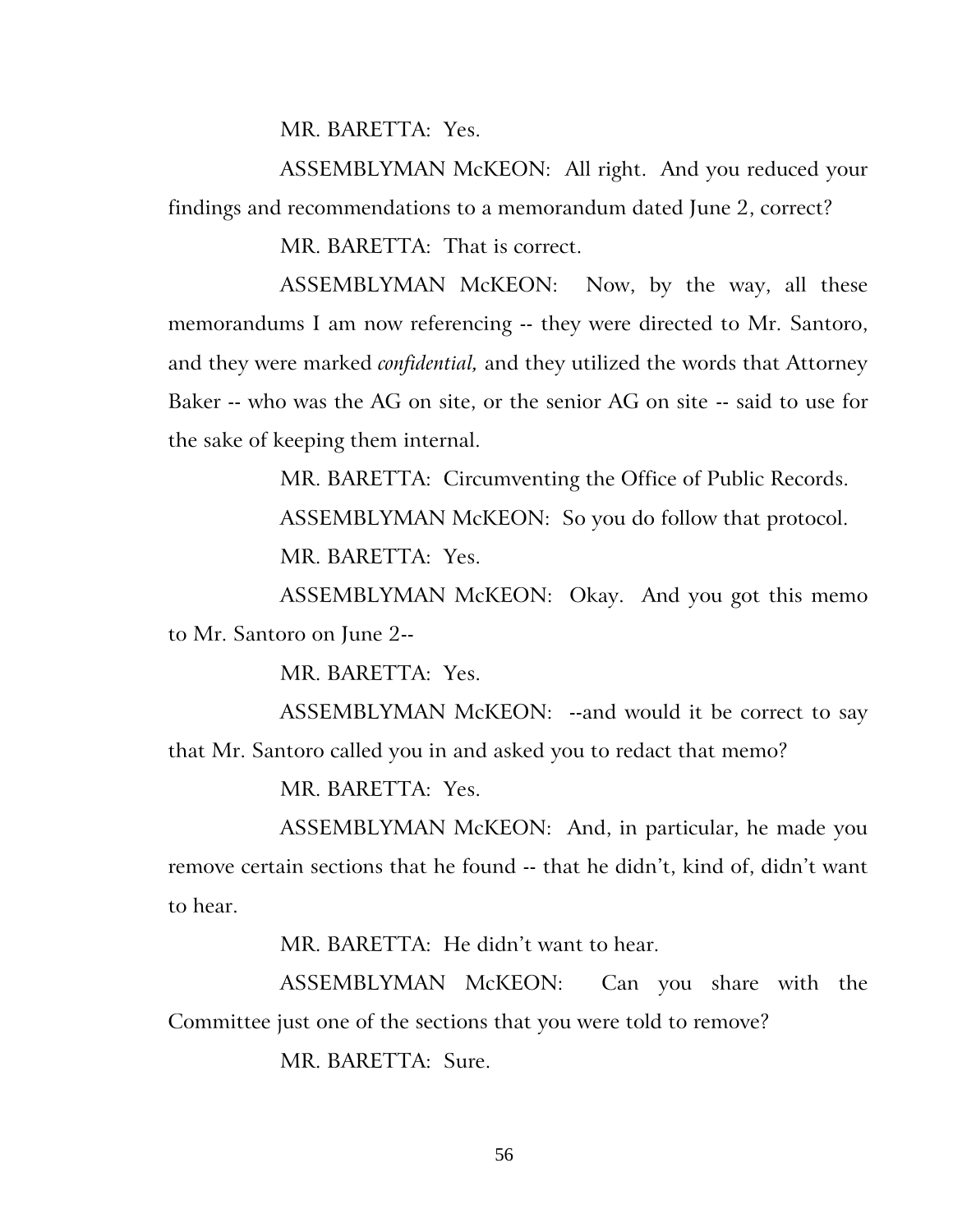"The perceived weakness and deficiencies are not entirely unique to the management of FMLA compliance, but rather represent a mere manifestation of the larger issues, coupled with defects in mindset and an overall poor corporate culture, that permeates and plagues our organization.

"Since central coordination and oversight are often absent, and operational budget constraints prevent employment of real subject matter experts by each department, each business operating line, instead, selfproclaims one of their own as the designated subject matter expert -- even though this person may or may not have any formal training or education on the subject matter, and even though the role, as a particular subject matter expert, may be conflicted with and/or in addition to multiple other roles. This self-proclamation serves to only further strengthen the walls encircling the siloed departments and results in key stakeholders becoming even more resistant to assistance and efforts to vertically integrate the corporation."

ASSEMBLYMAN McKEON: Now, that was your arms-length, professional opinion that you got hired to do, so you can point out problems. And that memo went on to include systemic ways to change that, correct?

MR. BARETTA: Yes.

ASSEMBLYMAN McKEON: And nonetheless, you followed Mr. Santoro's direction. I know there are other sections of the memo that he preferred not to see, and you removed those as well, and resubmitted them to him, in the redacted form, on the 5th of June.

MR. BARETTA: That is correct.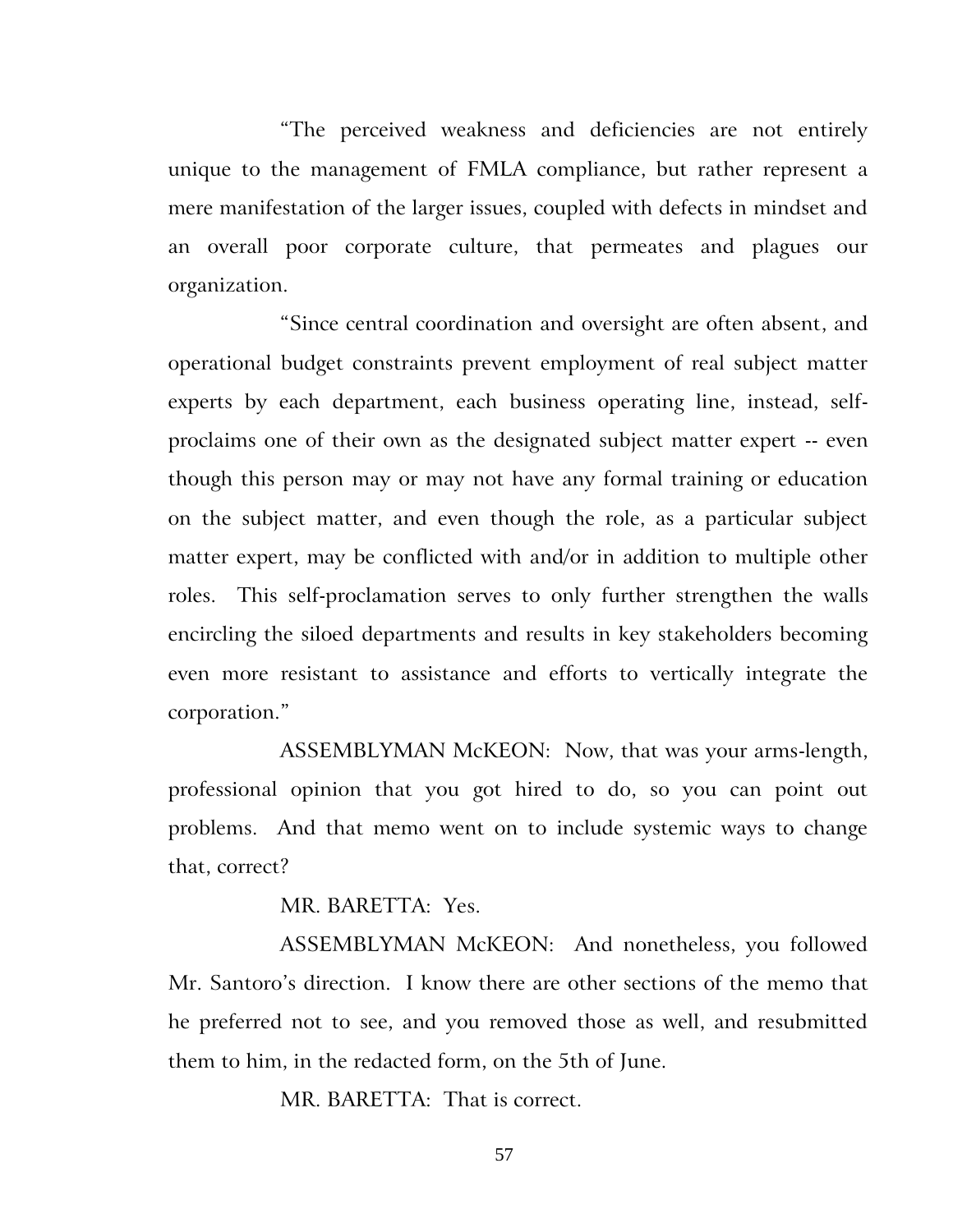## ASSEMBLYMAN McKEON: Okay.

Now, the Chief Compliance Officer would attend Board meetings; and you would, correct?

MR. BARETTA: Yes, sir.

ASSEMBLYMAN McKEON: And on June 14, you were in attendance when you questioned the wisdom of paying a \$500,000 settlement in a personal injury matter, correct?

MR. BARETTA: Yes.

ASSEMBLYMAN McKEON: I don't want to get into the details, but I think it was a highly intoxicated individual on a bus; and you felt it as if we weren't fighting hard enough.

MR. BARETTA: That's correct.

ASSEMBLYMAN McKEON: Now, I know that you were privy to seeing other litigated matters; and was it your opinion that there was a major difference between how things were being handled as they related to employee-related claims -- that they were being very aggressively defended and not satisfied -- versus personal injury claims?

MR. BARETTA: Tooth-and-nail against an employee, even when they were dead wrong; and almost like a claims settlement factory for personal injury.

ASSEMBLYMAN McKEON: So as you raised your issue with the highly intoxicated individual -- where we were suggesting a \$500,000 payment -- you raised that at the meeting, in front of Commissioner Hammer and Commissioner Finkle. And while you were putting forward your point of view, Mr. Santoro stopped you.

MR. BARETTA: Abruptly.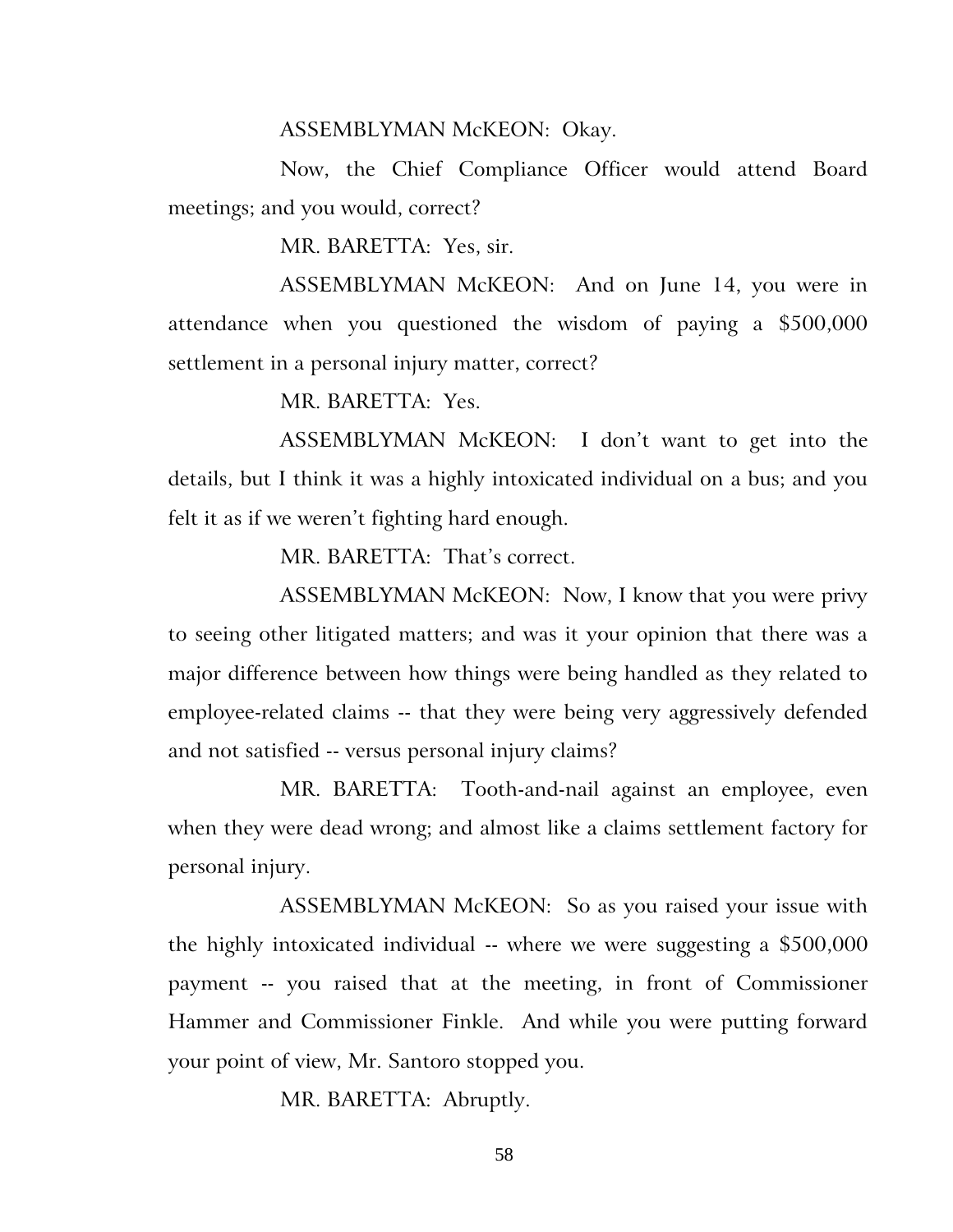ASSEMBLYMAN McKEON: And you followed direction; and he pulled you out of the meeting thereafter, and told you never, ever to express your opinion again on a claim.

MR. BARETTA: In that Executive Session setting, he told me it was very inappropriate to ever contradict the opinion of the Attorney General.

ASSEMBLYMAN McKEON: Okay.

You went on a preplanned vacation, I think, to Disney World with your son, if I remember.

MR. BARETTA: I did.

ASSEMBLYMAN McKEON: And you returned on July 10 to be called into a meeting that included Mr. Santoro and Ms. Halldow, correct?

MR. BARETTA: Jackie Halldow, correct.

ASSEMBLYMAN McKEON: Yes. And you were advised that you were being demoted, and you would be reporting to a new Compliance Officer.

MR. BARETTA: One selected by Ms. Halldow.

ASSEMBLYMAN McKEON: And the reasons you were--

SENATOR WEINBERG: One selected by whom?

ASSEMBLYMAN McKEON: Ms. Halldow.

SENATOR WEINBERG: Okay.

ASSEMBLYMAN McKEON: And the reason you were being demoted was they needed to bring someone in with more experience in the *public agency culture*. (laughter)

MR. BARETTA: Correct.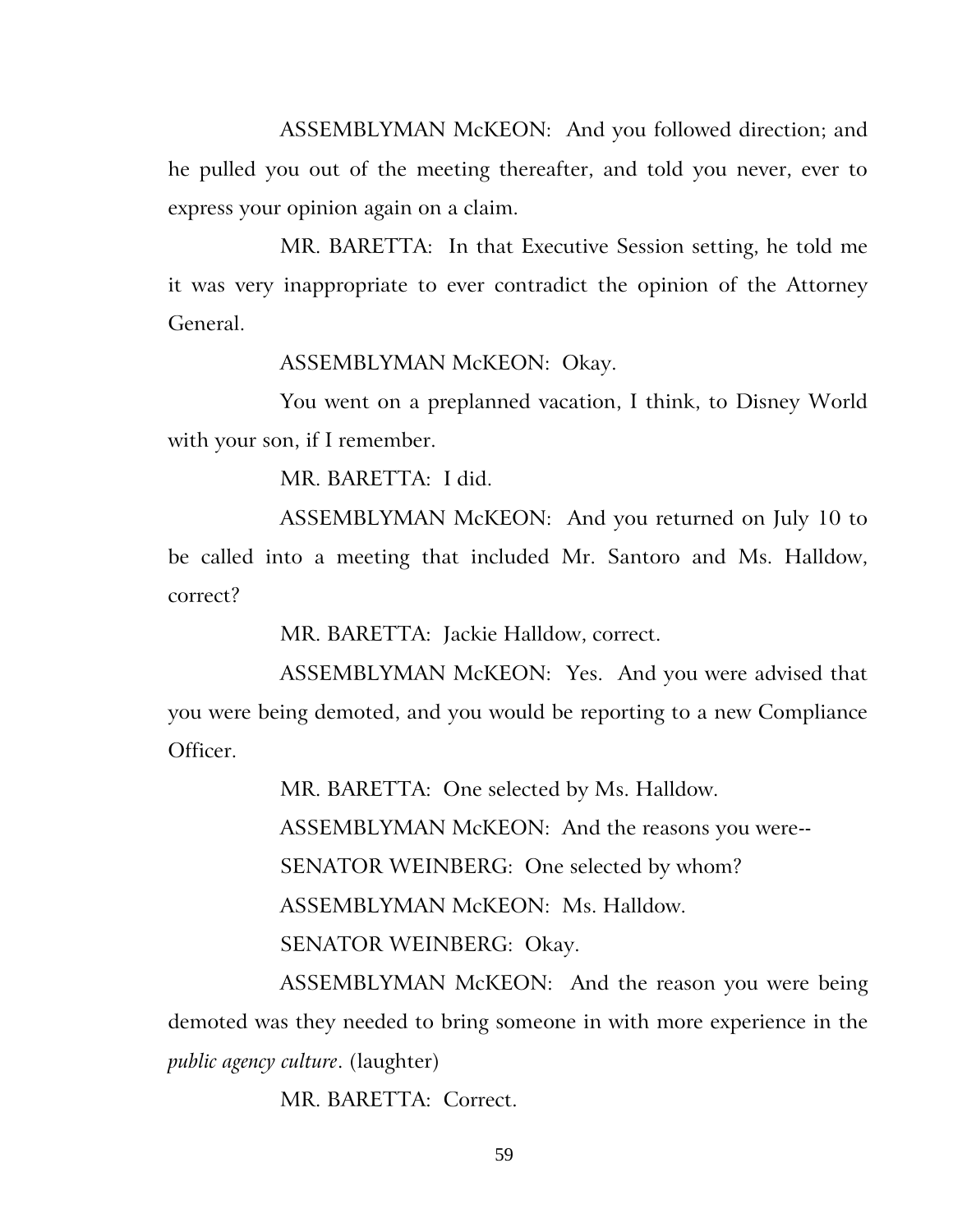ASSEMBLYMAN McKEON: On August 4, you were suspended. Sometime around then, you know, using a fuzzy face and a phony name, you reached out to members of this Committee.

And I appreciate, in my view, your heroism in coming forward to tell this story.

On April (*sic*) 16 you appeared with counsel, as directed by NJ Transit, for an investigation. Consistent with the attorneys who appeared before you -- after they conferred, they said, "We don't ever do investigations with counsel present," and they cut off the investigation.

However, they went on to the second part of it; mentioned to you that there was a subpoena -- which was something unbeknownst to you -- and that in compliance with that subpoena, you were directed to bring your computer within two days -- by Friday, August 16, correct?

MR. BARETTA: I was instructed to bring it by August 18, yes.

ASSEMBLYMAN McKEON: Or August 18; I'm sorry. Two days later, after August 16.

MR. BARETTA: Yes.

ASSEMBLYMAN McKEON: And you, indeed, brought that computer to NJ Transit, down to Newark, and dropped it off?

MR. BARETTA: Personally.

ASSEMBLYMAN McKEON: Yes. And I have in my hand what is the receipt signed by NJ Transit's Headquarters indicating that you brought the computer back.

MR. BARETTA: Yes, sir.

ASSEMBLYMAN McKEON: But yet, by letter of August 21, you were terminated on the basis that you failed to return your computer.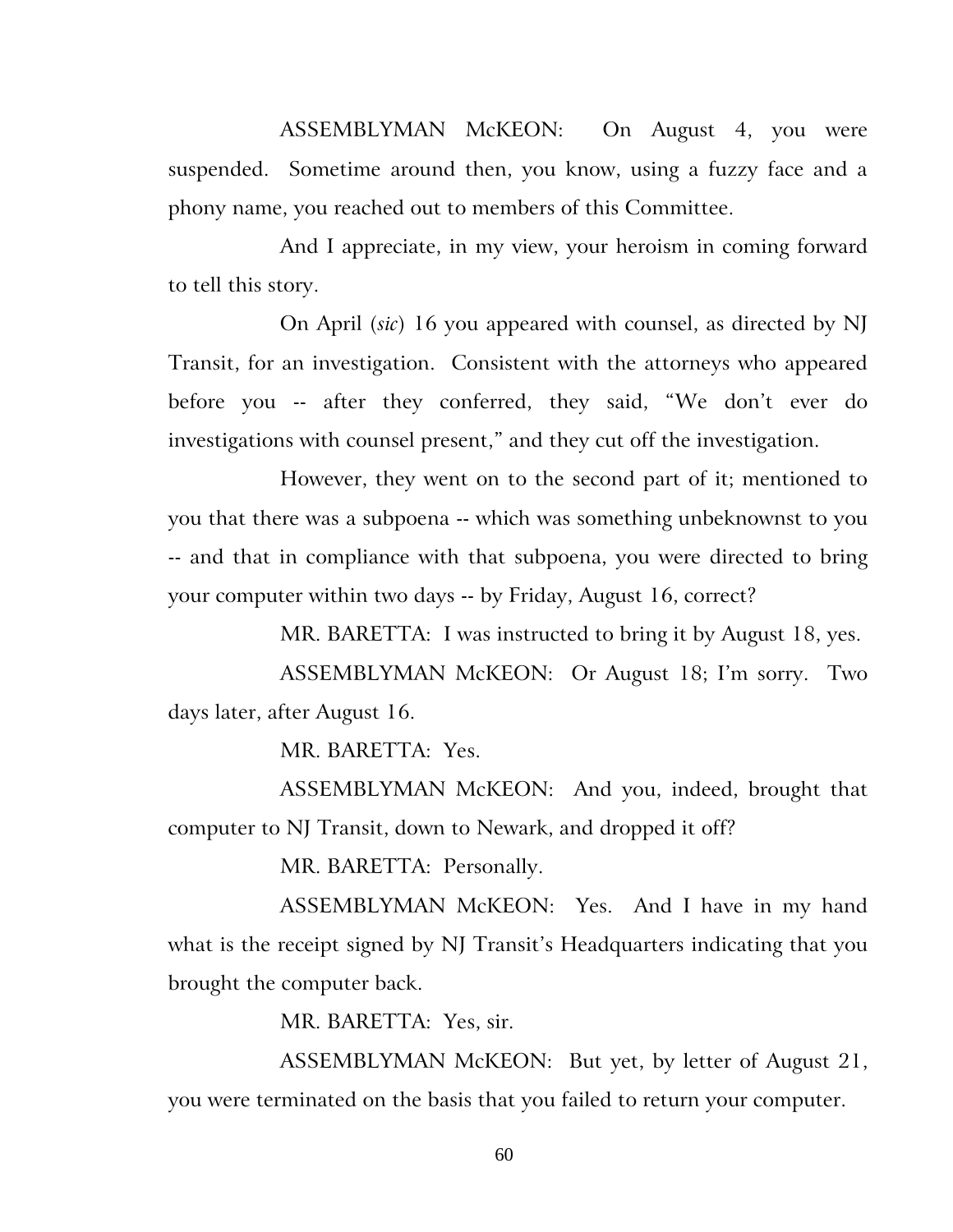MR. BARETTA: That is correct. ASSEMBLYMAN McKEON: Okay. MR. BARETTA: The sole basis.

ASSEMBLYMAN McKEON: I'm just going to make a short comment, and then I'm going to ask you a bad lawyer question. But I'm not here as a lawyer; it's an open-ended question as to what you might want to share with the Committee that I didn't ask, or that you think needs to be aired in public -- as we bottom out and understand it's time to build, from the bottom up.

And that is, a couple of times I said that this Committee wasn't to be trifled with. And for months we stepped back from our subpoena power, and tried to be cooperative, and tried to work together, and gave everybody the benefit of the doubt. And then we continued to get dribs and drabs -- whether it was about personnel issues, whether it was about safety issues, or whatever it might be. And even when subpoenas came, there was this thing called a *rolling subpoena response* -- I don't know, I've never heard of such a thing -- but again, dribs and drab, some stuff is there, some stuff not.

Finally, we have someone with the courage to -- who, in my estimation, as I go through this -- was trying to do the right thing; was hired for that sole purpose, and was pushed in the corner every which way. Maybe everybody understands this Committee isn't to be trifled with.

And with that, sir, I'll give you the opportunity to address the Committee, and then open it to any members.

SENATOR WEINBERG: Mr. Chairman. I just have a point of order -- a question for you.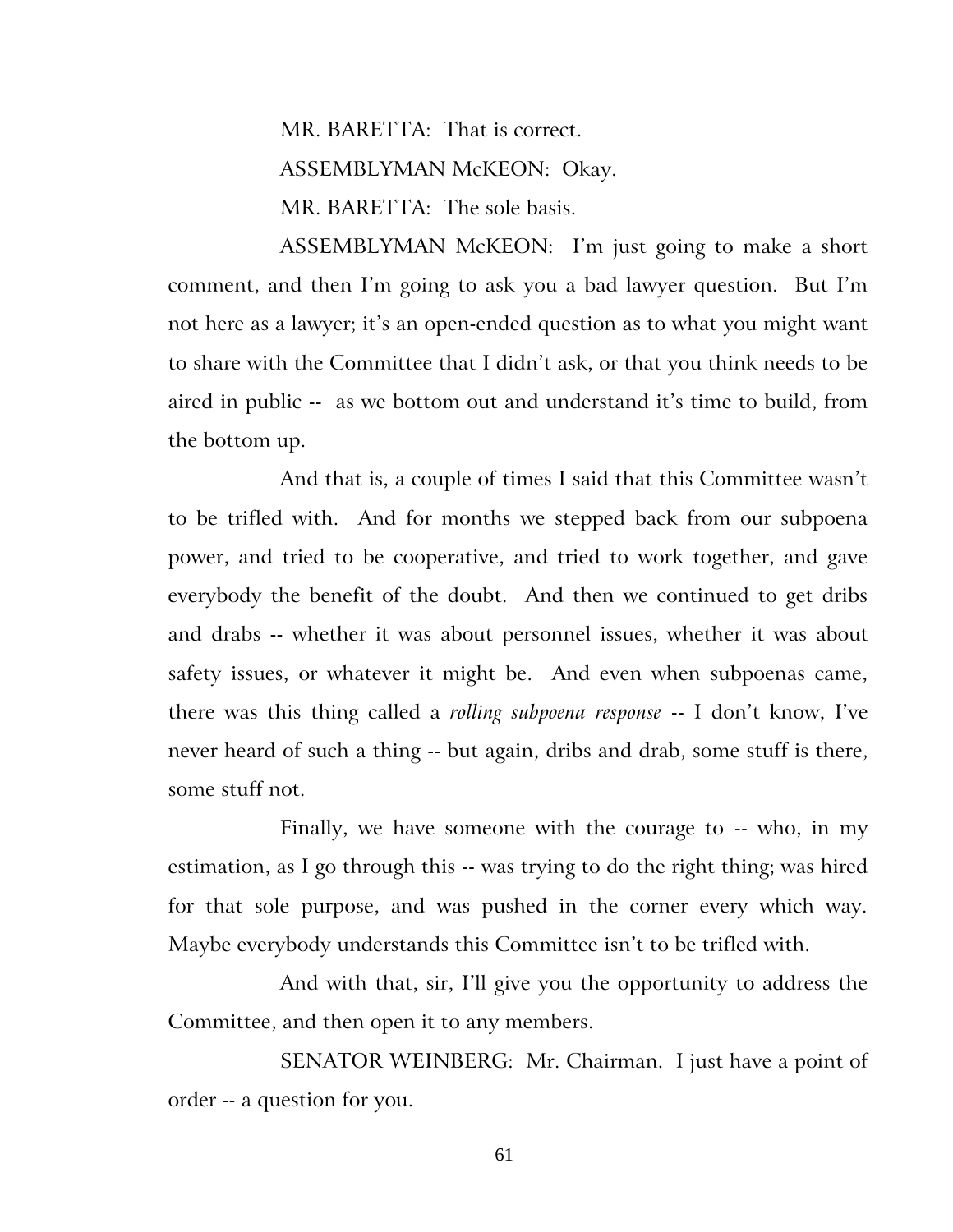MR. BARETTA: Sure.

ASSEMBLYMAN McKEON: Sure.

SENATOR WEINBERG: Did we subpoena computers?

ASSEMBLYMAN McKEON: No, we subpoenaed memorandums. And I guess the memorandums that he may have had were on the computers. But to date, we have not received the very same memorandums that I know are in existence from that computer.

SENATOR WEINBERG: But we did not issue a subpoena for a computer.

ASSEMBLYMAN McKEON: Correct.

MR. BARETTA: Correct.

SENATOR WEINBERG: What I just heard is that he was told that there was a subpoena for his computer.

ASSEMBLYMAN McKEON: I don't-- I may have messed the words up -- he was told to turn in his computer, because on the computer would have been the information that they said was responsive--

SENATOR WEINBERG: Okay.

ASSEMBLYMAN McKEON: --to the-- I think that's correct. SENATOR WEINBERG: So please clarify that for me.

MR. BARETTA: They asked me to bring my cell phone, my iPad, and my New Jersey Transit laptop computer so that they could see the information that was on it, and if anything was necessary to be produced.

SENATOR WEINBERG: Okay.

ASSEMBLYMAN McKEON: And I do believe that you advised that anything that was in your laptop was also on your desktop. So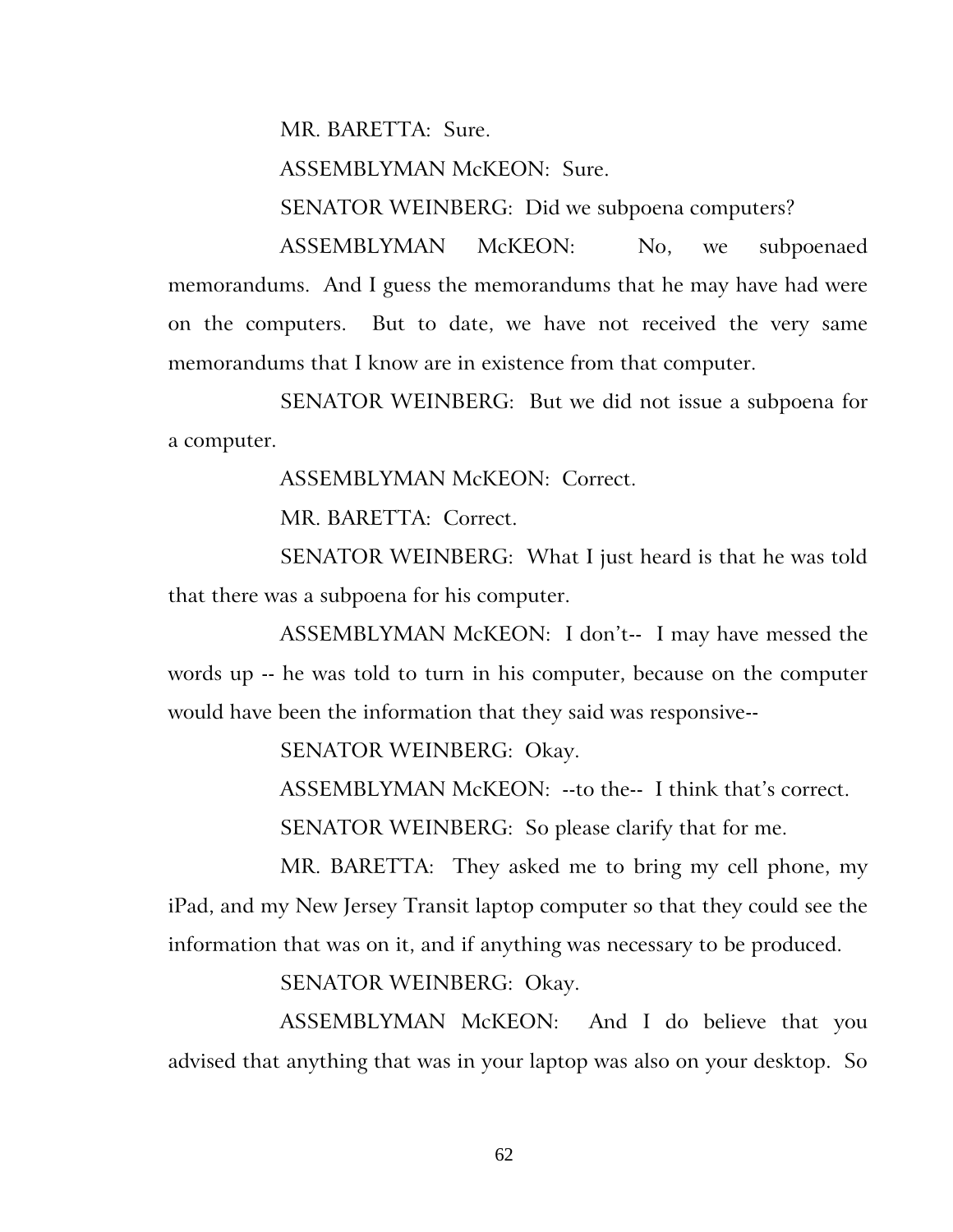if they needed to access anything in response to the subpoena -- which still hasn't been responded to--

MR. BARETTA: Correct.

ASSEMBLYMAN McKEON: --they could have done that.

MR. BARETTA: I told them that I had nothing -- no new additional producible documents on the laptop, and that the laptop was only used to access the desktop computer. So everything that was on the laptop was already there; they had full control of it.

ASSEMBLYMAN McKEON: I'll leave with you, then, the open-ended question, if you would like to address the Committee. And then, again, open it up to my Co-Chair.

SENATOR WEINBERG: Thank you.

ASSEMBLYMAN McKEON: Thank you.

MR. BARETTA: Sure.

Thank you, Mr. Chairman.

I wanted to add -- I relocated my family to New Jersey to accept what was posited as an extraordinary opportunity to not only lead the governance, risk, and compliance management functions, but to design and implement the compliance program for the nation's third-largest public transit system.

It was supposed to be an opportunity to help restore New Jersey Transit; to help it, once again, become a national model. I quickly learned that, instead, I had enjoined an embattled agency beset mostly by itself. Simply, it is a toxic environment that promotes a culture that was not accepting of any corrected course.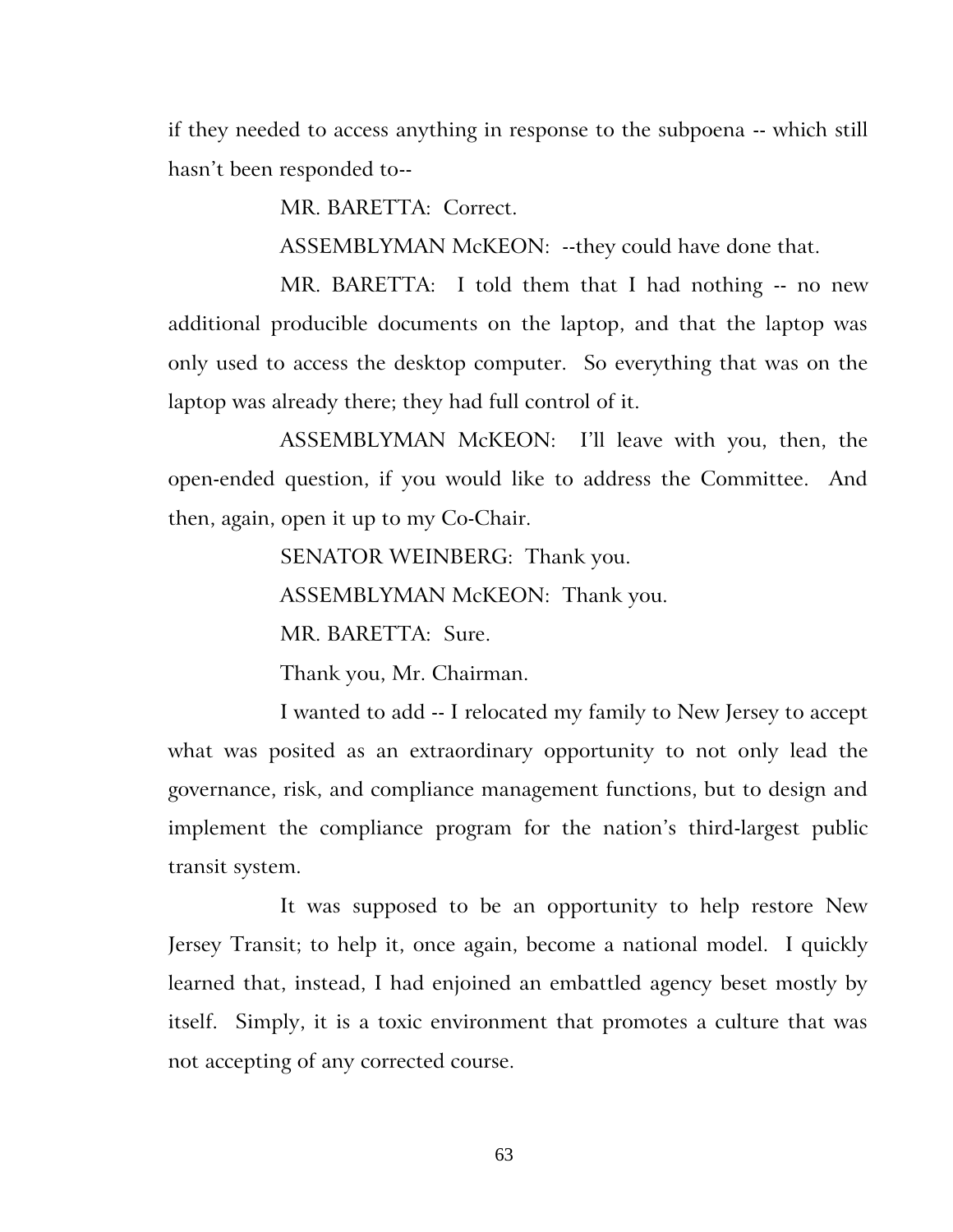Although my tenure was extremely short in terms of time, I witnessed more occurrences of agency-wide mismanagement fueled by ignorance, arrogance, hypocrisy, incompetence, patronage, covering up, and corruption than one can reasonably expect to experience throughout an entire career.

Indeed, I drafted comprehensive plans, outlined compliance programs, and wrote countless memos on safety, risk, and opportunity. But the New Jersey Transit bureaucracy is not one that rewards logic, intelligence, and capability. Instead, it thrives on silence and affiliation. The degree of success you're allowed is dependent mostly upon your degree of political connection. Outsiders are ousted for any reason, or for no reason.

I certainly have little desire to be here today in this context; no one particularly enjoys delivering bad news. But outsiders do offer a unique, outside perspective. And as that outsider, I came here today to warn this Committee, and the general public, that the situation at New Jersey Transit isn't deserving of the level of criticism that the agency garners. In fact, it is far, far more grave. New Jersey Transit, in and of itself, is one giant runaway train.

ASSEMBLYMAN McKEON: Thank you, sir.

That's my questions for now.

Chairman.

SENATOR GORDON: Yes; thank you, Chairman McKeon.

One of the things that I've learned over the course of many years in management consulting, dealing with organizations, is that operation failures generally reflect organizational dysfunction of some kind.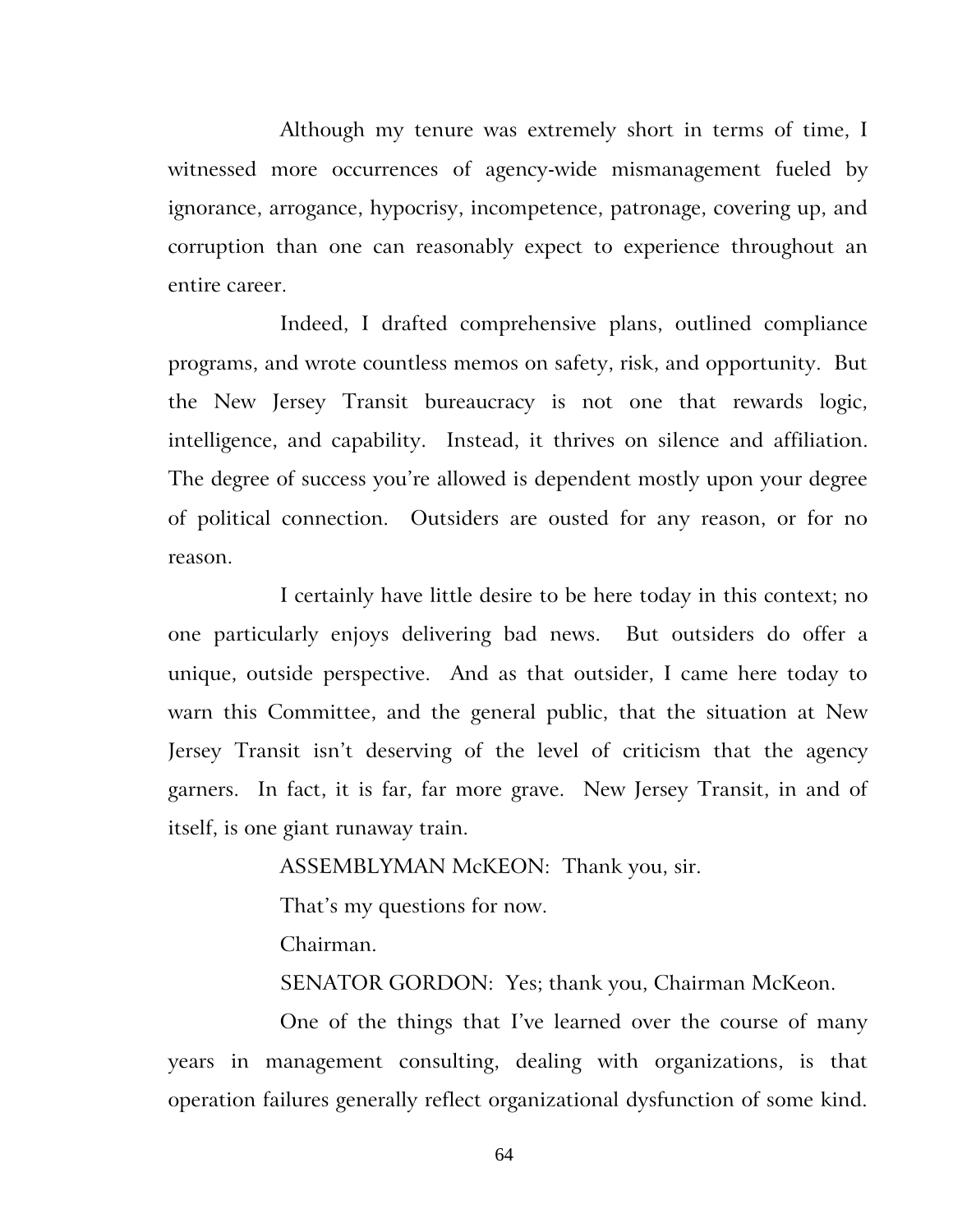And you pointed to many, many signs of organization dysfunction. I think it's-- I know I don't have to remind my colleagues about this -- in this situation, these failures are not reflected in bad operating results, or not making your numbers, or what the stock analysists are calling for. We've seen someone get killed on September 29; we saw people -- we are seeing people getting hurt, we're seeing our economy hobbled by a transportation system that is simply inadequate and, I think, poses a risk to our economic future.

So I want to thank you for being so open and forthright about this, or having the courage to come forward and telling us about this. You know, I might think that you were perhaps -- had some grievances that you -- and wanted to even out the score. But I have to tell you, my office has been approached by a large number of people; I won't say they're lining up at the door, but I have reports here that my staff compiled on the basis of interviews with people who came before us who have worked for New Jersey Transit for decades. And they are echoing the comments that you're making about rampant patronage, about the importance of connections to the Governor's Office; the same names are mentioned repeatedly about jobs not being posted and being filled; people being hired despite hiring freezes.

You know, this is very troubling. I know I'll want to hear from the other -- from Mr. Santoro and any others he may bring to us.

I just have a couple of questions I want to follow up on with you. You have provided the Committee with a memo -- I believe it was dated June 23 -- relating to your concerns that New Jersey Transit might not be making the December 2018 deadline to install Positive Train Control. Could you elaborate on that?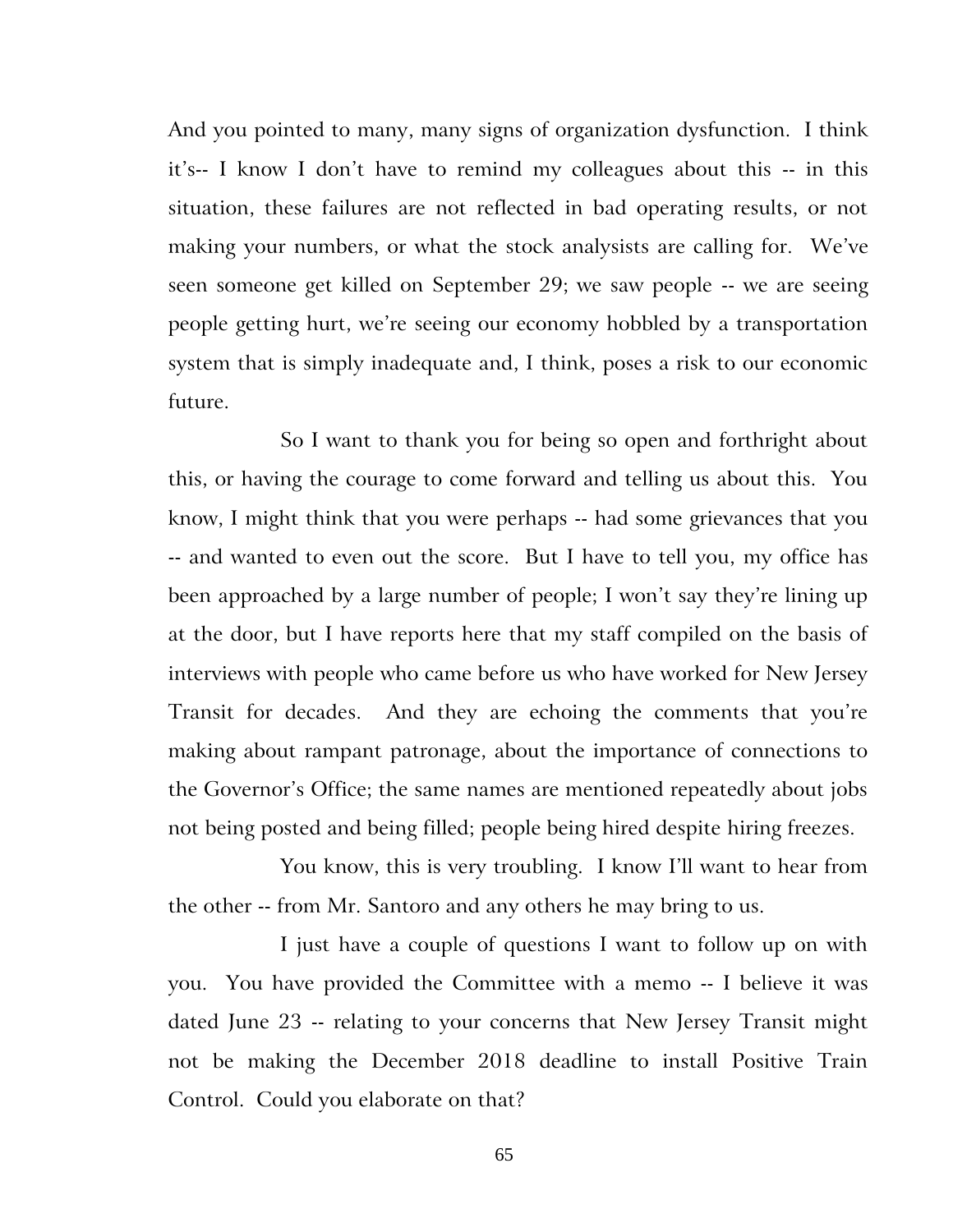MR. BARETTA: Sure. I had been apprised of an inspection report that was issued by the FRA indicating that we were getting -- they were recommending a violation to be issued because we were not -- we were behind on the implementation plan. And I wrote that memo to Steve Santoro and indicated, at that time, that somehow I suspected that that was certainly the case. And I wrote there that, "I imagine this result ties well to the quarter one status report submitted to the FRA and publicly available on their website since May 25. I do respectfully note that in more than one candid and informal conversation, I've been told that we are very far behind and it is unlikely that we will meet the final, end of 2018, deadline. This was brought to light fairly well by the quarter one status report and the violation for not meeting the milestones identified in the implementation plan."

I then went on to ask if I should get involved; and I told him that I felt as though I could try to offer a little guidance in helping keep the project on target or on task. But I was careful to say that I didn't want to interfere with others who were managing that project.

SENATOR GORDON: Okay. As I recall, this Committee was told that there would not be any problem in achieving that December 2018 deadline.

MR. BARETTA: Right.

SENATOR GORDON: You also made some references to understaffing. Can you elaborate on that?

MR. BARETTA: Most of the Rules Department entirely -- that is responsible for training the engineers and trainmen -- they've all left and have gone to the MTA. And it's an agency that's really -- we're missing a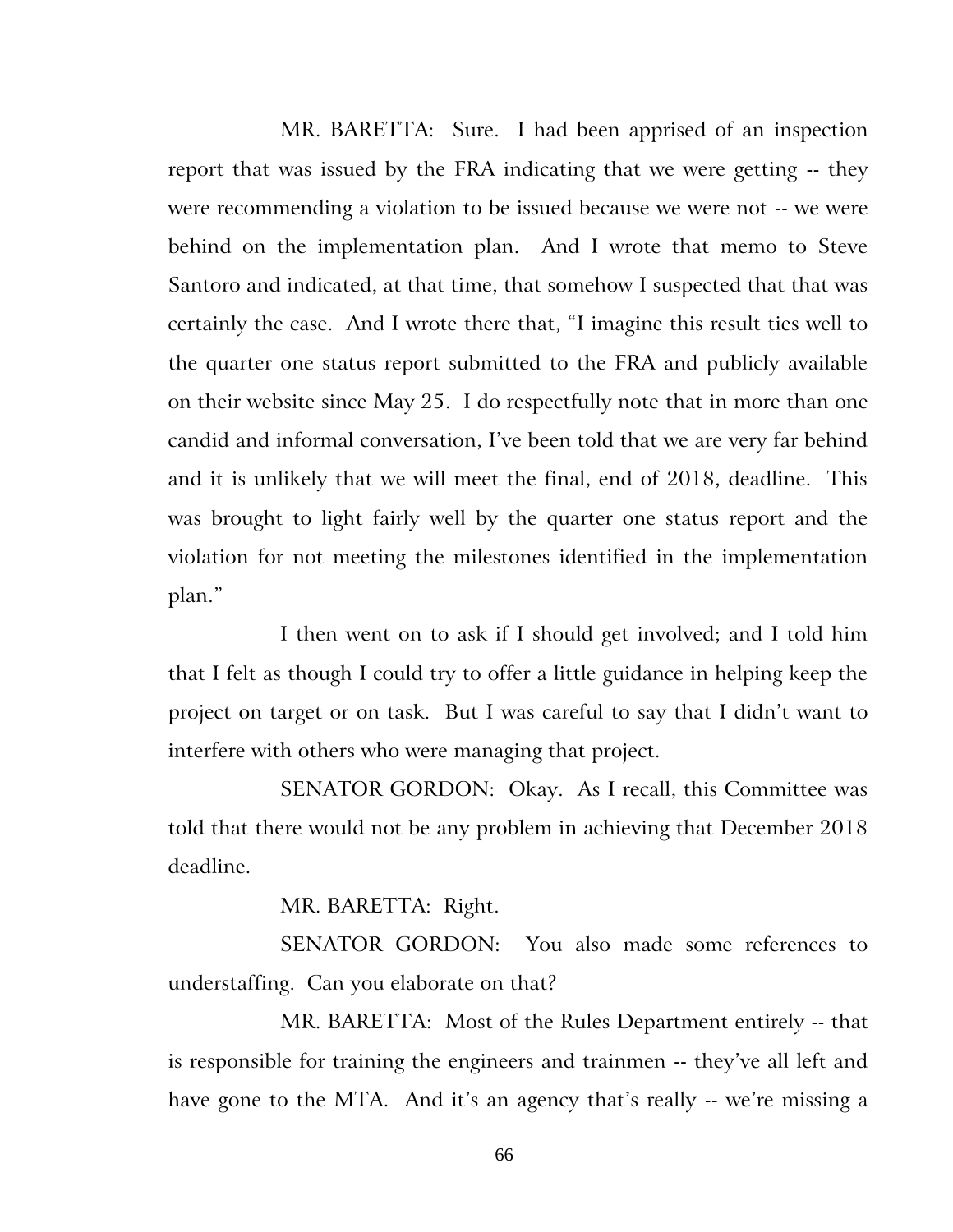lot of-- Key positions are not filled, both in Safety and in Operations. I, for one, was promised a staff and never got a single person to report to me in the years there, despite having -- I'm sorry; in the months there, despite having submitted at least four different organizational charts on proposals for new positions that were absolutely necessary to be filled -- safety, critical functions.

SENATOR GORDON: Okay.

I want to give others a chance to ask any questions.

ASSEMBLYMAN McKEON: Andrew.

ASSEMBLYMAN ZWICKER: Sure; thank you.

I'm almost stuck on where to begin.

I guess I'll ask you a personal question. How do you feel about all of this? There are many things you could have done, as you lay out this horrifying story. You know, your family has been through so much, I have to assume; you have been through so much, personally. What are you feeling; and why are you here? What do you want to accomplish?

MR. BARETTA: I want to make -- I want to help cast a light onto the things that are really wrong. I want to set the record straight that all the rumors that are in the media, that constantly portray the problems at New Jersey Transit -- they are all absolutely true. I want the public to know that New Jersey Transit is an agency that's in peril, and in great need of assistance, and needs an entire new direction for its management. The entire -- Executive Director Santoro is unqualified to lead the agency, and the continued problems in Human Resources and staffing are a direct reflection of that. I want to be able to use my position -- in only the four months that I had there, since I wasn't able to truly help rehabilitate the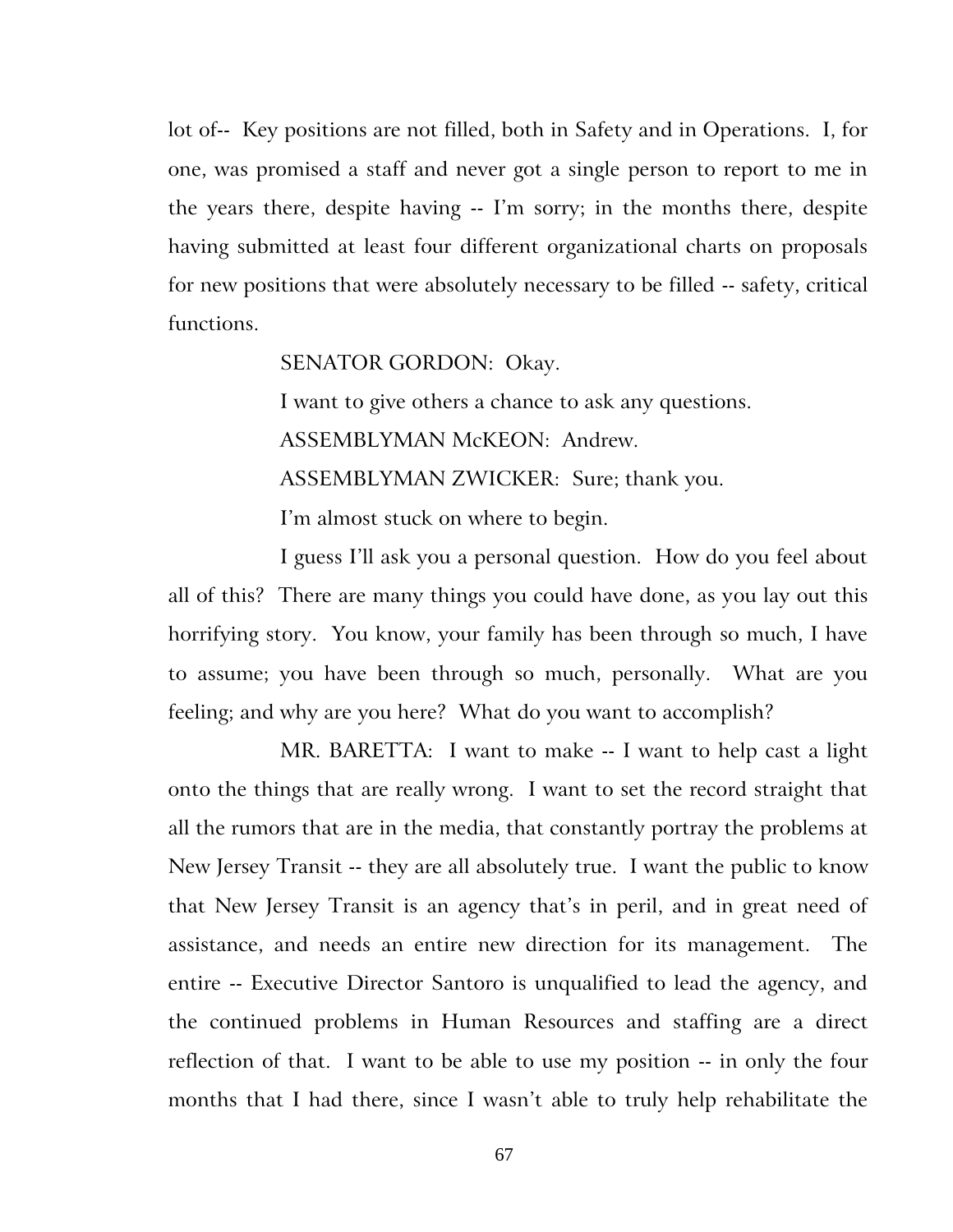railroad, I'm hopeful to be here today to encourage the pressure so that someone else can do it and we have a safe system.

ASSEMBLYMAN ZWICKER: Thank you.

MR. BARETTA: Thank you.

ASSEMBLYMAN McKEON: Assemblywoman Muoio.

ASSEMBLYWOMAN MUOIO: Clearly, it's going to take us a little bit to digest everything you've presented us with. And I want to thank you for the courage to come in today. We've talked a lot about shining the light on the situation, and what you have shone has been incredible.

MR. BARETTA: Thank you.

ASSEMBLYWOMAN MUOIO: It sounds like we've been living within a lunar eclipse of our own lately -- solar eclipse. (laughter)

But we clearly have a serious problem, and it's shocking. This is a system that used to be considered the jewel of the transit system nationwide. It is the lifeblood of our economy in the state; it's responsible for transporting hundreds of thousands of New Jersey residents and workers every year; and it's responsible for oversight and care of its own employees, which we've heard earlier, is also at a toxic level.

I want to thank you again. I would like to, while we have you sitting here, and based on your experience -- as limited as it might have been, unfortunately, at New Jersey Transit-- The top three issues that you found during your tenure that you think are most critical to be addressed for New Jersey Transit -- what would you say those are?

> MR. BARETTA: Staffing, filling the necessary positions. ASSEMBLYWOMAN MUOIO: With appropriate personnel.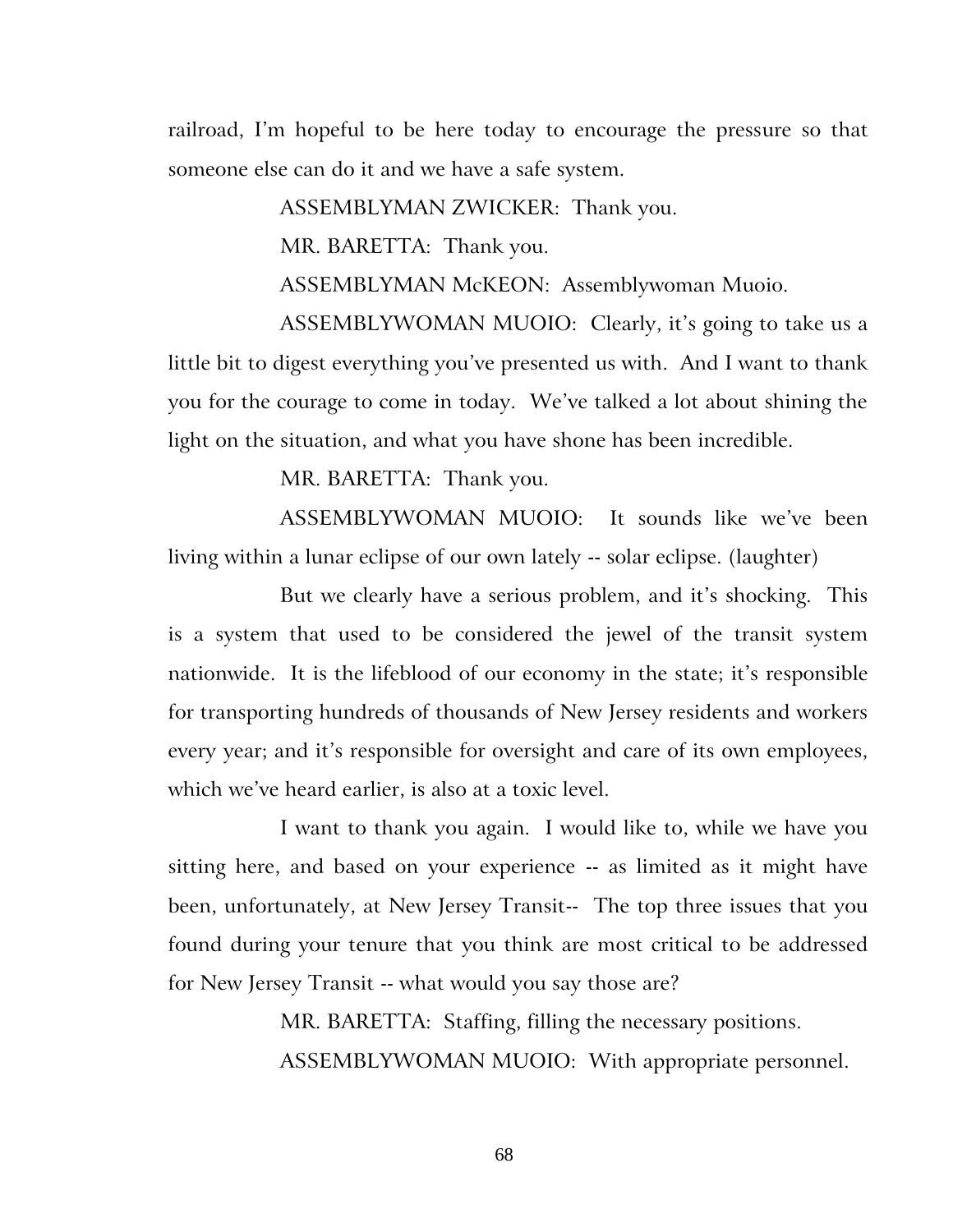MR. BARETTA: Appropriate personnel. They need more people and they need proper people in the proper positions. They need organization; they need records management and identification. They need policies and systems to be able to figure out the information that they have. There is nothing -- nothing is documented at New Jersey Transit. The operations of the company existed largely in the minds of the employees. And as people retired and as positions were not refilled, no transfer of knowledge has occurred and a lot of the operational knowledge has been lost.

> ASSEMBLYWOMAN MUOIO: All right; thank you. ASSEMBLYMAN McKEON: Oh, please; Assemblywoman. ASSEMBLYWOMAN MUNOZ: Thank you very much

Can I -- is it the opinion, on your part-- Do you feel that the public should feel confident and safe to travel on New Jersey Transit, since so many of us do, and our family members, and our constituents?

MR. BARETTA: The systems running New Jersey Transit are very antiquated and very out-of-date. While it's nice to think that they're failsafe, I also know that there is nobody on watch as backup.

I would prefer not to ride the system; I would prefer not to put my son on the system. I certainly wouldn't put my son on the system alone without me right there.

> ASSEMBLYWOMAN MUNOZ: How old is your son? MR. BARETTA: Eight. SENATOR GORDON: I have a question. ASSEMBLYMAN McKEON: The Chairman has a question. SENATOR GORDON: Yes; meant to follow up on this.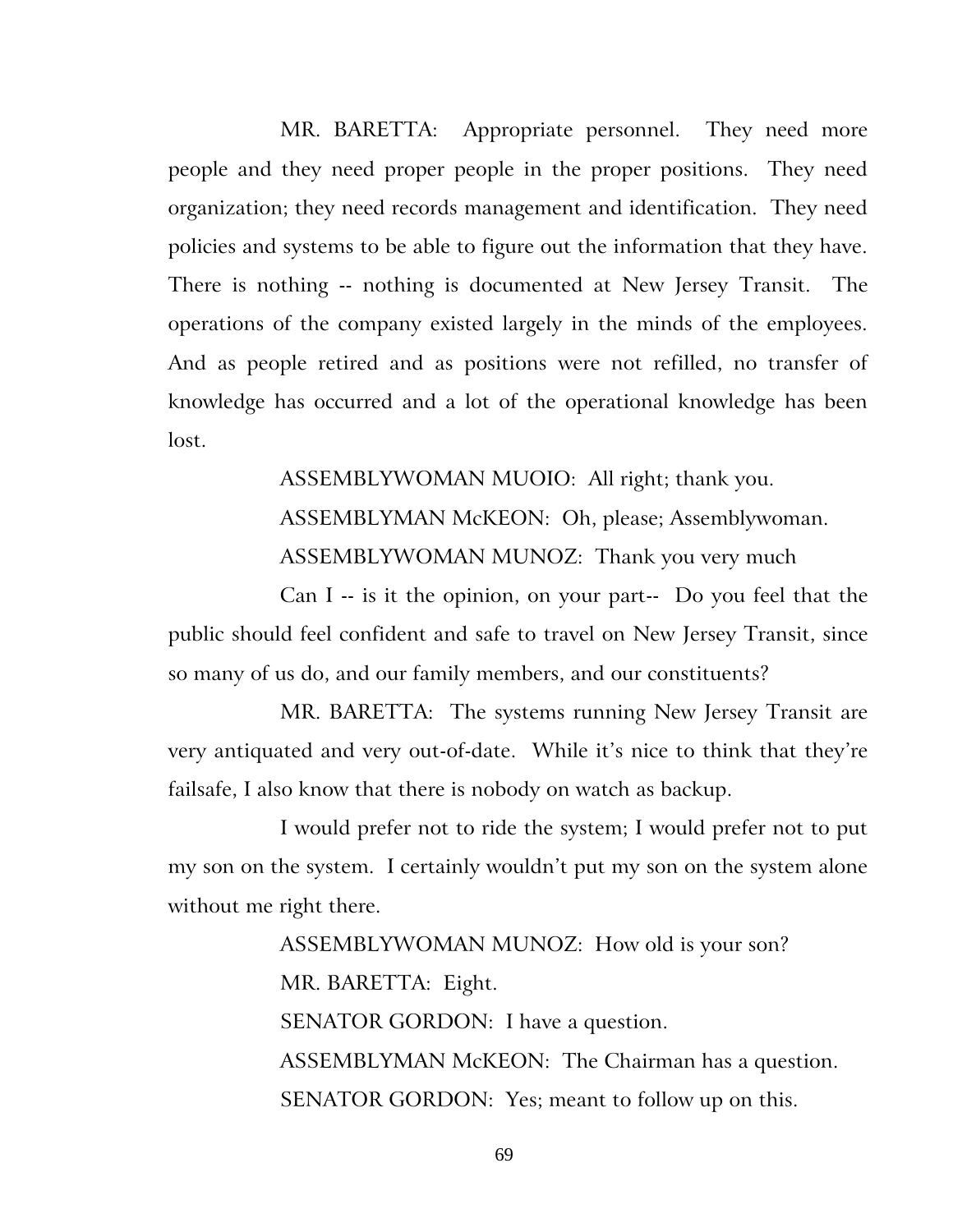You had mentioned -- we were talking about understaffing. What about the sufficient number of engineers. Do we have enough engineers?

MR. BARETTA: No; they're very short.

SENATOR GORDON: Okay.

MR. BARETTA: They need to have more engineers. That's a large part of the problems of why we had so many cancelled trains over this past summer.

SENATOR GORDON: Okay. Are there other critical positions that you feel are not adequately staffed?

MR. BARETTA: Safety and training, predominantly, are those; and then operations and staff.

SENATOR GORDON: And what's the -- why is that? Is it lack of budgetary commitment, is it the fact that other transportation agencies might be able to pay more money and are hiring these people away? Is it morale? I mean, what is contributing to the lack of sufficient staff resources, in your mind?

MR. BARETTA: Complete and utter incompetence in the Human Resources Department. Their failure to train, retain any employee. They basically do nothing.

SENATOR GORDON: Okay.

MR. BARETTA: Positions that have been approved for hiring take months, and months, and months before you can actually get the post out.

SENATOR GORDON: Okay.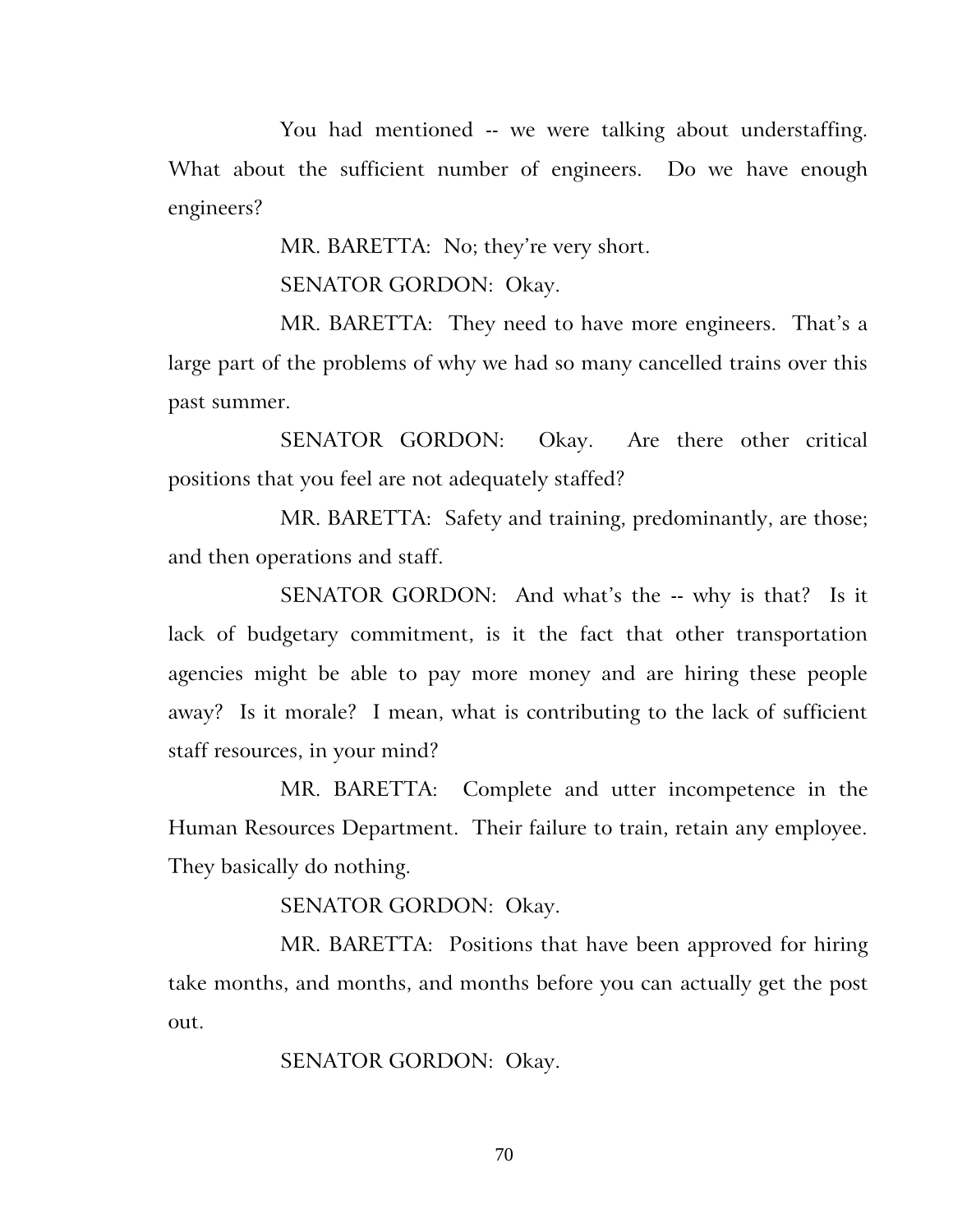ASSEMBLYMAN McKEON: Just a last follow up from me - and I don't know if anyone else does -- there was a quote by one of the other witnesses of a little group of people ruling the organization for their own benefit. And I guess, in part, we're going to go on and talk about patronage hires. And I'm wondering, in the time that you spent there as the Chief Compliance Officer looking to get everything straight, if you thought patronage was an issue.

MR. BARETTA: It's a main issue. There is a definitely a club of individuals there; there are various names that they are referred to by other executives. But that particular group of individuals -- that *club* -- what they share in common is that each and every one of them has their own unique tie to the current Administration and to Trenton. And they use that influence to, frankly, terrorize every other employee -- fear-mongering, of their job security.

ASSEMBLYMAN McKEON: Thank you sir; I have nothing further.

MR. BARETTA: Thank you.

SENATOR GORDON: Thank you, again, for being here.

Senator Weinberg, did you have a question?

SENATOR WEINBERG: Yes; what do you mean *terrorizing*  employees? Could you explain that a little bit?

MR. BARETTA: Sure. Keeping people in constant fear and shock that their position would be eliminated; that they would be next; that they are not playing nice with the way -- with the decisions that are made and the direction that the company is going. You're not allowed to speak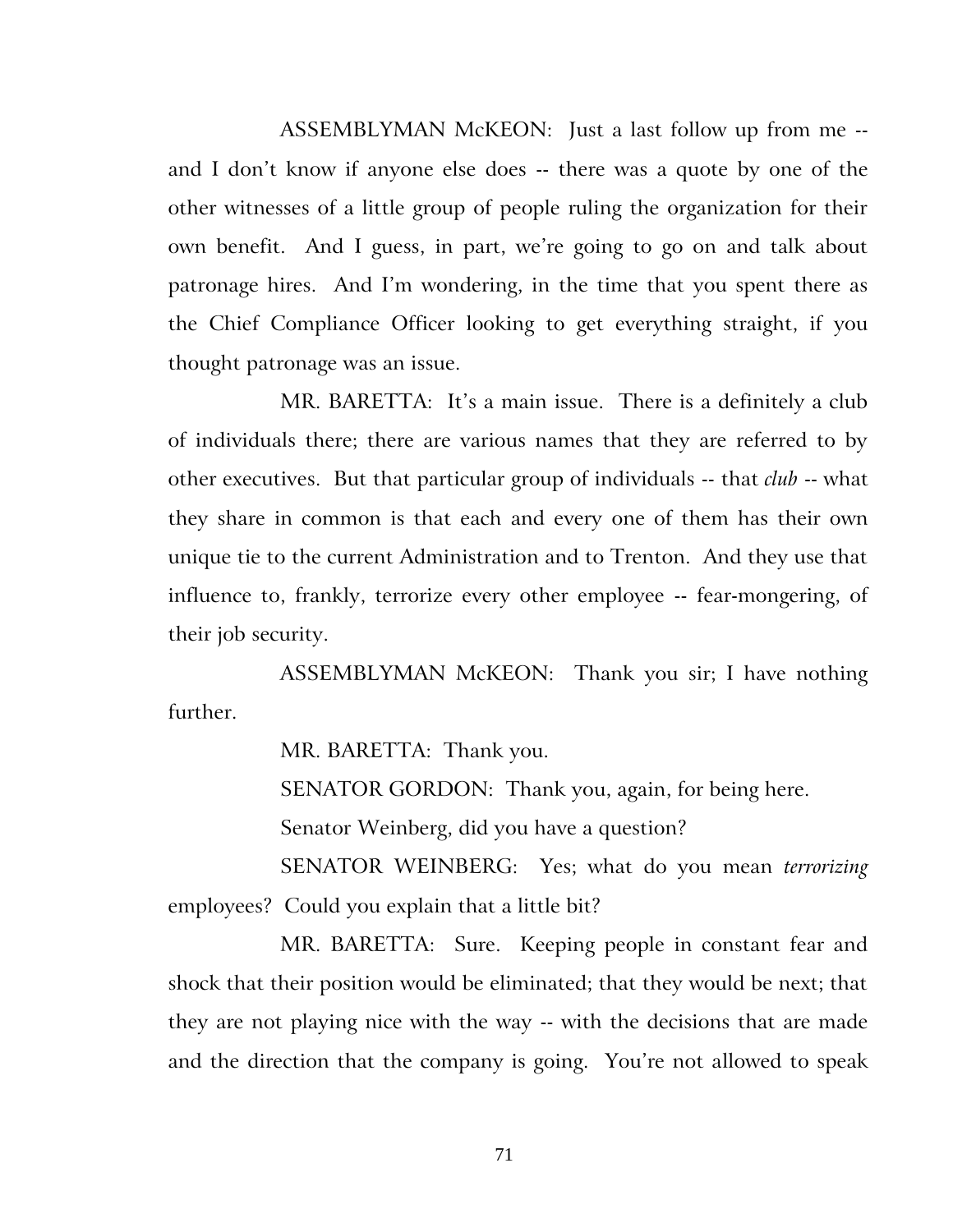out against anyone, and you lie there-- It's a culture of either going along with what the political appointees want, or you lose and you get out.

SENATOR WEINBERG: And does that animosity spread through to employees who do lodge complaints?

MR. BARETTA: I'm sorry?

SENATOR WEINBERG: Is that animosity spread out to employees who do lodge complaints?

MR. BARETTA: Sure.

SENATOR WEINBERG: Could you--

MR. BARETTA: Well, I'm sorry; what is your question?

SENATOR WEINBERG: Well, the culture that you're describing -- and we heard a little bit of that described from the earlier witnesses -- so is there a special animosity or special "get even," or special terrorizing if an employee actually does file a complaint?

MR. BARETTA: Always; there's retaliation on almost -- on virtually every claim. That's a very, very tightly controlled, secretive process. For example -- although I don't want to get into it for-- In my own experience, when they told me that there was an investigation for my suspension, for three weeks they wouldn't tell me what the basis was, or the reasons. Everything was confidential; it's confidential -- to protect me. I said, "How is it confidential -- an HR investigation about me confidential to me? How is that protecting me?" And clearly, it was not; it's just to have a culture of secrecy -- less out there to contradict whatever they want to advance.

SENATOR WEINBERG: Well, I think Ms. Smith said this in her earlier testimony to us. But since I dealt with this as we try to update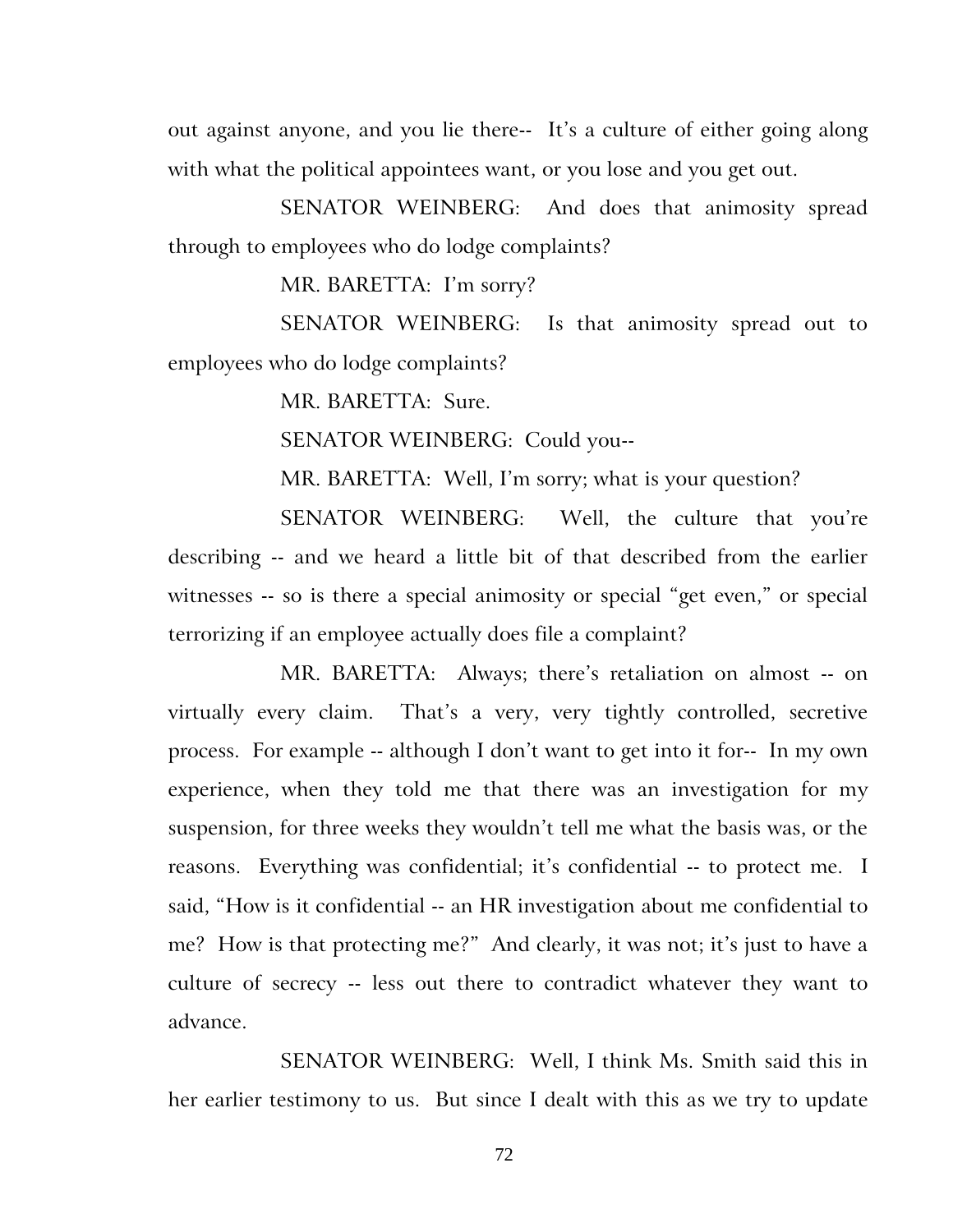the Open Public Meetings and Open Public Records Acts, I know that the Rice Notices to employees -- that they are going to be discussed in a closed session -- is to protect the employee, not to protect the people who are doing the discussion. That's the basis of our law here in New Jersey. I mean, I know it doesn't affect the internal portions of the agency, but if your case was brought before the New Jersey Transit Board, you have the right to ask for that to be done in public.

But what you're telling me is that they told you there was an investigation, but it was secret--

MR. BARETTA: It was secret.

SENATOR WEINBERG: -- and they couldn't tell you?

MR. BARETTA: It was secret. I couldn't even know who was conducting the investigation or what the topic was.

SENATOR WEINBERG: Okay; thank you.

MR. BARETTA: It ultimately turned out to just be two people who were doing it; that's it.

SENATOR WEINBERG: Thanks.

SENATOR GORDON: Thank you very much.

MR. BARETTA: Thank you.

SENATOR GORDON: Executive Director Santoro is here. We would certainly like to hear the agency's side of this. I believe he has a statement to make. And as I understand it, he has senior staff here as well.

UNIDENTIFIED MEMBER OF AUDIENCE: (off mike) Chairman, can we ask for a five-minute recess?

SENATOR GORDON: I think we all can use about a fiveminute recess, actually.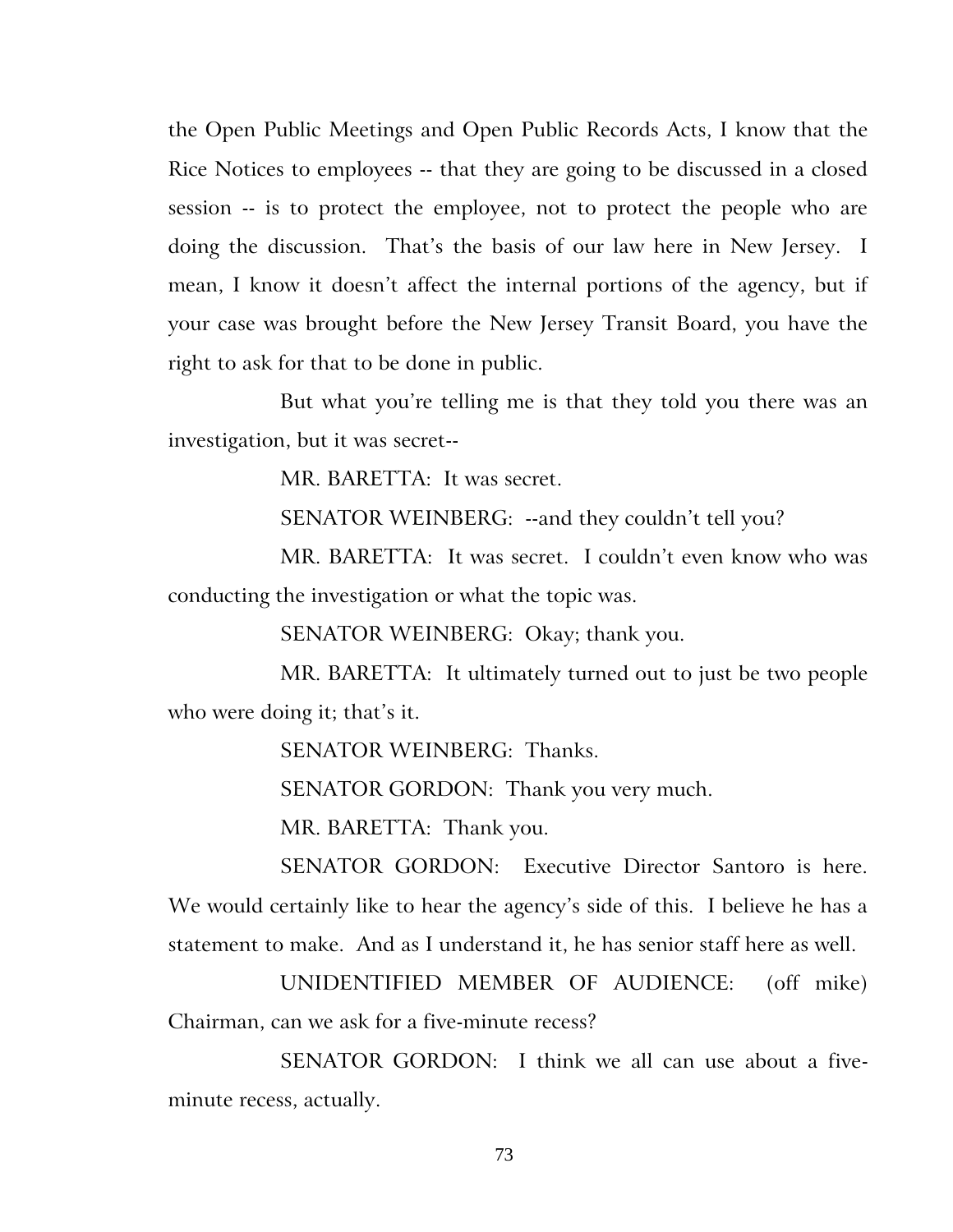That's fine; the Committee will extend a recess for five minutes.

UNIDENTIFIED MEMBER OF AUDIENCE: (off mike) Thank you, Chairman.

## **(Committees recess)**

## **(Committees return from recess)**

SENATOR GORDON: Mr. Santoro, welcome back to the Committee.

I understand you have a statement; would you like to proceed?

**STEVEN H. SANTORO:** I, sort of, have a three-part statement.

So before beginning my prepared remarks, I feel compelled to respond to the over-the-top allegations made by Ms. Smith and Mr. Sattiraju, both of whom are vested in the employment cases against New Jersey Transit.

I cannot address allegations related to pending litigation matters; but I will tell you that New Jersey Transit has filed answers to each of their complaints, and has denied the allegations.

New Jersey Transit has a zero-tolerance policy on discrimination. We have taken and will continue to take steps to discourage unlawful discrimination, and assure a diverse and tolerant workplace. We are fully committed to equal employment.

In January, I reached out to every employee to remind them that New Jersey Transit values diversity, to make sure everyone understands how important equal opportunity and equal treatment is to the organization and to me personally. My written message encouraged all employees to review New Jersey Transit's nondiscrimination policy, a policy provided to each employee and redistributed to all employees annually. I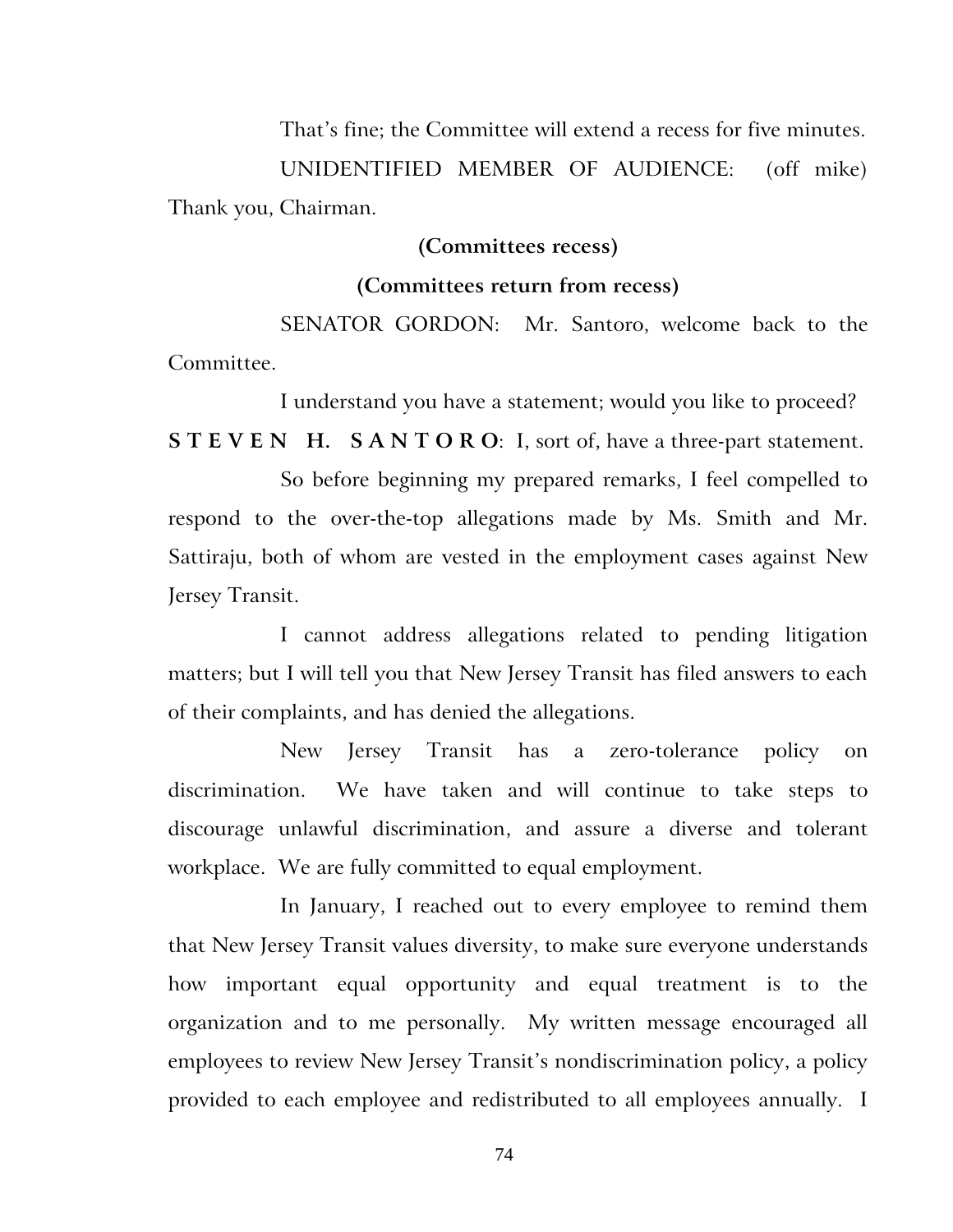reinforced everyone's responsibility to ensure that we are doing what we can to make New Jersey Transit inclusive, welcoming, and fair to our fellow employees and customers every day.

New Jersey Transit conducts internal investigations into all allegations of discrimination. Corrective measures are taken where warranted to address any conduct engaged in by New Jersey Transit's employees that violates the agency's nondiscrimination policy. A written policy puts employees on notice that they are subject to an array of discrimination (*sic*) actions, including referrals for training, referral for counseling, written or verbal reprimands, reassignment, suspension, demotion, or termination of employment.

We also continually review our organizational policies, personnel practices, and procedures to ensure that we are -- that there are no barriers to access the utilization and implementation of equal employment opportunities.

I also want to make sure that you were aware that the New Jersey Transit workforce is quite diverse. Over 60 percent of our workforce is comprised of minorities. We do a semiannual utilization analysis; we compare the representation of women and minorities in our workforce to the availability of the labor pool. New Jersey Transit also takes affirmative steps to combat illegal discrimination in the workplace -- adopting a nondiscrimination policy, training employees on that policy, and enforcing a nondiscrimination policy are just a few examples.

So with regard to Mr. Baretta's testimony -- I can just say that in the context of his testimony, we're wondering how we're operating at all with this complete dysfunction, and if the leadership of New Jersey Transit,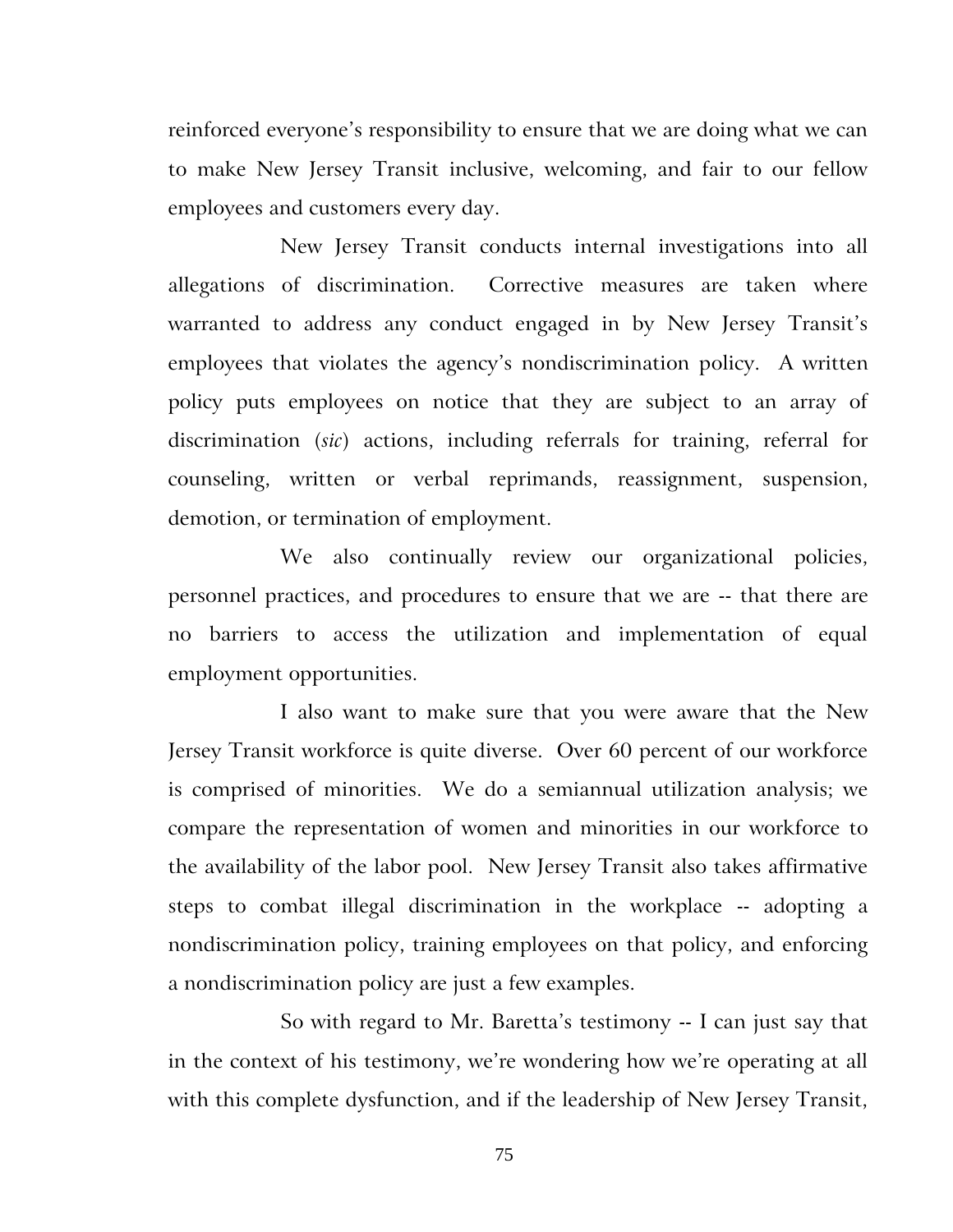including myself, is not fit nor capable of dealing with situations and running the organization. Mr. Baretta has known me for a few months, so how he can make that allegation is interesting; certainly interesting.

He was terminated; he is no longer an employee of New Jersey Transit -- just to put that on the record. And he was originally suspended for misuse of his vehicle; significant misuse of his vehicle. So that's all I will say about Mr. Baretta for now.

I'll get into my regular testimony.

Good morning, Chairmen, and members of the Committees. Before we get into the main issues I believe you have expressed an interest in, I want to thank two very important groups of people: New Jersey Transit customers and New Jersey Transit employees. The patience and understanding of our customers have been the greatest assets this summer. We knew from the very start that our summer services plan would only succeed if we were able to effectively communicate travel changes and choices to customers. They accessed the information we provided, processed it, and made an almost seamless transition from their old travel patterns to the temporary ones that were in effect throughout the Amtrak repair outage.

Yes, we did a good job communicating by using all available traditional and social media outlets to get the word out. But it was our customers who knew how to use that information, and they truly deserve a "job well done."

Our employees have been a great asset. New Jersey Transit employees -- from those who are daily on the front lines to the executive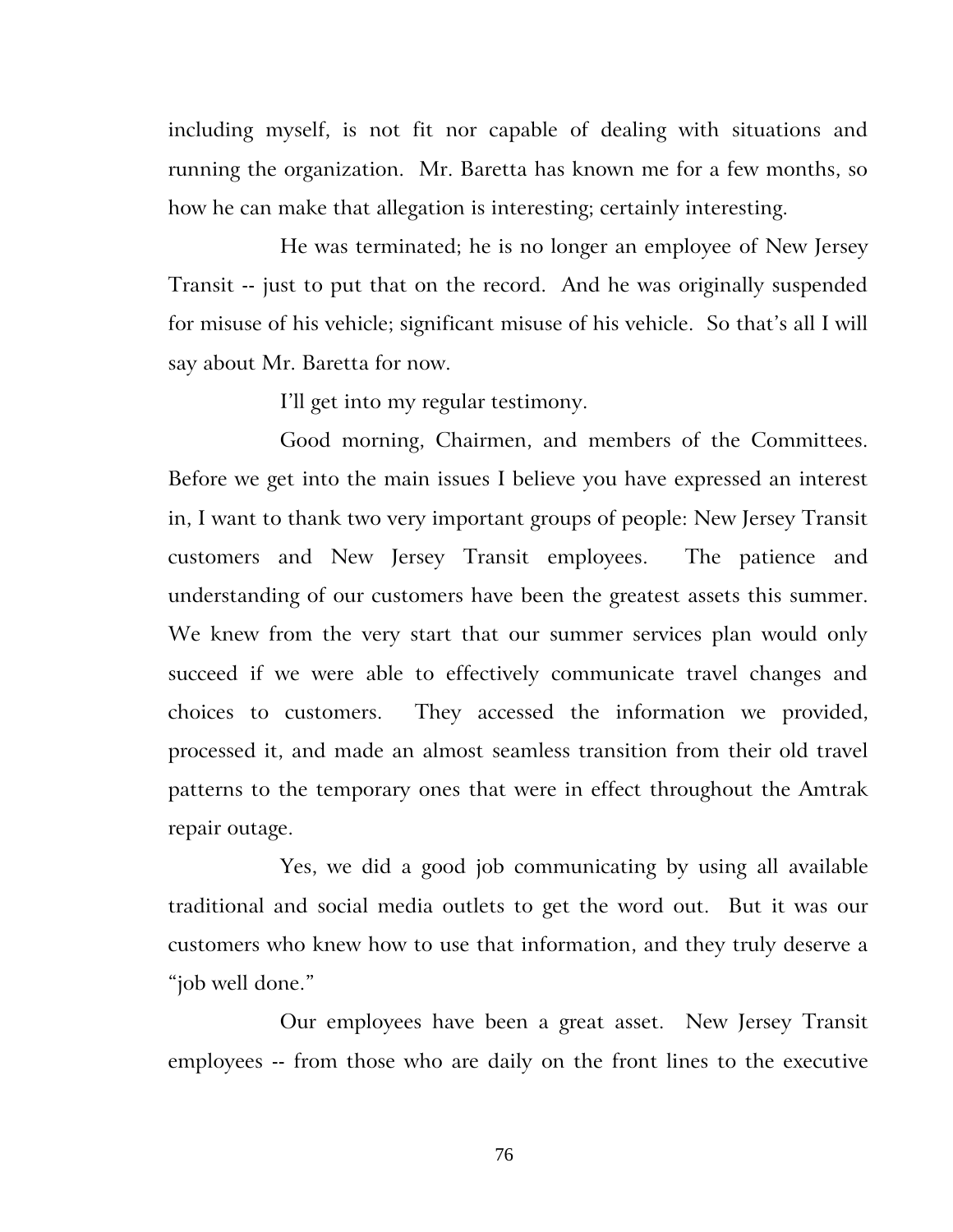management level -- have been invested in the success of the summer service plan.

But I believe our employee ambassadors represent the best example of the commitment of New Jersey Transit employees to helping our customers. These were men and women who staffed locations -- often far from home, early in the morning or late into the evening -- to courteously help customers find trains, ferries, and buses, read schedules, or locate a platform or find an exit. So I want this body to know that these employees represent New Jersey Transit at its best.

As you know, Amtrak has assured us that the summer track repair work will end in time for New Jersey Transit to resume regular weekday service the day after Labor Day, on Tuesday, September 5. And let me stress the importance of that assurance. It can only come from Amtrak, upon whose accurate representation of their progress all the regional transit agencies have depended. So we all anxiously await the conclusion of their work and hope that their repair effort was time and money well spent.

While many Morris and Essex customers had to significantly change their travel patterns, we also know that some customers experienced crowded conditions when New Jersey Transit was forced to combine trains due to crew shortages. Leaving customers waiting for trains on platforms or having customers crowded on a combined train because of crew shortages is unacceptable. Customers do not like it; but they understand it when their inconvenience is due to mechanical failure or aging infrastructure. But there is little patience or understanding when delays or disruptions occur because not enough crews are available.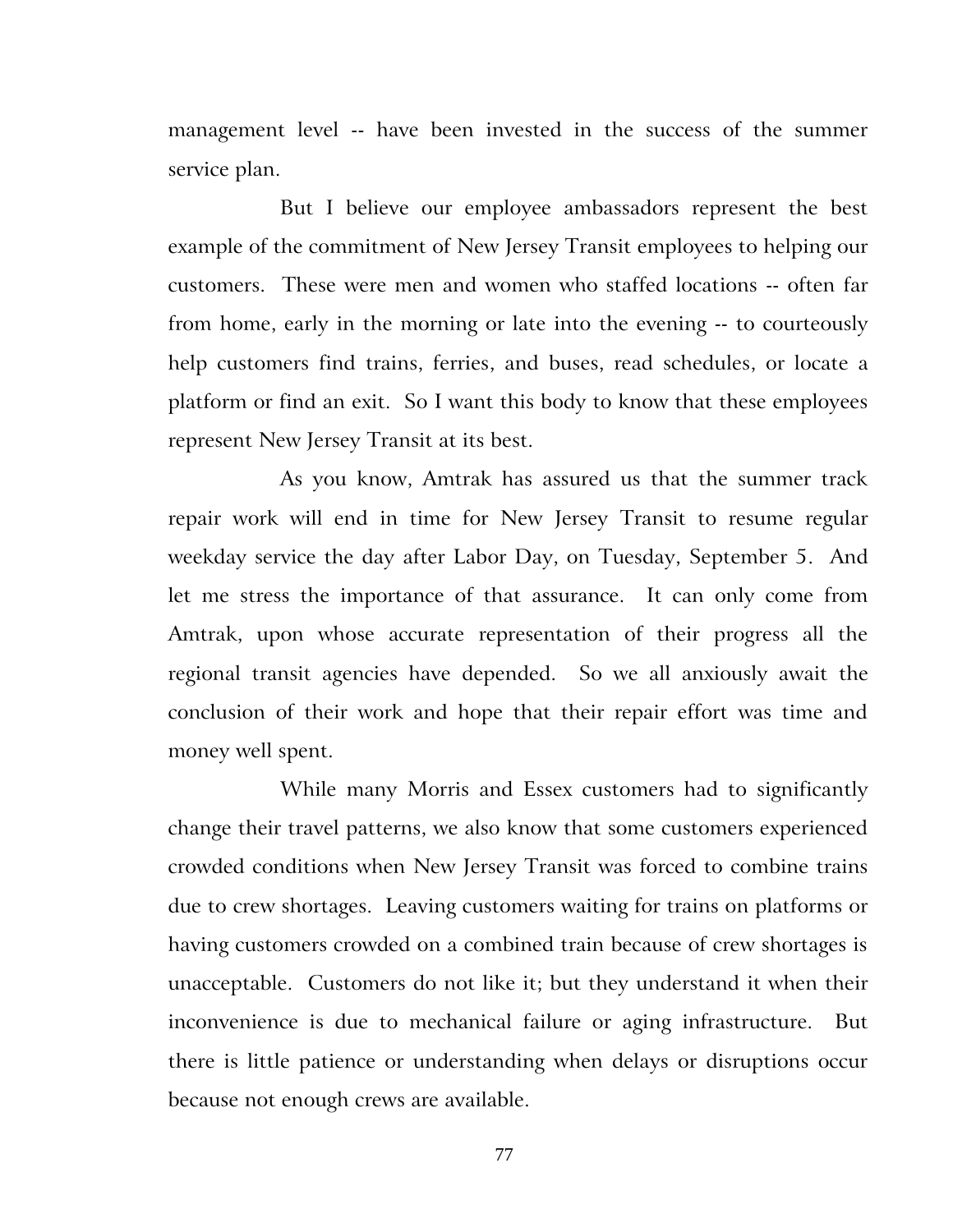So come September, there are number of things that will be happening to reduce the potential of trains having to be annulled or combined because of a shortage of engineers.

Many engineers had planned vacations during the summer, vacation times that contractually had to be selected by the end of last year. With summer vacations coming to an end, New Jersey Transit will gain an increase in engineer availability. The reversion to a regular schedule will also require fewer crew assignments.

Summer's end also will bring an end to the special beach trains. So when you combine these schedule and structural changes, it means New Jersey Transit will have a larger pool of engineers available.

Another measure New Jersey Transit is making to prepare for the resumption of regular weekday service is by maintaining our new, unified command center, the Emergency Operations Center -- the EOC -- so that all of the appropriate business lines -- rail, bus, police, customer service, social media, etc. -- are all in the same location, and can react and respond together if a situation should occur.

The EOC was the nerve center of our Summer Services Plan. Without its centralized ability to process, coordinate and respond to events, and then push out information in real time, we would never have been as effective as we were in moving customers, sending out service alerts, and keeping people safe and secure.

But our work isn't done. New Jersey Transit's employee ambassadors will remain at Hoboken Terminal and New York Penn Station to assist customers and welcome them back as we return to a regular service schedule.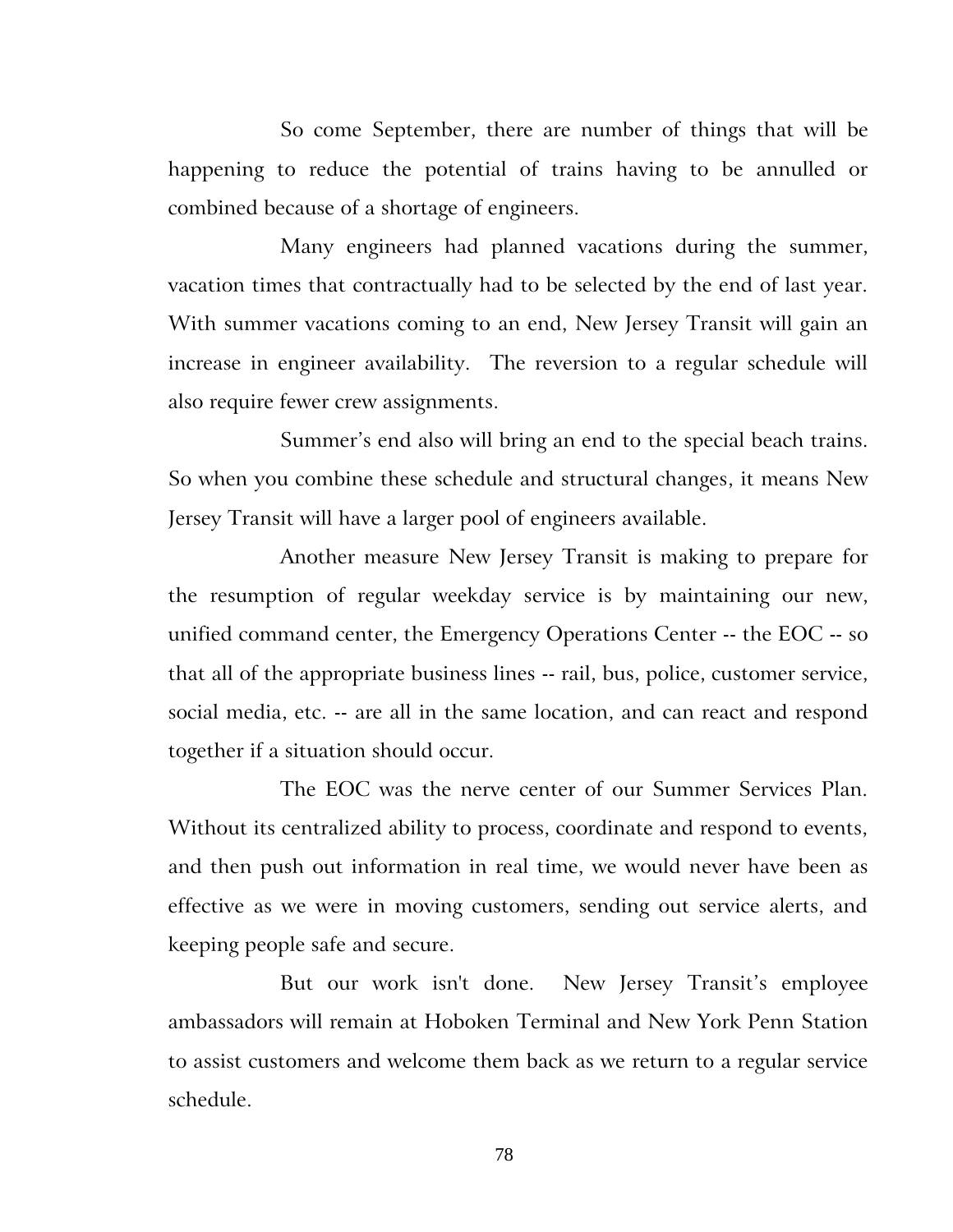Again, we also know that this has been a summer to remember for many of our customers, and we thank them for doing their homework before the new schedules went into place. It showed us, as the majority was prepared and knew their options. And we are grateful for their patience as we all navigated through the new schedule together.

We also want to thank our partners -- private bus carrier companies, PATH, and New York Waterway. Each helped to expand the travel choices that made it possible for thousands to complete the commute to work each day.

And while we expect most customers will return to their regular, pre-Amtrak repair commuting patterns, we also know that many have become familiar with new travel options and may consider using them in the future. We will be ready to respond to any changes in travel patterns, as we always do, by adjusting bus and rail schedules, lengths of trains, and so on to best align service with our customer demand.

Of course, ensuring that our customers had the best commuting and travel experience possible during Amtrak's summer repairs carries a cost. Those costs -- for cross-honoring on PATH and the ferries; for additional buses from Summit and South Orange and other communities, for example; for extra police and additional rail and other personnel -- are not yet finalized. However, I know the Committees are interested in what that number might look like, so I can report that our preliminary estimate is that providing the robust summer schedule with maximum travel options will cost approximately \$25 million.

New Jersey Transit will be discussing this issue with Amtrak within the next few weeks as we review our options on costs. But as the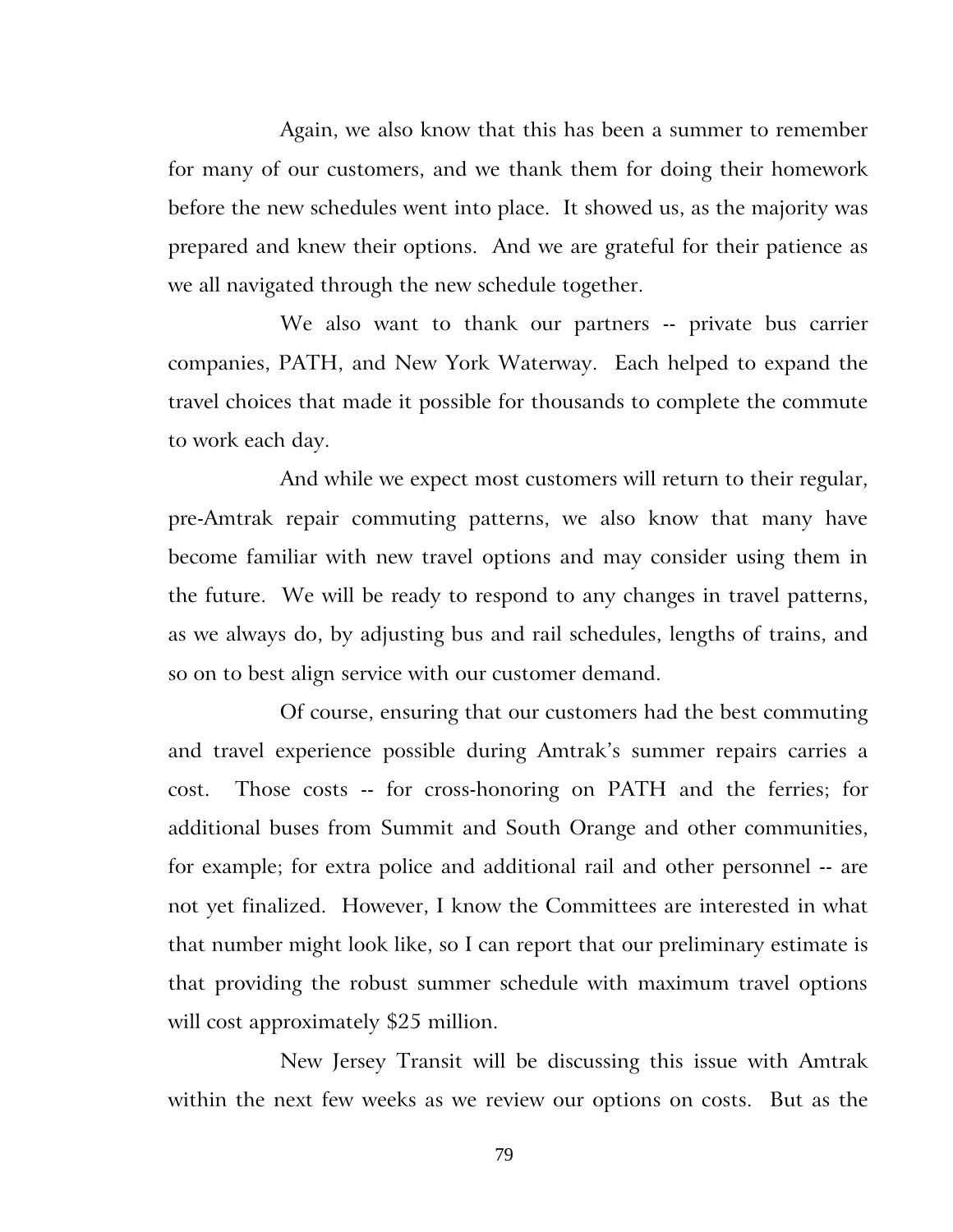Governor has said, one option is off the table: There will be no fare increase for Fiscal Year 2018.

While New Jersey Transit has been focused on providing safe, reliable summer service these past few months as Amtrak has been performing the Penn Station repairs, this has not been our sole focus. Last month, New Jersey Transit adopted a balanced budget for Fiscal Year 2018. The 2018 operating budget totals \$2.2 billion, and is 5.1 percent greater than the Fiscal Year 2017 budget.

The fiscal 2018 budget funds an additional 92 positions in critical areas of the agency, including 25 new police officers; 27 rail operations positions to augment track maintenance forces and front-line supervision in rail yards and of train crews; and 20 positions within departments such as the Office of System Safety, which oversees and coordinates safety for all our operating modes.

Regarding Fiscal Year 2019, New Jersey Transit and the Department of Treasury will begin developing the budget as a collaborative effort beginning in the October-November timeframe, as we do each fiscal year.

Since my appointment last October, New Jersey Transit has hired or promoted 1,029 individuals across the agency, 9 percent of our budgeted headcount of 11,513. This is a brisk rate of hiring, and reflects my pledge to fill safety inspection positions in the Office of System Safety, supervisory positions in Rail Operations to improve our supervision in the field, and to fill out the ranks of the Police Department, as well as other positions that help deliver service every day.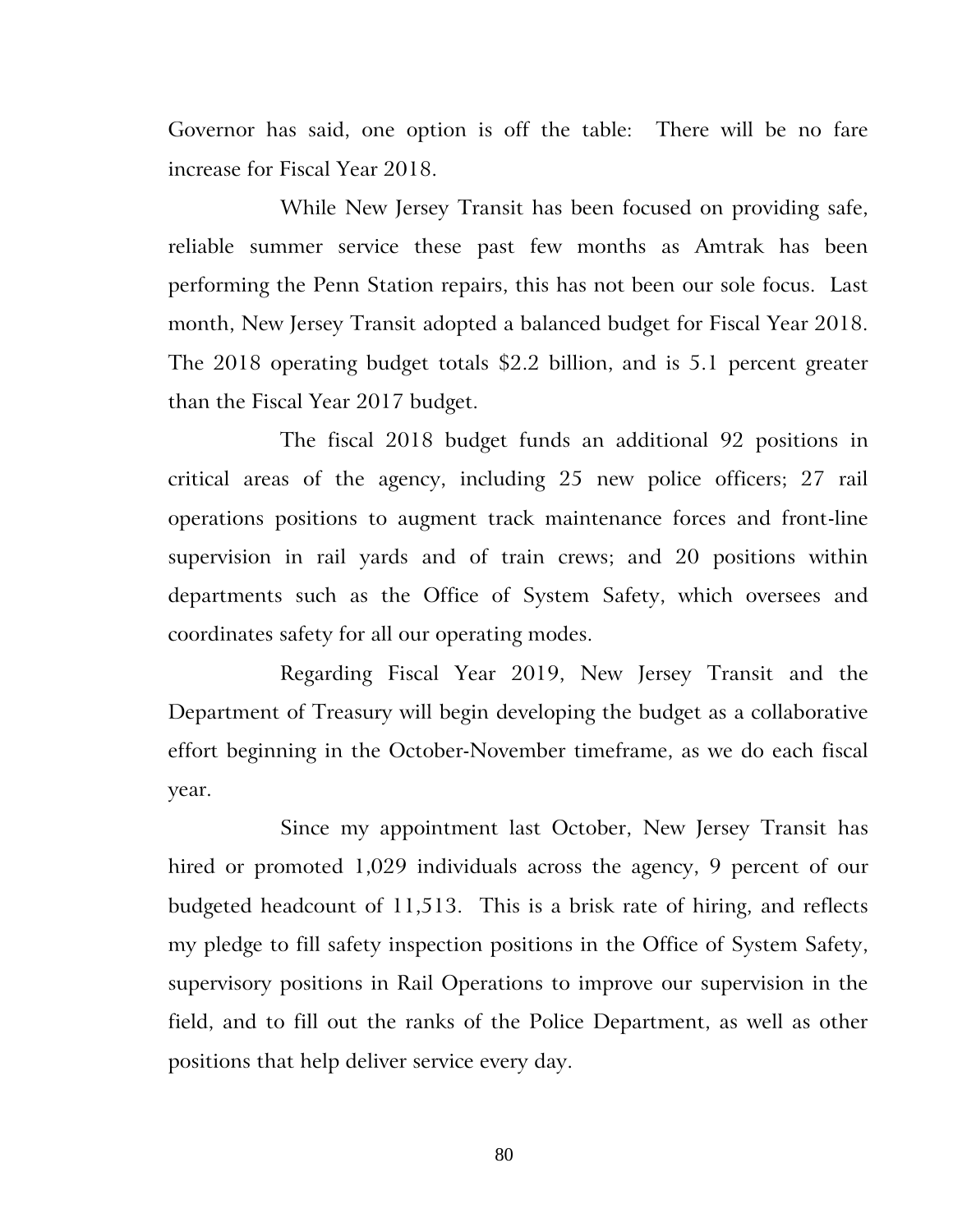In addition, we have made key hires, including a new leader of our Equal Employment Opportunity Office, and a new head of our Procurement Department. We have also added staff in our Human Resources Department to help ensure we can efficiently recruit talented people across the agency.

Let me make sure everyone realizes the significance of these EEO and Procurement hires. We are investing in our employment and procurement functions, two areas that, if not properly resourced, can affect the staff or the materials and contracts a company needs to stay competitive and current. Without talented men and women behind the trains and buses, light rail vehicles, and Access Link paratransit, there would be no delivery of service, and our State's economy and quality of life would suffer.

We recognize that each day a position is vacant it affects our customers' experience and that of our current employees who are shouldering the operational load. We at New Jersey Transit must ensure we continue attracting talented employees, so we are re-examining how we recruit for the most critical roles at New Jersey Transit to position ourselves for the future.

The locomotive engineer's position is one of these key employment positions. We know there will be retirements among the engineer force each year, and we know that bringing new engineers into the ranks requires an extensive and rigorous 20-month, in-house training and Federal standards certification process. But finding qualified, interested candidates for those positions has become an increasing challenge, as younger job seeker's career aspirations change. Rail and transit, unlike biotechnology or IT, are not viewed as growth industries. The U.S.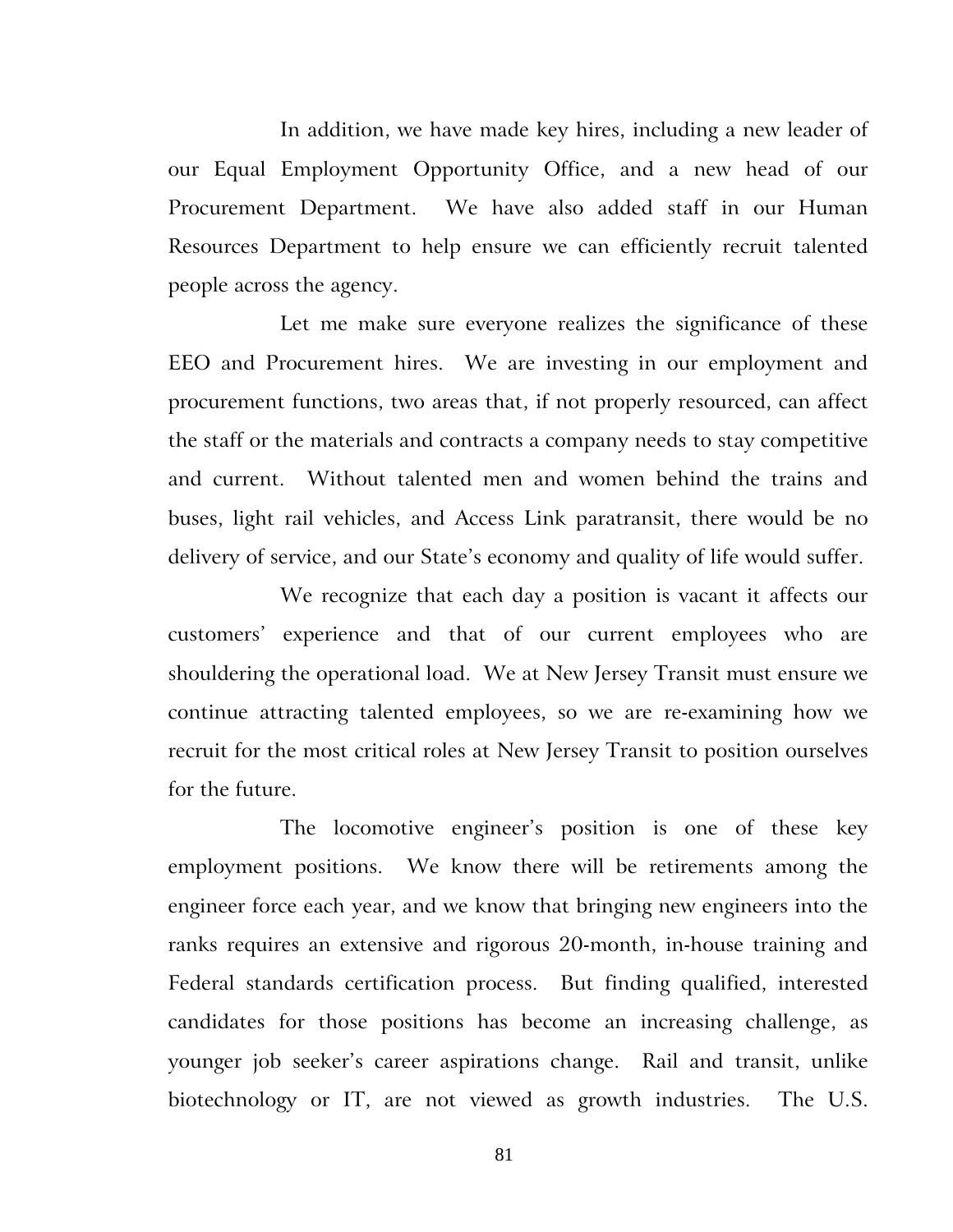Department of Labor projects rail employment, nationally, to decline by about 3 percent by 2024; and jobs for engineers to decline overall by 2 percent, despite openings from retirements.

And railroading is not a 9 to 5 job, nor will it ever be. That's why we're actively engaged in examining the profile of successful locomotive engineers, as well as the Human Resources activities involved in sourcing and interviewing suitable candidates. We seek to populate that candidate pool with the best and the brightest so we can deliver safe, reliable rail service.

Bus employees are also crucial for the daily delivery of service. On the bus side, this summer's Human Resources staff developed a plan to shorten our hiring cycle, setting up a special *speed hiring* recruiting day on Saturday, August 5, to attract candidates for nearly 90 bus maintenance vacancies, including cleaners, mechanics, foreman, and serviceperson.

The event was heavily publicized through a range of media, and we stressed that on that Saturday we would be performing testing, interviews, and contingent offer processing, all at one location at New Jersey Transit's Ferry Street facility. We had over 500 applicants apply during pre-registration, and we had over 600 walk-ins on the day of the event. As of today, we have made 66 offers.

We will review what went well and where we can improve, and are in the planning stages for similar Bus Operator hiring events in North and South Jersey.

And when it comes to hiring, I want to stress that New Jersey Transit is no different than any other business; and that we welcome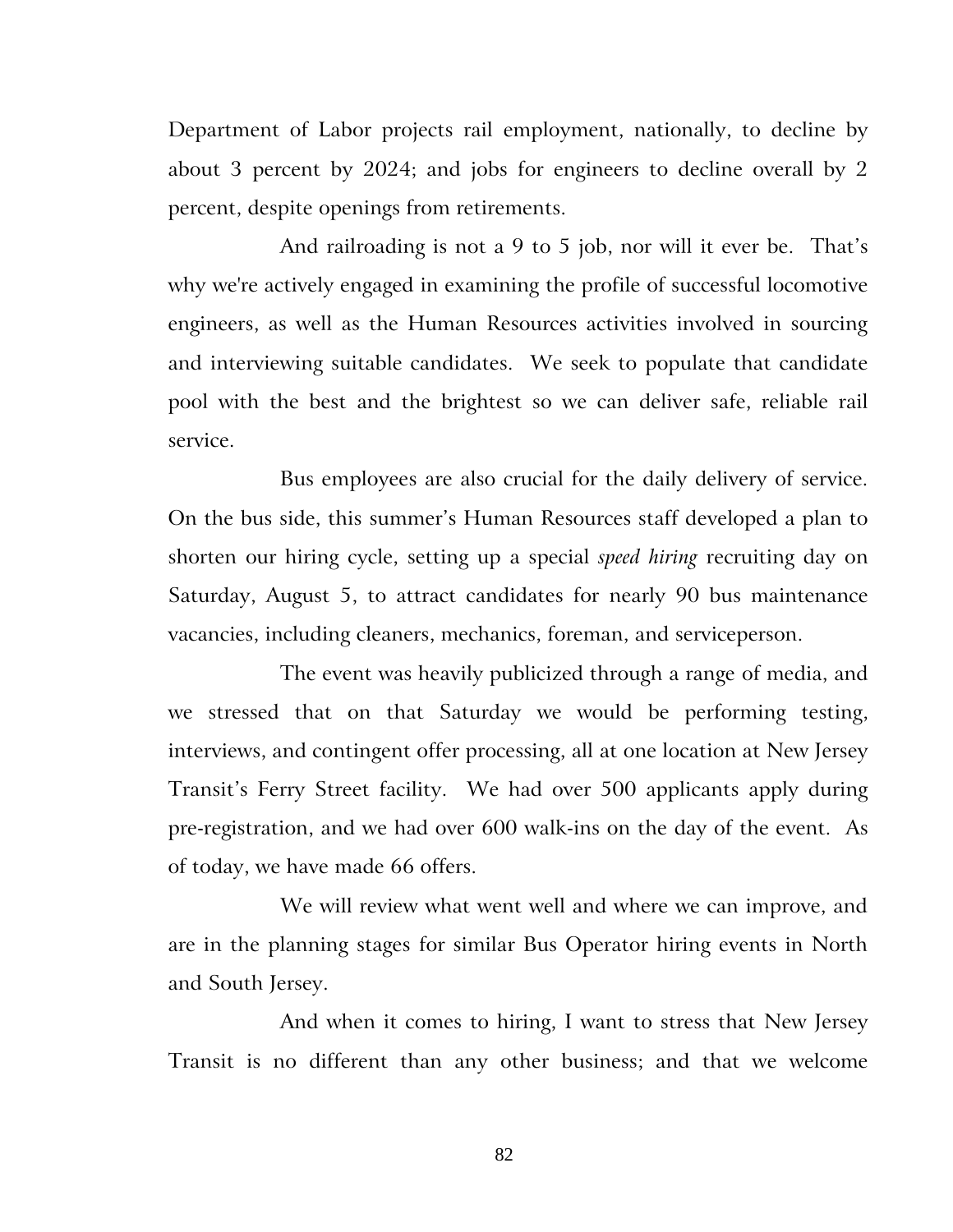referrals from all sources, including other transit agencies, from the private sector, and from other branches of government.

What is important to remember, however, is that regardless of where these candidates come from, becoming an employee is a matter of qualifications and fit.

The Committees have expressed interest in the coordination between New Jersey Transit and the Governor's Office. When I took the job of Executive Director some 10 months ago, the Governor offered me his full support and that of his staff. And we have had that support; for example, as we worked to develop the annual budget and to prepare for a reauthorized Transportation Trust Fund. It bears noting that New Jersey Transit regularly interacts with government at all levels, on a wide range of issues, from the condition of a local train station, to the potential for new Light Rail service in a particular portion of the state, to interest in a new bus route, to Access Link service for a constituent.

The Committees have also expressed interest in discrimination lawsuits and complaints. New Jersey Transit maintains zero-tolerance with respect to discrimination within our organization, and we will continue to thoroughly address allegations of discrimination, whenever made.

And as I mentioned, we have a new leader of our EEO Office, Jeanne Victor, who came to us with more than 30 years of professional experience. New Jersey Transit also maintains an Office of Civil Rights and Diversity, led by Leotis Sanders.

New Jersey Transit policies and procedures regarding discrimination mirror Federal and State policies. For all internal complaint allegations, New Jersey Transit conducts a thorough investigation to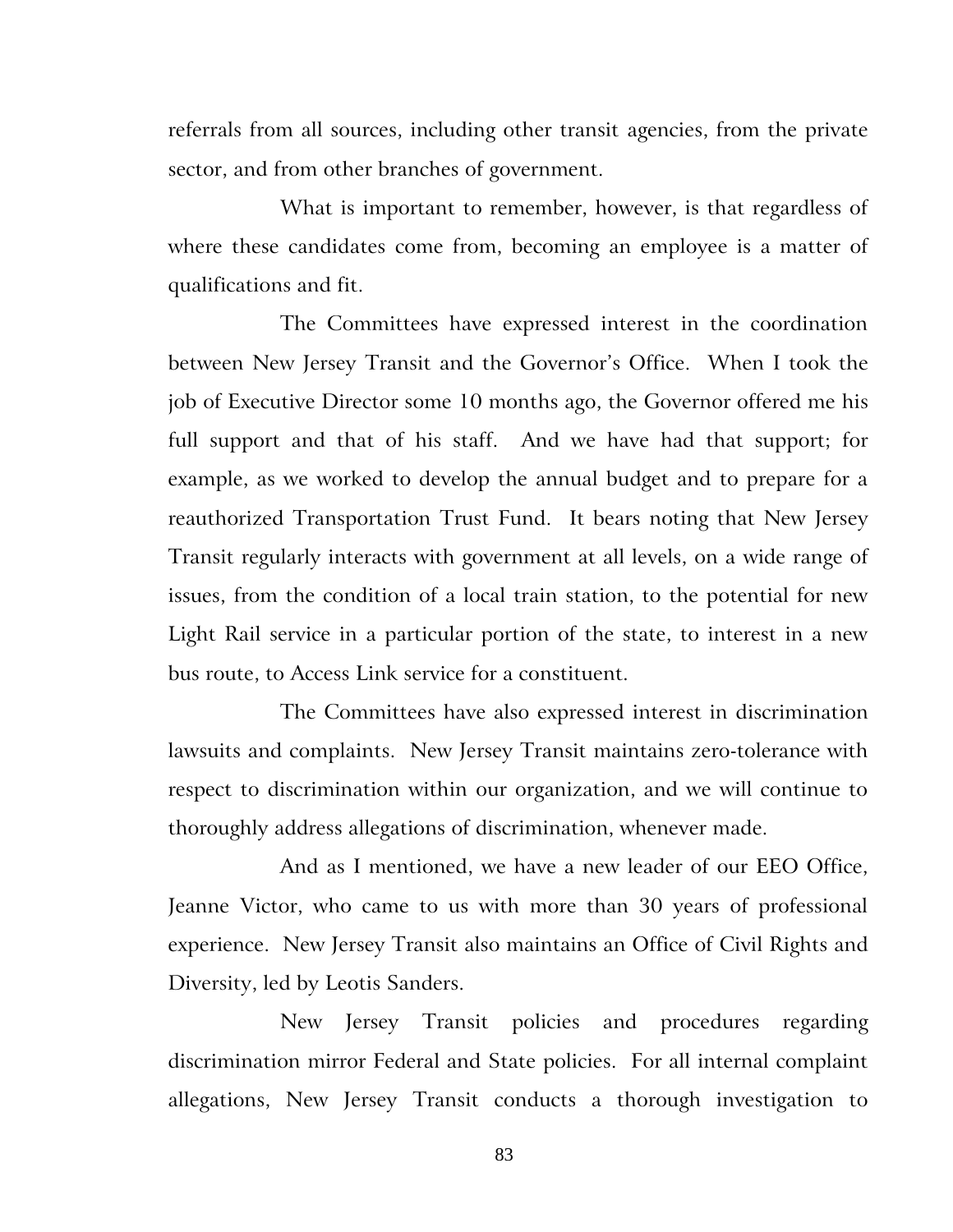determine if there has been a violation of New Jersey Transit's nondiscrimination policy. If the investigation finds probable cause that a violation of the policy has occurred, appropriate remedial action is taken.

While New Jersey Transit is prohibited by State law from disclosing disciplinary actions related to individual employees, I can share that lawsuits alleging discrimination continue to decline, from 10 filed in 2012, to 4 filed in 2016. And so far, through 2017, we have 4. During that same period, since 2012, there has been a total of 146 internal complaints filed alleging discrimination based on race, sex, or gender. Of those 146, some 108 have been investigated and closed.

Relating to those, some statistics are worth noting: 87 of those completed cases, or 80.5 percent, were resolved with either a finding of no probable cause, or were withdrawn, or were such that no finding could be reached, for instance, because the complainant failed to follow up. In 21 cases, or 19 percent, probable cause was found.

Counseling and reinstruction on the policy is a mandatory minimum action in all cases when there is a finding of probable cause. Additional remedial action may be imposed as appropriate, up to and including termination. Since 2012, the U.S. Equal Employment Opportunity Commission and the New Jersey Division on Civil Rights - two independent enforcement agencies -- have not found probable cause that a violation occurred in any case that has been filed with them from New Jersey Transit; none.

 I provide these facts for context, given the focus on discrimination issues in the joint Committees' most recent questions to New Jersey Transit. I want to assure the Committees that, under my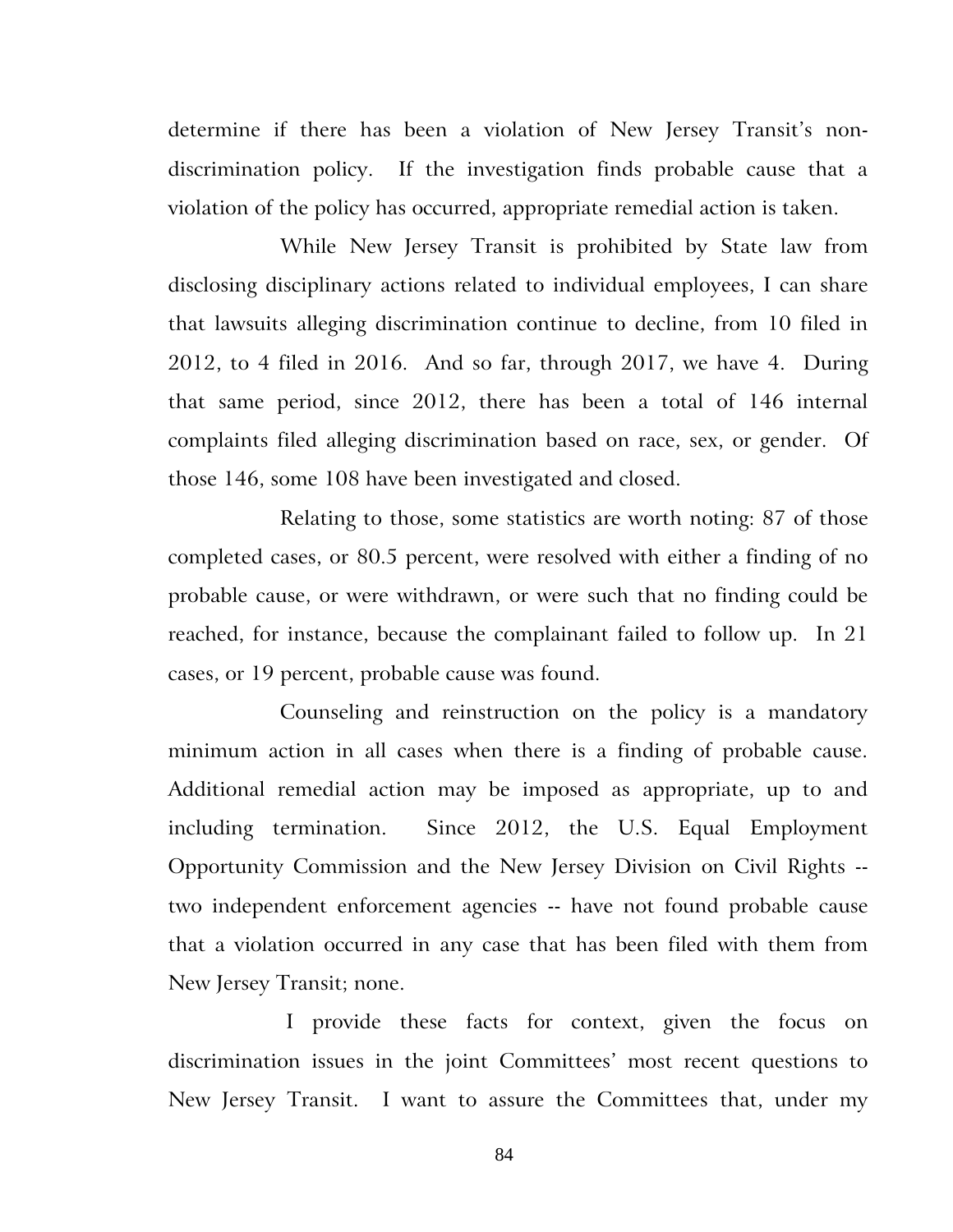leadership, I have intensified our efforts to enforce a zero-tolerance policy and an environment for nondiscrimination. For instance, I decided to restructure EEO and Diversity into two separate departments -- one department in charge of and focused fully on EEO complaints and investigations, ensuring New Jersey Transit's zero-tolerance policy on discrimination is carried through in all the agency's policies and practices; and the other department focused on diversity and inclusion, to create a high-performing workforce and organizational culture that embraces inclusion and empowers all employees to perform to their highest potential, while delivering results to our customers.

So I am heartened by the trend line in the statistics I have provided to you, and the context they provide in relation to the size and number of employees at New Jersey Transit -- which is, again, over 11,000.

So I thank you for the opportunity to address the Committees, and I am ready to take some questions.

SENATOR GORDON: Thank you, Mr. Santoro.

As I indicated before, I know that Senator Weinberg has a particular interest in this subject, and I know she has some questions. So I am going to defer to her to ask her questions.

SENATOR WEINBERG: Okay; thank you very much, Mr. Chairman; and thank you, Mr. Santoro, for being here.

I'm sure this is a difficult experience for you, as it is for us to be hearing the kinds of issues that have been raised by the people who came before you. And I will point out that you have been the Executive Director for 10 months; it probably feels, to you, like 10 years. And most of what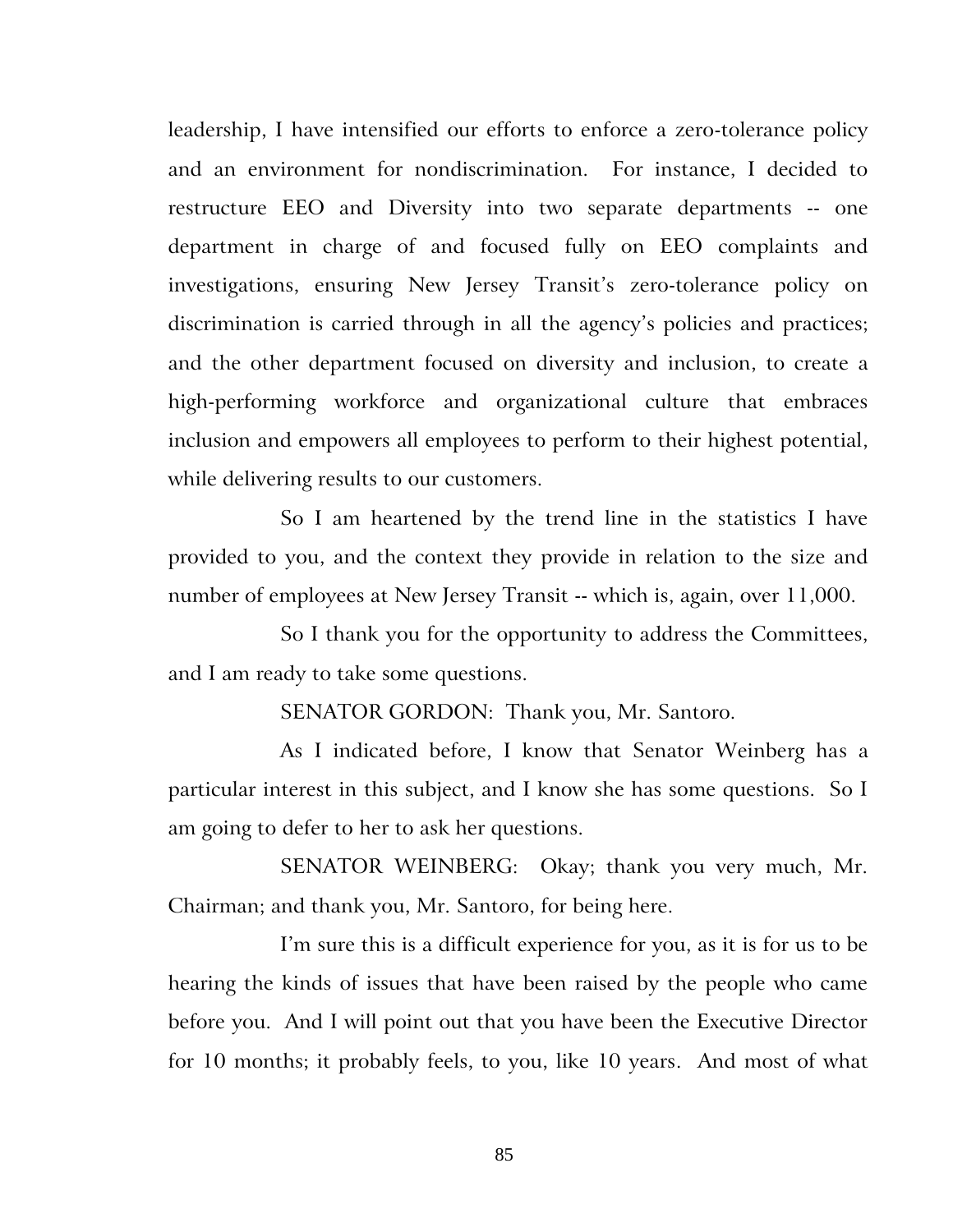we talked about -- and will talk about -- predates your being in that top position. So I preface it with that.

But before getting to the real questioning, based upon information that New Jersey Transit supplied to us about your workforce and your speaking about it, trying to be inclusive, I did a pretty good rundown of the workforce, in terms of descending salary order -- that is, from the highest salary on down. And I picked a cutoff of a \$120,000 a year.

You have about 470-some-odd employees who are earning \$120,000 or above; and 77 percent of them are men, and 23 percent are women. So I just want to point a couple of these things out to you as we talk about inclusion.

By race: 83 percent of them are white, and about 17 percent are minorities of various kinds -- African American, Hispanic, Asian.

So the figures of high-salaried employees doesn't make it look like there's a lot of upward mobility or a lot of inclusion in those figures. I point that out; and I'm not really requesting an answer from you, but something that, hopefully, you will be looking into.

I'd first like to ask you about New Jersey Transit -- about the Board. Where did the rule come from that anything below \$500,000 in settlements is not reported to the Board?

MR. SANTORO: I don't know.

SENATOR WEINBERG: So is that an internal rule of New Jersey Transit, or is it a Board rule? Do you know?

MR. SANTORO: No, I don't know.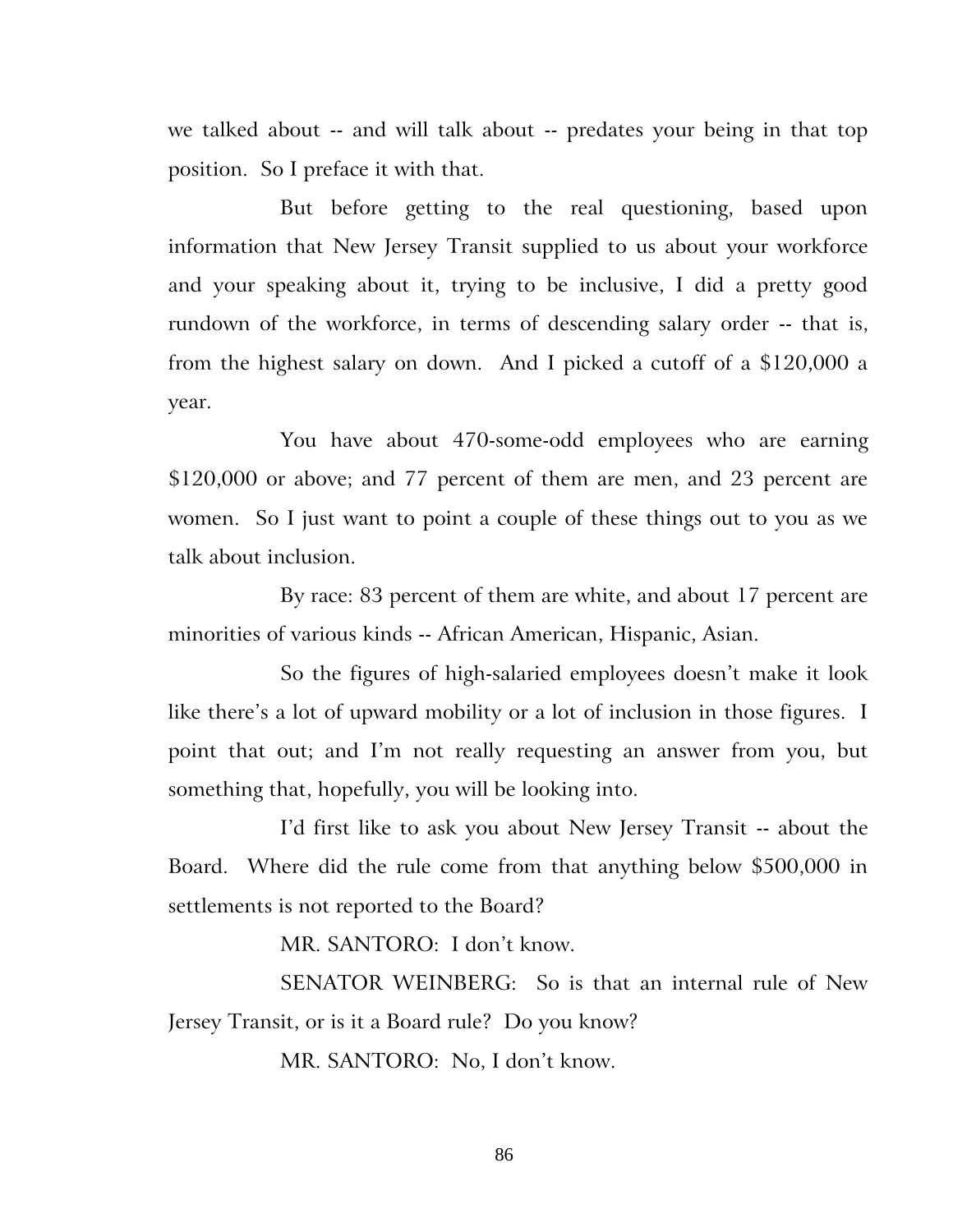SENATOR WEINBERG: Okay; I'd appreciate your finding that out.

MR. SANTORO: Sure.

SENATOR WEINBERG: Now, the somewhat large settlements that we heard about earlier -- we were talking about \$3 million, \$5 million, exclusive of lawyer fees. Were those cases reported to the New Jersey Transit Board?

MR. SANTORO: I can't confirm that; but I would assume, based on a \$500,000 limit, that they were. But off the top of my head, I can't confirm that.

SENATOR WEINBERG: Do you know, Mr. Wyckoff?

**P A U L W Y C K O F F:** Senator, I can only refer to the rule -- that the cases are, in general, reported to the Board.

SENATOR WEINBERG: So there were \$3 million, or \$5 million in settlements, and you have no idea whether they were reported to the Board or not? You know that there was a rule, but who would have reported those to the Board?

MR. SANTORO: The typical way we present any legal case to the Board is that we would put it on a Board agenda item -- not with a lot of detail; we would discuss the settlement, if it's a settlement, in executive session; and then the Board would go out and vote on that particular item, based on discussions within executive session.

SENATOR WEINBERG: So it would be the outside attorney who handled the case who would do the reporting, or--

MR. SANTORO: Depending on the case. But the outside attorney, to the best of my knowledge -- the AGs are there presenting the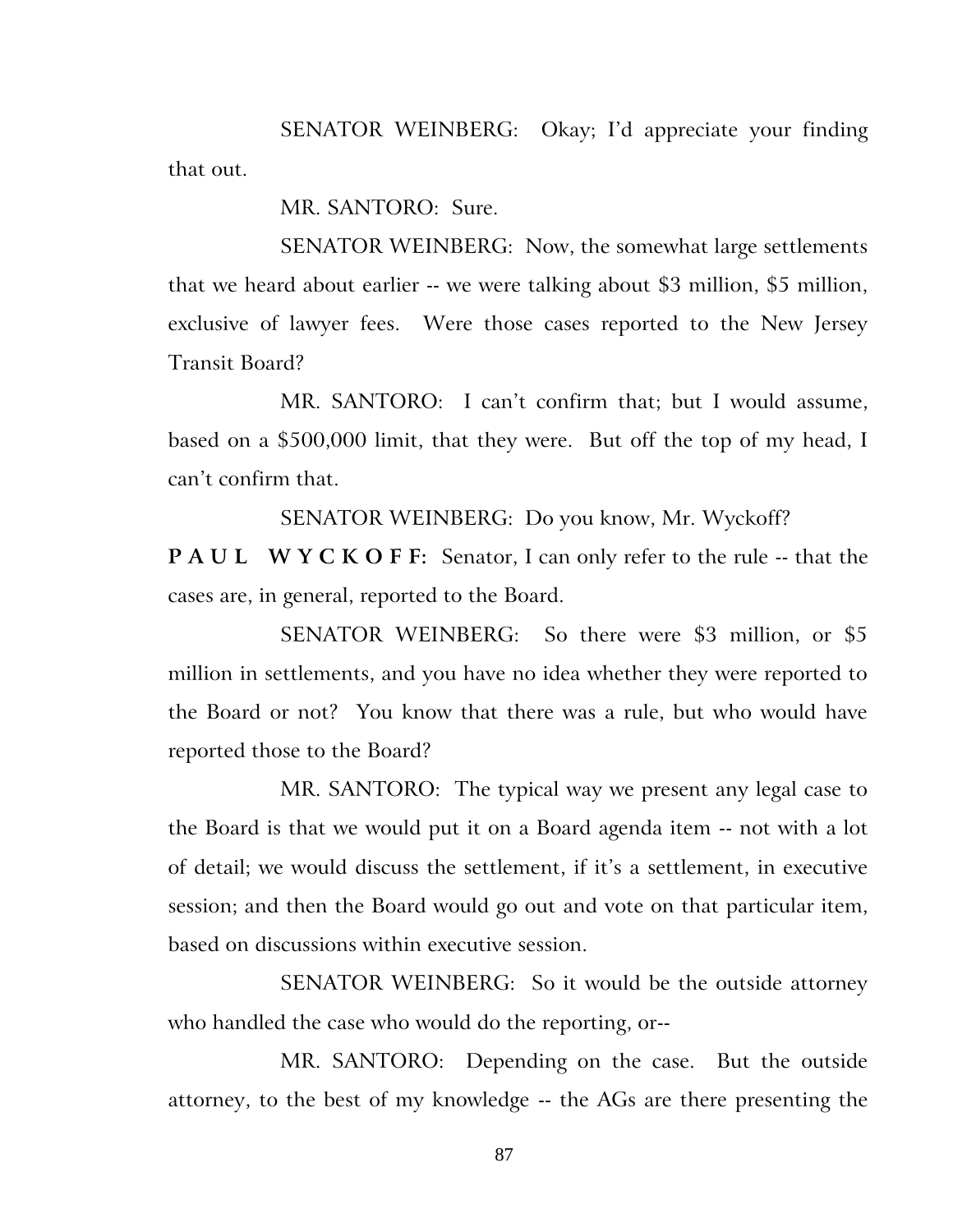case. I wouldn't suggest that that doesn't exclude -- that the outside counsel would not be there. But I don't know if there's a rule or a custom relative to outside counsel.

SENATOR WEINBERG: Okay; well, on behalf of the Committee I would like to request that, at least in these very large settlement cases, that you give us the information on when they were reported to the Board and if there was any action recommended to the Board. I'm talking about cases that have been settled, not cases that are still in litigation.

SENATOR KEAN: For--

SENATOR WEINBERG: I'm sorry?

SENATOR KEAN: I'm sorry -- for clarification, that would be for anything -- if I may -- anything that was -- for the standard of \$500,000 or higher, not just these particular ones.

SENATOR WEINBERG: Right.

SENATOR KEAN: But for all--

SENATOR WEINBERG: Right.

SENATOR KEAN: For the purposes of clarification, if the rule was followed in every instance of \$500,000 or above.

Sorry.

SENATOR WEINBERG: To your knowledge, does the Board have any oversight function in these cases?

MR. SANTORO: The ultimate oversight function is that they vote to approve any settlement presented to them.

SENATOR WEINBERG: Okay. Can you give us a little bit of clarification-- Well, they vote to approve, based upon whatever it is the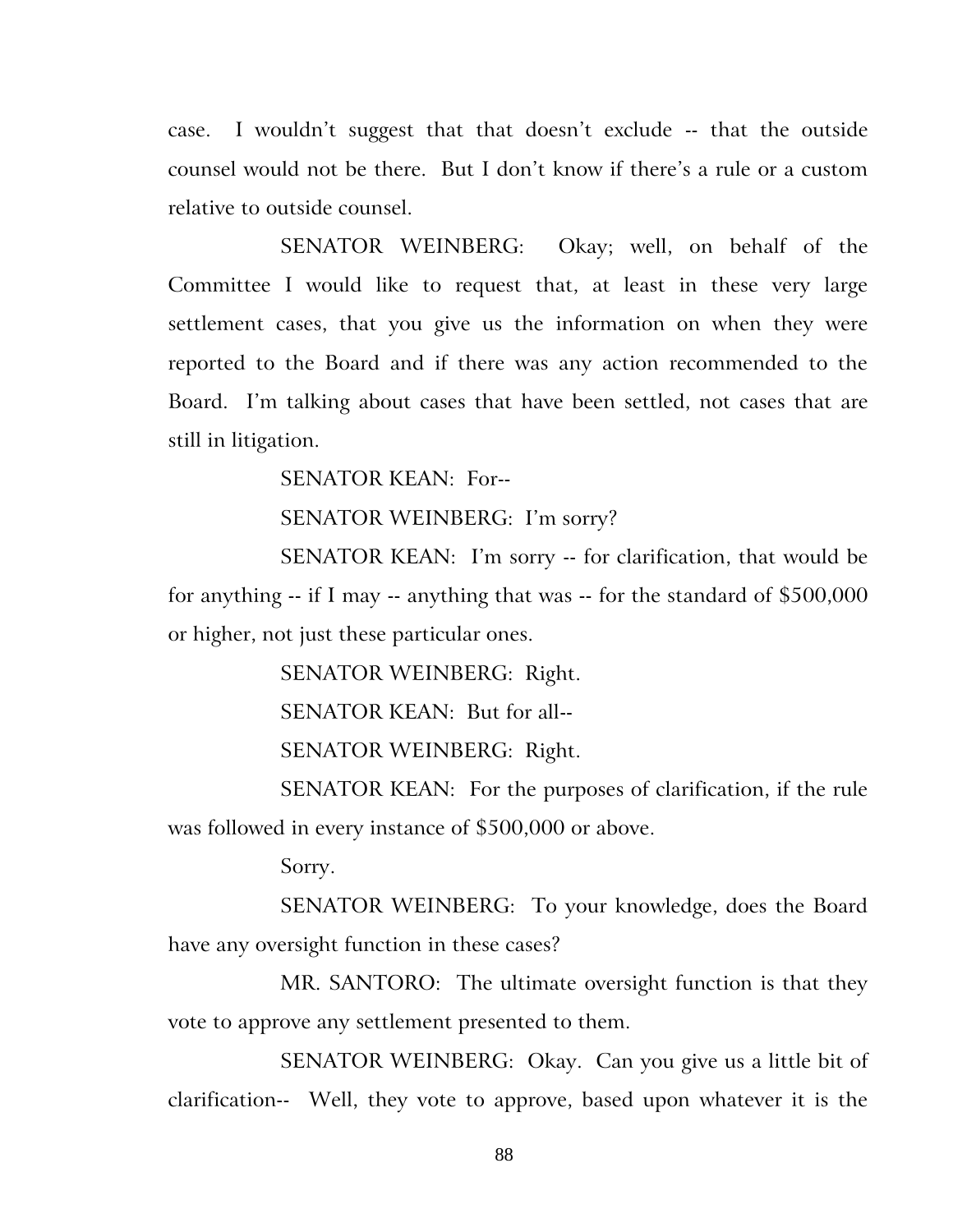AG's Office tells them, I guess. Can you give us some clarification on the role of the Attorney General and the Board -- how the Attorney General interacts with the Board in settling these lawsuits? And do you have an Attorney General assigned -- a DAG assigned to you to represent NJ Transit?

MR. SANTORO: Yes. New Jersey Transit does not have any legal representation but for the DAG -- the Attorney General's department. They represent New Jersey Transit.

SENATOR WEINBERG: Do you have a specific DAG assigned to you?

MR. SANTORO: It used to be Chris Baker; I think there -- I don't know who the current DAG is now. I don't know if it's an acting role-- Hold on; maybe someone knows.

(confers with staff)

So a Mr. Joe Snow--

SENATOR WEINBERG: I'm sorry?

MR. SANTORO: Mr. Joe Snow is our-- I don't know if he's our officially acting yet; he is the lead DAG for New Jersey Transit.

SENATOR WEINBERG: So does the Attorney General actually participate in settlement discussions?

MR. SANTORO: Yes.

SENATOR WEINBERG: Okay. And who does that DAG report to in New Jersey Transit as the settlement discussions are going on?

MR. SANTORO: They report directly up to the Attorney General. They don't report to anyone at New Jersey Transit. That's my understanding.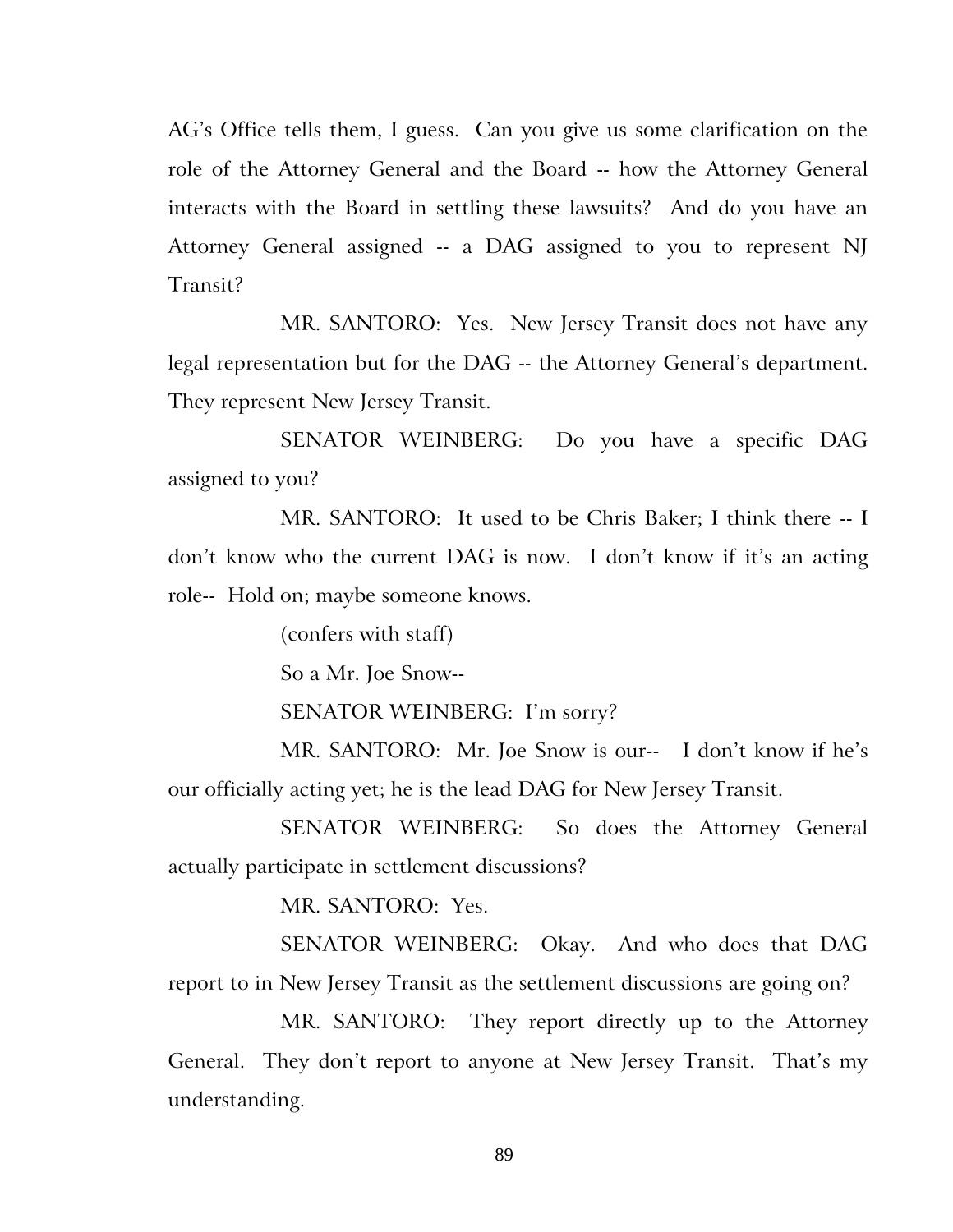SENATOR WEINBERG: So there are settlement discussions going on from the Attorney General's Office, but you don't get any information on that?

MR. SANTORO: No; we have, in any type of settlement-- New Jersey Transit's representation in that process is within our Risk Management Department.

SENATOR WEINBERG: Okay; so does whoever heads up Risk Management -- do they report to you, on any quarterly basis, monthly basis, what's going on in terms of, perhaps, problems of racial unrest or bias in the agency?

MR. SANTORO: The DAGs have a quarterly report that goes to myself and to the Board.

SENATOR WEINBERG: Okay; and what does the quarterly report consist of?

MR. SANTORO: A summary of the status of the cases.

SENATOR WEINBERG: And that goes to the NJ Transit Board?

MR. SANTORO: Correct.

SENATOR WEINBERG: Okay, all right. Does anybody ask any -- do you get involved, as the Executive Director, or does your HR person get involved in saying, "Hey, look, we've got a lot of these complaints coming in, or we've lot this lawsuit, and we settled this lawsuit and we really should be looking at what went wrong here or what we did right or--"

MR. SANTORO: So that's a broader question; it goes to the interaction between EEO, and Civil Rights, and HR.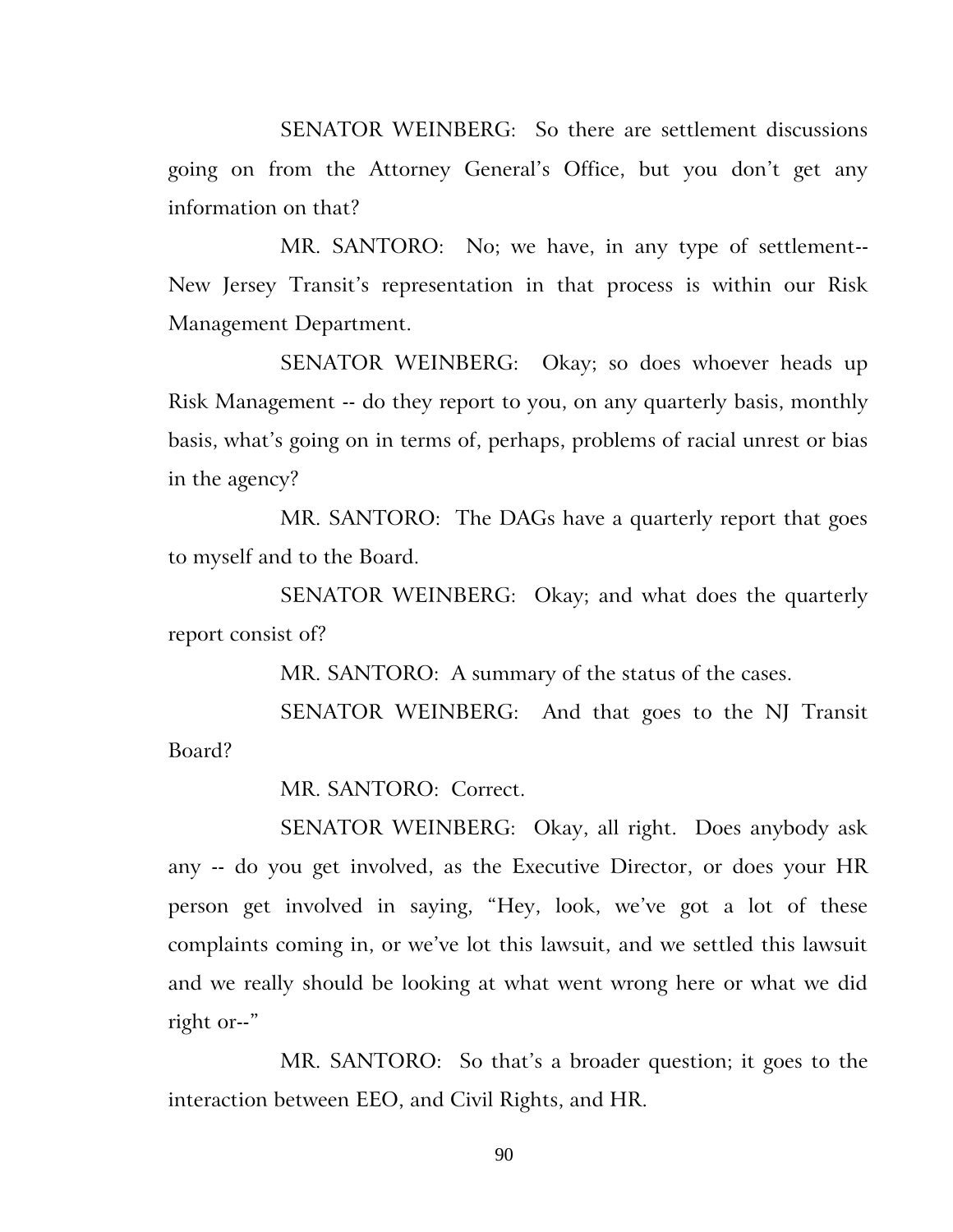So let me turn to--

**J E A N N E M. V I C T O R, Esq.:** (off mike) My name is Jeanne Victor; I was recently appointed--

SENATOR WEINBERG: Can you come to the front, here, please?

Thank you.

MS. VICTOR: Good afternoon. My name is Jeanne Victor; I was recently brought on and appointed as the EEO Officer for New Jersey Transit.

SENATOR WEINBERG: And when were you brought on in that position?

MS. VICTOR: It's been three months now, this week.

SENATOR WEINBERG: Three months?

MS. VICTOR: Yes.

SENATOR WEINBERG: And were you an employee at NJ Transit prior?

MS. VICTOR: No, I came from the New Jersey Department of Transportation.

SENATOR WEINBERG: Okay; so were you-- Because you worked for DOT, were you familiar with NJ Transit before you came into this position?

MS. VICTOR: I have about 25 years of experience with the State, and I did EEO for the State for most of that time.

SENATOR WEINBERG: Okay; all right. So you have some information you wanted to answer here?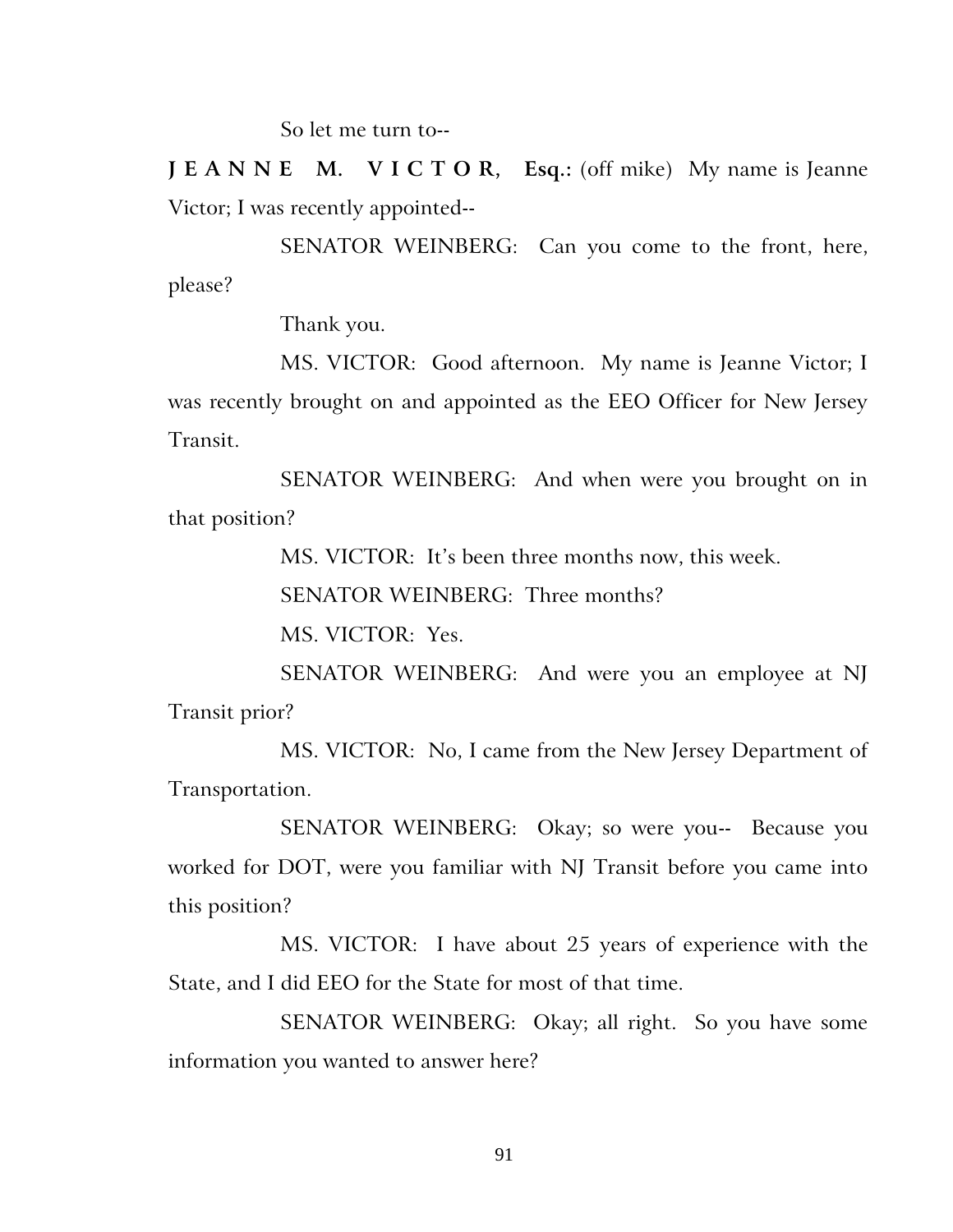MS. VICTOR: Would you just mind, please, repeating the question one more time?

SENATOR WEINBERG: Well, I-- What I would really like to get at -- because we heard so much about the culture and about the necessity for institutional change -- that when a case is settled, whether it's under \$500,000 or more than \$500,000, who looks at this, with an objective, dispassionate eye, to say, "Okay, these are the five things we did wrong; these are the five things we did right; and this employee needs to be called in for counseling, training, probation -- whatever."

MR. SANTORO: So I won't answer the question, but I'll give some context. And then Jeanne can answer you.

So Jeanne's new; as I said in my testimony, we are trying to focus on EEO issues within New Jersey Transit and get towards our zerotolerance goal. And so it's not on-- I don't know if we can answer the question on a specific-by-specific case basis, but in the broader picture, there is data being collected, and information being collected; and that, I think is what Jeanne can talk about in terms of -- that's not just lawsuits; it's complaints and reporting -- as I said in my testimony -- to the Civil Rights Diversity -- Civil Rights Department and others.

And in that context, Jeanne can talk about what she's going to be doing, in terms of dealing with, again, working towards the goal of zerotolerance, or getting to that point in the future.

MS. VICTOR: Okay. I have a degree in law; I practiced law for a while. So I've become the liaison person between the Attorney General's Office and New Jersey Transit, in terms of the lawsuits that are taking place. So I've been working with the Attorney General's Office to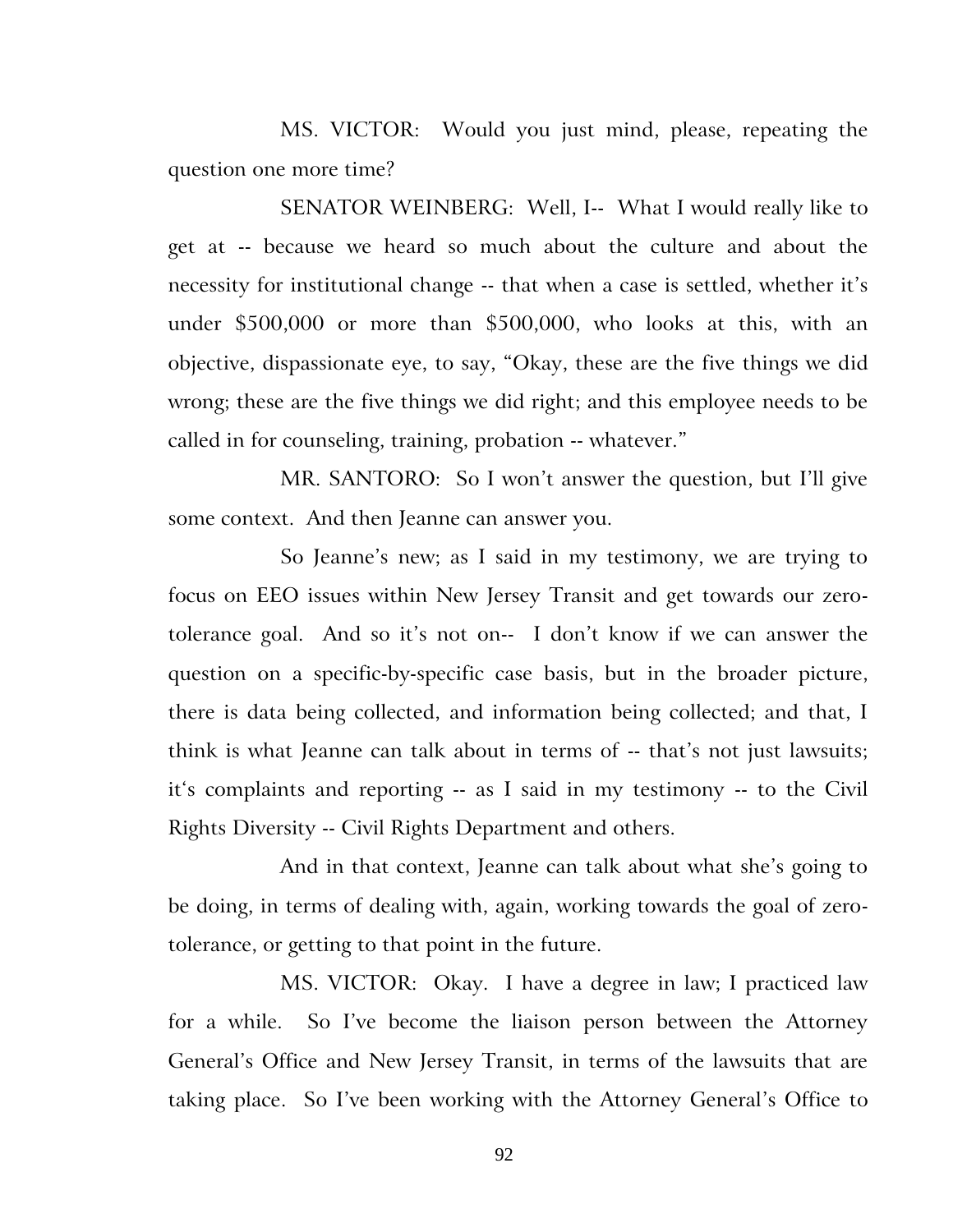provide documentation and be that liaison person. So I'm aware of a lot of the cases that are going on. Then I take that to my boss and discuss those kinds of cases. I know that there are periodic meetings with Risk Management, and they go over cases as well. And as I said, I work with the DAGs as well.

SENATOR WEINBERG: Have you had any interaction with the Board of New Jersey Transit?

MS. VICTOR: No, I have not.

SENATOR WEINBERG: Have you met them?

MS. VICTOR: Yes, I know who the Board members are.

SENATOR WEINBERG: So you were introduced, at least.

MS. VICTOR: Yes.

SENATOR WEINBERG: Okay. Can you answer something that was raised earlier about the way an EEOC complaint is handled -- that you don't accept something in writing, but you must have an in-person interview with the complainant?

MS. VICTOR: EEOC would be an external agency, and the employee would normally go to the EEOC.

SENATOR WEINBERG: No, I'm talking about an internal.

MS. VICTOR: On an internal complaint, we handle complaints however they want to come in. If someone wants to submit it in writing, we accept it in writing. I always invite people to come in and see me, because I'm sure they want some face-to-face contact. But we accept complaints in any format.

SENATOR WEINBERG: So that is not correct -- what we heard earlier. Was that a prior policy before you came in?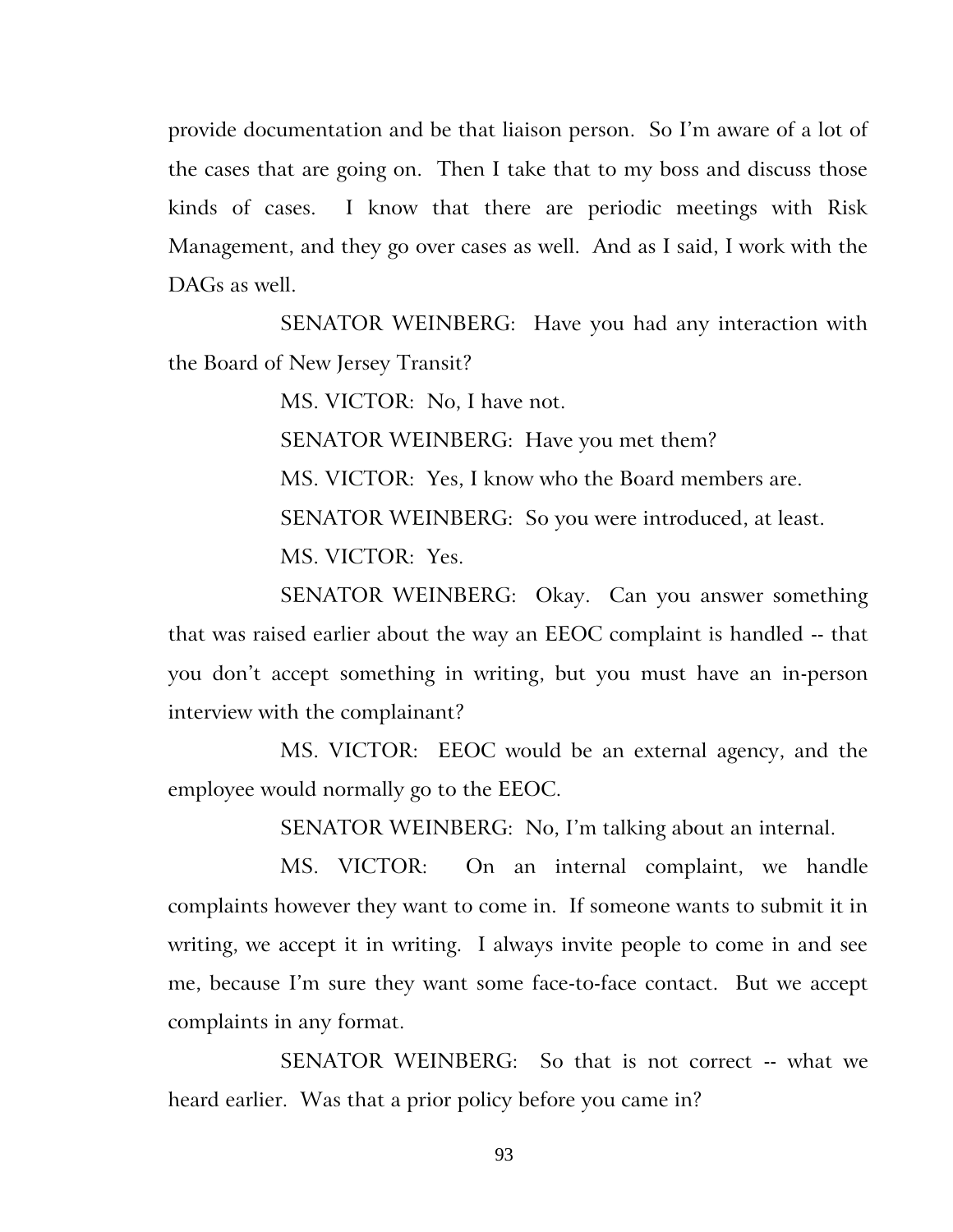MS. VICTOR: No, I don't think so. I know that when a complainant files a complaint, we like to speak to that person; but it's not mandatory. It's not that we say we're not going to accept the complaint.

SENATOR WEINBERG: Okay. Is the employee made aware that that request is not mandatory?

MS. VICTOR: It's not in our policy that they have to speak with us.

SENATOR WEINBERG: Well, I know it's not in the policy. But when you request the-- If an employee gets a request to come into the EEO Office, do you tell them that that's not mandatory that they respond?

MS. VICTOR: Well, we--

SENATOR WEINBERG: That their written complaint is sufficient?

MS. VICTOR: Well, we kind of say it the other way. We say that, "We'd like you to come in because we'd like you to be able to flesh out the complaint." So there are two phases to this. An employee can file a complaint; but eventually we will probably need to meet with the employee, at least to flesh out the facts to find out who their witnesses are; to get any documentation that they might have that supports the complaint. Very often the written complaint may not be sufficient.

SENATOR WEINBERG: So the employee -- the bottom line is, the employee is not told that this is not a mandatory appearance.

MS. VICTOR: No, the employee is not told that it's mandatory.

SENATOR WEINBERG: Okay. And the complaint is kept secret, and is the investigation kept secret? We heard a lot about the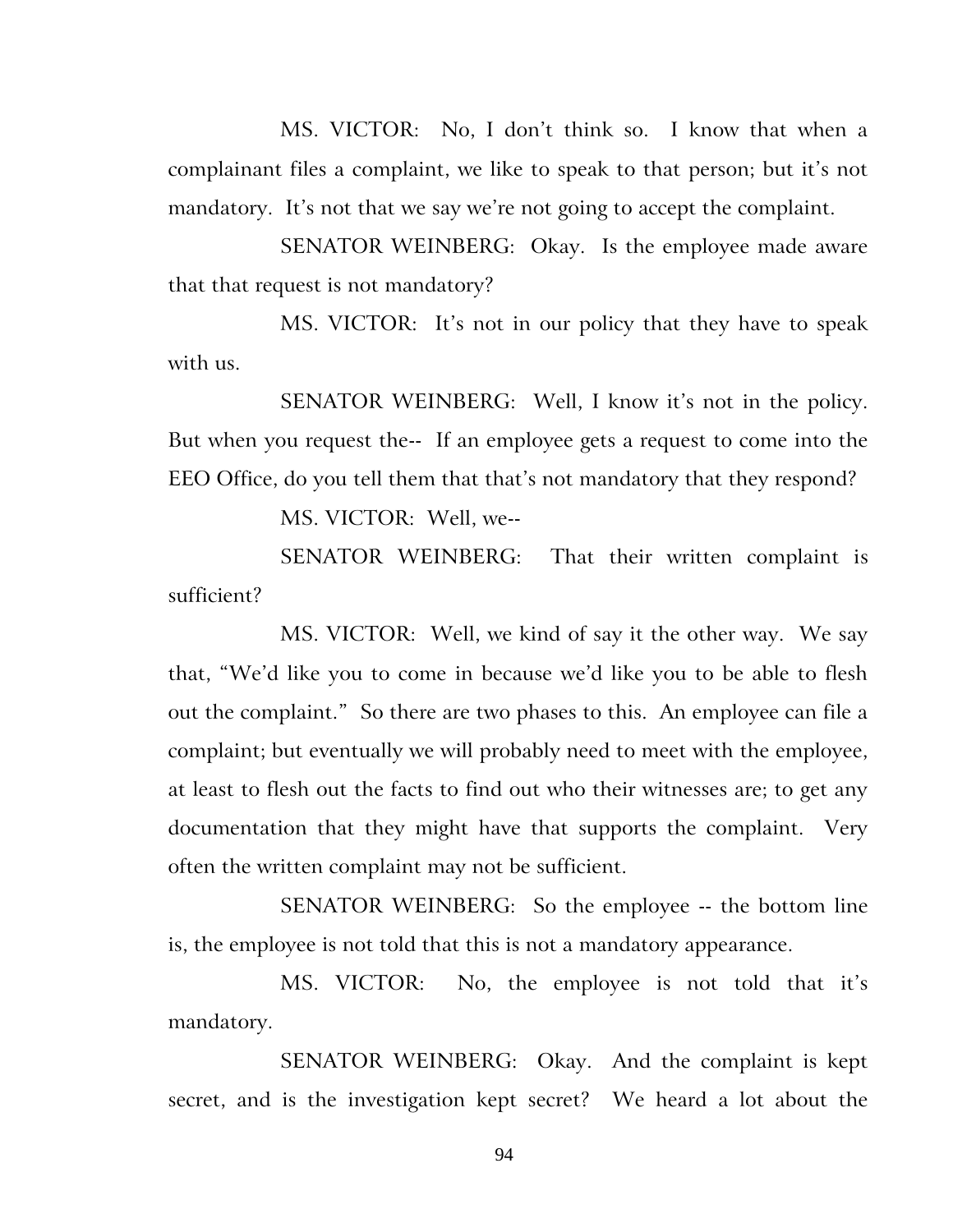secrecy of these, even when it affects a particular employee who doesn't want it secret.

MS. VICTOR: We are required to keep the investigation confidential to the extent that we can. It's our policy that only those who need to know will be told about the complaint, and there are a multitude of reasons for that. Primarily we want to make sure that the workplace doesn't become divided and divisive. And we want to make sure that people who file complaints feel free to file complaints -- not that their complaint is discussed in the workplace and they may feel uncomfortable having that happen.

Also, there are respondents who may not have committed the infractions that they are being accused of committing, so it would be unfair to have them branded in the workplace. We also would like to make sure that witnesses are not tainted, so that when we speak to witnesses, they haven't gotten together, and gotten their stories straight, or misunderstood the facts, or misremembered the facts. So yes, we like to keep the matters confidential to the extent that we can; yes.

SENATOR WEINBERG: And is an employee told that they cannot bring a lawyer in if they so choose, if they're represented by an attorney?

MS. VICTOR: That has not been my experience here. Since I've been here, no one has asked to have representation. But it is typically -- it has been a typical response that if someone wishes to bring their attorney in, the attorney can come, but the attorney cannot participate in the investigation.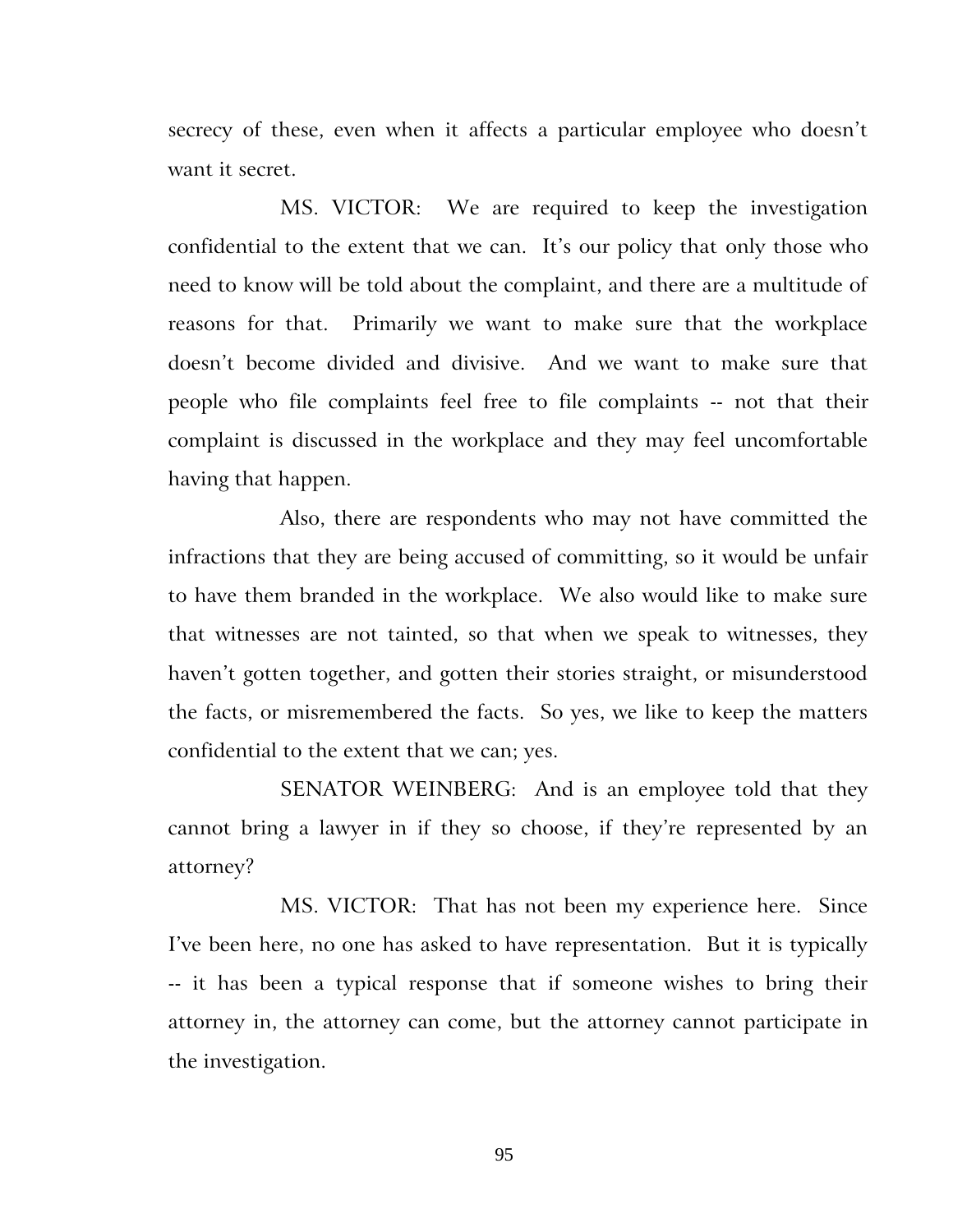SENATOR WEINBERG: Okay. But you wouldn't -- you've only been there for three months, so you can't tell us about what the policy was prior to your being there.

MS. VICTOR: Correct.

SENATOR WEINBERG: Is the person you replaced still an NJ Transit employee?

MS. VICTOR: Yes, he's here; yes.

SENATOR WEINBERG: Can we ask him anything, since he has a much longer history on it?

SENATOR GORDON: Sure.

ASSEMBLYMAN McKEON: Is that Mr. Sanders, is it?

SENATOR WEINBERG: Thank you, by the way.

**L E O T I S S A N D E R S:** Thank you.

SENATOR WEINBERG: Can we have your name?

MR. SANDERS: Yes; my name is Leotis Sanders.

ASSEMBLYMAN McKEON: Can I just ask, before you pick up again -- Mr. Sanders, you were in that position for how long before Ms. Victor came in?

MR. SANDERS: From April 2009 until this past June.

ASSEMBLYMAN McKEON: Okay. And you're now in a diminished capacity, relative to the position you were in; or is it lateral? What are you doing differently?

MR. SANDERS: EEO was a collateral responsibility that I had, along with DBE/SBE compliance, Title 6, ADA compliance, and diversity for the organization.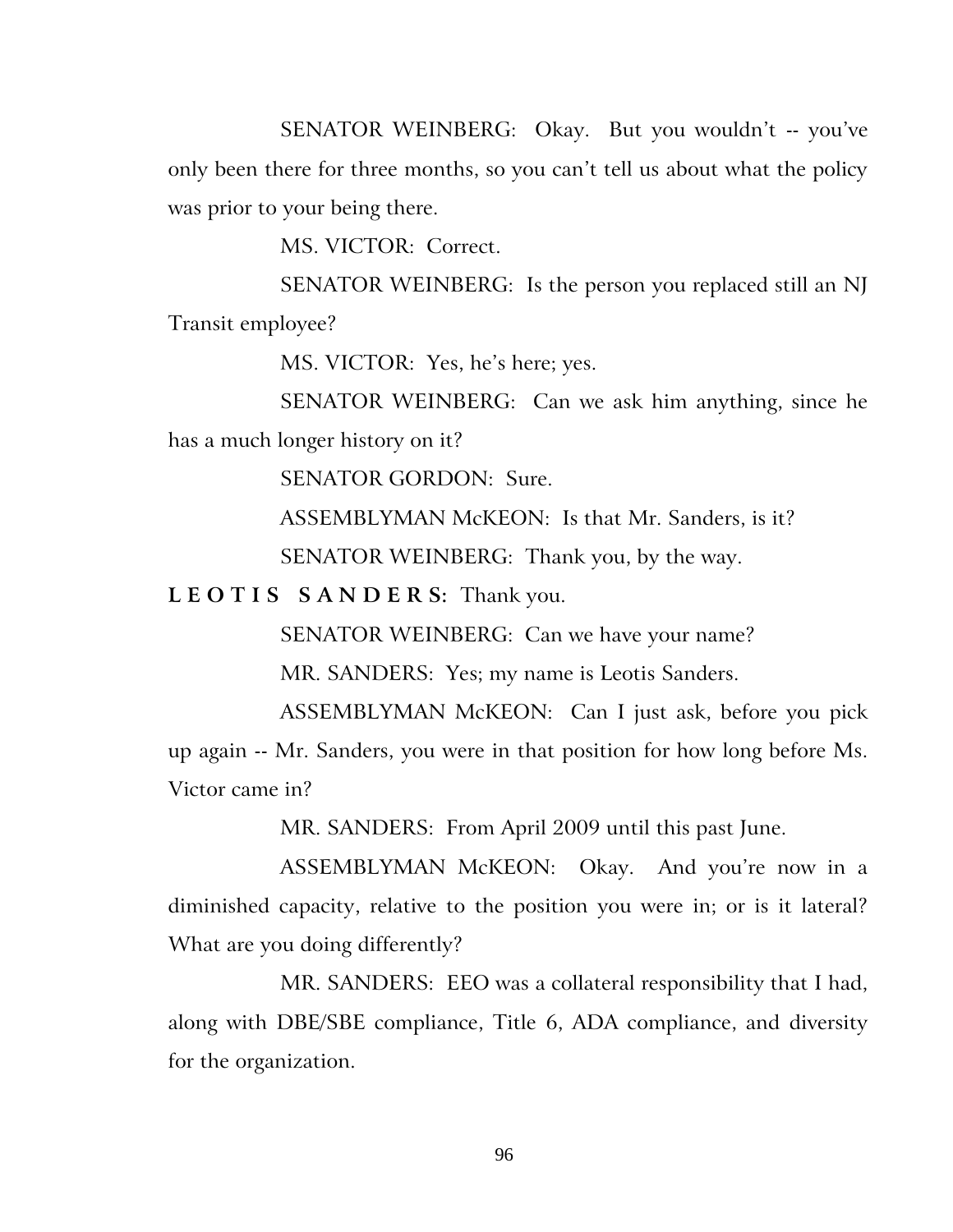ASSEMBLYMAN McKEON: So was the move because you needed help, you had too much to do, or-- Explain that to me.

MR. SANTORO: We wanted to focus on EEO, and we separated the two functions. So we, again, focus on EEO on one hand; and Leotis can focus on his responsibilities on the other hand.

ASSEMBLYMAN McKEON: Okay; fair enough. Thank you.

I'm sorry, Senator; thank you.

SENATOR WEINBERG: Okay.

And thank you for coming forth. You probably will be better able to answer some of these questions.

MR. SANDERS: Yes.

SENATOR WEINBERG: So is it so that any attorney has been prevented from -- if not participating directly, at least observing and being with his or her client during a hearing, or during a meeting?

MR. SANDERS: Yes, it has been our practice, when it comes to complaints that we're investigating internally, not to have attorneys be present; and for NJ Transit not to have attorneys be present.

SENATOR WEINBERG: Okay.

MR. SANDERS: And that was with agreement, in consultation of our DAG's office, that we did not allow that.

SENATOR WEINBERG: Okay. And was it true that employees were told to come in for personal interviews before the written complaint would be accepted?

MR. SANDERS: That is incorrect. All written complaints have always been accepted. As Ms. Victor explained, it is necessary, often,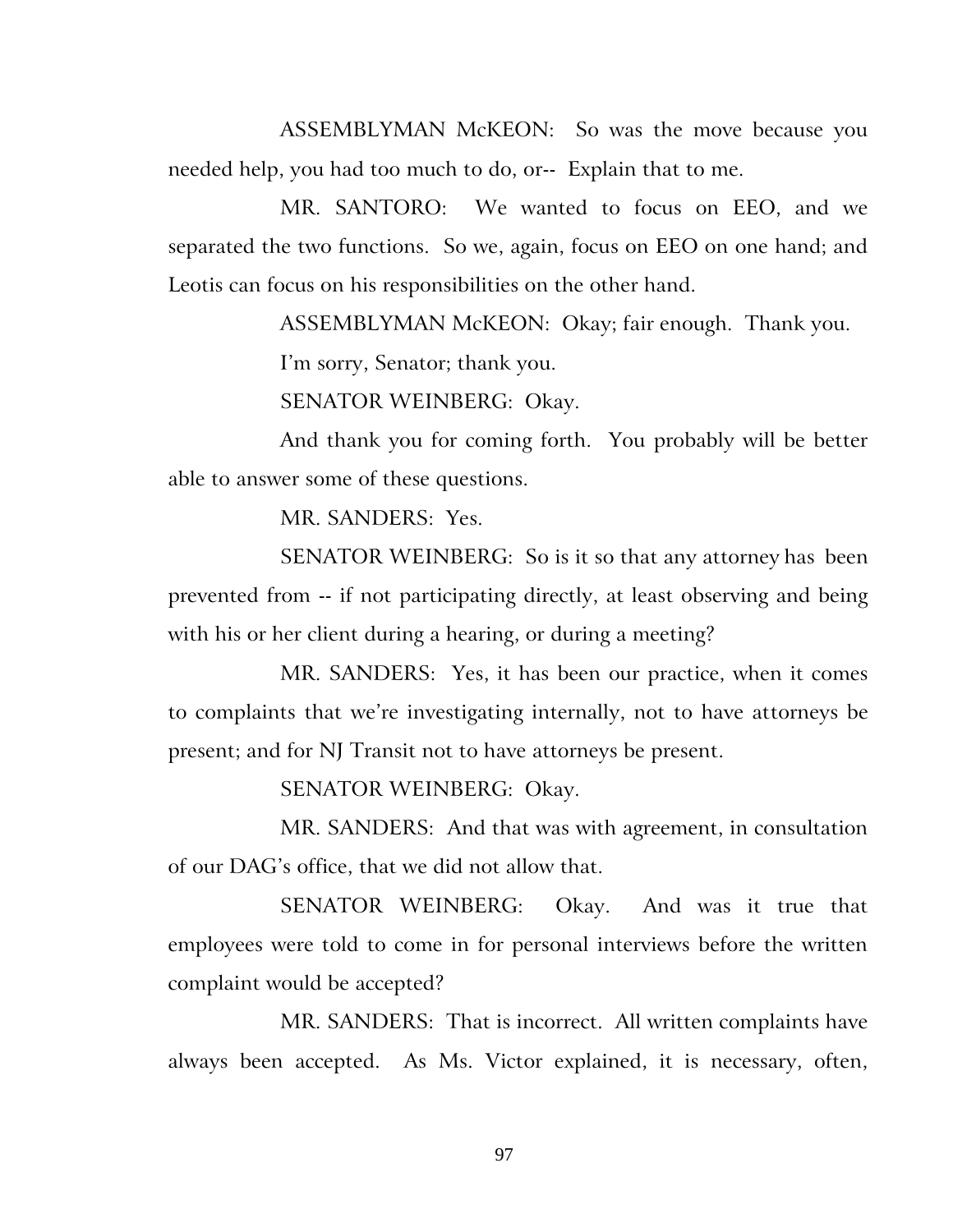usually, to have someone come in, in order to complete a thorough investigation; in fact, to even begin one.

SENATOR WEINBERG: But employees are not routinely told that they don't have to come in if they choose not to.

MR. SANDERS: No, they are not told that they don't have to come in.

SENATOR WEINBERG: Okay; but they *don't* have to come in; is that correct?

MR. SANDERS: That is correct, yes.

SENATOR WEINBERG: Okay.

Did you interact with the New Jersey Transit Board during all the years you've served in this, kind of, multitude of situations at New Jersey Transit?

MR. SANDERS: Yes. In my various capacities, I interacted with the Board.

SENATOR WEINBERG: Did you report to them in person, or in writing, about the settlement of any cases over \$500,000?

MR. SANDERS: I did not. Settlements are handled by our DAG's Office, as the Executive Director explained.

SENATOR WEINBERG: Okay. Did anybody in New Jersey Transit ever call you in to find out -- particularly in the larger settlements - what employees were responsible for this? What is happening to those employees? Were you ever called in directly, or though the Executive Director, to report that so that the Transit Board has some oversight as to what is going on here?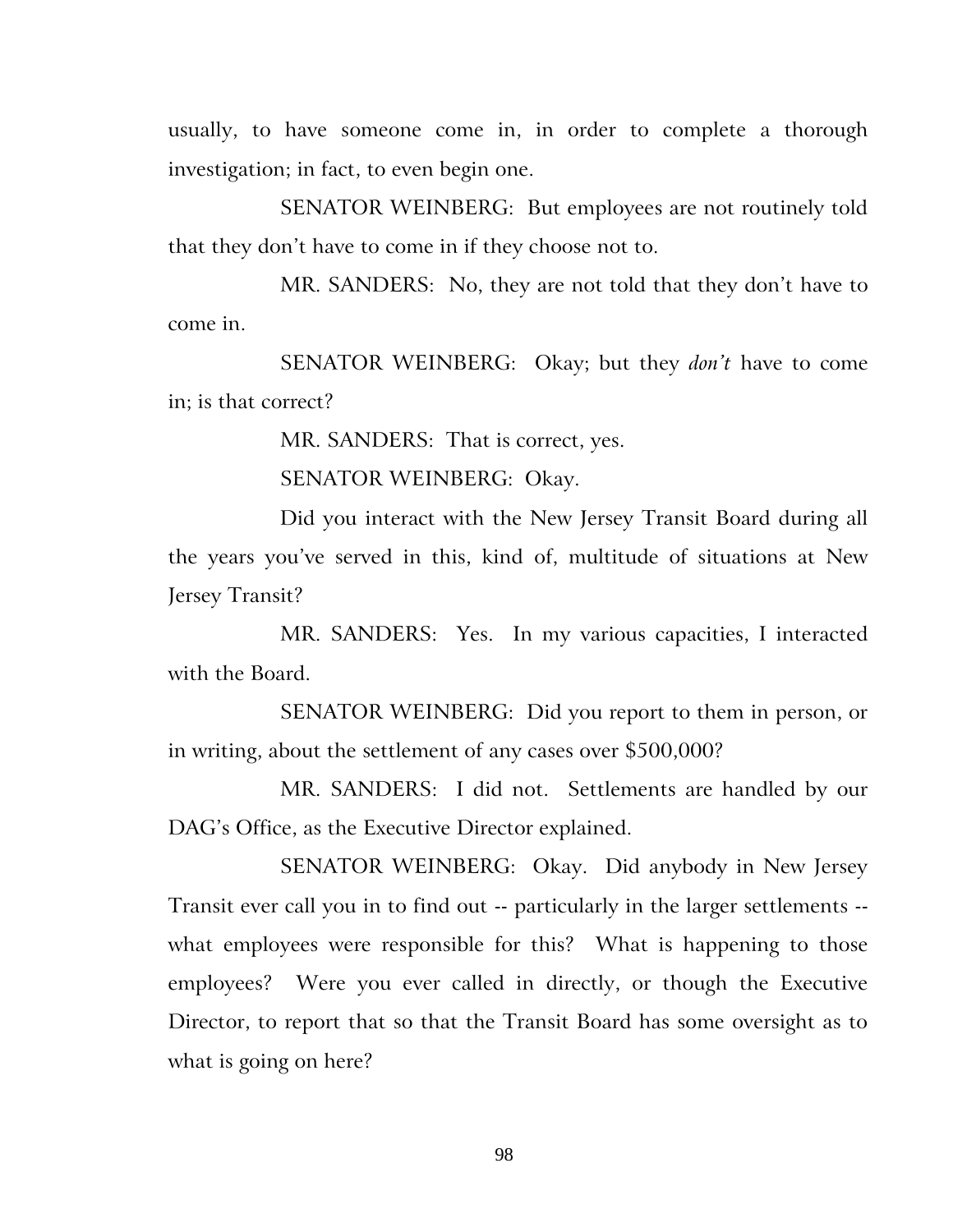MR. SANDERS: Not to the Board. When there is an investigation or litigation that is proceeding related to EEO, it has been typical that I'm involved in that directly. So I'm aware of the details. Usually during that litigation there's an exploration of any breakdowns in policies and procedure that might have been a part of the allegations made in that particular litigation. And in the few instances in which there has been a significant settlement, there's usually been discussion between my office, the Human Resources AED, and Risk Management, as well as Area Management, on any protocols that need to be addressed, any policies need to be changed, or coaching or training that needs to happen.

SENATOR WEINBERG: Okay. So out of some of these -- out of these larger cases, what kind of policies would change, what kind of retraining was done, what kind of counseling was done, and was anybody disciplined?

MR. SANDERS: So I can't talk specifically about specific instances of cases.

SENATOR WEINBERG: I'm not asking for specific instances--

MR. SANDERS: Okay.

SENATOR WEINBERG: --or anybody by name.

MR. SANDERS: All right.

So in the instances that I recall, usually there's a breakdown in protocol. Area Management may have attempted to handle an issue that should have been referred to the EEO Office for management. And so there is coaching and there's guidance; reinstruction on what the appropriate protocols are for handling issues; for the way to handle issues that arise in the workplace disputes between employees; and the appropriate time to get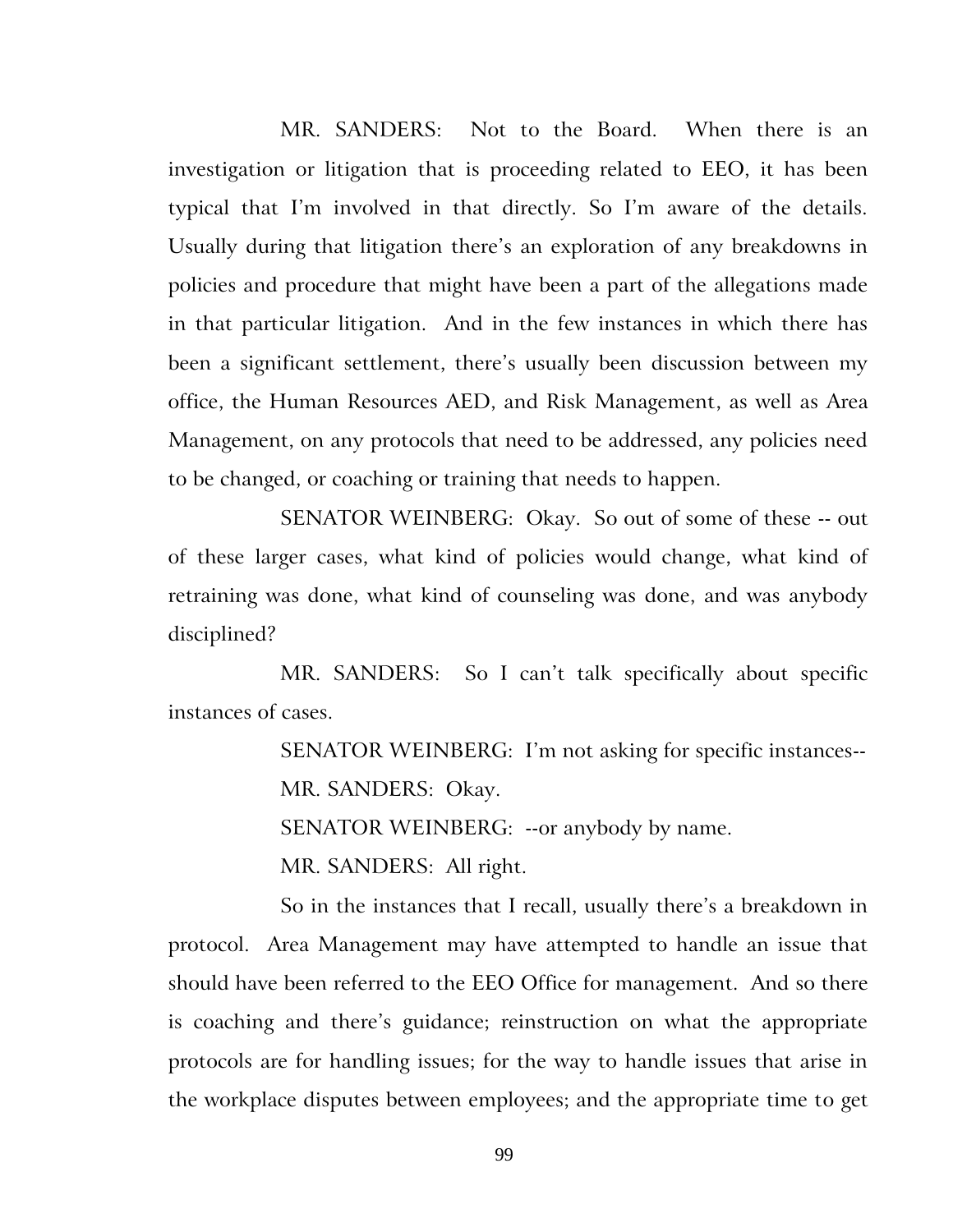EEO involved. Usually it's been training; if there has been an instance where there's been discipline, it was usually assessed before the settlement in the course of the investigation, internally.

SENATOR WEINBERG: And do you have any idea what-- Well, can you give me a for-instance of the kind of discipline that would-- I mean, we're talking about cases here that cost the taxpayers millions and millions of dollars. That could buy a lot -- to relieve--

SENATOR GORDON: Women's health -- \$7.4 million.

SENATOR WEINBERG: --our transportation infrastructure problems. So were any employees in any of these cases specifically disciplined -- I'm not asking for names -- but any employees in any of these cases called in by Human Resources, called in by your office; specifically disciplined -- reduced in salary, job title; sent to what kind of counseling and retraining?

MR. SANDERS: So I think it's important to clarify that my office, or the EEO Office, does not administer any discipline. Discipline is always administered by Area Management. So there may be a recommendation for appropriate discipline, but it's not carried out. So I wouldn't necessarily be privy to the details of all discipline administered.

I will say that in the cases that I'm recalling, specifically, there have been -- in the agreement ranks, and so the types of discipline that are warranted are usually prescribed by the limits of the collective bargaining agreement. So those could--

SENATOR WEINBERG: So who is -- if I may interrupt you - who is *Area Management*? What is that?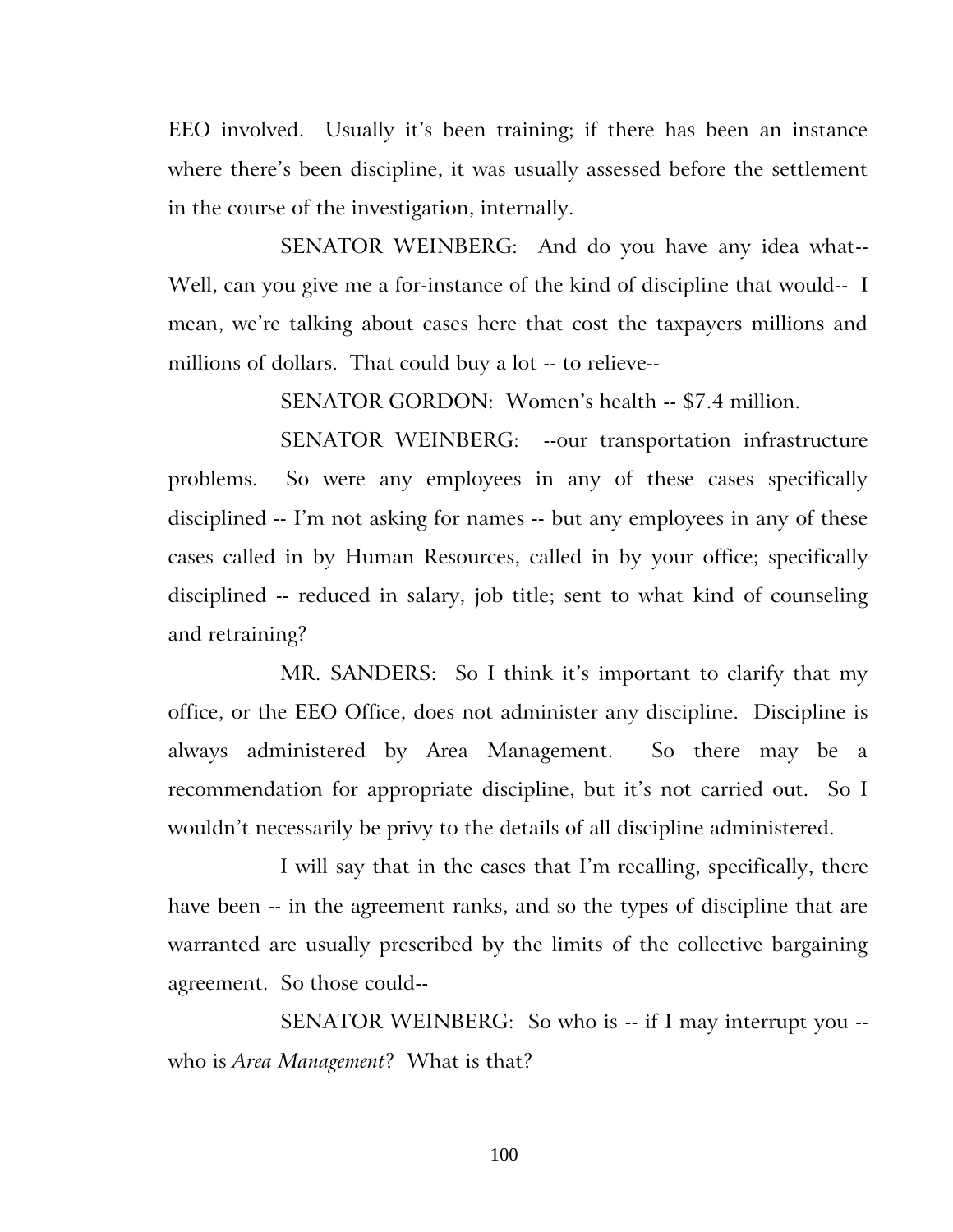MR. SANDERS: So for instance, if it is in Bus, it might be their local management -- the garage, the supervision there -- who would administer the appropriate discipline.

SENATOR WEINBERG: So you don't make recommendations in that respect?

MR. SANDERS: We do make recommendations; we don't administer the discipline. It's usually done in consult--

SENATOR WEINBERG: Well, okay; then let me rephrase the question.

MR. SANDERS: Okay.

SENATOR WEINBERG: Have there been specific incidences, in some of the aforementioned cases, where you recommended that an employee be disciplined in some way: a reduction in salary, a demotion in job assignment, whatever?

MR. SANDERS: Yes, there have been recommendations for suspension and demotion in my time there.

SENATOR WEINBERG: And to your knowledge, were those recommendations followed--

MR. SANDERS: Yes.

SENATOR WEINBERG: --by the Area Management?

MR. SANDERS: Yes.

SENATOR WEINBERG: So we have specific incidences where employees were demoted, put on probation--

MR. SANDERS: Yes; given discipline, warnings, suspension. I'm not 100 percent sure about demotions, specifically. I know about suspensions and warnings.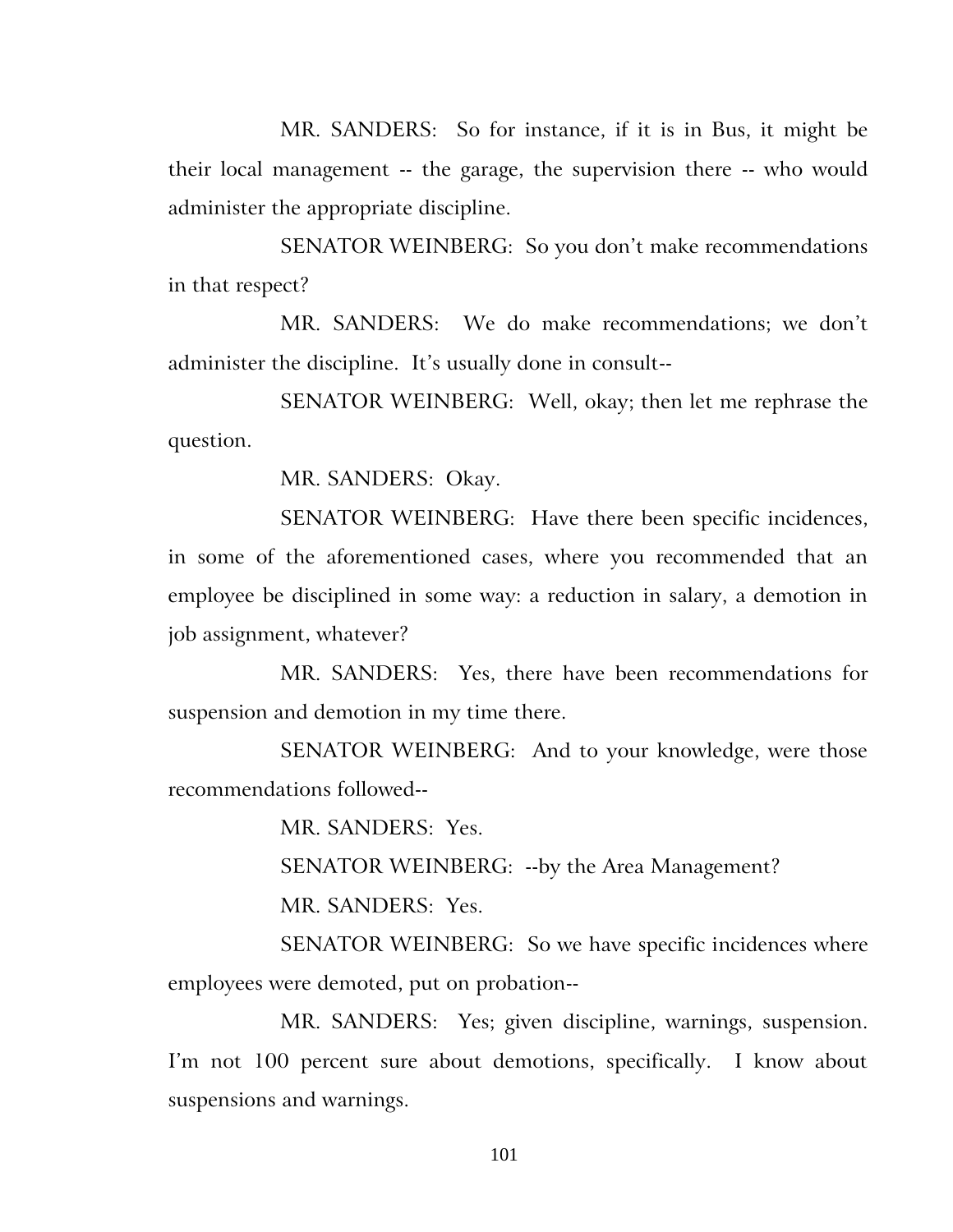SENATOR WEINBERG: But they were given suspensions.

MR. SANDERS: Yes.

SENATOR WEINBERG: Okay. Well, it would seem to me if we lost a \$5 million suit, I wouldn't want to just give the employee a warning about the future. (laughter)

But I would like to know exactly how that policy is carried out. You make a recommendation; the Area Manager executes it, or doesn't, as he or she sees fit. So I would appreciate--

MR. SANDERS: So the recommendation--

SENATOR WEINBERG: You know, you don't have to do it right now--

MR. SANDERS: Okay.

SENATOR WEINBERG: --but letting the Committee know that.

MR. SANDERS: Got it.

SENATOR WEINBERG: Do you consider mandatory counseling in some of these cases?

MR. SANDERS: If there is a finding of probable cause -- in my time, counseling and reinstruction has always been a minimum remedial action to address it -- corrective action.

> SENATOR WEINBERG: Has been a minimum-- I'm sorry. MR. SANDERS: Corrective action. SENATOR WEINBERG: What is-- MR. SANDERS: Remedial, actually.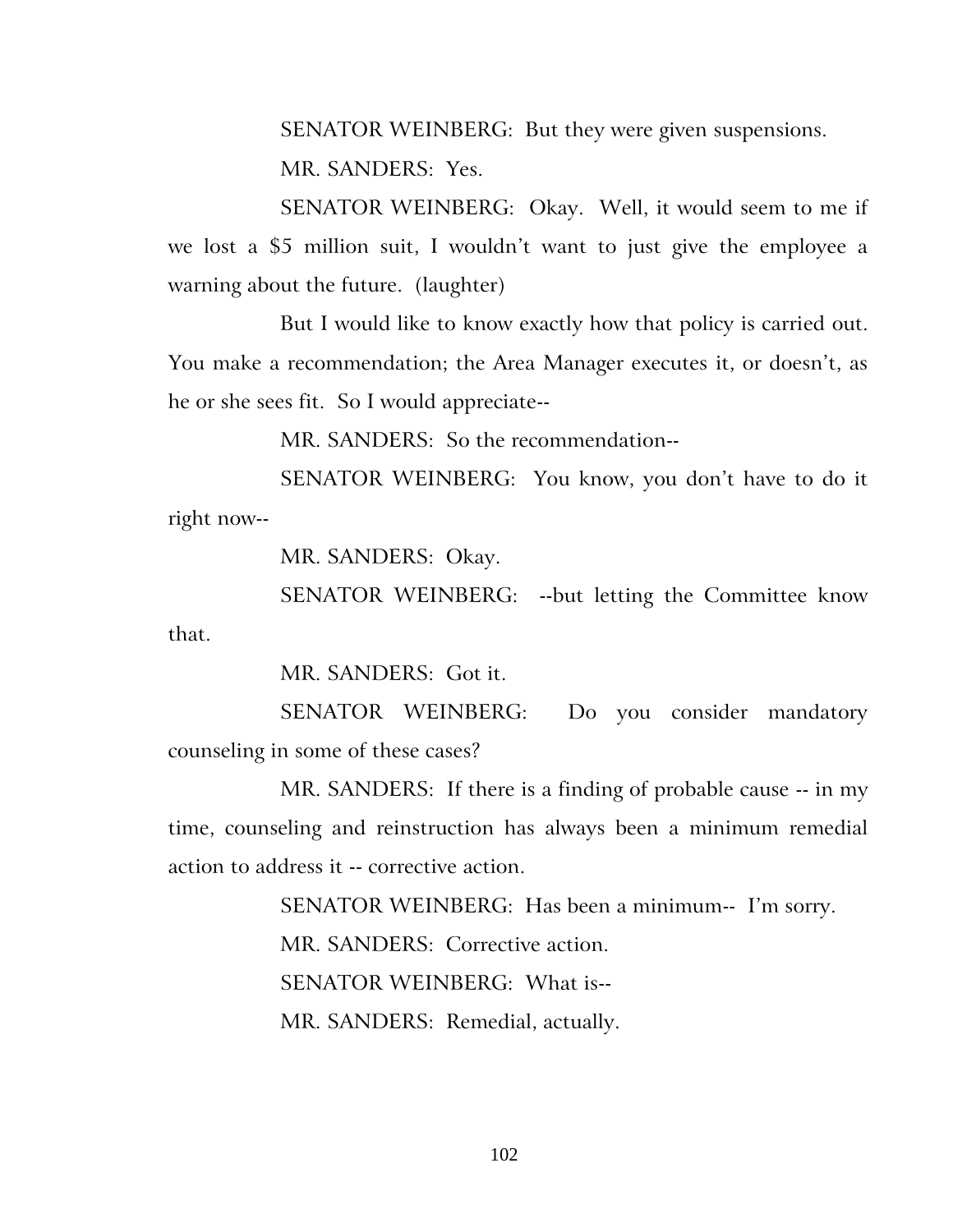SENATOR WEINBERG: What is counseling; can you tell me what-- If there is-- Is there mandatory counseling in these cases and, if so, what does that consist of?

MR. SANDERS: There is--

SENATOR WEINBERG: Who does that?

MR. SANDERS: It is always carried out by the EEO Office. So usually my staff and the EEO unit would have a conversation with the individual for whom the allegations were substantiated. They would be reminded of the policy; they would be advised of the prohibition against retaliation. If there were specific things that they did that violated the policy, they would be told how, and how their behavior needed to be changed in the future; and advised that if there was any future infractions, that it would incur discipline.

SENATOR WEINBERG: All right. Since 2012 -- based on the information we've received -- there were 146 internal discrimination complaints; 108 of which have been resolved, and probable cause was found in only 21 of the resolved cases. Does that kind of sum up?

MR. SANDERS: Yes.

SENATOR WEINBERG: So all of these other complaints had no basis in fact?

MR. SANDERS: There was no finding.

SENATOR WEINBERG: So do you have anything to attribute the kind of disproportionate number of claims compared to the finding of cause? I mean, employees just--

MR. SANDERS: Not -- it's not--

SENATOR WEINBERG: I'm sorry; go ahead.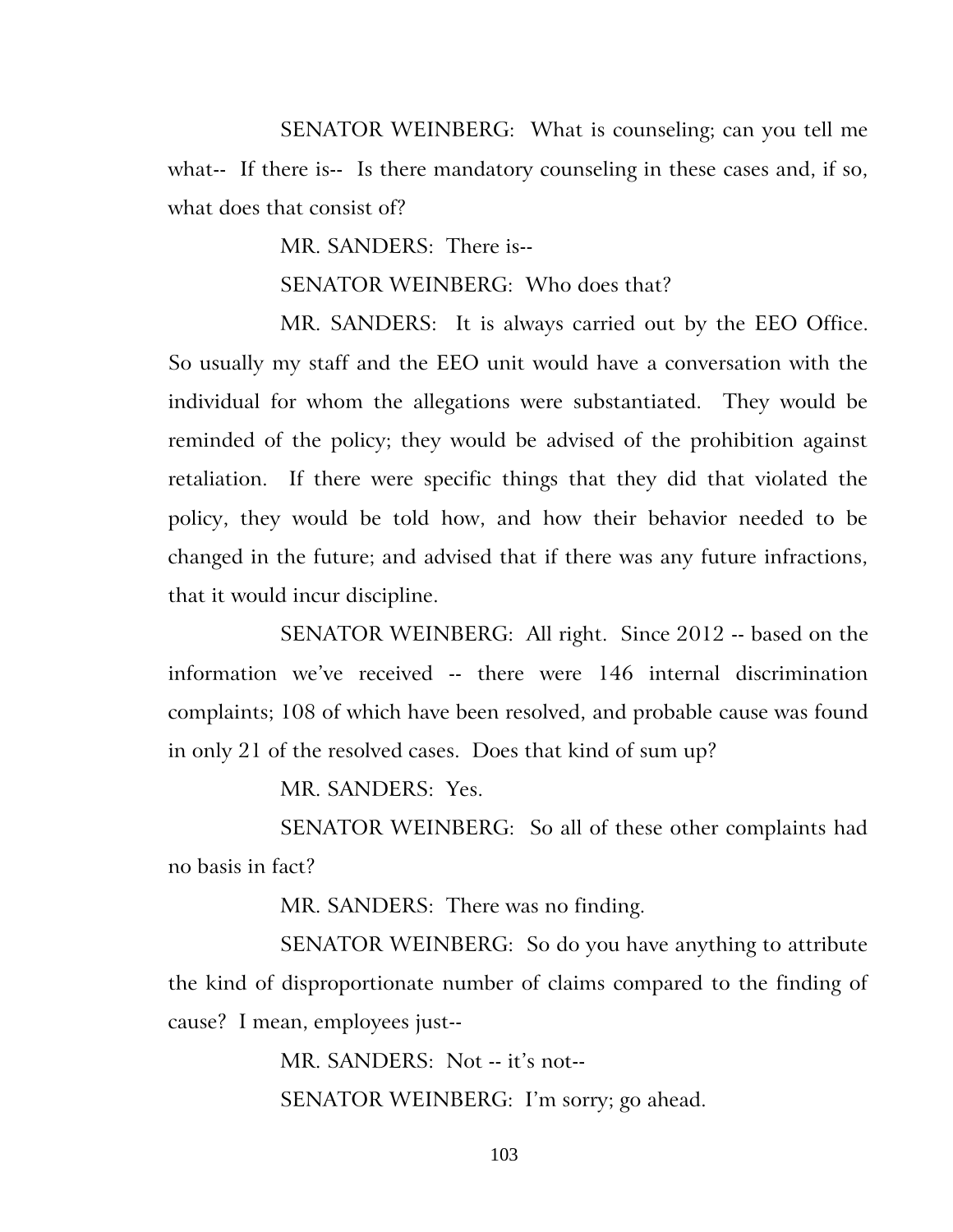MR. SANDERS: I was going to say that it's not disproportionate if you, sort of, look out at even other agencies; you know, there are a number of complaints that come through. In the time when I was benchmarking against other agencies, we were in the trend line for complaints received. When it comes to there being "no finding" in these complaints, a number of these complaints arose out of people applying for positions, and feeling that there was a reason they didn't get the position linked to their race or gender; people who receive discipline who thought that the discipline that they received was invalid. And so a lot of those types of complaints are typical of complaints we see in the EEO; and a large majority of the time discrimination was not a motivating factor. There was a defensible business reason why a candidate was chosen, why a person received discipline, etc.

SENATOR WEINBERG: Well, I don't know that we can go into this now, but there is some discrepancy in the numbers that you supplied to us in answer to some of the questions we raised here, really, from Mr. Santoro.

In November, New Jersey Transit -- this is based upon information-- I'll give you the confusion that seems to reign here, and maybe Mr. Wyckoff, at some point, can help bring some light to bear.

In November, NJ Transit indicated that 50 employee discrimination lawsuits were brought against New Jersey Transit since 2012. Then, in January, they identified 62 employee discrimination suits since 2012, excluding 7 complaints that were filed between November and January. And then, in July, you provided us with a chart listing all race and sex discrimination cases filed since 2012; several of the cases listed were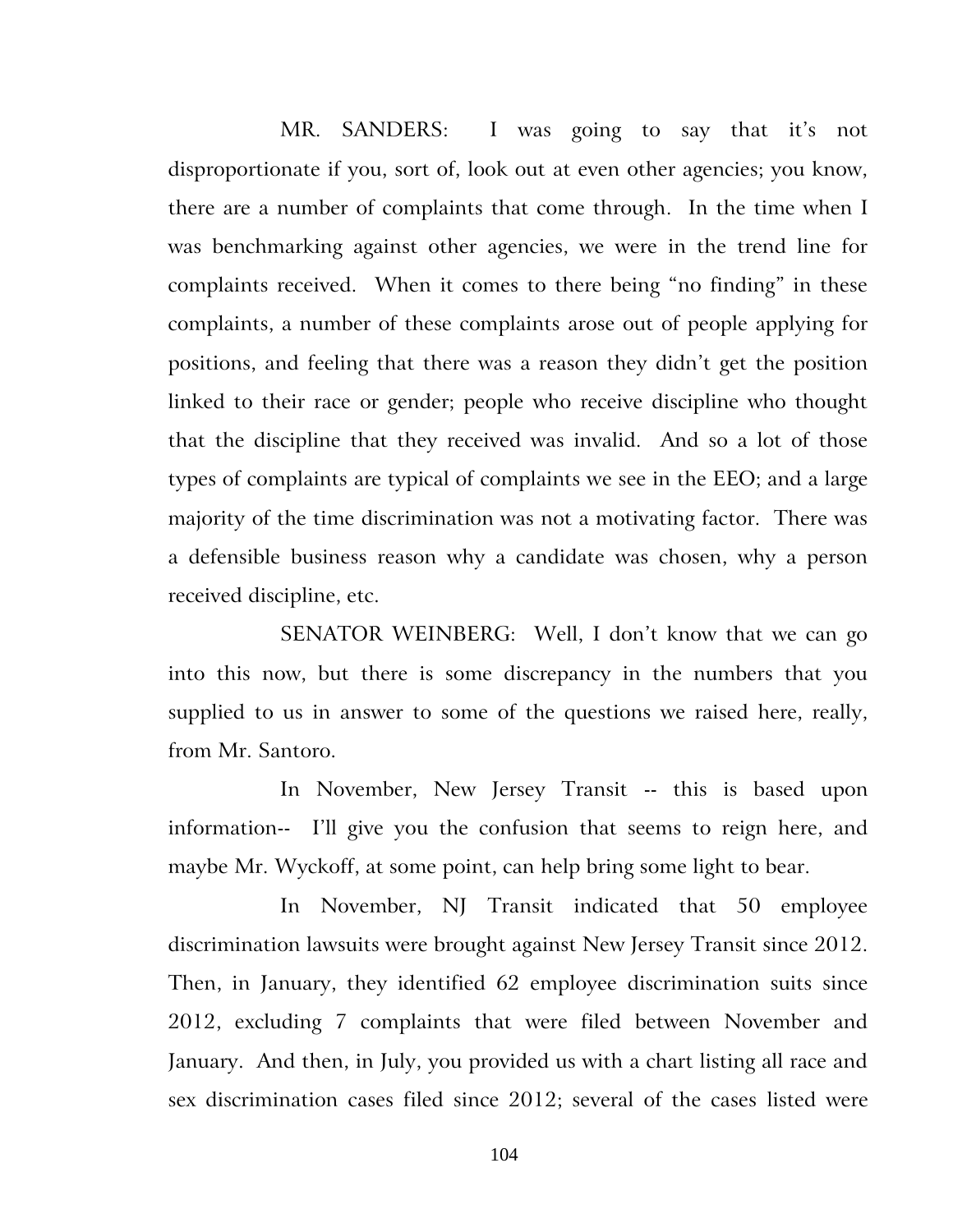filed before November, but do not appear to have been included in either the November or January responses.

So I would appreciate your looking at that, and clarifying those figures for us.

Let me put another question to the EEO Officer. Do you regularly look at the breakdown of your employee -- your whole employee force by salary, title, and the racial and gender breakdown?

MR. SANDERS: Those kinds of comparative analyses aren't required. We need to do more of them; we haven't done them recently. I will say we've been focused on complaint investigations in my unit and looking at that, primarily. But we have done them in the past. And when you do them, you do them at the level of the job category; so you don't do them overall in the way it seems like might have been done when you were looking at it. You look at the people in that job, at that level, and you compare like individuals.

SENATOR WEINBERG: When was that last analysis done?

MR. SANDERS: It was several years ago; I'm not sure specifically. But it has not been in the last two years.

SENATOR WEINBERG: Okay; maybe it's a suggestion--

MR. SANDERS: Absolutely.

SENATOR WEINBERG: --that it should be done.

MR. SANDERS: Yes.

SENATOR WEINBERG: How do you relate to-- How did you, as the EEO Officer, how did you relate to HR? I mean, what was your reporting--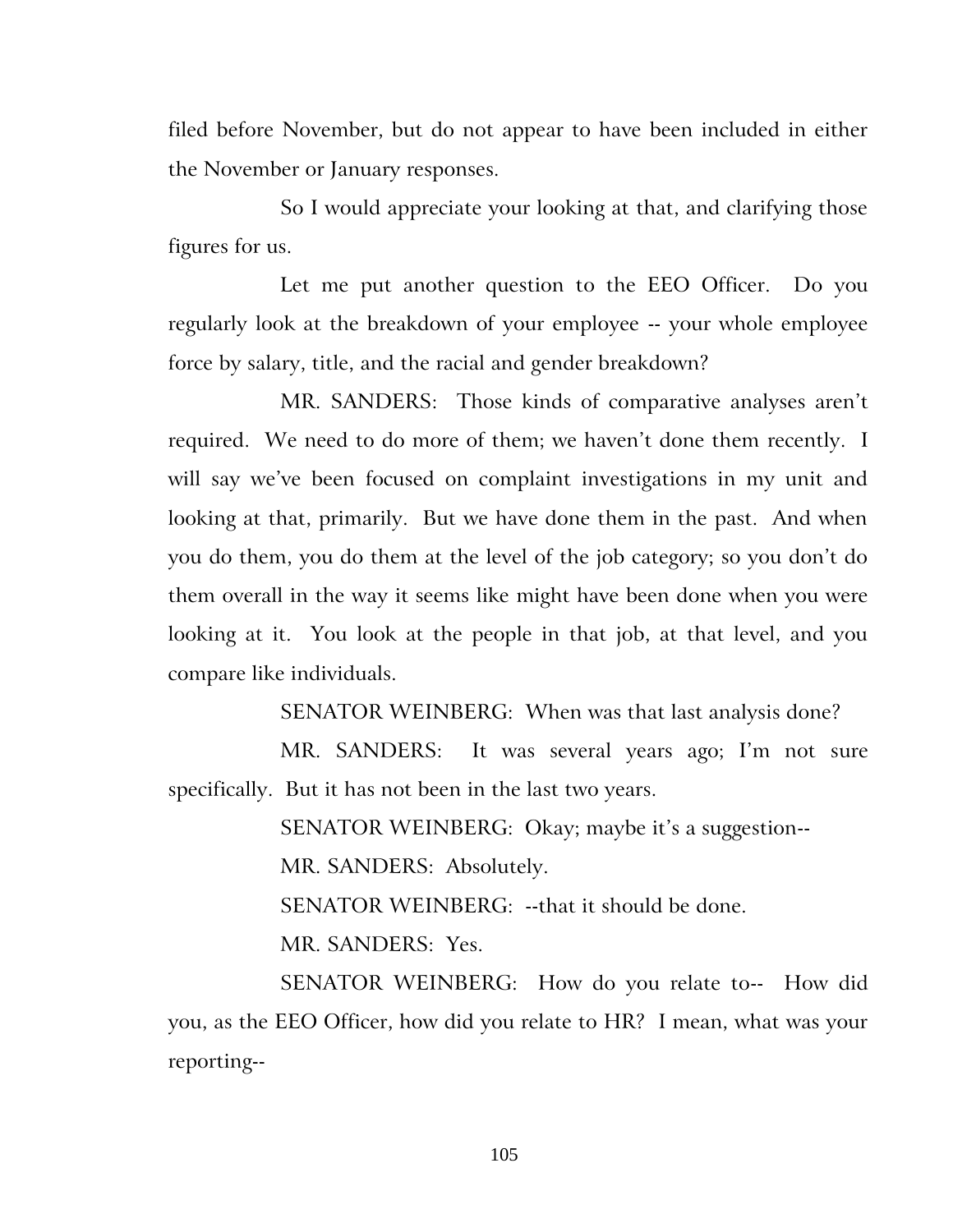MR. SANDERS: It's a requirement from the Federal Transit Administration that the EEO Officer be at least a dotted-line report to the Executive Director. I've, since I've been at Transit, been a report to the Executive Director or the Deputy Executive Director.

SENATOR WEINBERG: So, wait a minute; I'm confused.

MR. SANDERS: Yes.

SENATOR WEINBERG: Which is pretty easy to do, I guess.

The EEO Officer -- you, as the EEO Officer, reported directly to the Executive Director, not to HR.

MR. SANDERS: That's correct.

SENATOR WEINBERG: I thought we got -- maybe I don't remember correctly -- that we got some testimony opposite.

So Mr. Santoro, you, as Executive Director, get all of this - these EEO issues -- reporting directly to you? Is that correct?

MR. SANTORO: From the EEO perspective, yes. And the data that we've been collecting for these hearings, since my initial -- at the beginning of my tenure here, has been very interesting in terms of crafting the need, as I've said in my testimony, to get more resources in here -- into New Jersey Transit and, specifically, Jeanne Victor -- very experienced - freeing up Leo to do Civil Rights and DBE, which are all requirements as well.

So yes, I've seen the results; and I certainly -- at the previous hearings you, Senator, have suggested that \$5 million and \$3 million is a lot of money for settlements. And something certainly needed to be done about that, and we're starting that process to improve, as I said, heading towards a zero-tolerance goal.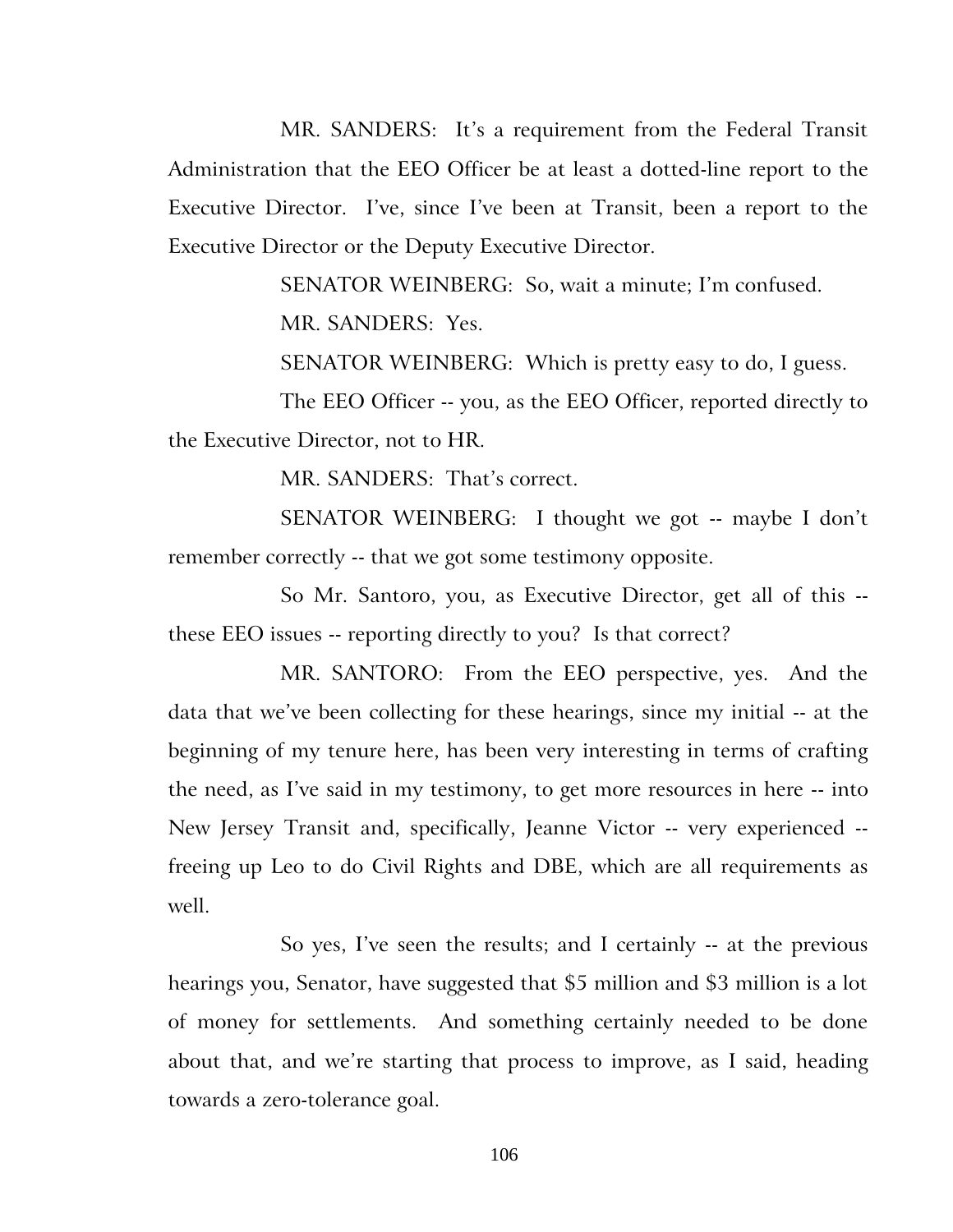SENATOR WEINBERG: Well, in order to establish a zerotolerance policy, I think it has to begin with the employees who are responsible for the workplace actions that resulted in these kinds of lawsuits and these kinds of settlements. So the zero-tolerance policy has to start out with the people -- were they disciplined? And I think the idea that you sent it back-- in some cases, they might have been the Area Managers themselves -- were they just disciplined? Was anybody every fired?

MR. SANTORO: Yes; fired?

SENATOR WEINBERG: Yes.

MR. SANTORO: Yes; there was one individual fired, relative to the two lawsuits that -- the two larger lawsuits; yes.

SENATOR WEINBERG: So there was somebody fired?

MR. SANTORO: Correct.

SENATOR WEINBERG: Well, that's good to hear.

SENATOR KEAN: (off mike) The \$5 million person was fired.

SENATOR WEINBERG: Excuse me?

SENATOR KEAN: So one person was fired; \$5 million.

SENATOR WEINBERG: In the \$5 million lawsuit, you were saying; yes.

MR. SANTORO: Correct.

SENATOR WEINBERG: Well, as I said, that's good to hear.

So does a firing like that set a standard for employees to say, "Hey, look, you know, even if I don't feel like carrying out policies and protocols of equality, that's the culture in the place in which I am working"?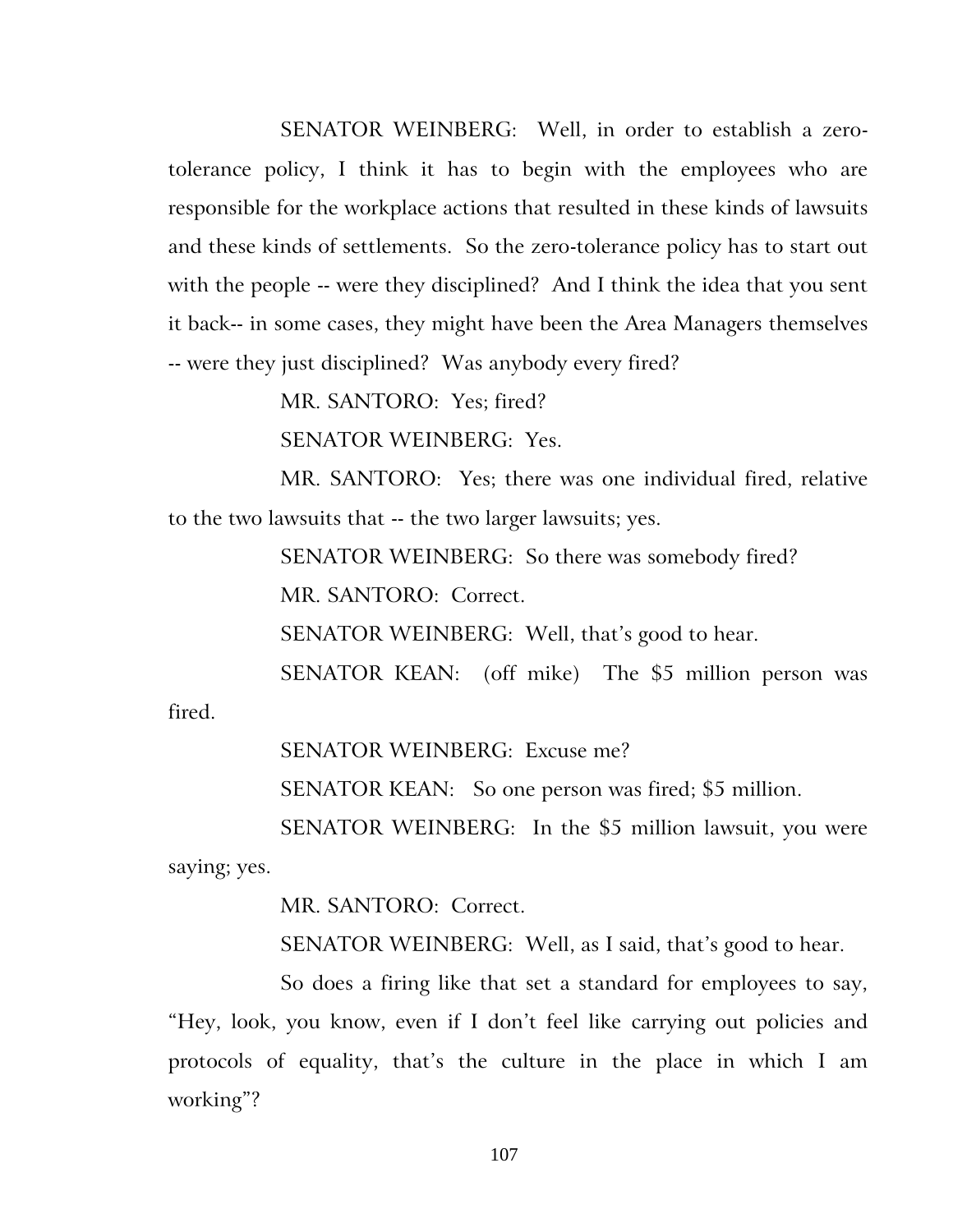MR. SANTORO: In specifically in the Police Department, or just in general?

SENATOR WEINBERG: In general.

MR. SANTORO: No; I would disagree with what I've been told was reported out this morning or -- yes, I guess, earlier this morning - that New Jersey Transit has a pervasive culture of discrimination. I don't believe that to be the case. We have the issues that you've been focusing on; that we are now focusing now, and we focused on before, but we want to do a better job to deal with the situation.

SENATOR WEINBERG: Well, obviously, there's some disagreement here on whether or not employees feel that their rights are being protected and that they are working for an agency that everybody is guaranteed a workforce that's free of retaliation; of patronage threats; of the kinds of things that we've heard from two attorneys and a, I guess, just former employee of yours.

So, you know, I know that you're here to run a transportation infrastructure, Mr. Santoro; and I know very well that you are aware that the best way to do that is to have the resources necessary, and to have the employee workforce that feels that they are functioning in the appropriate environment -- particularly public employees, who get enough grief from the public, I'm sure, on a regular basis.

So to provide that kind of increased transparency, to do away with secrecy, to know that the Transit Board is exercising oversight -- which they can only exercise if they know what's going on there, and they should be getting regular reports, it seems to me, about lawsuits, internal complaints, numbers, and what's happening with all of those things. We're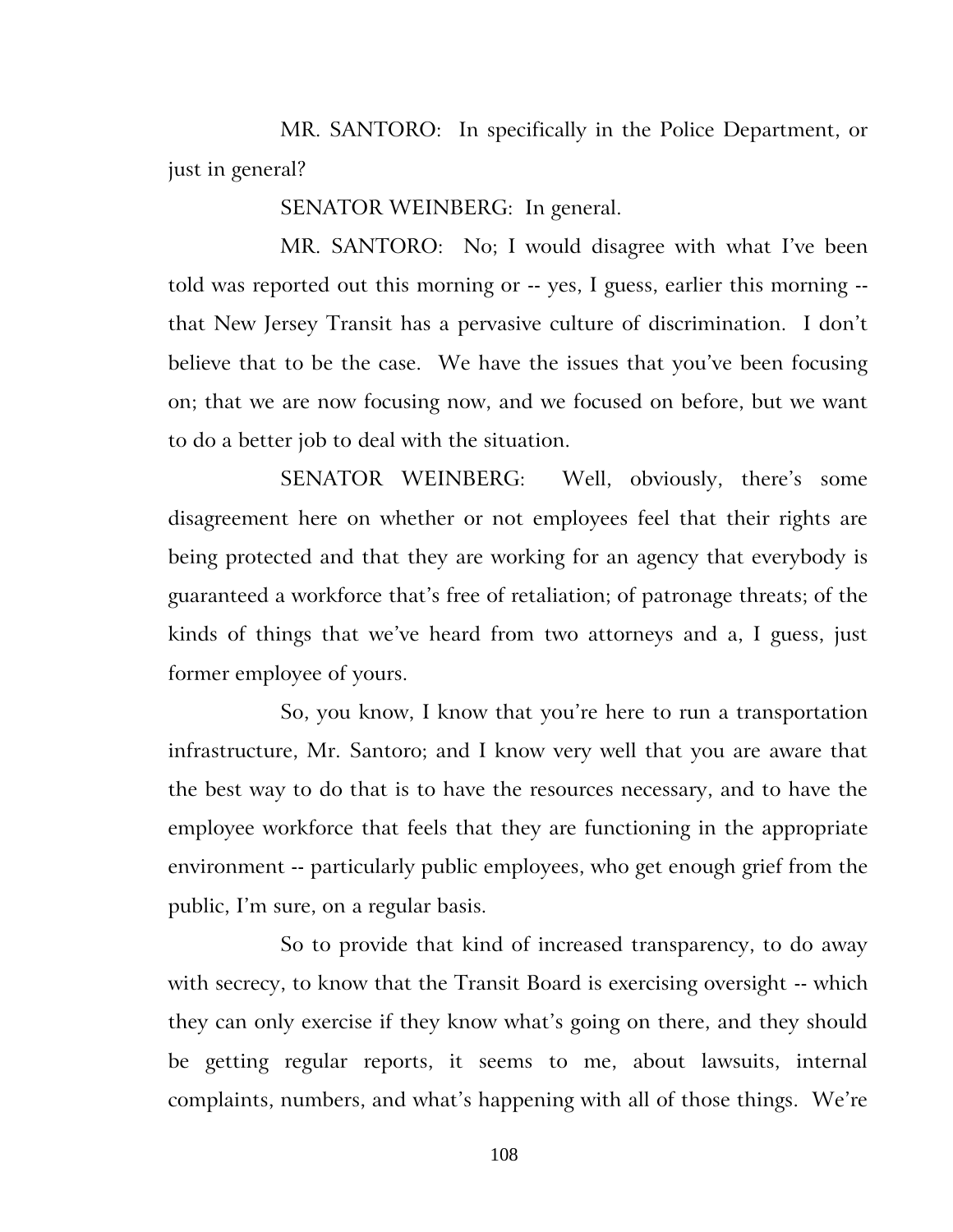never going to run a great agency if our employees feel threatened. And that's some of the testimony that we've heard here today -- that threats are very usual and happen often.

And I don't know if that's a line of questioning that you are going to take up; and if it is, I'll be happy to defer to you to do that -- to the Co-Chairs. It might be a good segue for you.

ASSEMBLYMAN McKEON: Well, I -- Senator, I don't want to stop you at all.

SENATOR WEINBERG: Yes, go ahead.

ASSEMBLYMAN McKEON: I was planning on deferring to other members of my Committee, because I wanted everybody to have a chance.

SENATOR WEINBERG: Okay.

ASSEMBLYMAN McKEON: And I was going to start with Liz; thank you.

ASSEMBLYWOMAN MUOIO: My questioning was really focusing on the information we've been receiving from New Jersey Transit in response to our requests; and then, unfortunately, what was necessary - the two subpoenas that were issued earlier this year, in the summer.

And I'll just preface my questioning with-- Although there were deadlines in both subpoenas, New Jersey Transit has adopted, evidently, a *rolling response*, which Chairman McKeon referenced earlier. I'm not quite sure about the validity of a rolling response; it's hard to imagine a court would allow a respondent to provide information on a rolling response basis in a case. But be that as it may, we just received, evidently, last night at 8:00 p.m. in the office, roughly 4,000 pages of additional responses, which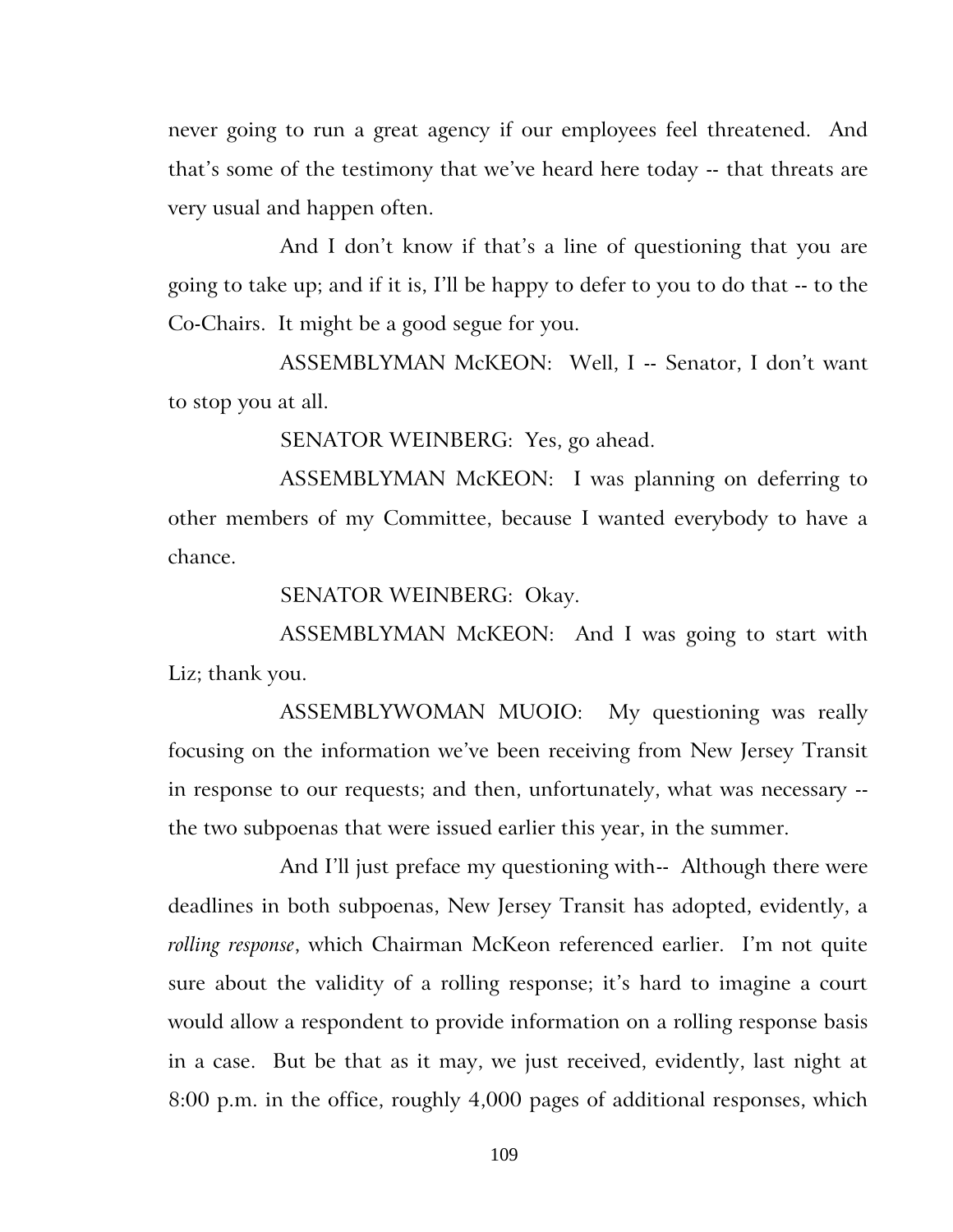we have not had a chance to go through. So it could be that some of these answers are provided within those documents that we received last night.

But, first, I just want to go through-- In response to the Committee's October request-- We had three requests for documents: October 24, November 10 -- both in 2016 -- and then February 24 of this year. The two subpoenas were dated July 24 and August 11 of this past summer.

In the October request, we had requested information on senior staff at New Jersey Transit; and you sent an organizational chart that contained 15 positions identified by Transit as *senior staff.* Earlier this month, in response to our July subpoena, you provided a list of employees - including job titles, salary, and date of hire-- that earn at least \$70,000. Six of the 15 positions contained in your October organization chart are not included in the list of employees provided in response to the subpoena. And it appears from other sources that those six employees still do work at New Jersey Transit. Do you know why they weren't included in the response to the subpoena?

MR. SANTORO: No, I don't; but we'll look into that.

ASSEMBLYWOMAN MUOIO: Okay; thank you.

In November, the Committee requested information on employees earning at least \$70,000; and our July subpoena was nearly identical to the November request. But your responses to the two requests were different, significantly different. The response to the subpoena does not include 46 résumés that had previously been provided in response to the November request. Do you know what the difference -- why the difference?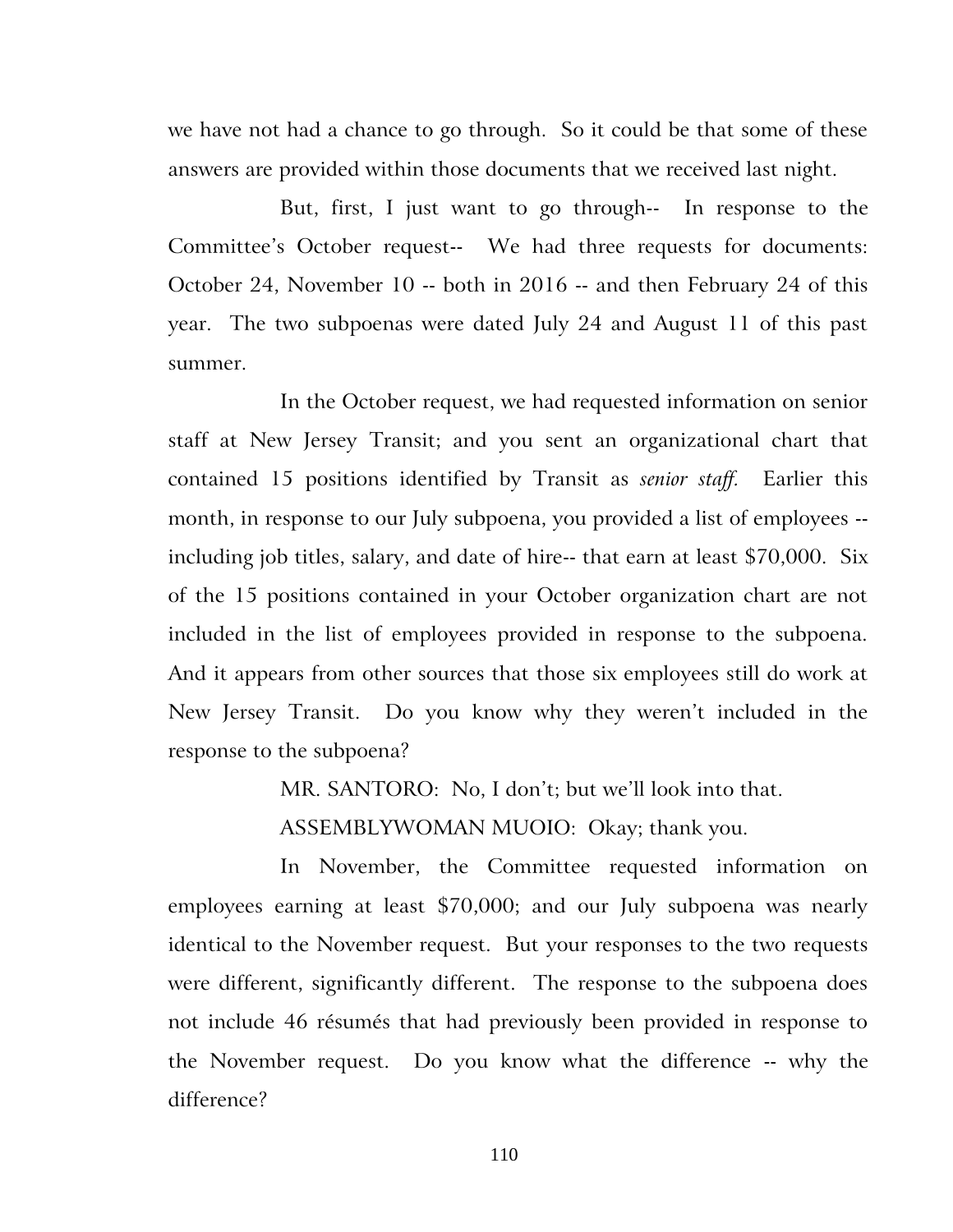MR. SANTORO: I don't, but I will look into that as well. ASSEMBLYWOMAN MUOIO: Okay.

I'll just-- Some of the titles that are missing from the response to the subpoena -- I'll just, so that you have a place to start -- include the Assistant Executive Director; Communications and Customer Service; Vice President/General Manager of Rail Operations; VP and GM of Business Operations; VP and GM of Light Rail and Contract Service; Chief Information Officer; and Vice President, Civil Rights and Diversity Programs which, obviously, is a position that's been filled. But that did not appear in this subpoena -- the July documents.

You also provided résumés of those earning at least \$70,000 in response to the July subpoena; the requested résumés. But the list of the employees that you provided did not -- doesn't match up with the résumés provided. You provided résumés for 31 employees who are not included in the employee list; and then you did not provide résumés for 19 employees who *are* included in the employee list. So your list of résumés and employees does not match up.

MR. SANTORO: I don't know why that is, and I will look into that as well.

# ASSEMBLYWOMAN MUOIO: Okay.

The July subpoena also requested job postings for all the positions that are occupied by the \$70,000-plus personnel. You did provide several job postings in response; but only one of the postings is dated, which makes it difficult for us to verify that the others were actually used to advertise for the positions. Could you get us dated job postings?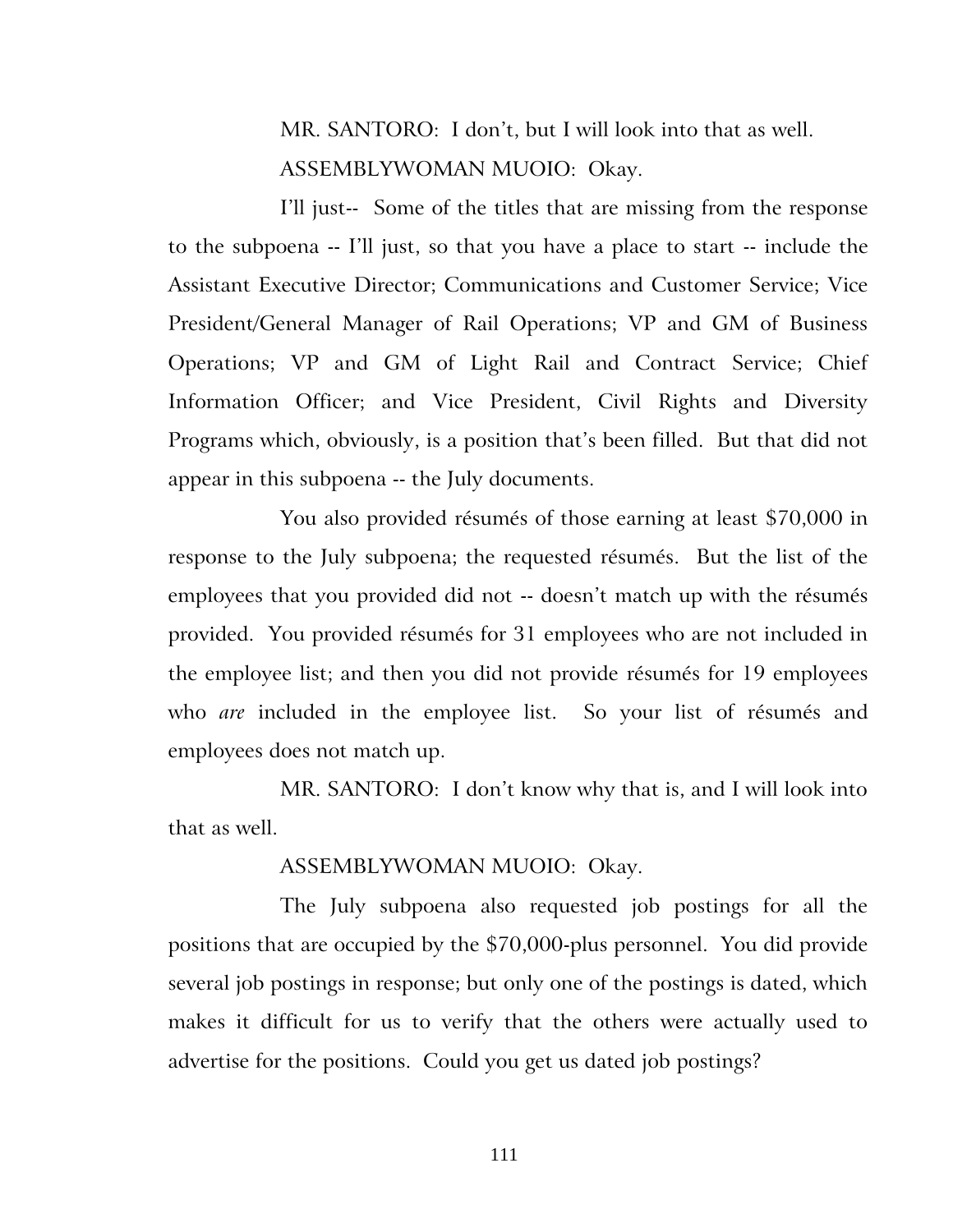MR. SANTORO: If they are available, yes, certainly. I don't know if they are or not; I don't know why they wouldn't be, but we'll (indiscernible) that.

ASSEMBLYWOMAN MUOIO: Okay. And there were no job postings provided for the two newly created or reclassified positions -- the Assistant Executive Director of Asset Management and the Chief Policy and Strategic Planning title. Were those jobs posted -- those two titles?

MR. SANTORO: I don't know, off the top of my head. We'll get that.

ASSEMBLYWOMAN MUOIO: You're not sure if the positions were posted or not?

MR. SANTORO: No.

ASSEMBLYWOMAN MUOIO: Okay.

And if they were, would you provide us with those postings - dated postings?

MR. SANTORO: Yes.

ASSEMBLYWOMAN MUOIO: Okay; thank you.

Also, we have a discrepancy between testimony and responses - written responses. You identified the Chief Policy and Strategic Planning position, currently held by Mr. Drewniak, as a reclassified position in your responses that you provided in November and March. But in your testimony in November, and in Mr. Drewniak's testimony in the Bridgegate trial, you both said that his position was newly created for him. Can you just say which one it is? Is it newly created or is it a reclassified position?

MR. SANTORO: I'll have to get back to you on that. I don't know.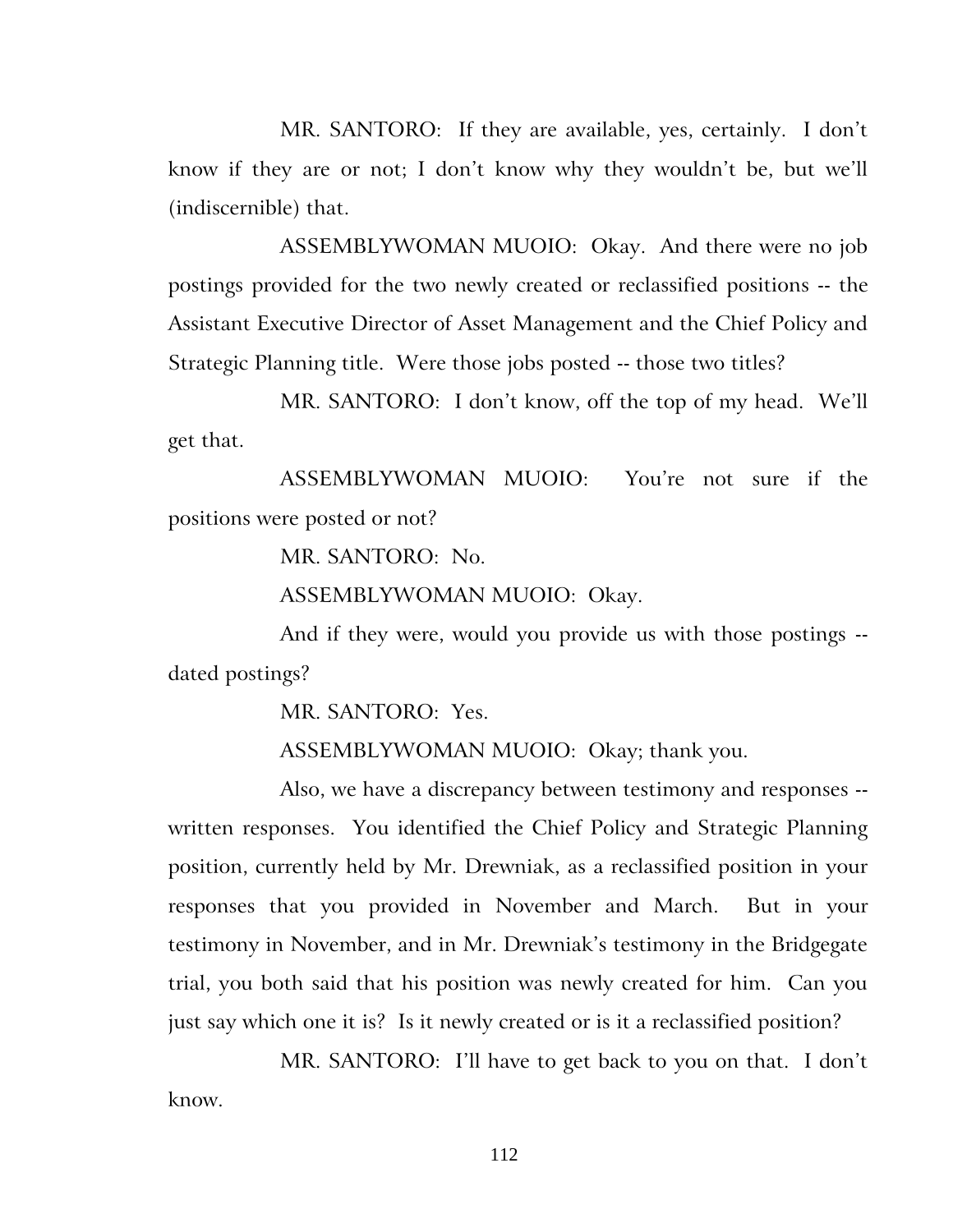SENATOR GORDON: Mr. Santoro, I don't mean to interrupt.

I'm just wondering whether your HR person, Ms. Prato -- who I believe is here -- could answer some of those questions and, perhaps, others that have been raised?

(confers with staff)

**D E B O R A H P R A T O:** Good afternoon.

SENATOR GORDON: I am wondering whether we should just repeat some of those questions.

ASSEMBLYWOMAN MUOIO: I'll start with the last one I just asked.

During testimony -- in written responses, we were told that the position of Chief Policy and Strategic Planning was a reclassified position, because we had asked for documentation on the reclassified positions. And then -- but in testimony, Director Santoro, in November, and Mr. Drewniak, during Bridgegate -- the Bridgegate trial -- had said that the position was newly created for Mr. Drewniak. Can you just say which one--

SENATOR GORDON: Before you do, could you just identify yourself for the record -- and your position?

MS. PRATO: Deb Prato; I'm the Assistant Executive Director of Human Resources.

SENATOR GORDON: Thank you.

MS. PRATO: It preceded my time; my understanding is the position that Mr. Drewniak occupies was reclassified from another position.

ASSEMBLYWOMAN MUOIO: Can you tell me, then, what the former title was of the position it was reclassified from?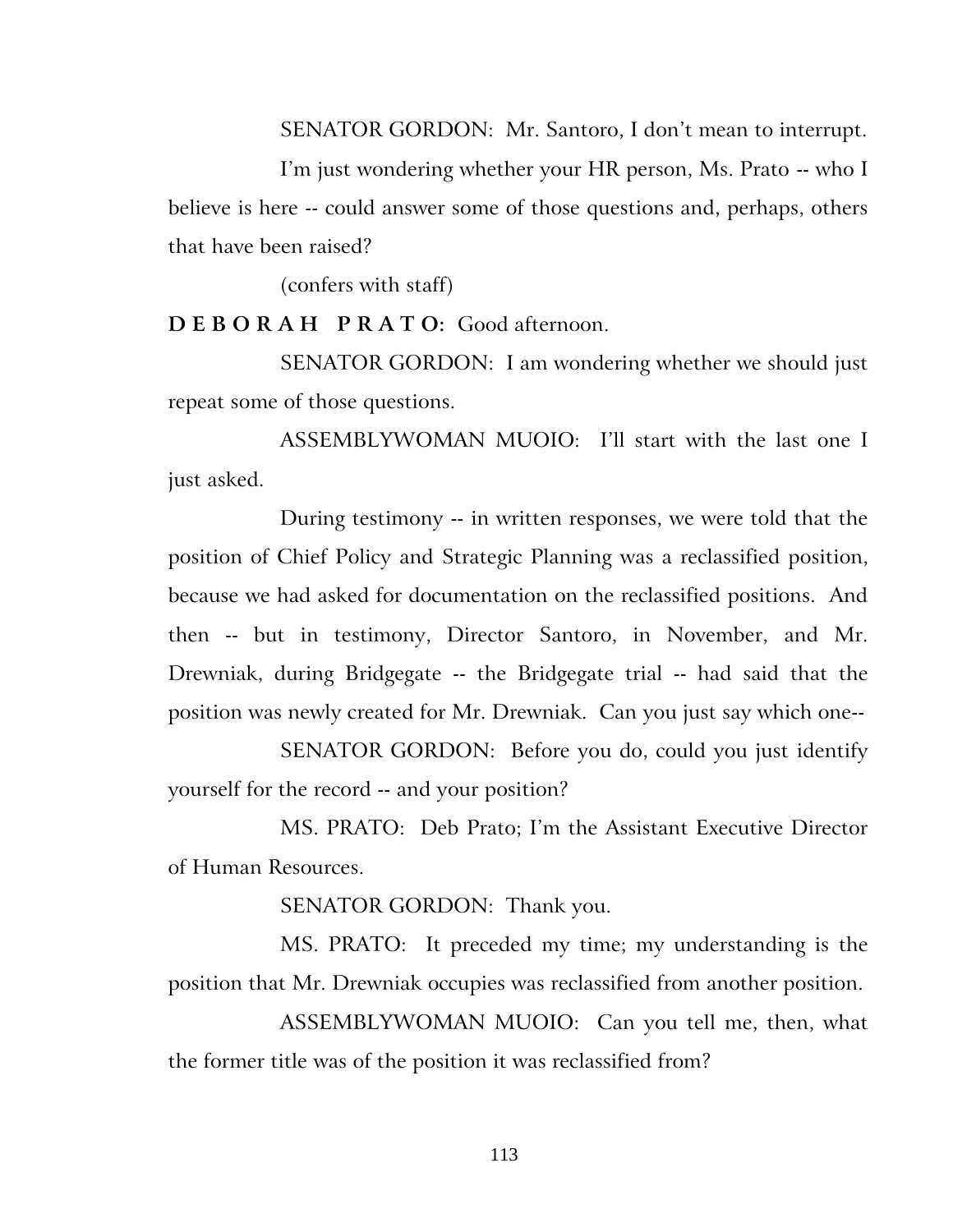MS. PRATO: I cannot off, the top of my head; but I will find that out.

ASSEMBLYWOMAN MUOIO: And who held that.

Thank you.

Let's see -- oh, the August subpoena also demanded all information related to the job search for the Transit's Chief Compliance Officer, including job postings, interview notes, résumés, recommendations. It requested all reports authored by the Compliance Chief and any performance review or internal investigations concerning the Compliance Chief. As of -- before 8:00 p.m. last night -- and I want to say, again, I have no idea what's in the 4,000 pages that were submitted by NJ Transit last night; but as of 7:59 last night, the response consisted of 131 résumés. When can we expect the rest of the information that was requested in the subpoena?

MR. SANTORO: I'll have to get back to you on that. I know we're working on it; I don't have a date yet.

ASSEMBLYWOMAN MUOIO: Okay. Of the 131 résumés - and you may know this -- do you know how many of them were relevant to the initial search -- the one where Mr. Baretta emerged as the Compliance Officer -- or are they-- And how many of them are relevant to his replacement? I understand there are 131 résumés; the last résumé that was in the list was for Ms. Baker, who I think is currently in that position now. So were the other 130 for the initial hire, and there was one for the replacement?

> MR. SANTORO: I think that's correct, yes. All of the 130-- ASSEMBLYWOMAN MUOIO: One hundred and thirty-one.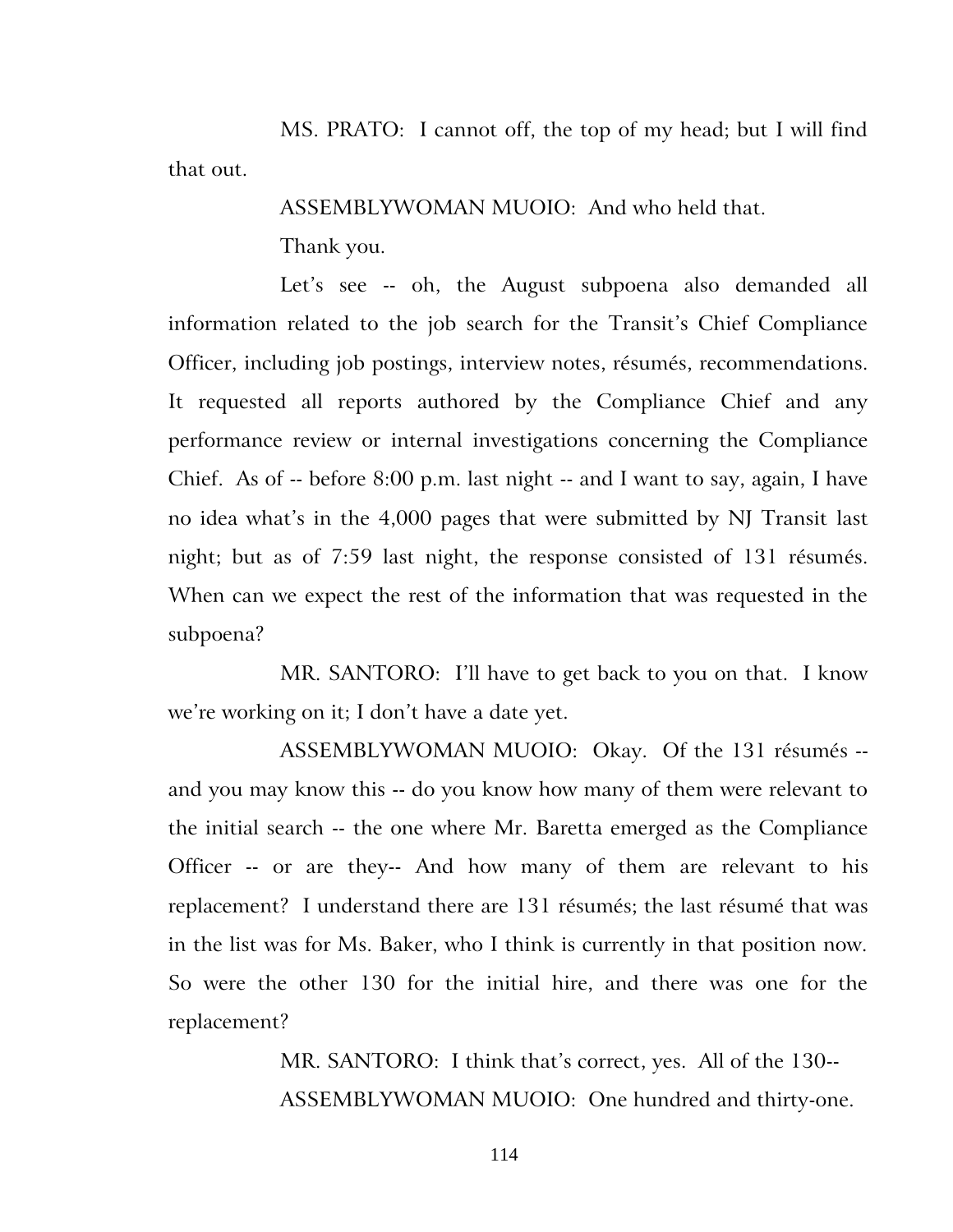MR. SANTORO: --were the initial solicitation. But Mr. Baretta was appointed; we did not post the Chris Baker job -- the job after Mr. Baretta was -- the situation evolved and we appointed, consistent with our policy, Chris Baker.

ASSEMBLYWOMAN MUOIO: Okay.

My last question is about privilege logs. Both subpoenas had requested the privilege logs of any responsive documents that are withheld for confidentiality. And we've received, to date -- again, I don't know what came in last night -- no privilege log in response to either subpoena. Is that -- are you indicating that there is no privilege log, or you just haven't had a chance to produce it yet?

MR. SANTORO: We haven't had a chance to produce it yet.

ASSEMBLYWOMAN MUOIO: Okay. And these follow-up documents that you've said you're going to provide -- can you give us a timeframe?

MR. SANTORO: I cannot; I'll have to get back to you on that.

ASSEMBLYWOMAN MUOIO: Okay; all right. Thank you.

ASSEMBLYMAN McKEON: Andrew.

ASSEMBLYMAN ZWICKER: Thank you, Mr. Chair.

I have several questions.

Before I follow up on my colleagues' questions, I want to circle back to some of the testimony that we heard earlier today which was, honestly, very troubling -- in particular around safety. You have been here, in front of us, many times; and we focused quite a bit on Positive Train Control. You've testified in front of us that the agency was going to meet its December 2018 deadline for Positive Train Control; and you have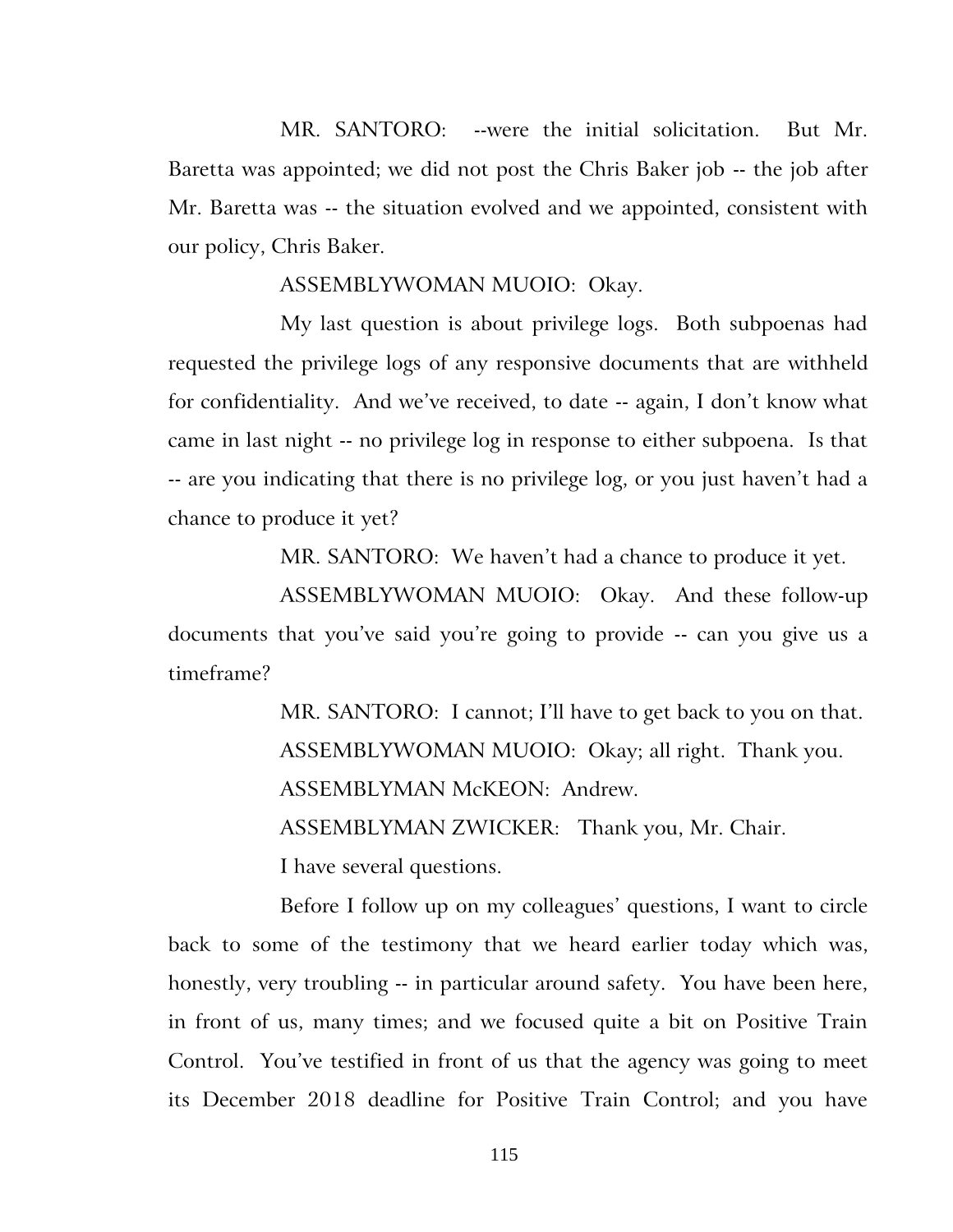strongly affirmed that previously. We've heard testimony earlier today that questioned that. So the question for you is, is New Jersey Transit going to make its deadline of December 2018 for Positive Train Control?

MR. SANTORO: So back -- I don't know the exact date; earlier this year, in March or April, we went to the Board for additional funding that will be provided to our contractor, Parsons Transportation, and their subcontractor, Alstom Engineers. We rebaselined our schedule with that change order as well. The contractor committed to completing that date -- completing the project in December of 2018, as part of those renegotiations, as part of that change order. So at that point in time -- I don't know the exact date -- we rebaselined it.

So there are a couple of things that have been going on since then. We have been ahead of schedule in certain elements of the project; and, currently, we are falling behind in -- our contractor, Parsons, is falling behind in the delivery of what we call *production vehicles,* which is equipping our commuter cabs and locomotives with this Positive Control System. They have fallen behind schedule; we have met with them several times. The Commissioner and the Chairman of the Board -- the New Jersey Transit Board, Commissioner Hammer, has met with them, I've met with them, and we have expressed our significant concern with those delays. They have assured us that -- *they* being Parsons -- has assured us that they will be putting together -- and its due at the end of August, which is days away -- a recovery plan to deal with the production schedule that they are currently not meeting. We are waiting for that; there are alternatives that we've talked about, in terms of how they are going to increase their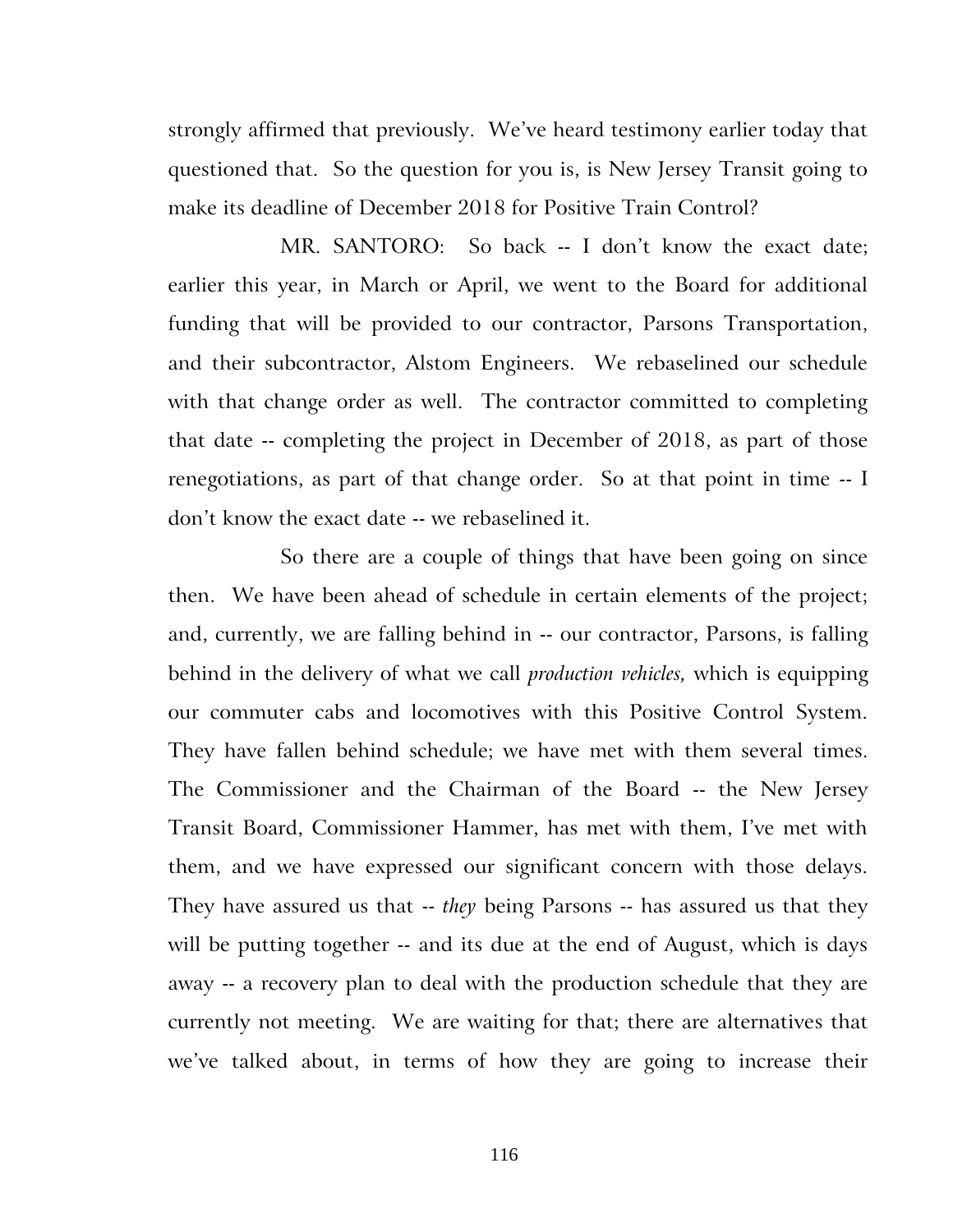production to get back on schedule. We are awaiting that, and I can report out when I get that information.

ASSEMBLYMAN ZWICKER: What did you mean when you just said there was also a *request for more money*?

MR. SANTORO: Yes; when we went to the Board and did this rebaselining, we, New Jersey Transit, recommended to the Board -- as a result of negotiations with the contractor for change orders, scope changes that we had asked for; which does a fair amount of issues that we had to deal with but, predominantly, scope changes. So with that, we did ask the Board, and the Board approved -- we recommended to the Board additional funding to fund those change orders that we had requested over the course of several years. And as part of all of that negotiation, that change order, a new schedule -- contractual schedule that was included in the change order was-- And the final date for the implementation of the contract and the completion of the project is December 2018.

ASSEMBLYMAN ZWICKER: How much money did you ask for and receive approval for?

MR. SANTORO: I believe it was \$40 million; it was in that order of magnitude.

ASSEMBLYMAN ZWICKER: And how much have you spent so far?

MR. SANTORO: Well, that was the change order; I don't know how much we've spent of the change order. But I don't have the number spent to date for the project, off of the top of my head.

ASSEMBLYMAN ZWICKER: Do you have a global number for how much has been spent -- or how much you anticipate spending?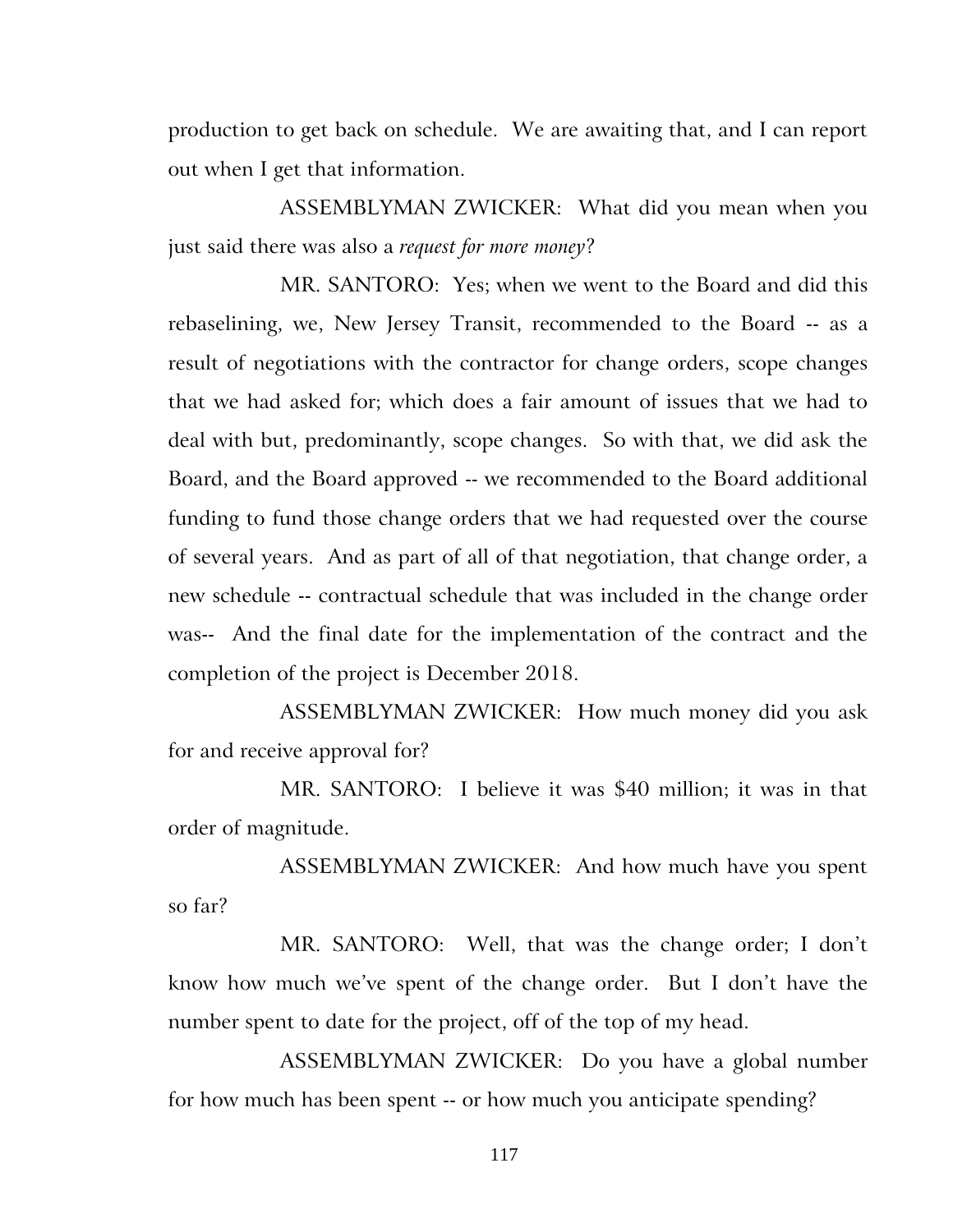MR. SANTORO: I believe the new contract amount, in round numbers, is about \$200 million.

ASSEMBLYMAN ZWICKER: So, I wasn't quite sure I could follow your whole answer. At this moment in time, with these change orders and this approval for more money, is it your expectation that you will meet the December 2018 deadline?

MR. SANTORO: It is our expectation that we will meet the 2018 deadline, yes. But that will clearly depend on the contractor's ability to come up with a recovery plan. They have committed to do so.

ASSEMBLYMAN ZWICKER: I'm sorry; and *recovering* from what?

MR. SANTORO: Recovering from their not meeting the, what we call *production schedule,* which is installing the equipment and software on our rail rolling stock.

ASSEMBLYMAN ZWICKER: Okay; thank you.

One more safety question. So we heard earlier today from Mr. Baretta -- something very, very troubling when it comes to safety training. And he testified that he personally observed safety training occurring where the participants in the training received the training and received the answers. Is that true?

MR. SANTORO: Bob?

**R O B E R T L A V E L L:** Hi; my name is Bob Lavell; I'm the Vice President and General Manager of Rail Operations.

I heard your question; I cannot verify that -- what Mr. Baretta said was true. We would have to get back to you on that.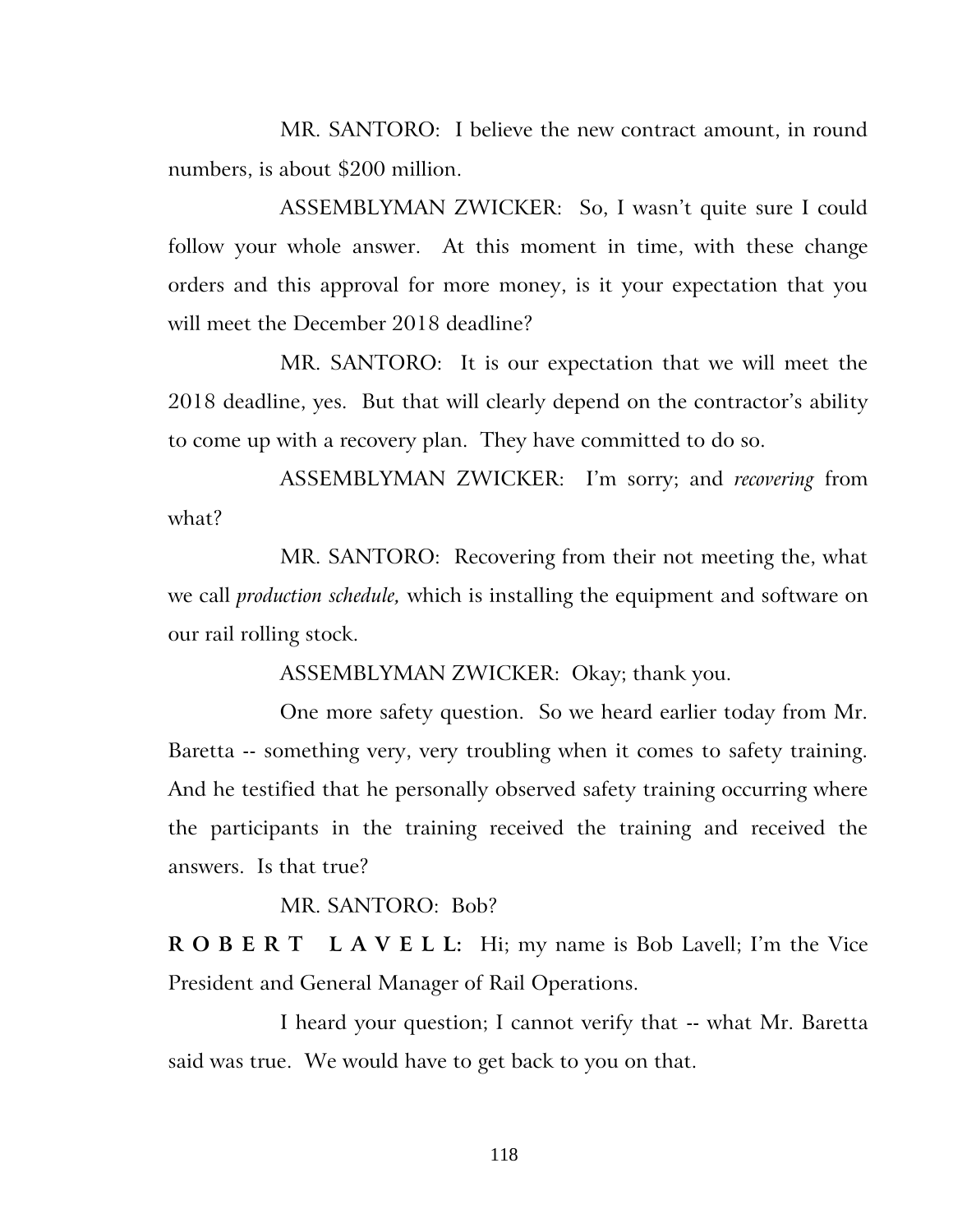But our engineers and conductors, on their safety training and Book of Rules, do take an examination. But I am not aware of any answers being in front of them when we they are answering the questions.

ASSEMBLYMAN ZWICKER: Is that, in your opinion, so far beyond the realm of what you would ever expect to hear from safety training classes, which are so critical?

MR. LAVELL: I believe that we have a credible safety training class at New Jersey Transit.

ASSEMBLYMAN ZWICKER: So while you can't obviously speak to that one particular example since you were not there, that would be, in your opinion, just an outrageous accusation to make; that this-- It wasn't just a one-time; what I heard was that this was something that seemed to be commonplace.

MR. LAVELL: As I stated, I don't believe that to be a true statement.

ASSEMBLYMAN ZWICKER: How do you feel about that statement?

MR. LAVELL: I feel that it's not a true statement.

ASSEMBLYMAN ZWICKER: Okay.

I have some other questions, following up with Assemblywoman Muoio's questions.

On some specific high-level people-- So she asked about the Chief of Policy and Strategic Planning. And what we heard as an answer was that this was not a newly created position; that this was repurposed from somewhere else. Does a job description for the Chief of Policy and Strategic Planning exist?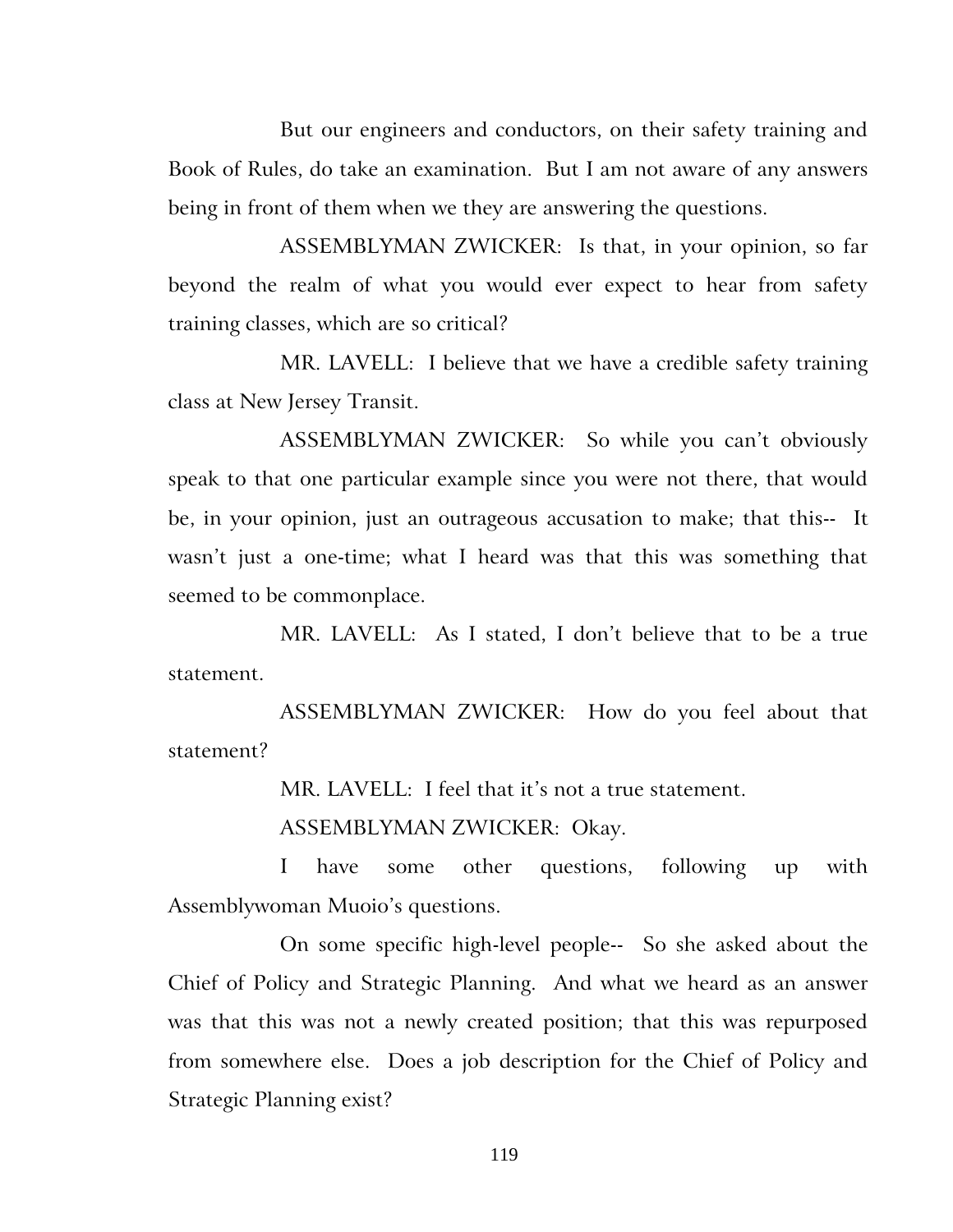Sorry; I have to call up the HR person again. (laughter) MR. SANTORO: Maybe Paul should move.

MS. PRATO: I don't know. (laughter) There is a document that outlines the accountabilities and responsibilities of the position; I don't know that it has ever been formalized in the type of job description that you would have received in response to the subpoena.

ASSEMBLYMAN ZWICKER: What are the accountabilities and responsibilities of the position?

MS. PRATO: I don't know, off the top of my head, in terms of what's written there.

ASSEMBLYMAN ZWICKER: All right; you're the Assistant HR Director, right?

MS PRATO: I am.

ASSEMBLYMAN ZWICKER: Okay.

MS. PRATO: There are 11,000 positions. (laughter)

ASSEMBLYMAN ZWICKER: I understand.

Do you know how many employees report to the Chief of Policy and Strategic Planning? Do you know how many people report to this position?

MR. SANTORO: I don't think there is anyone reporting right now to that position.

ASSEMBLYMAN ZWICKER: Okay. So no one reports to this person?

MR. SANTORO: I believe that to be the case.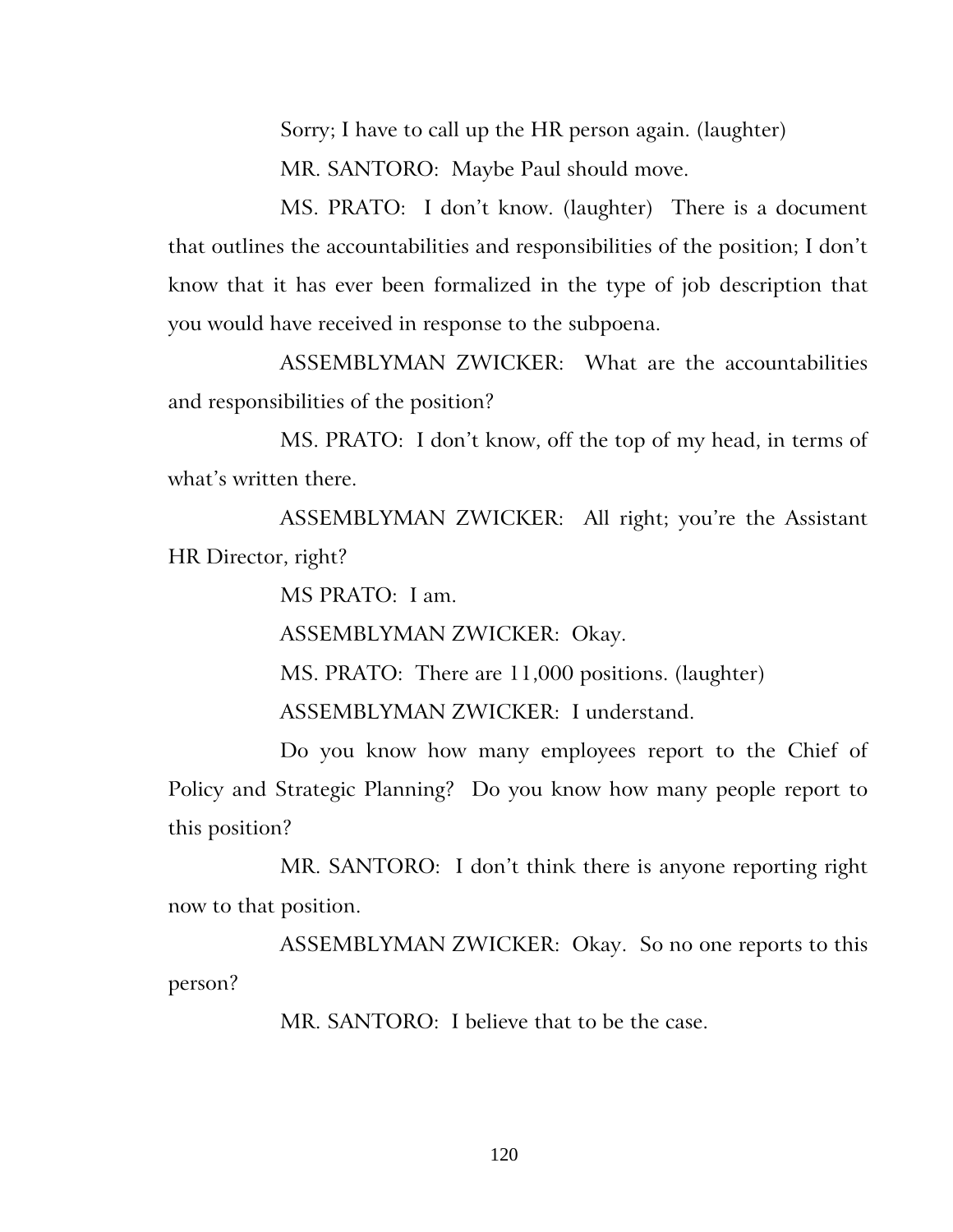ASSEMBLYMAN ZWICKER: When was the last time-- So this person is responsible for strategic planning -- according to the title, at least. When was the last time the strategic plan was updated?

MR. SANTORO: I don't know if we have an official strategic plan.

ASSEMBLYMAN ZWICKER: Okay. Who does the Chief of Policy and Strategic Planning report to?

MR. SANTORO: To the Chief of Staff.

ASSEMBLYMAN ZWICKER: To the Chief of Staff; okay.

Okay, so the Chief of Staff-- Who's the Chief of Staff? MR. SANTORO: Jackie Halldow.

ASSEMBLYMAN ZWICKER: Okay; so this Committee subpoenaed lots of different things, as my colleagues have talked about. Do you have an updated résumé for her; in particular, what we received does not include her full experience -- the fact that she was the Chief of Staff, I believe; that's correct -- and then spent a year at the Governor's Office? Is that correct?

MR. SANTORO: I believe so, yes.

ASSEMBLYMAN ZWICKER: Do you have an updated résumé for her?

MR. SANTORO: I'd have to check.

ASSEMBLYMAN ZWICKER: After you check, can you supply it to us? Can you provide it to us?

MR. SANTORO: Yes, yes.

ASSEMBLYMAN ZWICKER: Okay.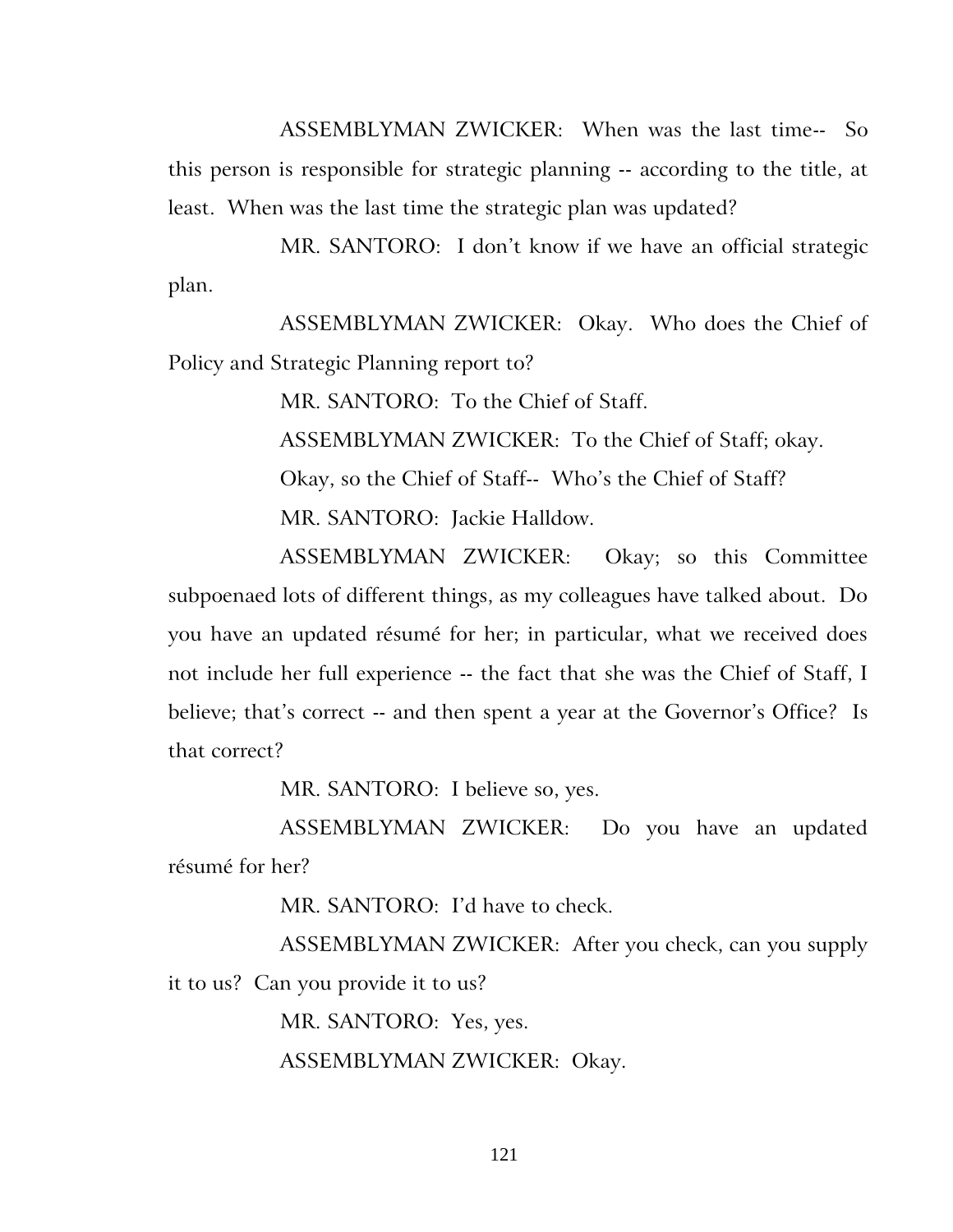Are Chiefs of Staffs typically named during public Board hearings?

MR. SANTORO: Named? What do you mean by *named*?

ASSEMBLYMAN ZWICKER: During a Board hearing that's open; you know, when these are happening -- this happens with the Board--

MR. SANTORO: In terms of Board approval?

ASSEMBLYMAN ZWICKER: No; in terms of open to the public.

MR. SANTORO: I apologize, but I don't follow the question.

ASSEMBLYMAN ZWICKER: So are there not public Board meetings?

MR. SANTORO: There are monthly Board meetings.

ASSEMBLYMAN ZWICKER: Right -- that are public?

MR. SANTORO: Yes.

ASSEMBLYMAN ZWICKER: Yes. So I'm wondering -- is the Chief of Staff something that has, in the past, been named during a public meeting or not?

MR. SANTORO: Excuse me, I couldn't hear that.

ASSEMBLYMAN ZWICKER: Sorry. Is the Chief of Staff a position normally named during a public Board meeting?

MR. SANTORO: I don't think we *name* them at every public Board meeting. We have individuals -- many of whom are here -- who sit around a dais; but the Chief of Staff is not one of them. I don't believe it's ever been, in my tenure, but I can't confirm that.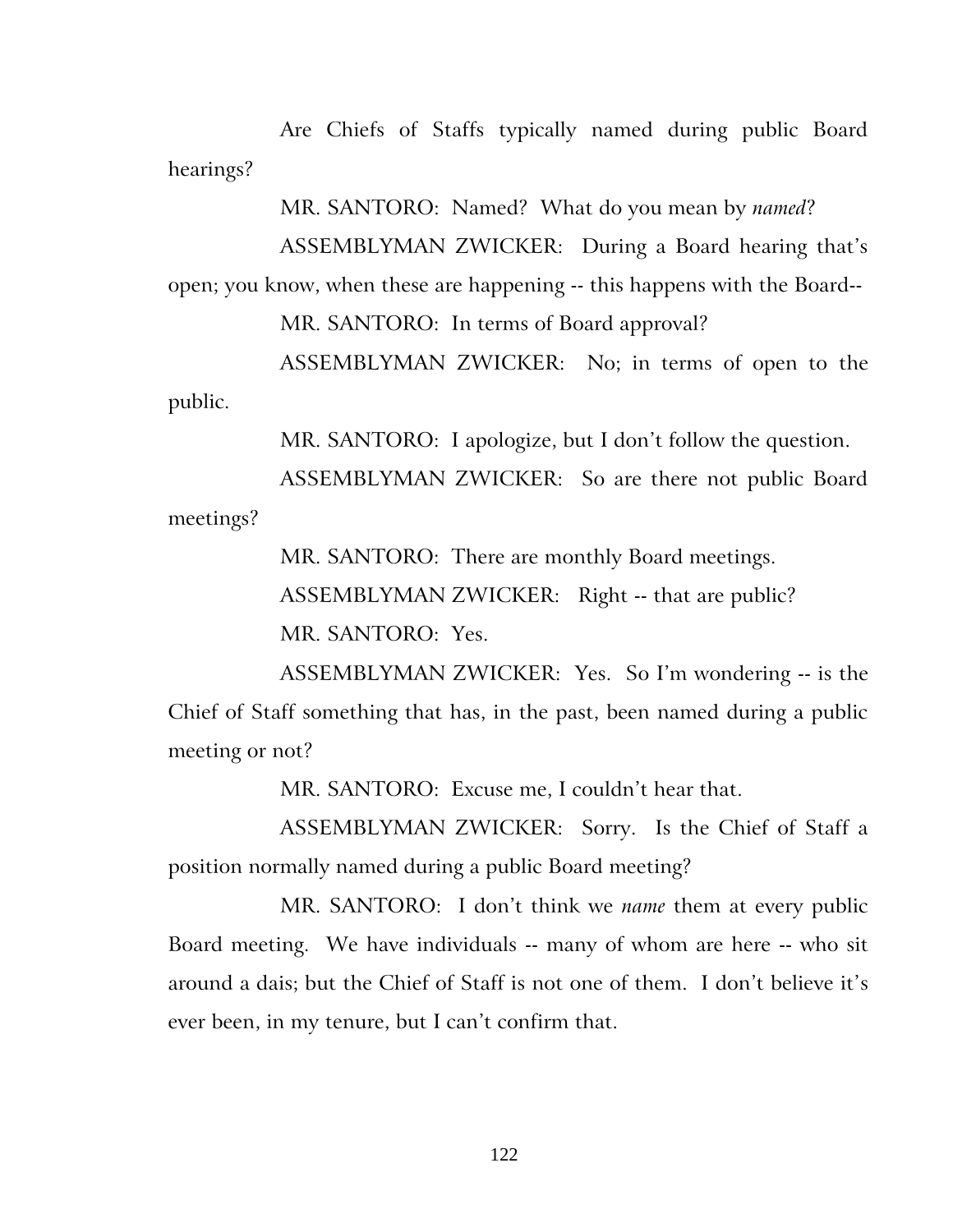ASSEMBLYMAN ZWICKER: So since the Chief of Policy and Strategic Planning reports to the Chief of Staff, was the Chief of Staff responsible for creating that position?

MR. SANTORO: Potentially, originally, yes. I don't know the history of how that-- That was before my time as well, how that evolved.

# ASSEMBLYMAN ZWICKER: Okay.

One of the things that we heard earlier, in the testimony before you besides issues around discrimination, were lots of issues around patronage hiring. And I know this is something that you have testified is important to you as well.

So how many high-level Christie Administration staffers have been hired by New Jersey Transit since 2010?

> MR. SANTORO: I don't know the answer to that. ASSEMBLYMAN ZWICKER: Is it more than zero? MR. SANTORO: Since 2010? ASSEMBLYMAN ZWICKER: Since 2000 and-- You pick a

year.

MR. SANTORO: Christie staffers?

ASSEMBLYMAN ZWICKER: Does New Jersey Transit make patronage hires? How about that?

MR. SANTORO: I don't know how to answer that.

ASSEMBLYMAN ZWICKER: I think it's a "yes" or a "no."

So we've asked -- the Chairs have asked for a list of patronage titles that have been eliminated; so we'll flip it around -- under your tenure and before you. You have provided 235 positions that have been eliminated. We asked specifically for, not those positions that were related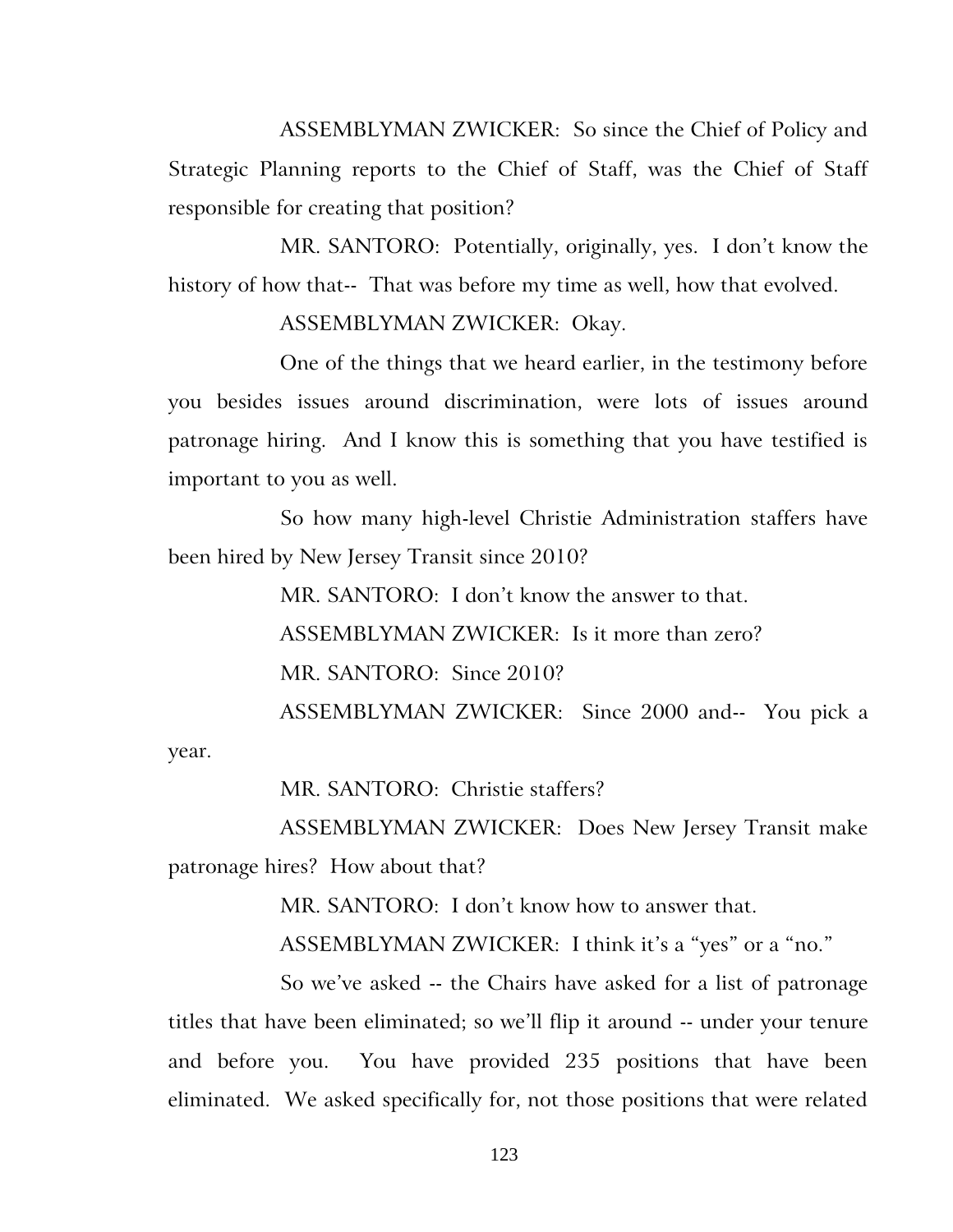to cost-savings, but specifically for lists of patronage titles eliminated. You provided 235 names. Is that the correct number?

MR. SANTORO: I don't know; I would have to look at the list; and even the premise of the question, with no disrespect.

ASSEMBLYMAN ZWICKER: That's fine.

You made changes to your policy about this on November 1, 2015 -- New Jersey Transit did, right? What was the -- what were you trying to do by changing the policy as an agency?

MR. SANTORO: That was before my time.

ASSEMBLYMAN ZWICKER: Okay; I think I'll stop.

Thank you.

ASSEMBLYMAN JOHNSON: Thank you, Chair.

And thank you for coming before this Committee today.

A few questions.

Regarding retaliation -- we heard testimony that a supervisor was transferred to a warehouse; and the supervisor had supervised 22 union employees. Why would this individual be transferred to a warehouse? Was it a change in the job description, or was there a-- What would the purpose of that be?

> MR. SANTORO: I can't answer that; that is active litigation. ASSEMBLYMAN JOHNSON: That's in litigation? MR. SANTORO: That's under active litigation, I believe. ASSEMBLYMAN JOHNSON: Okay; all right.

Going to patronage hires -- is it possible in your department that some of these patronage hires -- these individuals -- have formed a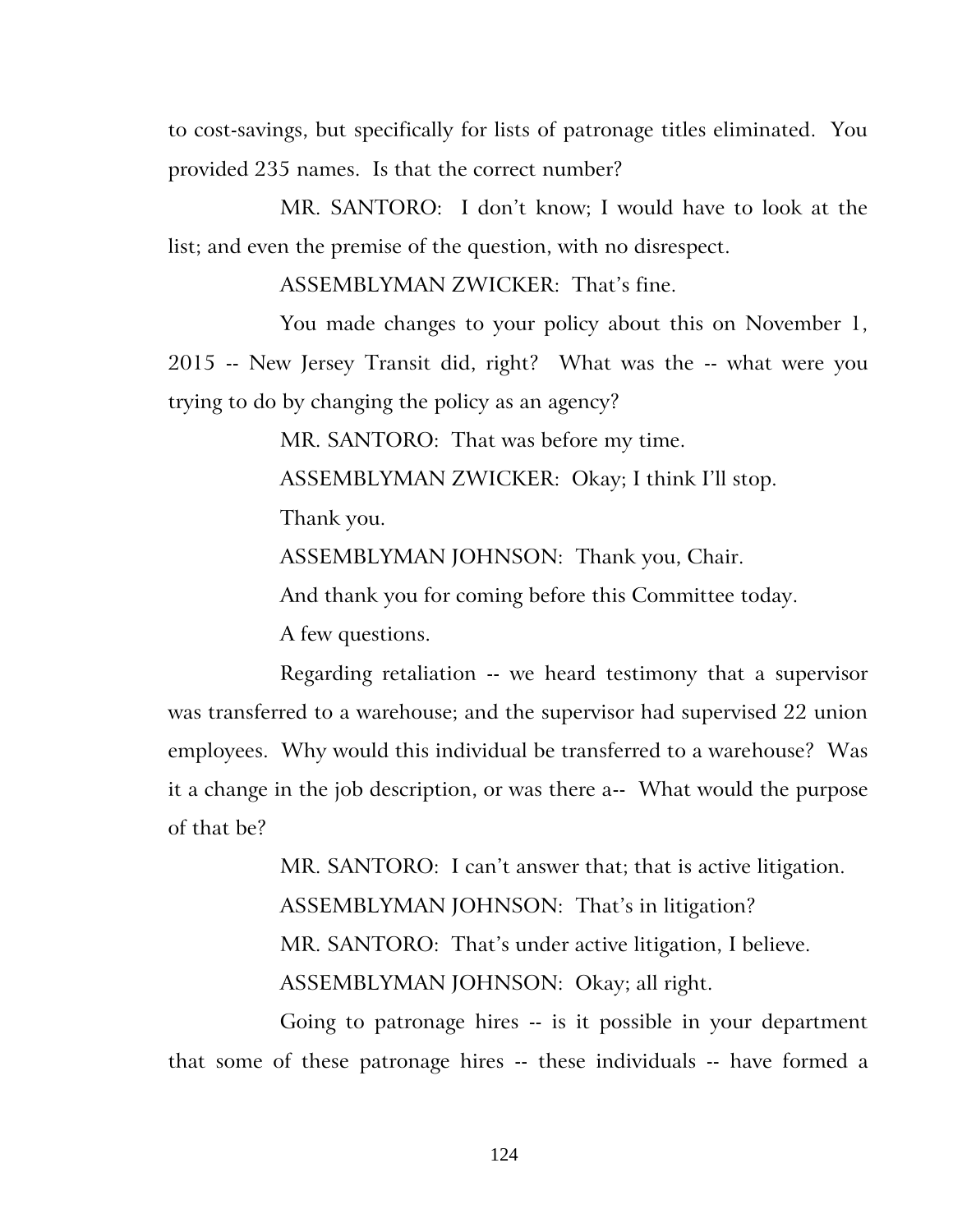clique and have empowered themselves to be a sub-supervisory force to either intimidate or run a certain part of New Jersey Transit?

MR. SANTORO: Clearly, I have not experienced any of that, or seen that. That would clearly have to be under operating, if it's during my tenure -- under me, unbeknownst to me. But I don't believe that to be the case.

#### ASSEMBLYMAN JOHNSON: Okay.

Getting back to-- I have an EEO question now. He stated that he makes recommendations to, I think, the Area Manager, Area Chief.

MR. SANTORO: Yes, that's what Mr. Sanders mentioned; yes.

ASSEMBLYMAN JOHNSON: Do they have to follow his recommendation?

MR. SANDERS: *Have to* are not the words that I would use. It's usually agreed upon; and there hasn't been an instance in which it was not carried through.

ASSEMBLYMAN JOHNSON: So it's up to their discretion whether they want to follow your recommendation or not.

MR. SANDERS: I would say, ultimately, they act -- all employees act on their discretion, including Area Management. I think that's fair to say.

ASSEMBLYMAN JOHNSON: If they decide not to follow your recommendation, do they have to take this decision to a higher authority, or does it stop there with them?

MR. SANDERS: Area Management is the ultimate decision maker in how they're going to manage their employees.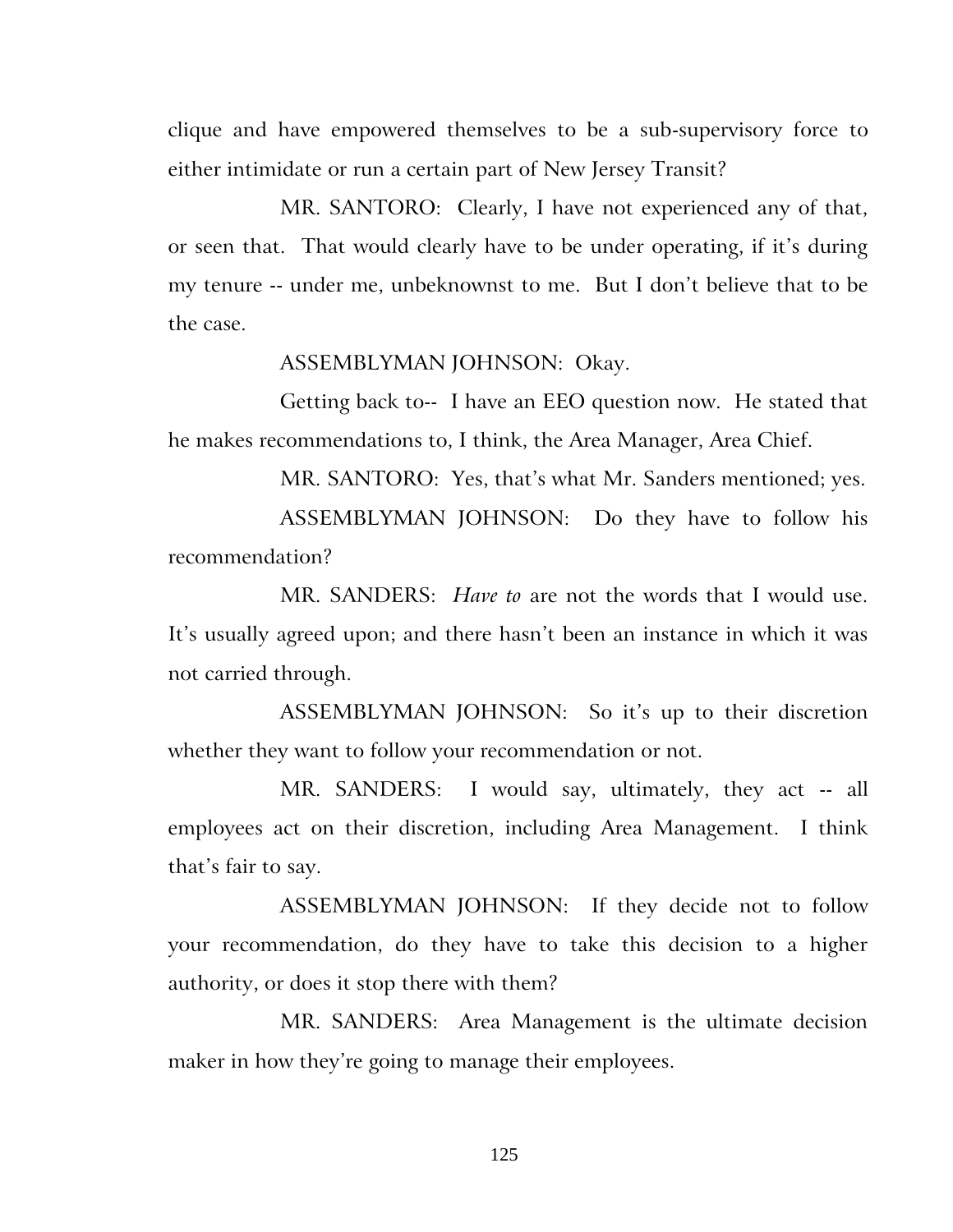ASSEMBLYMAN JOHNSON: Okay. So when this decision is made by the -- what's that, Area Chief, Area--?

> MR. SANDERS: According to the local area-- ASSEMBLYMAN JOHNSON: Area Management? MR. SANDERS: Right; yes.

ASSEMBLYMAN JOHNSON: When this decision is made by the Area Manager, it is then brought back to you as to, "Yes, we are," or "No, we're not," does it go to the Executive Director, or-- How is that - what's the follow-up to that?

MR. SANDERS: Usually it's agreed upon. Oftentimes, the senior management for the particular area is involved. If I'm involved directly, I will loop in the senior management. So there is agreement at that level over what we're going to do. So, you know, it's usually it's-- Again, it's not been the case in any instance that I can recall where there has been any disagreement on what we're going to do, or pushback, per se. We usually carry through on what we agree as the appropriate remedy for any policy or procedural breakdown.

ASSEMBLYMAN JOHNSON: Have you ever recommended termination?

> MR. SANDERS: No. ASSEMBLYMAN JOHNSON: Okay; suspension? MR. SANDERS: Yes. ASSEMBLYMAN JOHNSON: Without pay? MR. SANDERS: Yes. ASSEMBLYMAN JOHNSON: Has that been agreed to?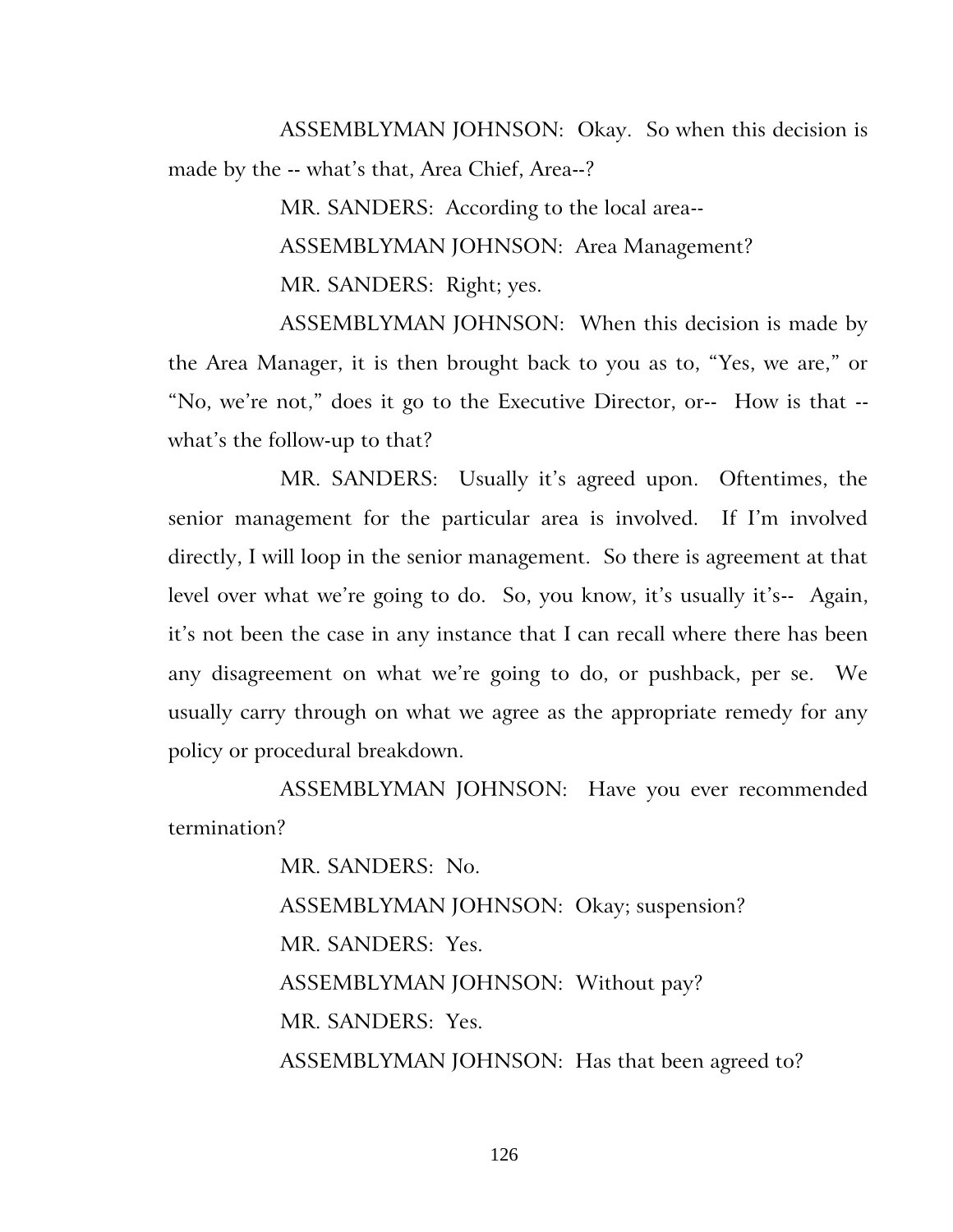MR. SANDERS: It's not been recent. The instance that I'm recalling-- Yes, it was.

ASSEMBLYMAN JOHNSON: So you feel that there has been proper discipline for those who violate discrimination laws, or practices, or regs?

MR. SANDERS: When we've been able to make determinations that there is a finding of probable cause -- yes, I believe we've appropriately disciplined the individuals involved.

ASSEMBLYMAN JOHNSON: Okay. Concerning the African American police officers -- is that a pending suit or is that finished?

SENATOR WEINBERG: That's finished.

ASSEMBLYMAN JOHNSON: Is that pending?

ASSEMBLYMAN McKEON: I believe it's finished.

ASSEMBLYMAN JOHNSON: It's finished. What was the outcome of that in the end? Was there some after-action review, based on the decision of the courts, which brought this complaint to the courts?

MR. SANDERS: Right; that instance preceded me -- the actual incident preceded me. However, when I first came onboard, I was part of a cultural assessment of the Police Department that did include diversity as a focus.

ASSEMBLYMAN JOHNSON: How does a police officer get promoted; what's the process? Is there a test, is there an interview? And also, for assignments -- what determines if an officer applies for an assignment, which is not a promotion -- what is the process for that?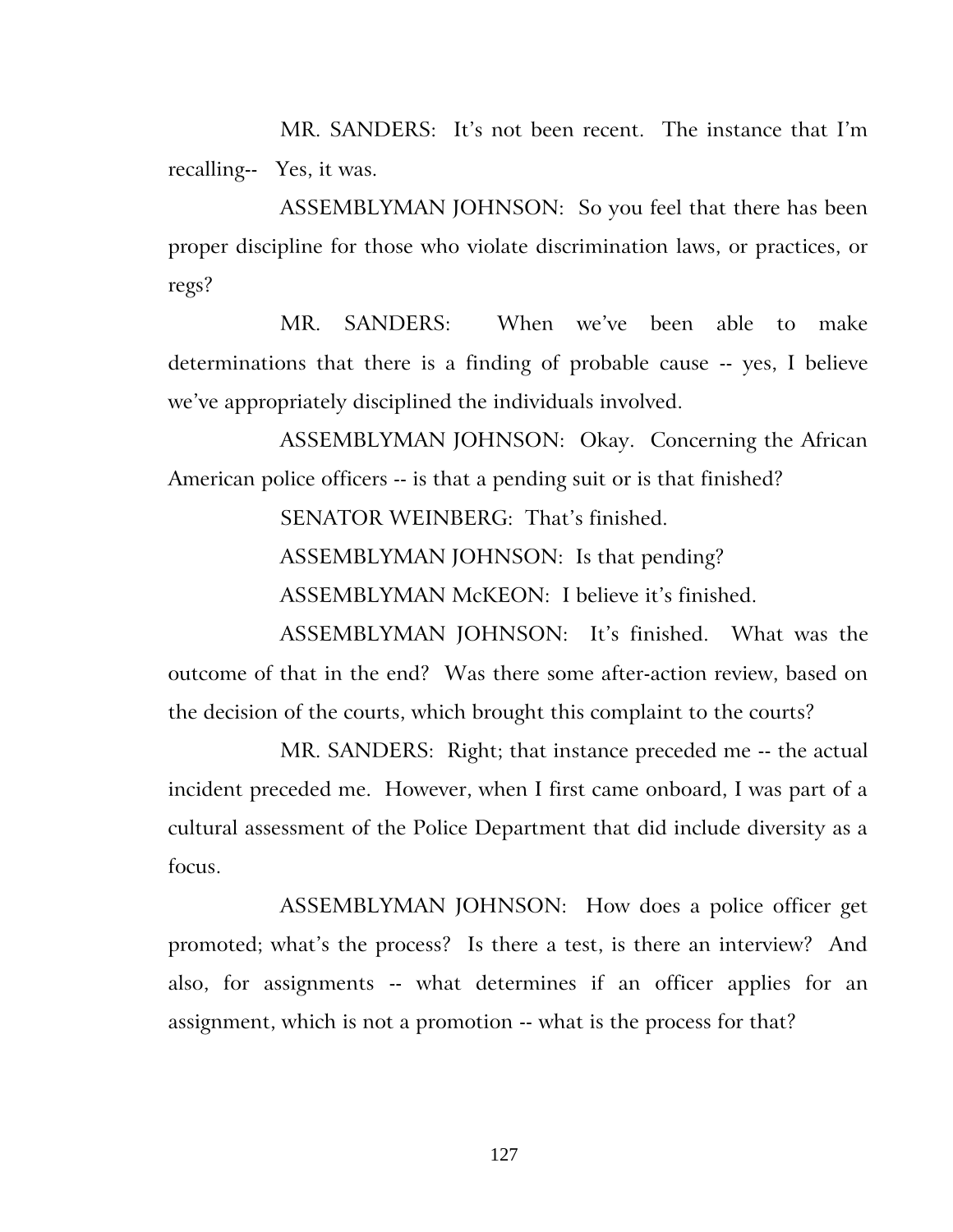**C H I E F C H R I S T O P H E R T R U C I L L O:** My name is Chris Trucillo; I'm the Chief of Police at New Jersey Transit. I've been the Chief since July -- the end of July 2010.

During my tenure, as per PBA contract, there are -- it is a written test given. Those who pass the written test move on to an oral evaluation, and the combined score results in a ranked list. When there's a vacancy, people are promoted into the position from that list. That's for police officer to sergeant. In the sergeant's ranks, the same process is also utilized, and that's how sergeants are promoted into the lieutenants ranks.

ASSEMBLYMAN JOHNSON: How about assignments?

CHIEF TRUCILLO: Assignments -- there are, per contract, appointed positions; and the Chief of Police has the authority to appoint into those positions. In my tenure, what I normally do is -- I might make that position -- make the Department aware that there's a position open, and then seek interested candidates. And then we'll look at interested candidates to see who would be a good fit into a particular position. There have been times when I've also appointed into a position.

ASSEMBLYMAN JOHNSON: Based on--?

CHIEF TRUCILLO: Based on what I believe is a good fit for that position.

ASSEMBLYMAN JOHNSON: Okay. How many officers do you have in the Police Department?

CHIEF TRUCILLO: Presently, now, we have 200 -- I believe 263. We're authorized 272, and that includes the additional 25 people who we were authorized, who are presently in the Police Academy.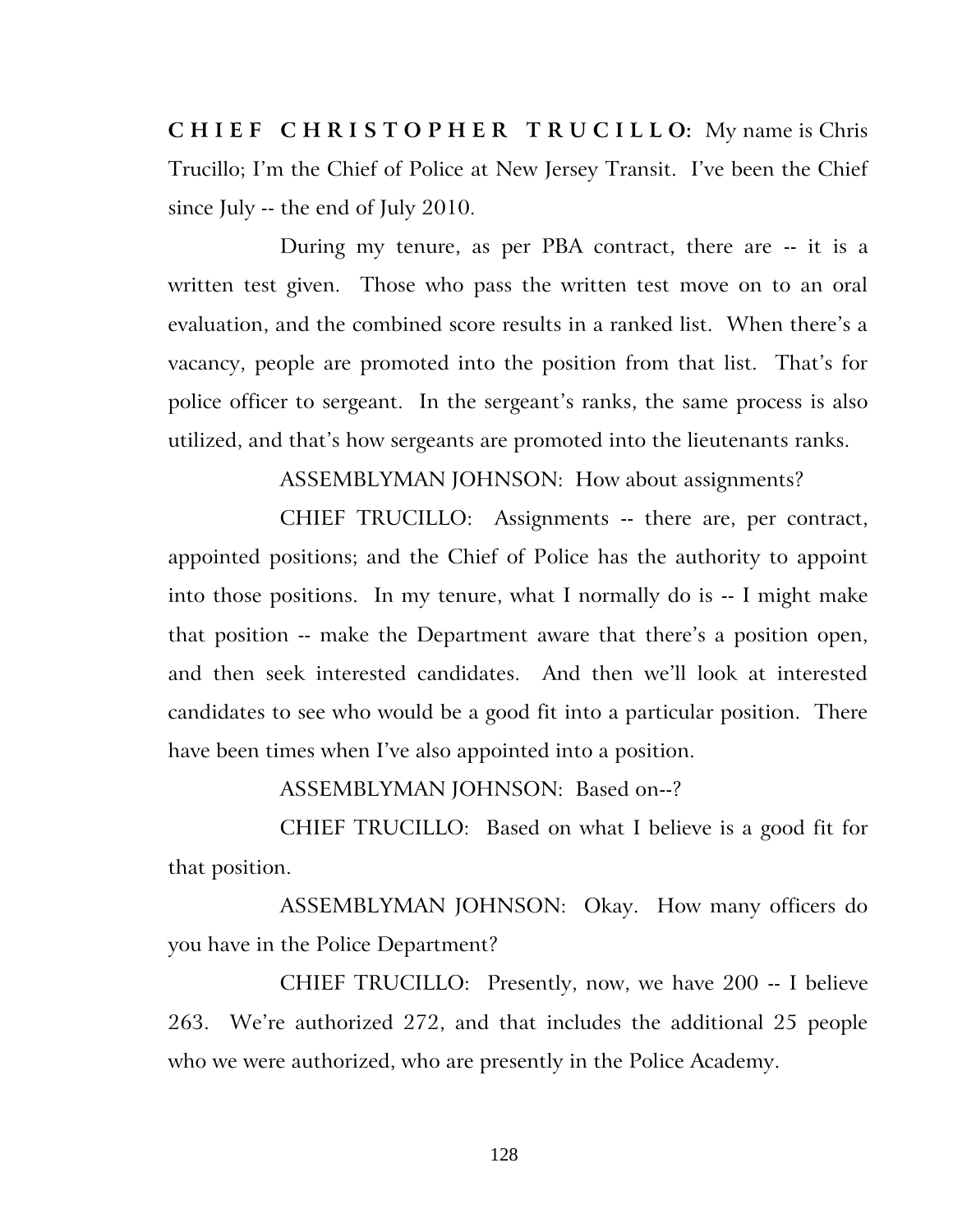ASSEMBLYMAN JOHNSON: When do they complete Academy?

CHIEF TRUCILLO: Their graduation is September 28, I believe.

ASSEMBLYMAN JOHNSON: Okay. So you have a total force of about 272.

CHIEF TRUCILLO: Yes, sir.

ASSEMBLYMAN JOHNSON: Okay; statewide?

CHIEF TRUCILLO: Yes.

ASSEMBLYMAN JOHNSON: All right.

The allegations made by these African American police officers--

Are you familiar with that?

CHIEF TRUCILLO: Just for con--

ASSEMBLYMAN JOHNSON: I know you can't get too far

into it, because-- Well, I guess the case is closed; yes, we can go into it.

But go ahead, Chief.

CHIEF TRUCILLO: I'm not sure if you're referring to litigation that's prior to my tenure; I believe you might be. I was not in the room when that discussion was going on.

ASSEMBLYMAN JOHNSON: Okay.

Okay, Chief -- Chairman, I think I'm done.

Thank you, Chief.

CHIEF TRUCILLO: Okay.

ASSEMBLYMAN JOHNSON: And thank you.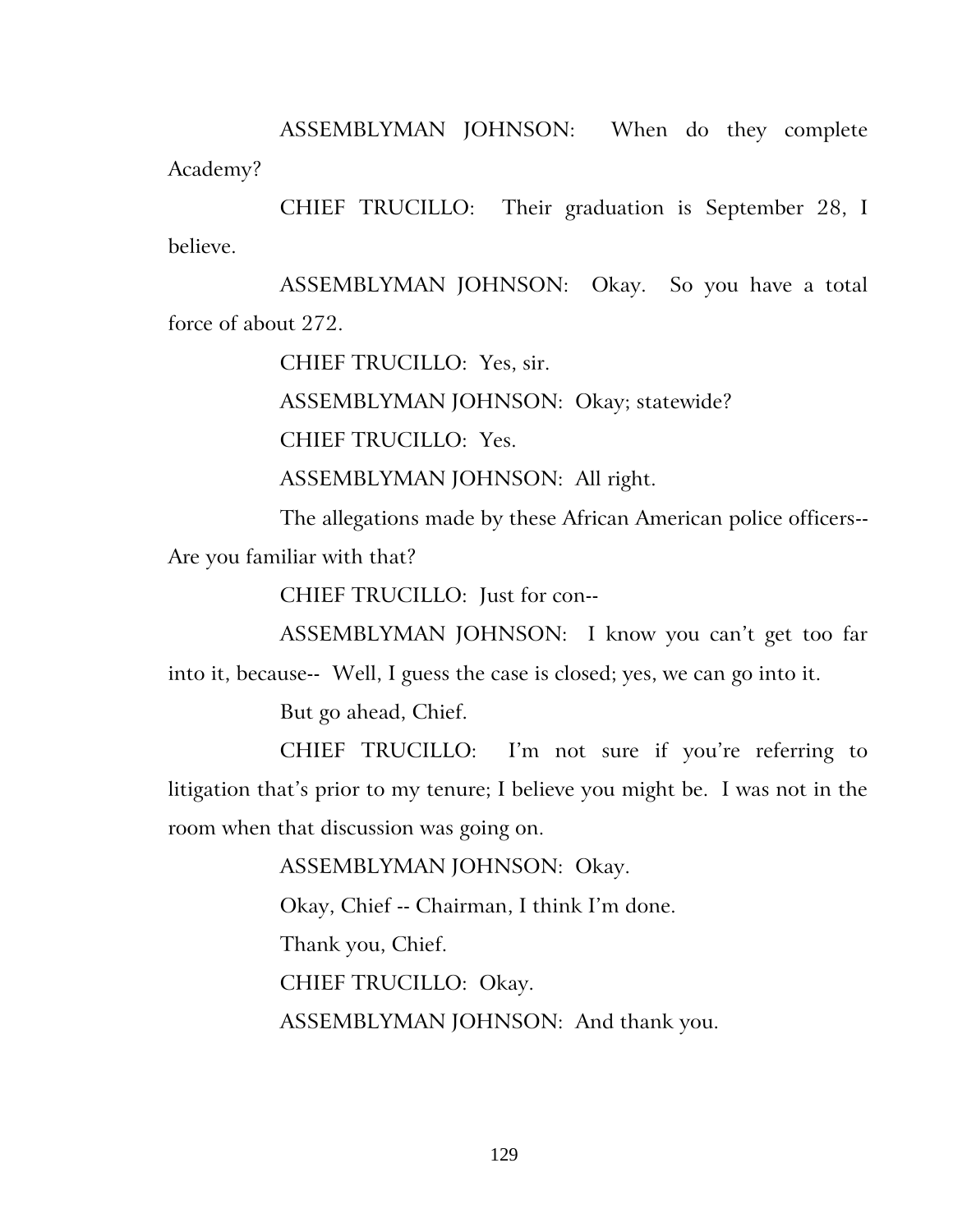ASSEMBLYMAN McKEON: I have just very few questions, but I know the Senator was anxious to follow up. And I'm not certain if the Senator or the Assemblywoman have questions.

SENATOR GORDON: I know Senator Weinberg -- Senator Weinberg had some questions for Ms. Prato.

ASSEMBLYMAN McKEON: Yes.

SENATOR WEINBERG: When was the-- Well, while the Police Chief is still here -- when was the settlement reached in that case?

CHIEF TRUCILLO: I'm not-- That's again, Senator, before my tenure.

SENATOR WEINBERG: I thought that was 2012.

CHIEF TRUCILLO: And this is-- I'm not sure of--

SENATOR WEINBERG: The lawsuit might have predated you; but the settlement, I think, is well into your tenure. I think I'm correct about that.

CHIEF TRUCILLO: And I'm sure you--

SENATOR WEINBERG: Can anybody--

CHIEF TRUCILLO: --may be, but I don't feel I have--

SENATOR WEINBERG: Well, if you found out about a several million dollar settlement involving the people who served under you, even though you weren't there when the lawsuit was instituted, you don't recall--

> CHIEF TRUCILLO: I don't recall-- SENATOR WEINBERG: --having some reaction?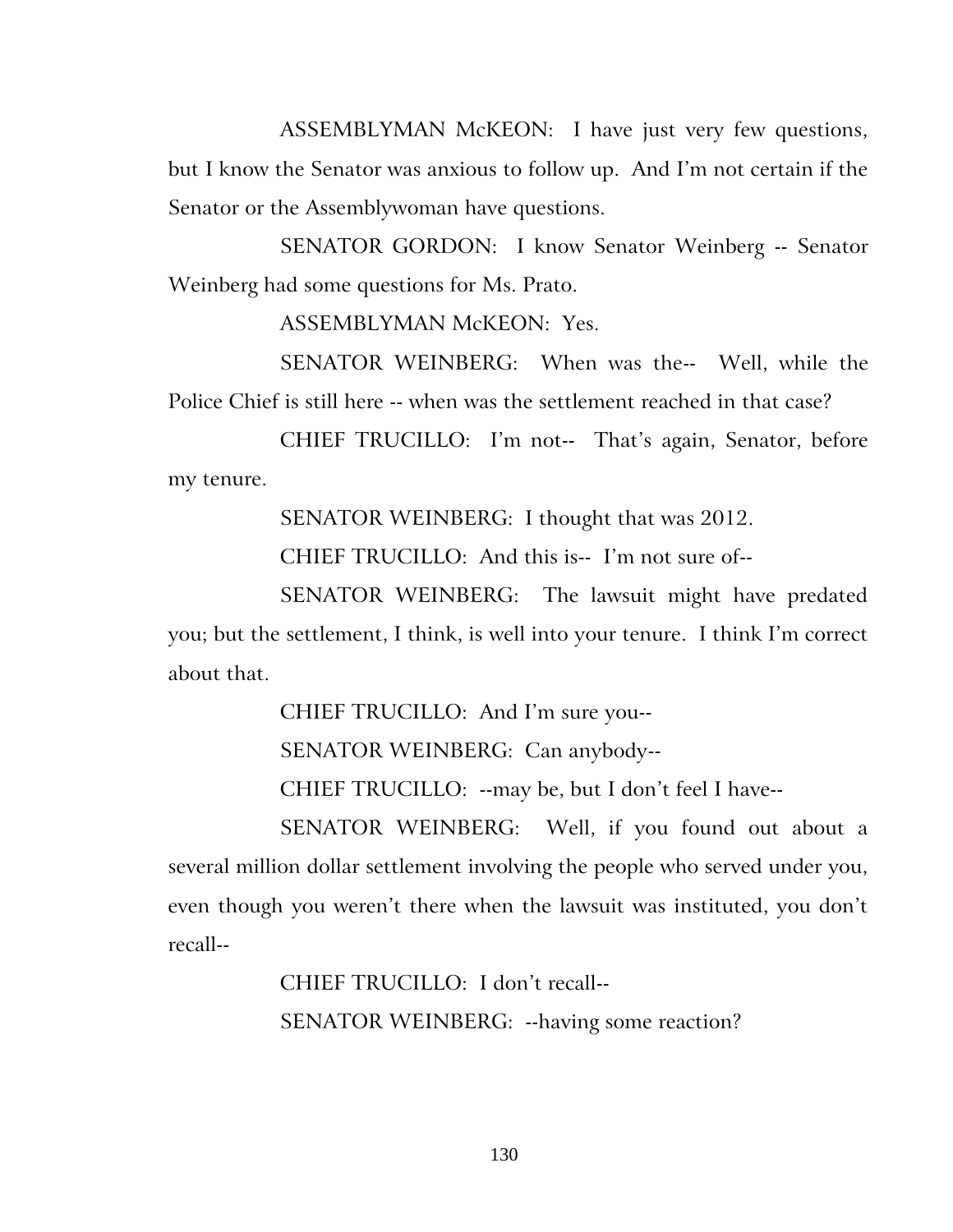CHIEF TRUCILLO: --the exact-- I remember the settlement. I was more focused on my mission, which was correcting conditions that led to that settlement.

SENATOR WEINBERG: Well, okay; then you were-- That's my point.

CHIEF TRUCILLO: Yes.

SENATOR WEINBERG: So if you -- then you were somewhat involved -- involved in terms of the corrective action.

CHIEF TRUCILLO: I was involved in corrective action; yes.

SENATOR WEINBERG: Okay, because--

CHIEF TRUCILLO: But not involved--

SENATOR WEINBERG: --you kind of made it sound like you didn't know anything about it.

CHIEF TRUCILLO: Not involved necessarily in terms of that settlement.

SENATOR WEINBERG: Okay; thank you.

Yes; and now back to the HR.

But while we're making the seat switch again (laughter) -- Mr. Santoro, what was your title before you became Executive Director?

MR. SANTORO: I was Assistant Executive Director of Capital Planning and Programs.

SENATOR WEINBERG: And Mr. Wyckoff, what's your title now?

MR. WYCKOFF: I'm Chief of Government and External Affairs.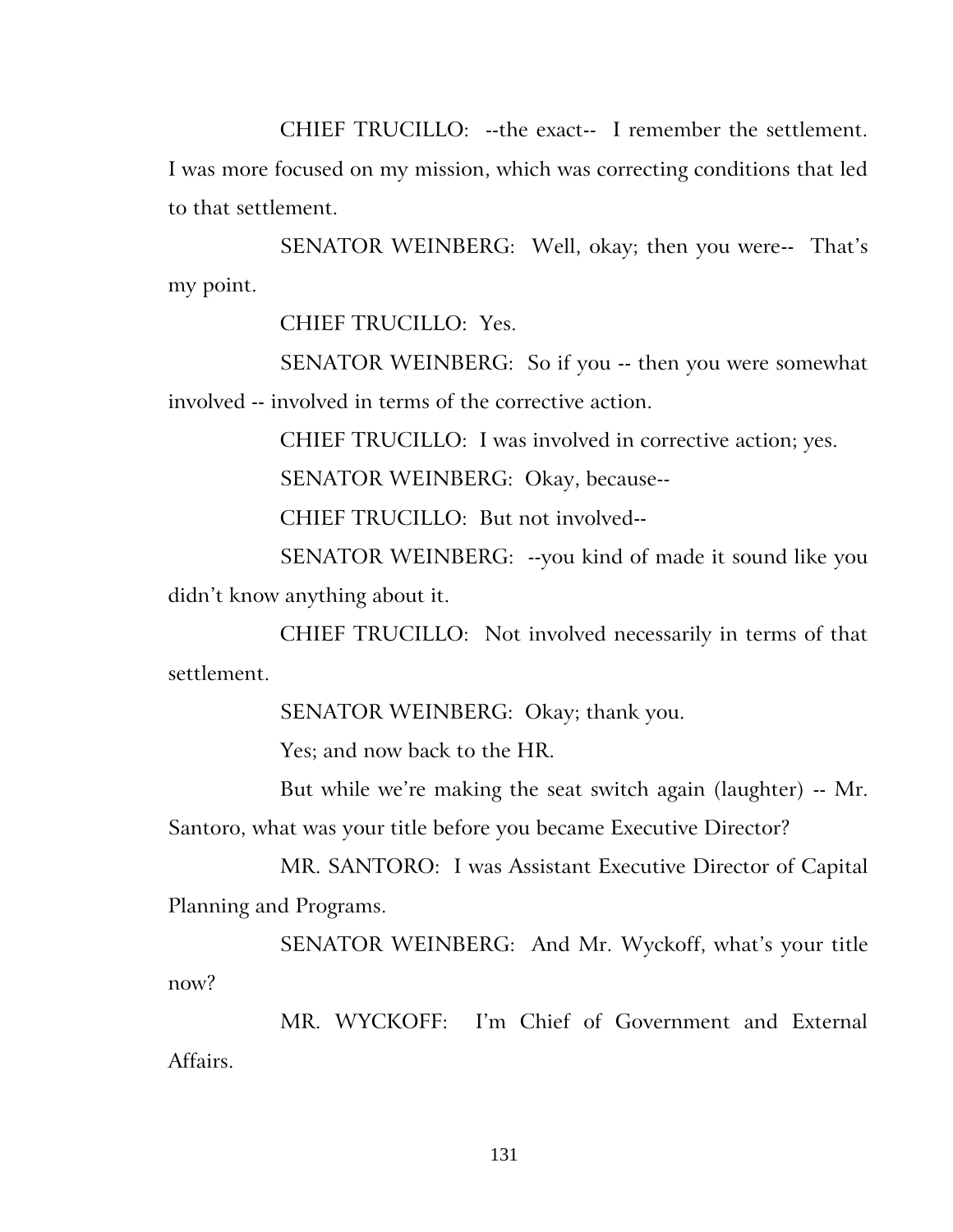SENATOR WEINBERG: Did you carry the *Chief of Staff* title at some point?

> MR. WYCKOFF: I did. SENATOR WEINBERG: Until--? MR. WYCKOFF: Until early June. SENATOR WEINBERG: Until what? MR. WYCKOFF: Early June. SENATOR WEINBERG: Of this year? MR. WYCKOFF: Of this year. SENATOR WEINBERG: So your title was changed recently.

MR. WYCKOFF: Yes. When Mr. Santoro came on, in addition to my then-current position of Chief of Government and External Affairs, he asked me to serve also as his Chief of Staff, which I did until June.

# SENATOR WEINBERG: Okay.

And my first question is -- back to Mr. Santoro -- who is responsible for fulfilling the subpoena requests for these job descriptions and résumés? Who in your organization?

MR. SANTORO: I don't know if there's one individual, but the DAGs are looking -- are involved in this as well -- fulfilling subpoenas.

SENATOR WEINBERG: As the HR Director, were you responsible, in any way, for gathering job titles or résumés?

MR. SANTORO: I believe-- Oh, you're here; okay. Go ahead. (laughter)

MS. PRATO: I was asked to pull job résumés from recruitment files and from employee files.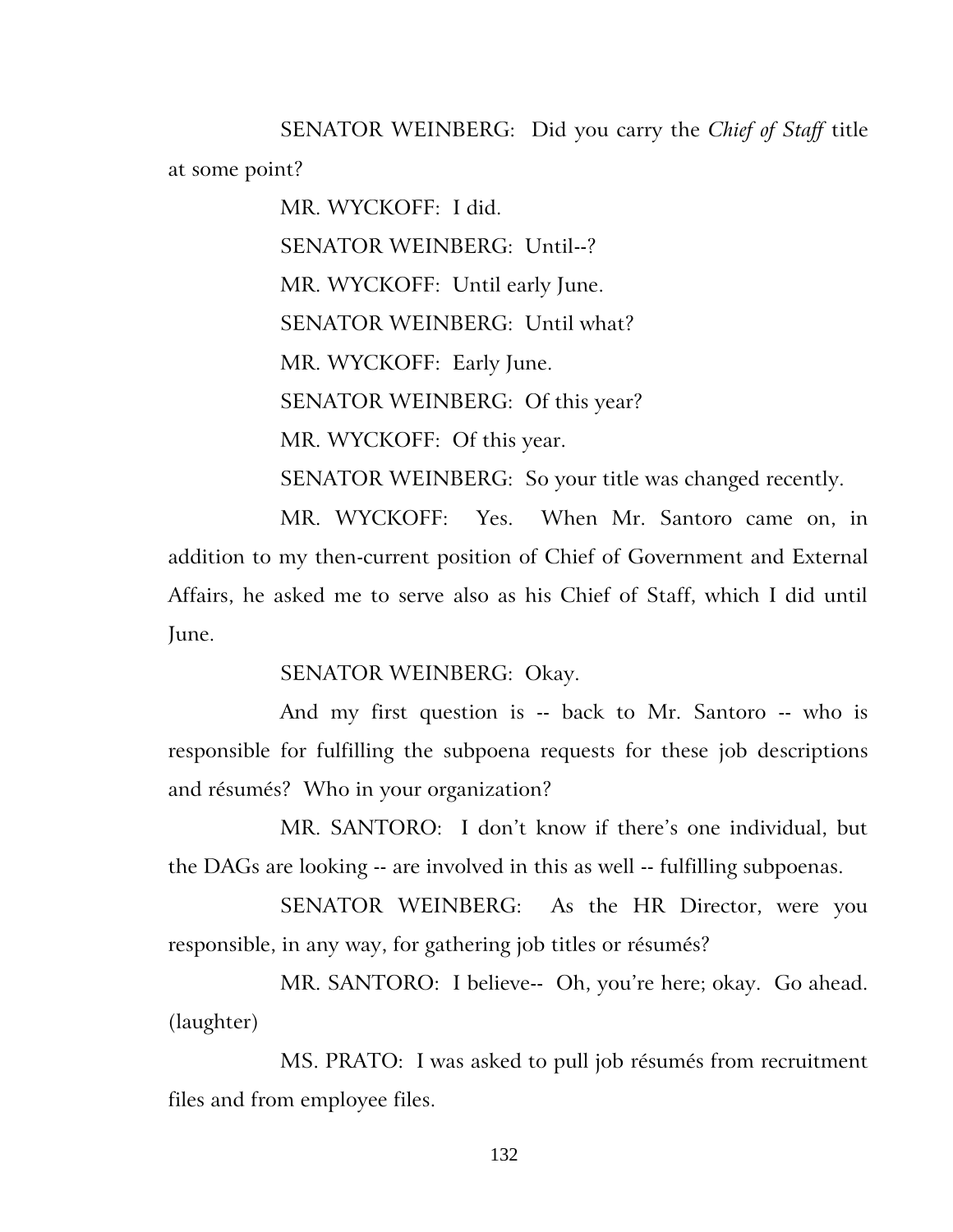SENATOR WEINBERG: Okay. And job titles -- aren't you the one who would be keeping the job descriptions of various -- particularly senior management positions?

MS. PRATO: Yes, ma'am.

SENATOR WEINBERG: Okay; well, the job description of, for instance, the Chief of Policy and Planning -- you testified-- I'm not sure what you said a little earlier in terms of that specific job description. Would you not be responsible for that job description and supplying it, in terms of people asking for it?

MS. PRATO: Yes, there is -- my understanding -- a draft that was never finalized into the job description format that we would have supplied.

SENATOR WEINBERG: And how does a job description get finalized?

MS. PRATO: It goes through our Compensation Classification Unit; and they work with the supervisor of the position to make sure the accountabilities are accurate, and then it is finalized.

> SENATOR WEINBERG: Do all those people report to you? MS. PRATO: Compensation and Classification does.

SENATOR WEINBERG: So if a job description doesn't get finalized, do you have a certain amount of time that you call them and say, "Hey, what's going on here?"

MS. PRATO: No, there's no prescribed amount of time.

SENATOR WEINBERG: So then, what is the job description before it's finalized? A person who is in a job that is not yet been finalized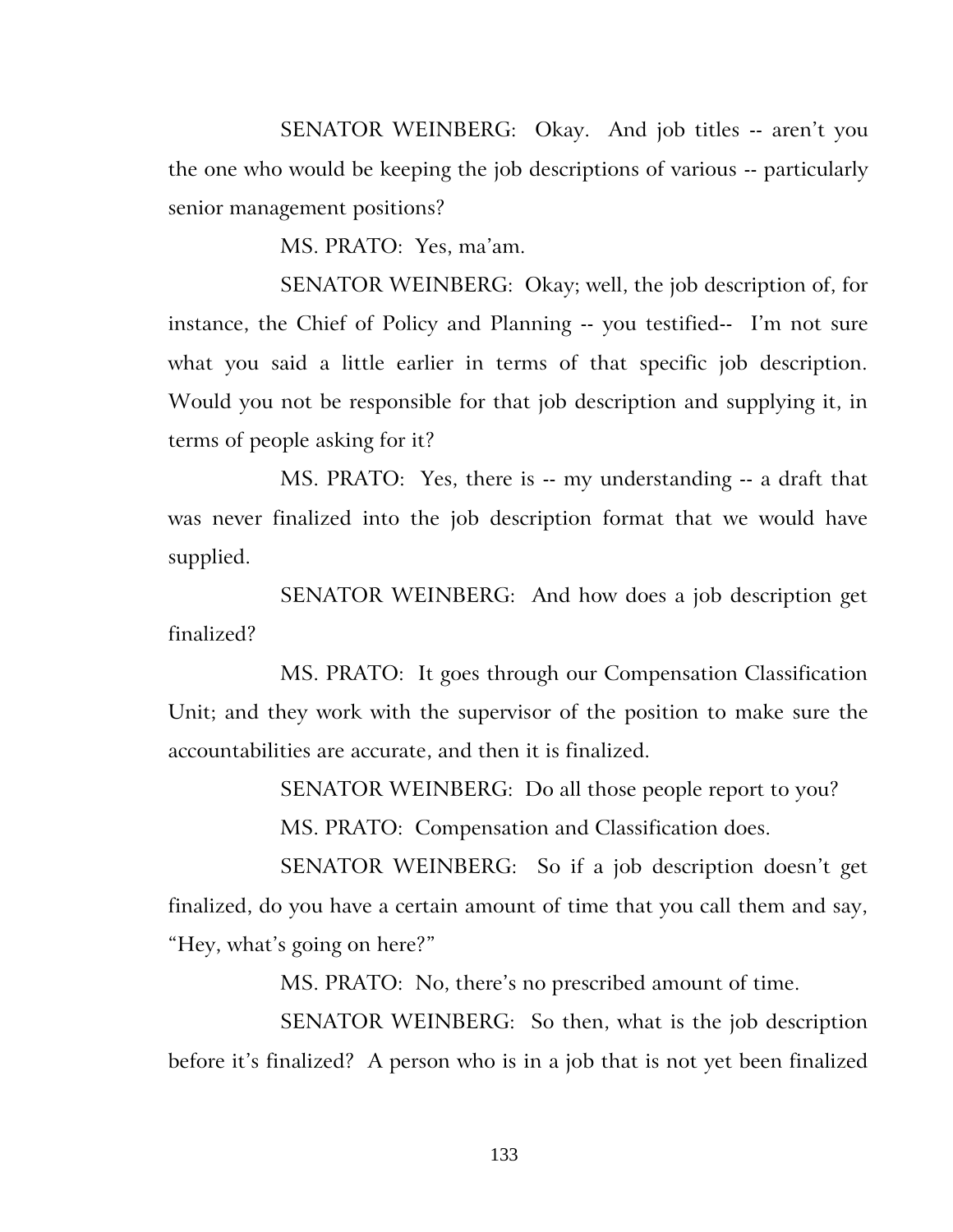-- does that mean that they have no prescribed job responsibilities, officially?

MS. PRATO: No, it doesn't mean that. It means that it's a living document that changes, is revised; we're constantly revising job descriptions, employee qualifications, new accountabilities, eliminating accountabilities, shifting accountabilities. It's a fluid process.

SENATOR WEINBERG: And there's no time limit necessary to get a job description finalized.

Do you have the ability to finalize a job description? Is that your responsibility after this reporting bureaucracy does its work?

MS. PRATO: Yes, I would say I have the ultimate responsibility.

SENATOR WEINBERG: Okay. So that job description, along with, maybe, some others of the senior management, have never been finalized?

MS. PRATO: I know that one has not been finalized; I don't know of others. And perhaps it was an oversight if it was not included in the subpoena.

SENATOR WEINBERG: Okay. Are you aware of how many job descriptions and the kinds of titles that my two Assembly colleagues outlined were missing from this subpoena response? Are you aware that you were putting together these documents as a result of a subpoena?

MS. PRATO: Yes, and they went in tranches. So I'm not sure what may or may not have happened to them; but we will look at them and get them to you.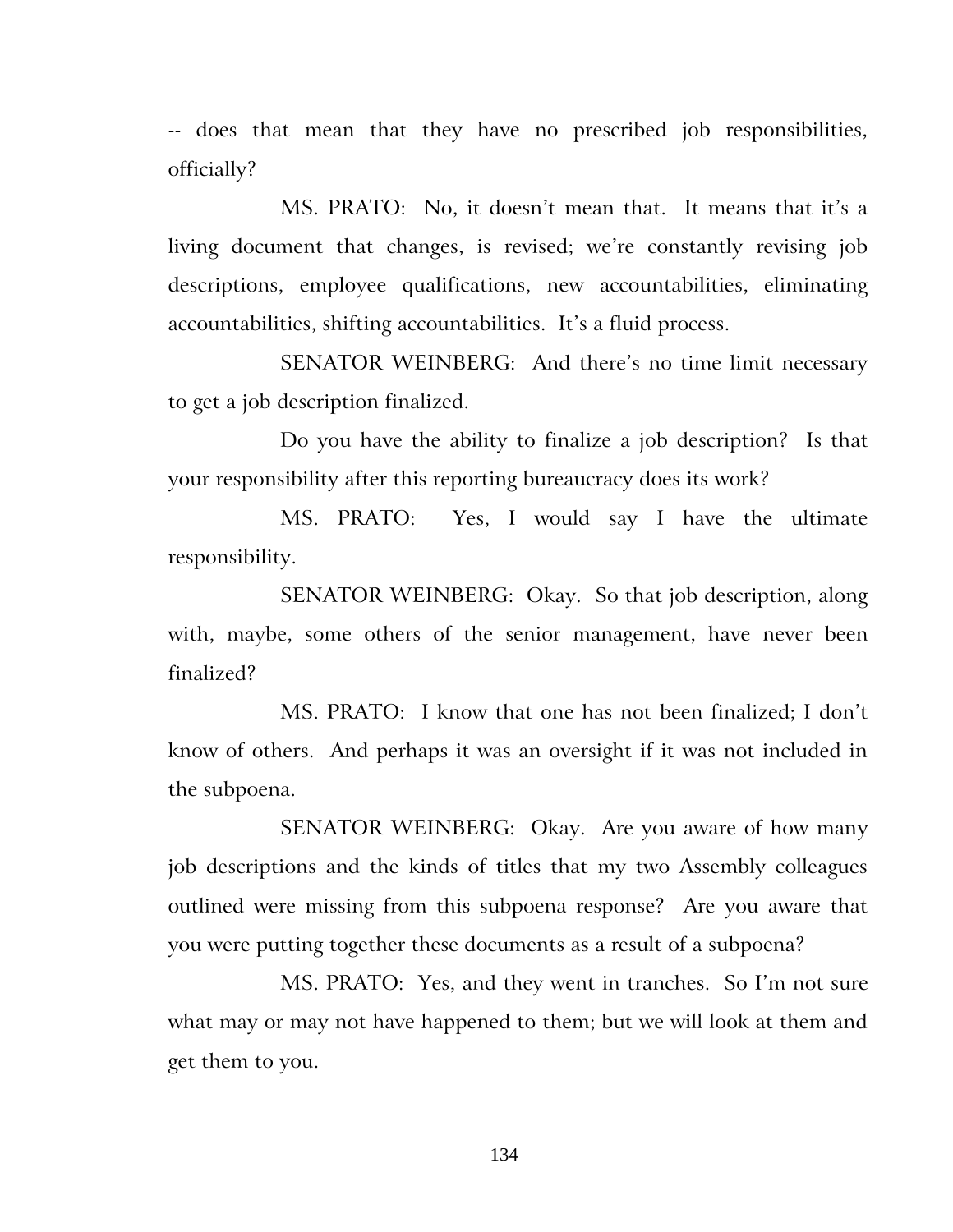SENATOR WEINBERG: Well, again, let me accentuate to you -- repeat it again. These documents were requested as the result of a subpoena. And the fact that nobody seems to be aware of how these documents -- or those documents that are missing, I find a little surprising. As I said -- and let me quote our Co-Chair over there, "This Committee is not to be trifled with." You are sitting there, as the Human Relations (*sic*) Director for New Jersey Transit; that's a pretty big job. And you were asked to comply with a subpoena through, I'm assuming, the Attorney General's Office.

MS. PRATO: Yes, ma'am; I understand.

SENATOR WEINBERG: So you have a legal requirement to respond.

MS. PRATO: Yes.

SENATOR WEINBERG: Am I correct?

MS. PRATO: And I've been working with the DAG's Office as the clearinghouse, in terms of document transmission.

SENATOR WEINBERG: I'm sorry; can you repeat that?

MS. PRATO: I've been working with the DAG's Office as the clearinghouse for document transmission.

SENATOR WEINBERG: Well, you're more than a clearinghouse; you are responsible for final job descriptions.

MS. PRATO: I am.

SENATOR WEINBERG: And you're responsible for, I'm assuming, job applications, résumés -- to see if people are qualified for the job description and the job in which they are supposedly functioning?

MS. PRATO: Yes.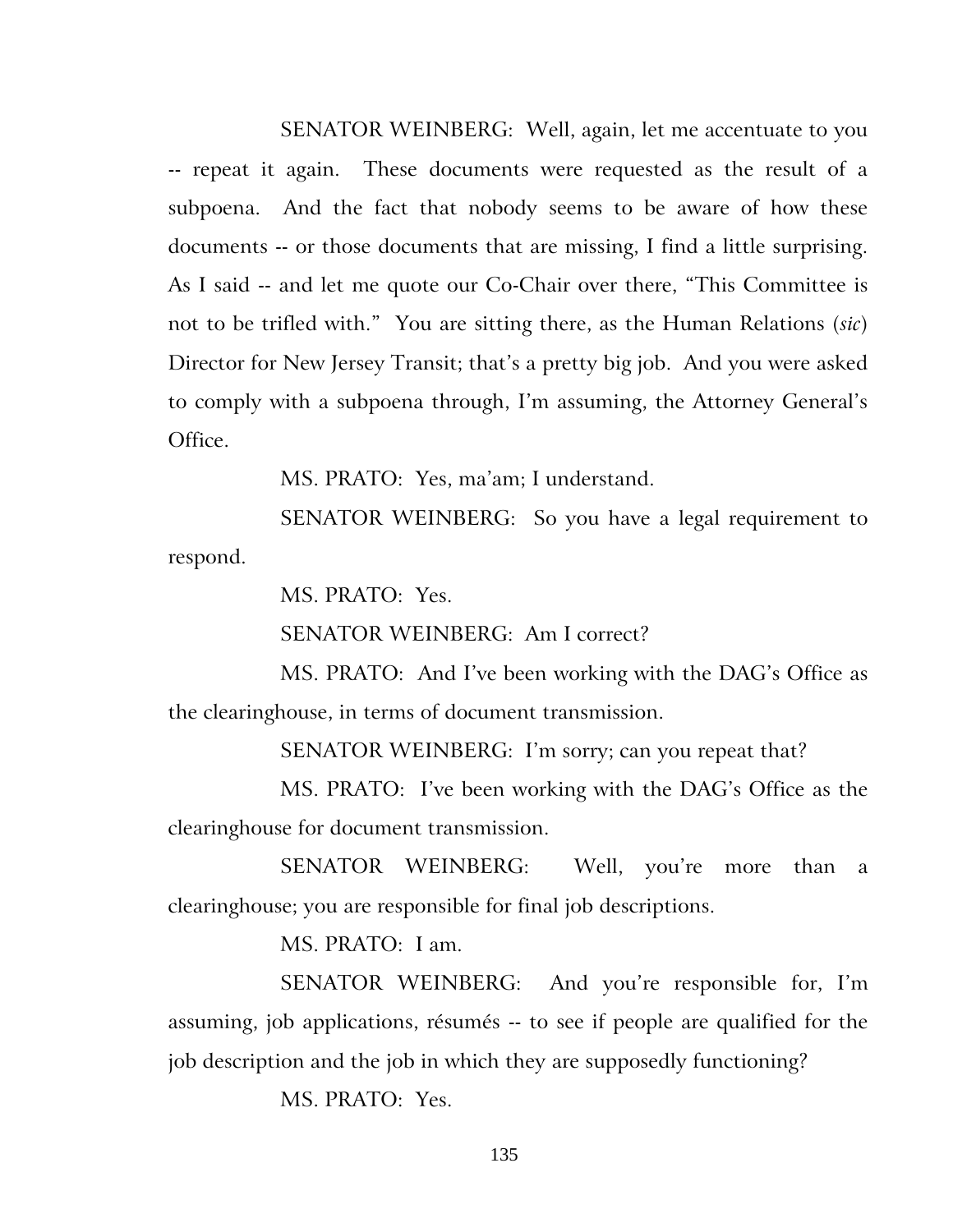SENATOR WEINBERG: So you are more than a clearinghouse. You have direct responsibility for personnel at New Jersey Transit; direct responsibility, based upon what you just told us, for finalizing job descriptions.

MS. PRATO: Yes; and there might be a misunderstanding in the production of the documents. They were going from Human Resources to the DAGs as a clearinghouse. So perhaps, in that transmission, there was a ball dropped.

SENATOR WEINBERG: Yes, it sounds like a very large ball dropped.

Thank you.

SENATOR GORDON: I'd just like -- as long as we have Ms. Prato here, I have some questions I think are of an HR nature. And they relate to background checks.

We've been led to believe that there's -- there certainly isn't a surplus of engineers. And so I would think that it's important to try to expedite the certification of engineers to the extent that you can.

We understand, or we've been advised that, background checks for engineers can take nine months to complete. The background checks for New Jersey Transit police officers, we're told, can be completed in a matter of days. You use an outside vendor for the background checks for the engineers, I'm told.

First of all, is my information correct? And if so, I mean, how do you account for that? I mean--

MS. PRATO: It is incorrect. Our background checks usually take 10 to 12 days to return. They include an educational check and an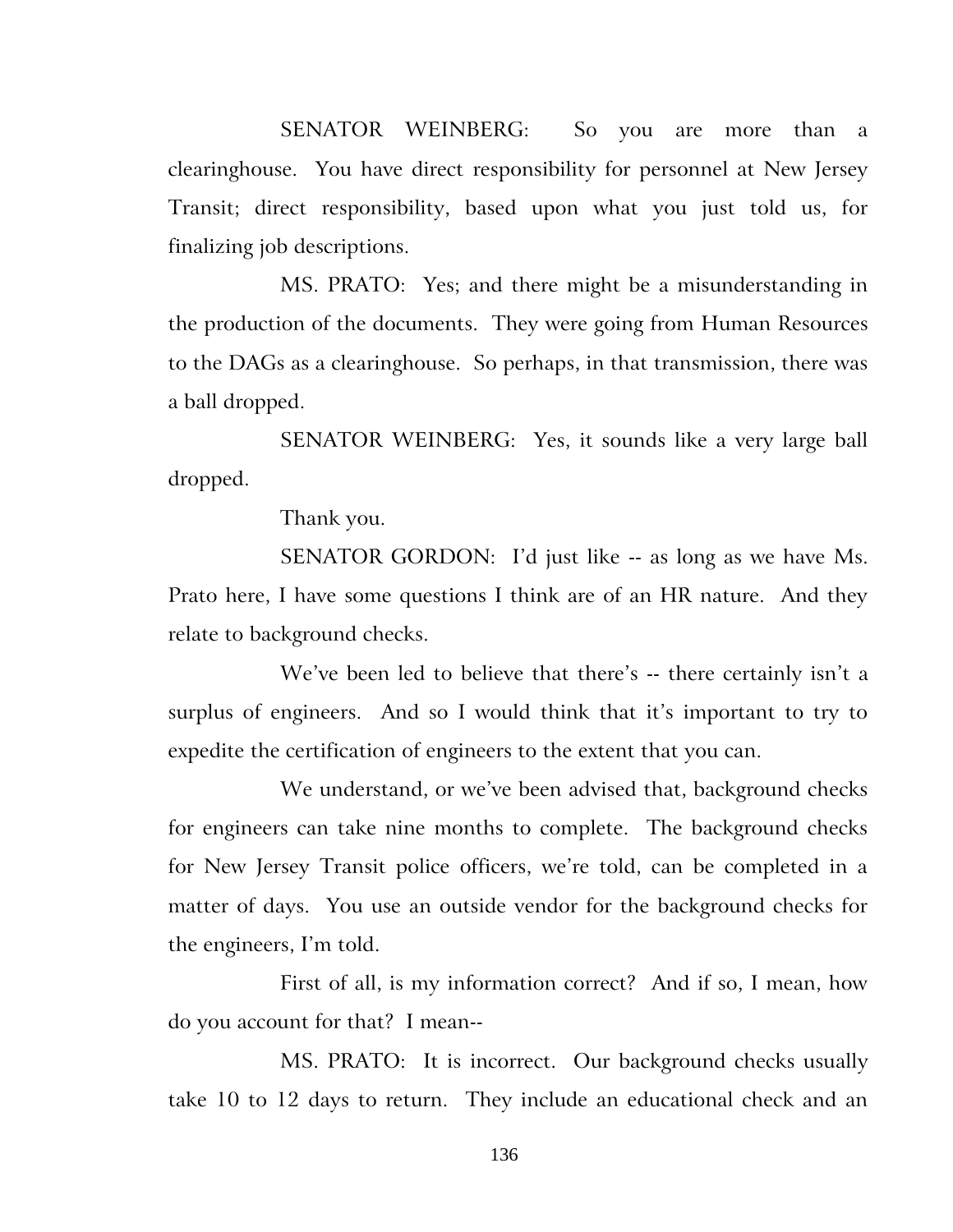employment check. We have frontloaded that in the process, knowing that it does take some time, because they go back in time and check all areas where someone may have lived. So it depends on jurisdiction responses.

#### SENATOR GORDON: Okay.

MS. PRATO: We use Inquiries, an outside vendor, to perform these searches for us. I do not know of any background check that would ever take nine months.

#### SENATOR GORDON: Okay.

Also related: engineers. We have been advised that other agencies, like the MTA, have been successfully recruiting engineers away from New Jersey Transit. And if that's correct, one would think that you would need to increase the number of people who are in the training process for engineers. Can you tell us -- have you, in fact, been able to increase the number of people in the training stage for engineers?

MS. PRATO: So that's a two-fold question.

Training for engineers takes about 20 months to go from your hire date to the date that you're certified. So it's a long process. Human Resources, along with Rail Operations, identifies the viable candidates who go into the training program. For example, in January -- January 24, 2017 -- we put 17 employees -- new employees into the training program. Today, we have 11; they drop out for various reasons. One of the tasks that I've assigned to my team members is to understand the reasons why they're dropping out, what can we do to help them succeed, what are the success factors that lead to a successful candidate, what are some of the areas that we should be looking for, what are the core competencies that we should be screening for in the interview process -- so that we end up with 17 who go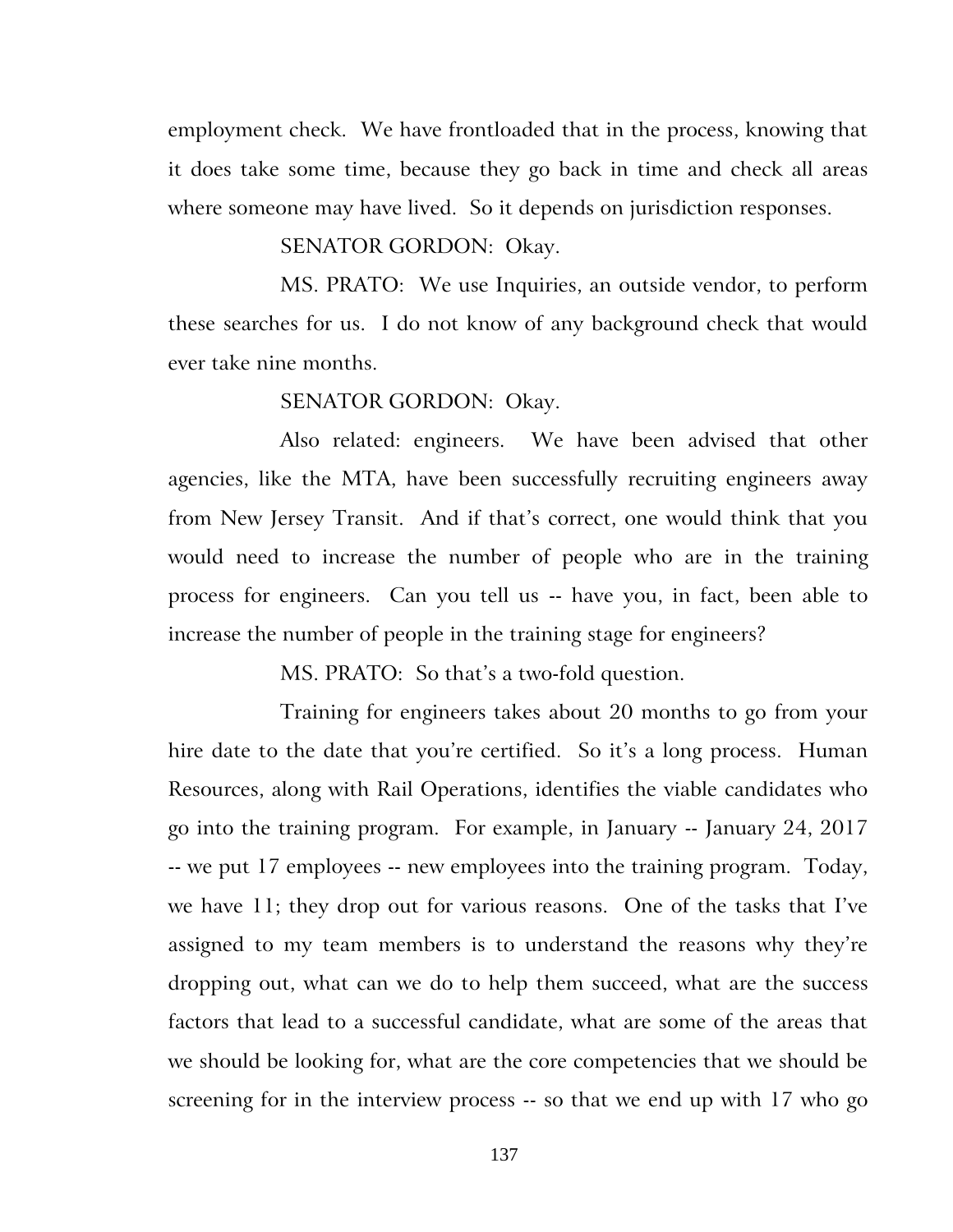in and 17 who come out. It's a tremendously complicated, technical position. There is a lot of memorization required; there's a lot of commitment required.

Not everybody is cut out to be a locomotive engineer. And so there are a lot of folks who you might experience when you interview who say, "That's no problem, I can do that, I can work long hours, I'll work weekends." And then as the process matures, they realize that this position isn't for them. What we're trying to do is build a better process; and we've worked tremendously hard in the last four weeks, with the manpower shortages, to identify a class to start on October 4 that will meet those requirements. We're working with the instructors on the Rail Operations side; we're working with the Human Resources Department on the human capital side.

#### SENATOR GORDON: Okay.

Just one other HR-related question; and I apologize if this has been touched on before.

Are all senior positions that are available posted and advertised?

MS. PRATO: No. Our policy calls for any position that is not a direct report to the Deputy Executive Director or the Executive Director to be posted. We changed that policy in November 2015. Prior to that, it was any position that was a Senior Director or above. So we tightened the policy and have more positions posted than we did previously.

SENATOR GORDON: So you have actually increased the number of positions that are posted.

MS. PRATO: Correct.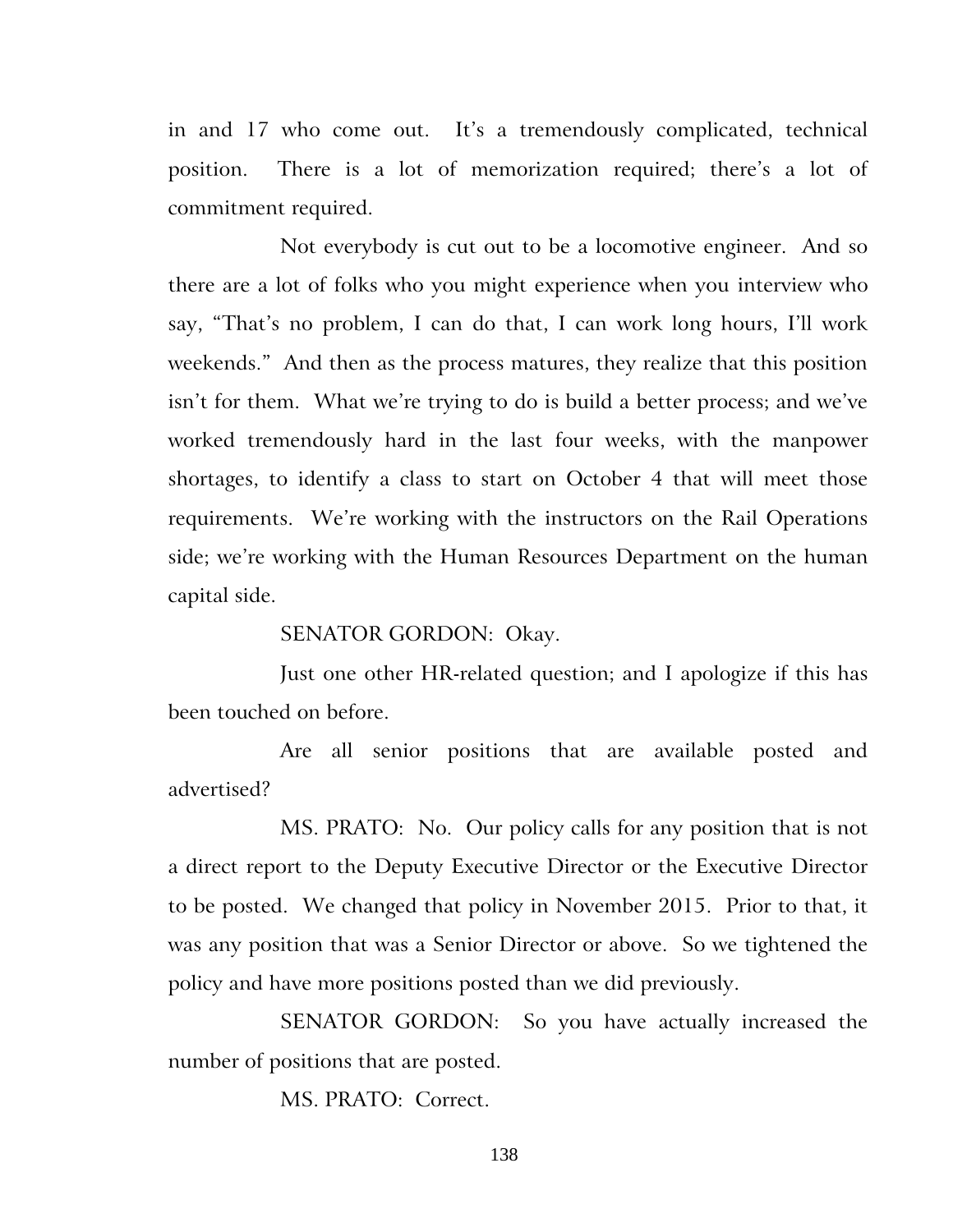SENATOR GORDON: Okay.

Anyone else?

ASSEMBLYMAN McKEON: Yes, I--

SENATOR KEAN: Mr.--

ASSEMBLYMAN McKEON: Oh, go ahead, Senator. I'll defer to you.

SENATOR KEAN: Oh, I'm sorry. Thank you, Mr. Chairman; thank you, Mr. Chairman.

Two quick questions.

I think the first is -- one of the things that we've had testimony on here before, and a lot of concern from many of our constituents -- was the issue of engineers refusing service; therefore, that meant that they went in service, and they left; and all their constituents did not have -- or, the people who were supposed to ride the trains didn't have the opportunity to ride the trains because they were out of service.

Is there any work being done -- and the answer at that juncture -- the statement was that if it was within the collective bargaining agreement, they allowed those individuals to refuse service at certain times. Has it been given any thought-- Has any thought been given to changing, in the next time that collective bargaining comes up, that set of rules that has allowed for many of our constituents to be adversely impacted over the course of the summer?

MR. SANTORO: So I think that element of the contribution to cancelations -- I'm certain that the next round of negotiations, that will be spoken about as well. And as I may have said before, it's certainly a complex issue; that is one element of the rationale or the reasons why we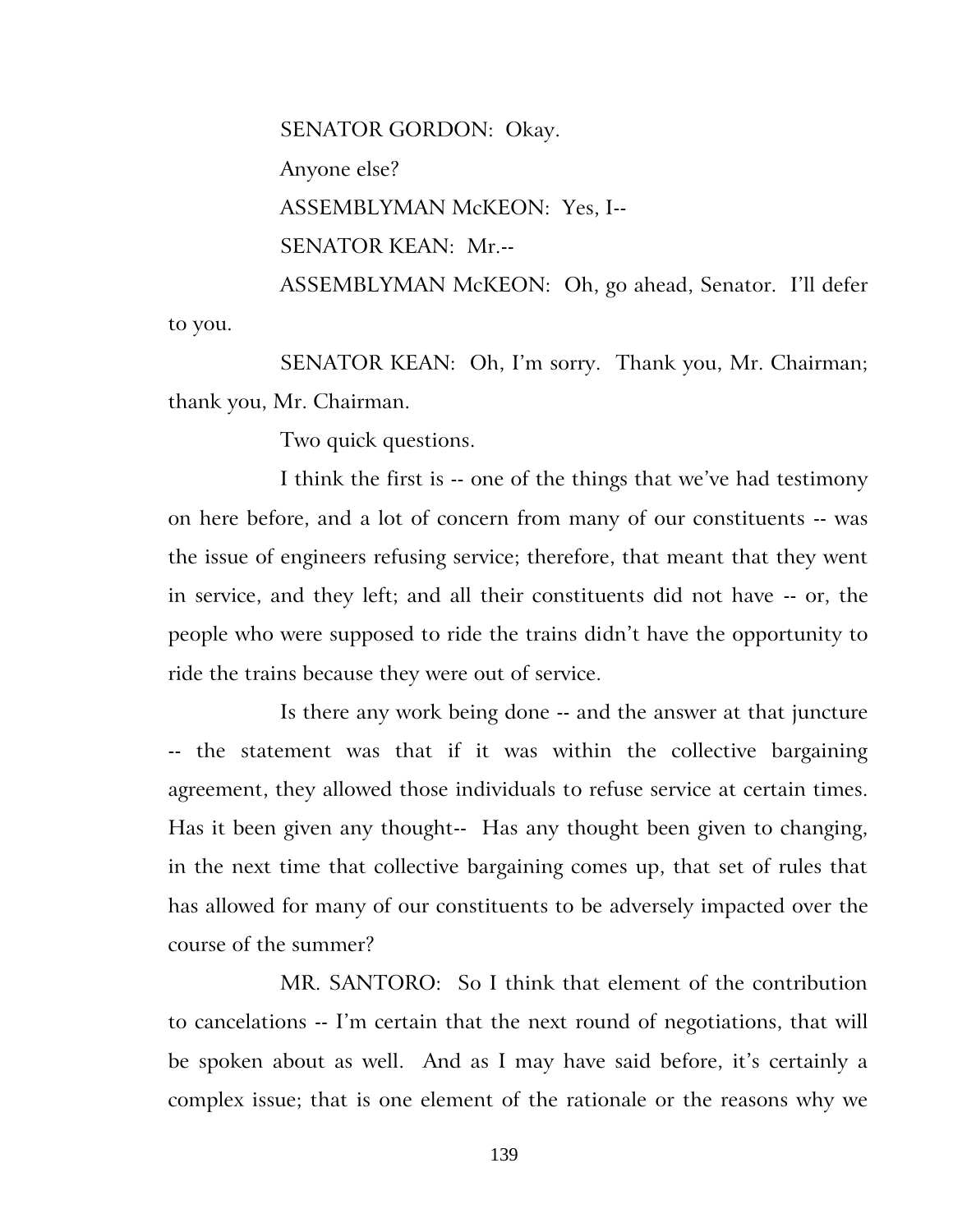had to cancel trains. There are others as well that will be discussed, going forward, with the union negotiations in the future. I think that's still a year-and-a-half, maybe two years away.

But we will certainly be engaging the unions in discussions about how to ensure that the annulments and cancelations are set to a minimum. As I stated in my opening remarks -- with the change in the summer going into the fall, we anticipate having more locomotive engineers available to us. So I think the confluence of the summer ending, vacations being less than they would be in the summer-- So we're looking forward in the short term; and looking forward in the long term, we'll be having discussions with the unions as well.

SENATOR KEAN: It just seems to me that there are certain events, and I think they cause disruption you can't plan for. It seems to be a human deliberate action. Seems to be something that needs to be -- that works against their stated purpose in their contracts, should be acted upon.

MR. SANTORO: And that would be true -- that would clearly be true. But as I said, there are other related issues that we will be discussing with the unions in the near term and the long term.

SENATOR KEAN: The second issue I have -- and if I may, through you, Mr. Santoro -- the residency. If I could speak to the issue from the hiring, and the job descriptions, and-- Do you know of any other state that has a residency rule for State employees, university teaching professions?

MS. PRATO: I am not aware -- I haven't looked for any other states. I am aware in other county governments that I've worked for that they had residency requirements within those counties.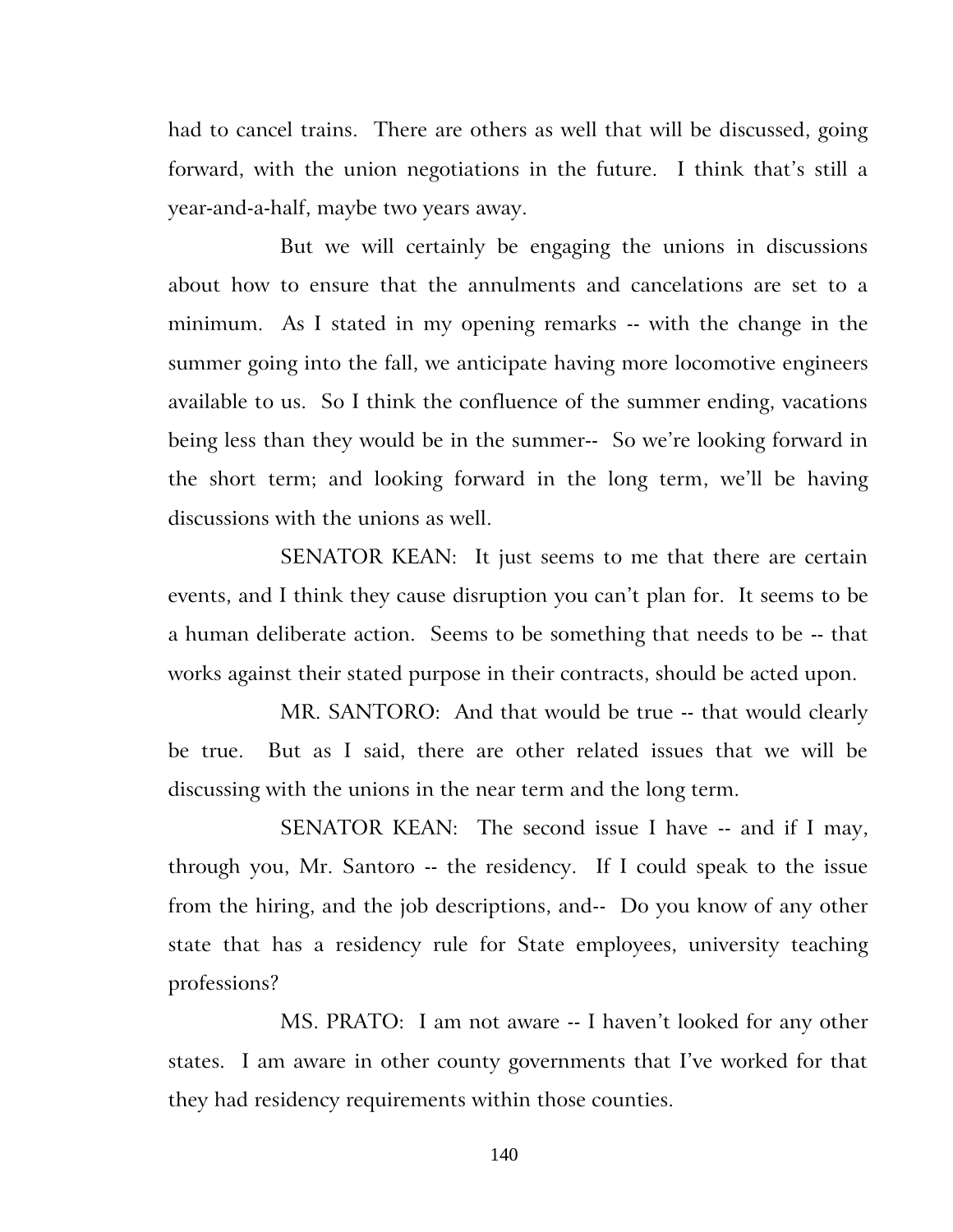SENATOR KEAN: But it seems to me, for something like New Jersey Transit-- I think the whole policy is wrong-headed. But it seems to me-- Have you seen any instances where that has impacted -- people said, "Oh, I didn't know about the residency requirement. I can't apply for that job because I can't move my family, I can't do this." Have you ever seen that happen, or heard of that happening, from that perspective?

MS. PRATO: I've heard of employees who are unable to move in. They have a year from the date of hire to move into New Jersey. I've heard of employees who have had extenuating circumstances regarding their personal life, or perhaps a spouse, perhaps location where they can't.

We've worked with the New Jersey First Commission; and when we support a position for critical need -- and we've identified our Rail, and our Bus; and especially our Bus at our border facilities to Pennsylvania and New York, where it's very difficult for us to recruit from -- that we've asked for exemptions from the New Jersey First Act policy. And they have, gratefully, granted those.

SENATOR KEAN: Do you think there are people who chose not to apply because they read that in the job description and-- I mean, as reported, I mean, some of the testimony that has the opportunity to be very public in those Commissions, is very personal in some of the reporting that I've read in the *Ledger* and other places. And it seems to me that some of these individuals may not want to even apply for the opportunity because they have a spouse who works across the river, or they have a variety of other things going on in their lives. I mean, you could be losing valuable - potential valuable employees.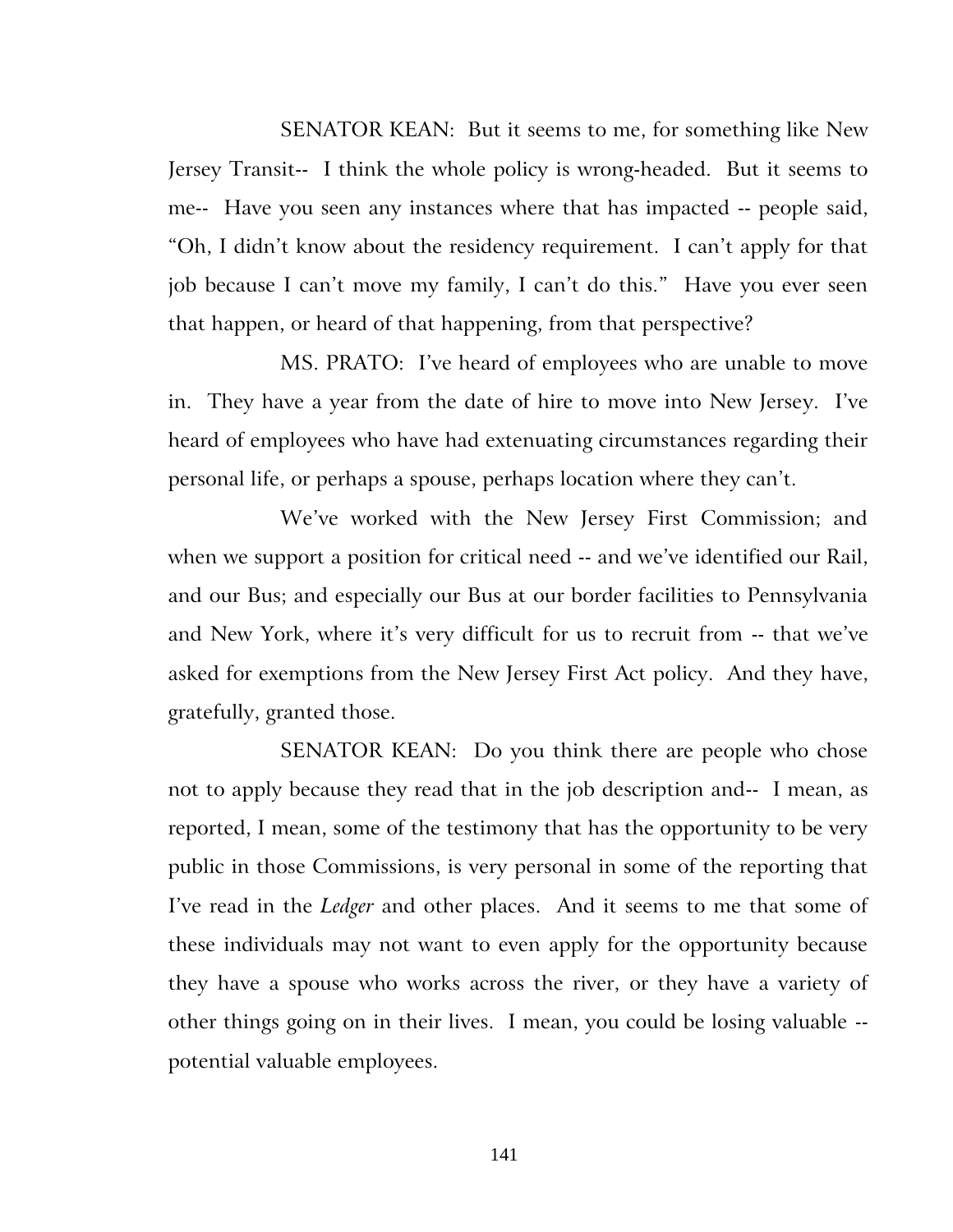MS. PRATO: So the answer is, I don't know. But what I do know is that we change the posting for positions that we've identified as a critical need -- that now state, "New Jersey Transit has a residency requirement. New Jersey Transit would support a request for exemption, based on critical need." So that we're signaling to other perspective candidates that your residency would be something that we would support a letter in front of the Commission on why we need that skill set.

SENATOR KEAN: Thank you.

Thank you.

SENATOR GORDON: Senator, you know, I happen to share your concerns about these residency requirements. And as I mentioned -- I think there's going to be some significant legislation emerging from this process. I mean, one of the things that we ought to consider is whether New Jersey Transit should be carved out of some of these residency requirements, given the skill requirements -- the very specialized skill requirements of some of these positions. And perhaps we can work on that.

I know Senator Weinberg has one final question, and then we're going to--

SENATOR WEINBERG: Maybe a couple of final questions.

ASSEMBLYMAN McKEON: No; I'm just-- I'll just sit here; no problem.

> SENATOR GORDON: You're billing, aren't you? (laughter) ASSEMBLYMAN McKEON: Yes. (laughter) SENATOR GORDON: Senator Weinberg. SENATOR KEAN: He has to get to the beach.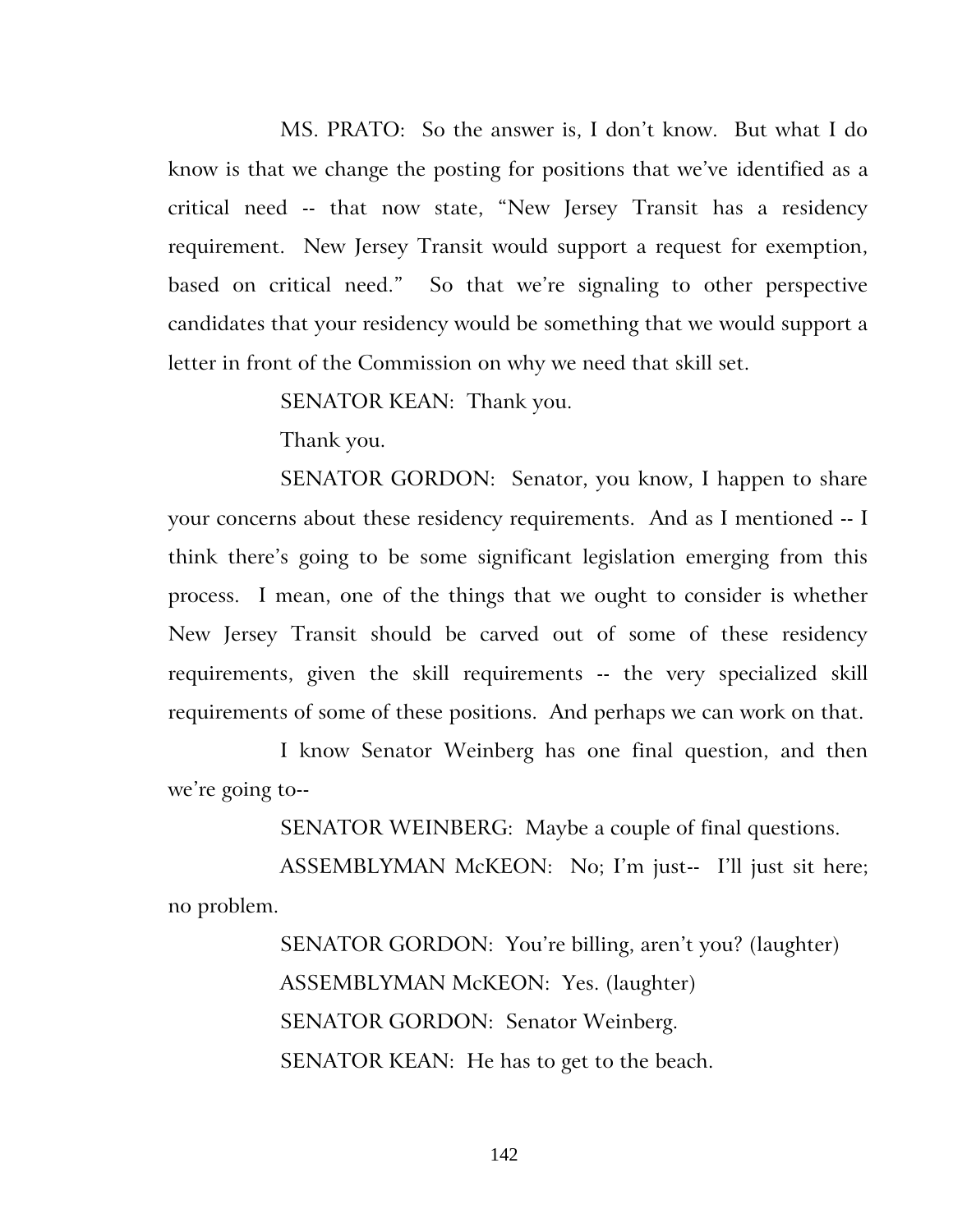ASSEMBLYMAN McKEON: That's true. Senator Kean's family is waiting for him in Bay Head; would you move this along here? (laughter)

SENATOR KEAN: No, your family.

SENATOR WEINBERG: You're going to make me feel really badly; but not badly enough not to ask.

Since you finalize the job descriptions -- first of all, are they posted before they're necessarily finalized? Do you post non-finalized job descriptions?

MS. PRATO: In advertising a vacancy?

SENATOR WEINBERG: Yes.

MS. PRATO: In general, I would say "no;" but I don't know that, perhaps, has been a draft that was posted to get up in front of candidates so that we could move it along with some speed.

SENATOR WEINBERG: And if the job description has not been finalized, how do you know what the pay scale should be?

MS. PRATO: So in the particular job description--

SENATOR WEINBERG: Well, I mean--

MS. PRATO: --you're asking--

SENATOR WEINBERG: --we were talking about one job description -- but I suspect there are others -- with the Director of Policy and Planning. That job has been functioning, and the person has been functioning in it, I would say for two, three, four years?

> MS. PRATO: Two years; I think we started on the same day. SENATOR WEINBERG: Okay, so--

MS. PRATO: It might have been two years.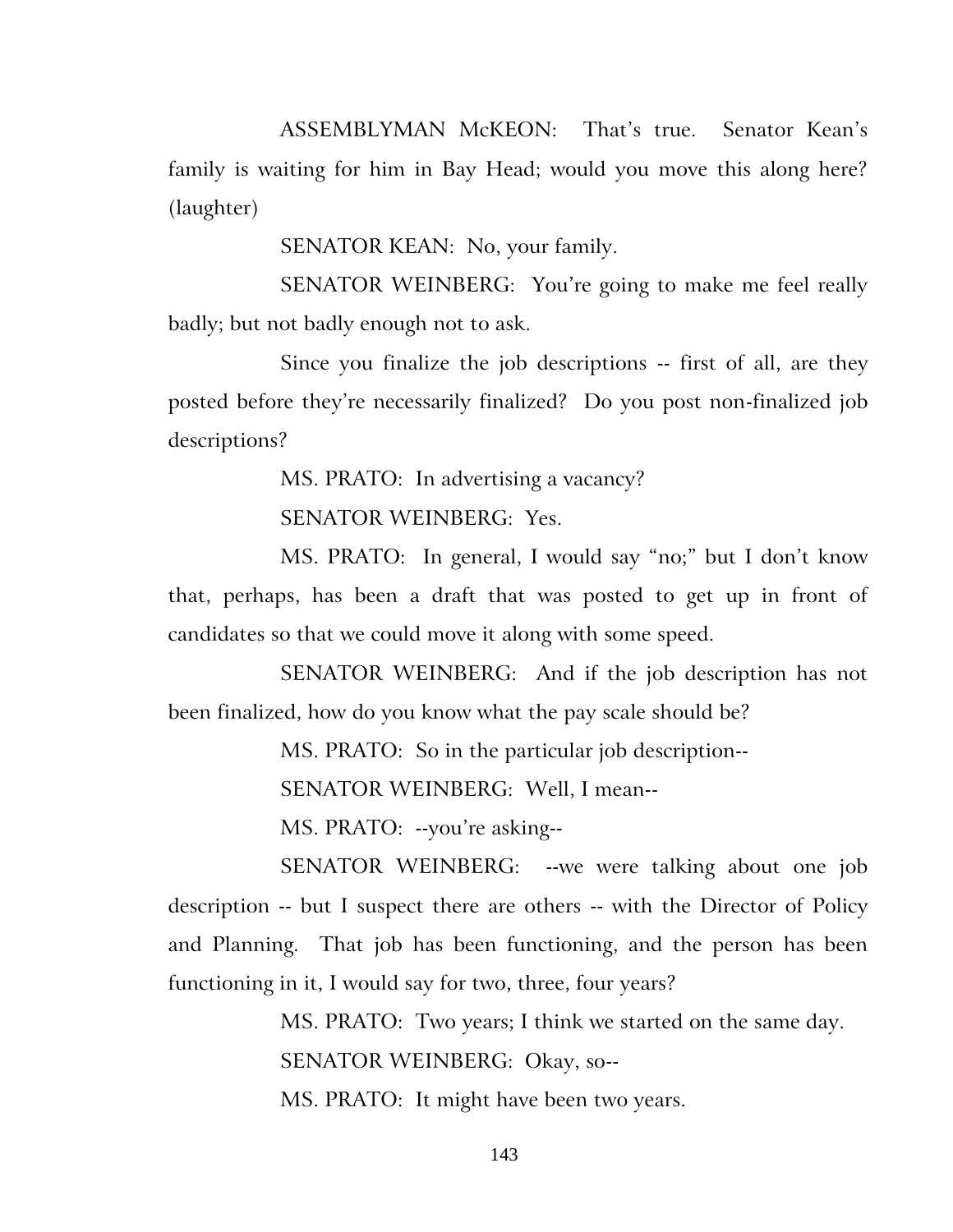SENATOR WEINBERG: And during all that length of time, there has been no attempt or-- Somehow you haven't been able to fulfill the finalizing of that job description?

MS. PRATO: That's correct.

SENATOR WEINBERG: Does the person who is functioning in it know what his job description is?

MS. PRATO: Yes. Well, he knows what his job duties and accountabilities are. His supervisor would be watching all of the expectations, in terms of goals and work product.

SENATOR WEINBERG: So there is accountability and goals, even if the job description is not finalized?

MS. PRATO: Yes; and as I mentioned before--

SENATOR WEINBERG: Well, was there a difference in the subpoena request -- finalized job descriptions versus whatever these other job descriptions are? Do we know the answer to that? (no response) You don't think so; okay.

UNIDENTIFIED MEMBER OF COMMITTEE: (off mike) It's not identical, but it was a very similar--

SENATOR WEINBERG: I'm sorry?

ASSEMBLYMAN McKEON: It's not identical.

UNIDENTIFIED MEMBER OF COMMITTEE: (off mike) It's not word-for-word identical, but very similar.

SENATOR KEAN: Can we have that--

ASSEMBLYMAN McKEON: Yes; it's not identical, but very similar, per counsel.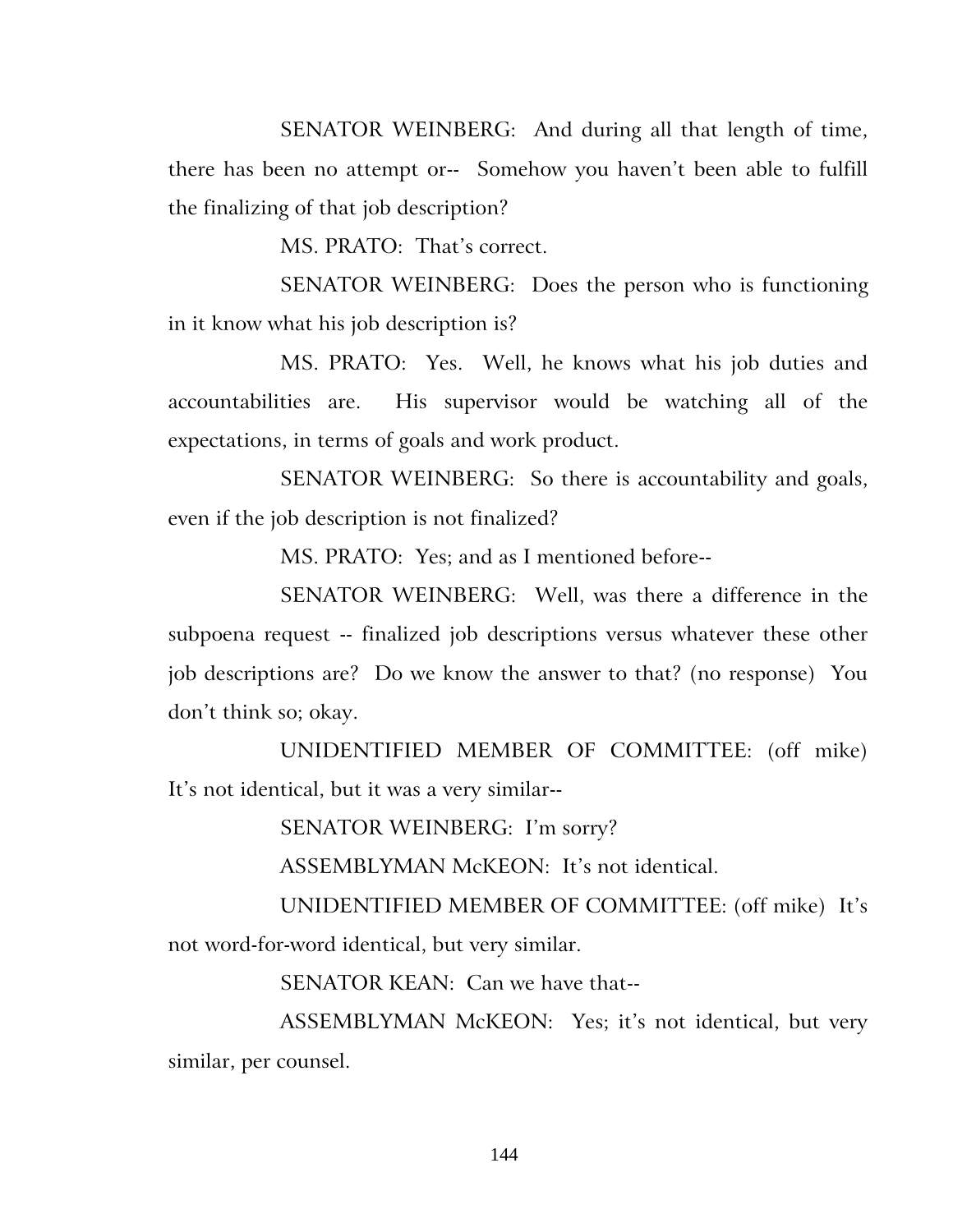SENATOR WEINBERG: This subpoena-- I'm sorry, I don't understand that. What I want to know is, did our subpoena somehow differentiate between finalized job descriptions and job descriptions that are not finalized?

UNIDENTIFIED MEMBER OF COMMITTEE: (off mike) No, it did not.

SENATOR WEINBERG: Okay; all right.

Thank you. That was easier. (laughter)

So in your mind, there should have been no distinction in supplying this information. Is that correct?

MS. PRATO: No; I supplied our finalized job descriptions. I'm happy to supply the draft.

SENATOR WEINBERG: So in your mind, you were not-- In answering this subpoena, a non-finalized job description was not included. Is that correct?

MS. PRATO: So I have a library of job descriptions. And we went through, and we-- All finalized job descriptions are in a library, and we went through and we printed out the ones that were final.

SENATOR WEINBERG: So if it's not finalized, it's not in the library? I'll ask the question in another way. Is that right?

MS. PRATO: Yes, that's correct.

SENATOR WEINBERG: So if it's not in the library, you didn't send it, you didn't respond.

MS. PRATO: Correct.

SENATOR WEINBERG: Thank you.

ASSEMBLYMAN McKEON: I'm good. (laughter)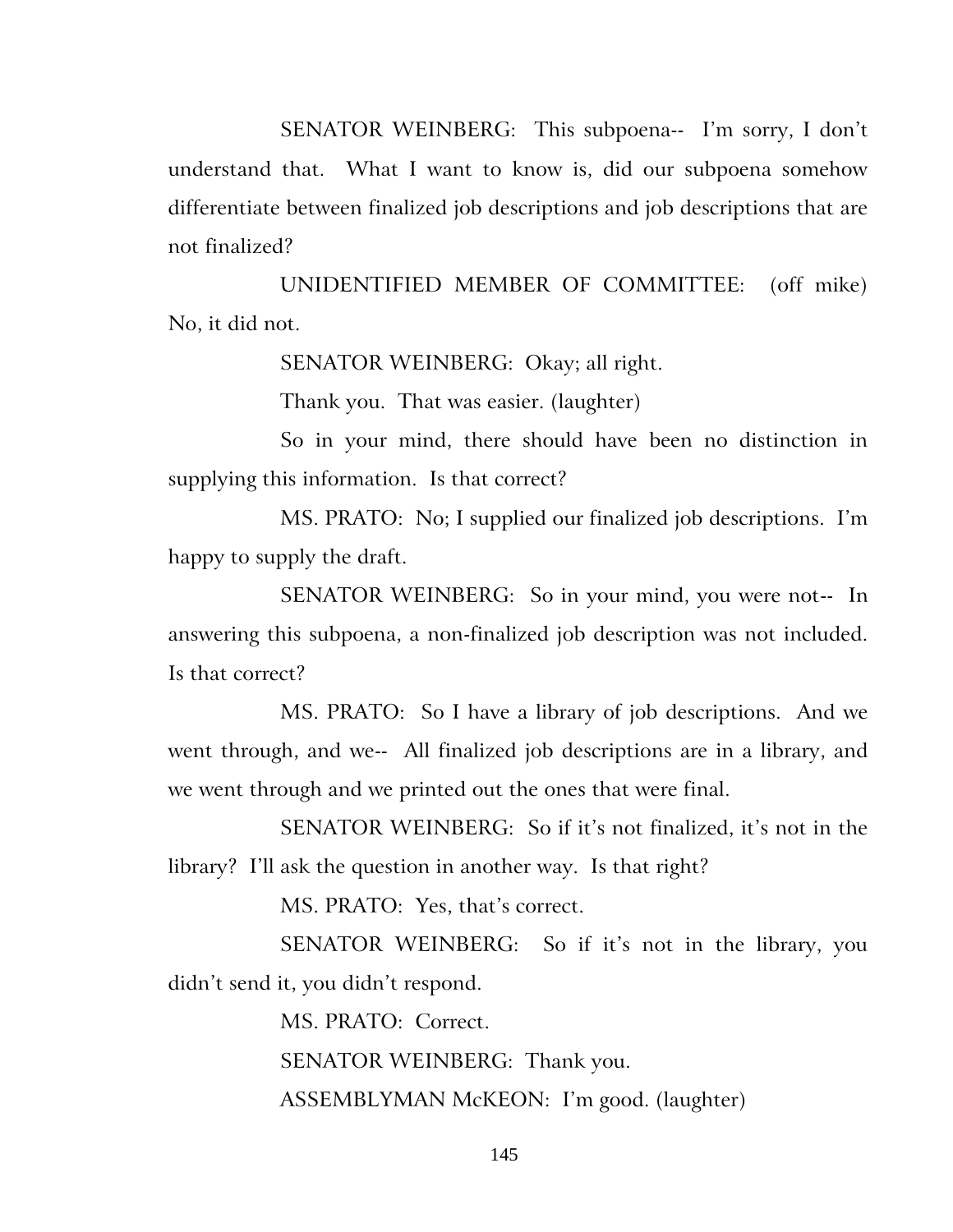SENATOR GORDON: You're on.

ASSEMBLYMAN McKEON: Thanks; I promise we'll go quick, as long as you say just what I want you to. (laughter)

MS. PRATO: All right.

ASSEMBLYMAN McKEON: Just a couple of areas; and it really is for Ms. Prato.

I was reviewing your résumé; and I note that in 2006 to 2012, you worked at the Rochester-Genesee Regional Transportation Authority.

MS. PRATO: I did, from 2005 to 2012.

ASSEMBLYMAN McKEON: Okay. And from 2005 to 2010, Jackie Halldow worked there as well, correct?

MS. PRATO: Correct.

ASSEMBLYMAN McKEON: She was a friend, an acquaintance of yours?

MS. PRATO: She worked as the Vice President of Communications.

ASSEMBLYMAN McKEON: And that's the same Ms. Halldow who was placed by the Christie Administration at NJ Transit for six years; went and served the Christie Administration as Deputy Chief of Staff for 13 months -- even though that's not on her résumé--

SENATOR GORDON: She worked in the Governor's Office.

ASSEMBLYMAN McKEON: In the Governor's Office, yes. And then came back and took Mr. Wyckoff's position -- that one; right?

MS. PRATO: Ms. Halldow was the Chief of Staff, went to the Governor's Office, and was rehired as the Chief of Staff.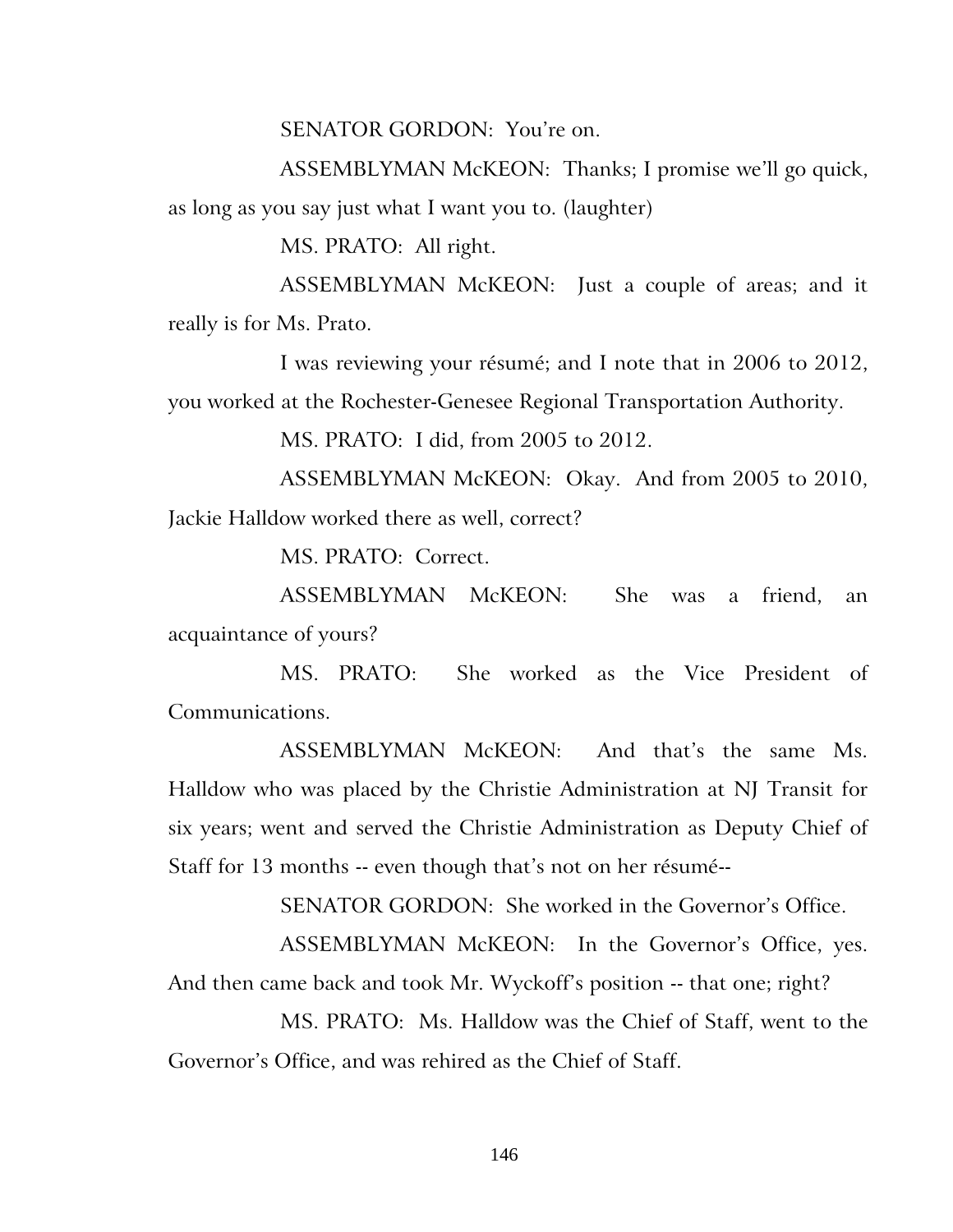ASSEMBLYMAN McKEON: Okay. I just was kind of making the connections.

And speaking of which, I was reviewing Ms. Baker's résumé, who was the -- who is now the Chief Compliance Officer. And I note that she was the Attorney General -- the Assistant AG and then the Deputy AG, promoted for -- from 2012 to just recently -- who was assigned to NJ Transit. So she's basically, principally, the one who is making all these litigation decisions, right? And she's now the Chief Compliance Officer. I just wanted to make sure I understood what her position was.

MS. PRATO: She is now the Chief Compliance Officer, and she was with the Deputy Attorney General's Office; yes. And she was--

ASSEMBLYMAN McKEON: She was the one overseeing the litigation we're all talking about, from 2012 forward. Okay.

Have you ever rewritten a job posting to match an educational background of an individual?

MS. PRATO: Yes.

ASSEMBLYMAN McKEON: You have. And was that the case relative to our recent hire of a CFO, Ms. J. Patel?

MS. PRATO: No.

ASSEMBLYMAN McKEON: Well, is it not a fact that Ms. J. Patel, who was with the Christie Administration in the Treasurer's Office, when hired as CFO -- the posting had been that a CPA was required, and then it was changed to indicate that CPA was just preferred.

> MS. PRATO: No-- ASSEMBLYMAN McKEON: That's not the case?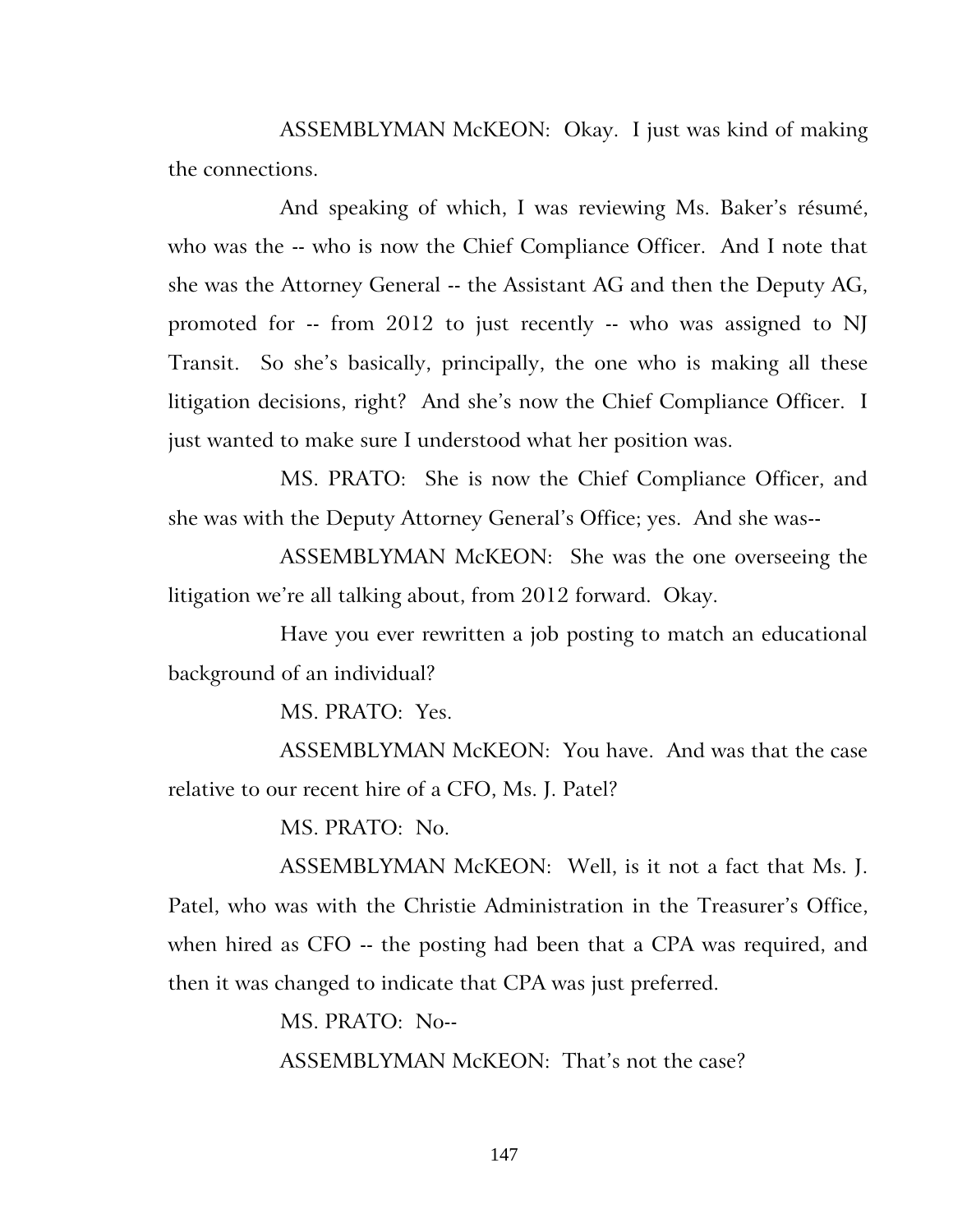MS. PRATO: --that is not the case. That position was originally posted when Kathleen Sharman left the position; Warren Hersch was acting in the position. Kathleen Sharman had left the position. It was originally posted then, with a CPA. And then the determination was made by the Executive Director the CPA was not required. And then, after that, Michael Lihvarcik was hired; and Mike, since, left our employ.

ASSEMBLYMAN McKEON: Okay; so it was the Executive Director's position that a CPA wasn't essential for that position, notwithstanding that the person previously there had it, and it was posted that way.

MS. PRATO: Correct.

ASSEMBLYMAN McKEON: Okay; all right.

I'm reviewing a letter that -- signed by you-- If this was a court, I'd come up and show it to you and make sure that's your signature. I presume that that's the case; it's on New Jersey Transit letterhead, dated August 21, 2017. It references a litigation hold of August 6; but I assume that that was just a typo, as our subpoena wasn't even issued until August 11. But the typo head-- This was where Mr. Baretta was terminated for the failure to bring his computer to NJ Transit in a timely way -- by August 18. That letter -- is that accurately a depiction of a letter that you signed and sent?

MS. PRATO: I believe that's the letter I signed.

ASSEMBLYMAN McKEON: Is there anything on this letter relative to automobile policy violation? I think that's a "yes" or "no."

MS. PRATO: On the letter?

ASSEMBLYMAN McKEON: Yes.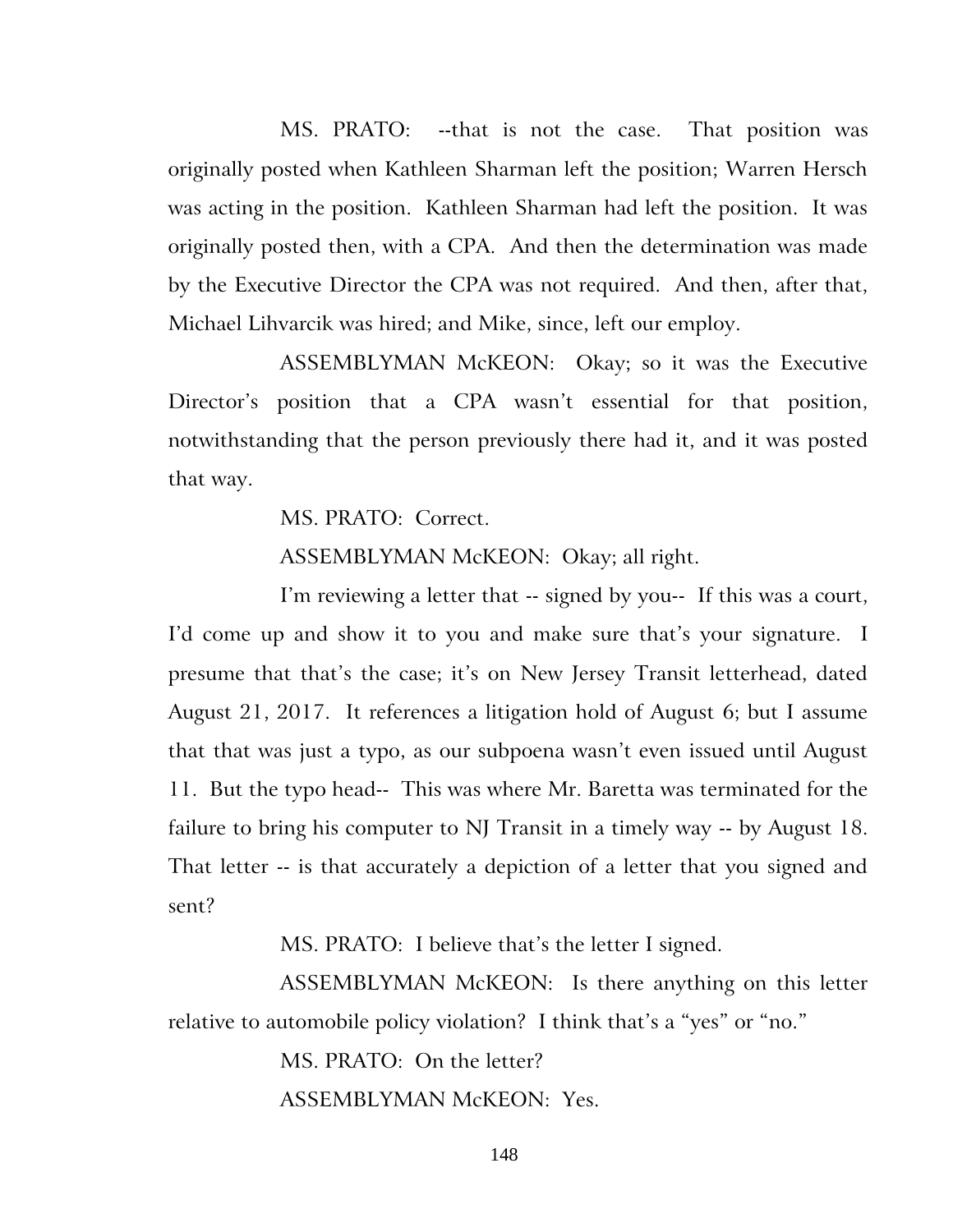MS. PRATO: No, I don't believe so.

ASSEMBLYMAN McKEON: Okay. It would be a convenient way to get a *gotcha-guy* is to, maybe, have somebody chase him around and see if he pulled into a store, I would imagine.

How many vehicles are there at New Jersey Transit?

SENATOR GORDON: Besides the buses.

MS. PRATO: I don't--

ASSEMBLYMAN McKEON: Meaning people who -- assigned to -- people are allowed to take home, or to use during business hours. No, let's say, just people allowed to take home.

MS. PRATO: I believe the number is 111.

ASSEMBLYMAN McKEON: All right. And is there a policy in place where we have people follow people like that at home?

MS. PRATO: All vehicles are equipped with GPS locating systems.

ASSEMBLYMAN McKEON: Okay; all right. Fair enough.

And if we were to ask for that GPS data on all 100 vehicles, we'd be able to track who, if anyone, diverted from the path directly to their work to home, I would presume; beyond, presumably, Mr. Baretta, relative to what was stated earlier?

MS. PRATO: Yes, but I don't know the retention of-- That's not under my purview.

ASSEMBLYMAN McKEON: Okay; fair enough.

I have no further questions for you. I just -- I think the Chair and I are ready to wrap it up, and I do have some comments to make, and I know you do as well.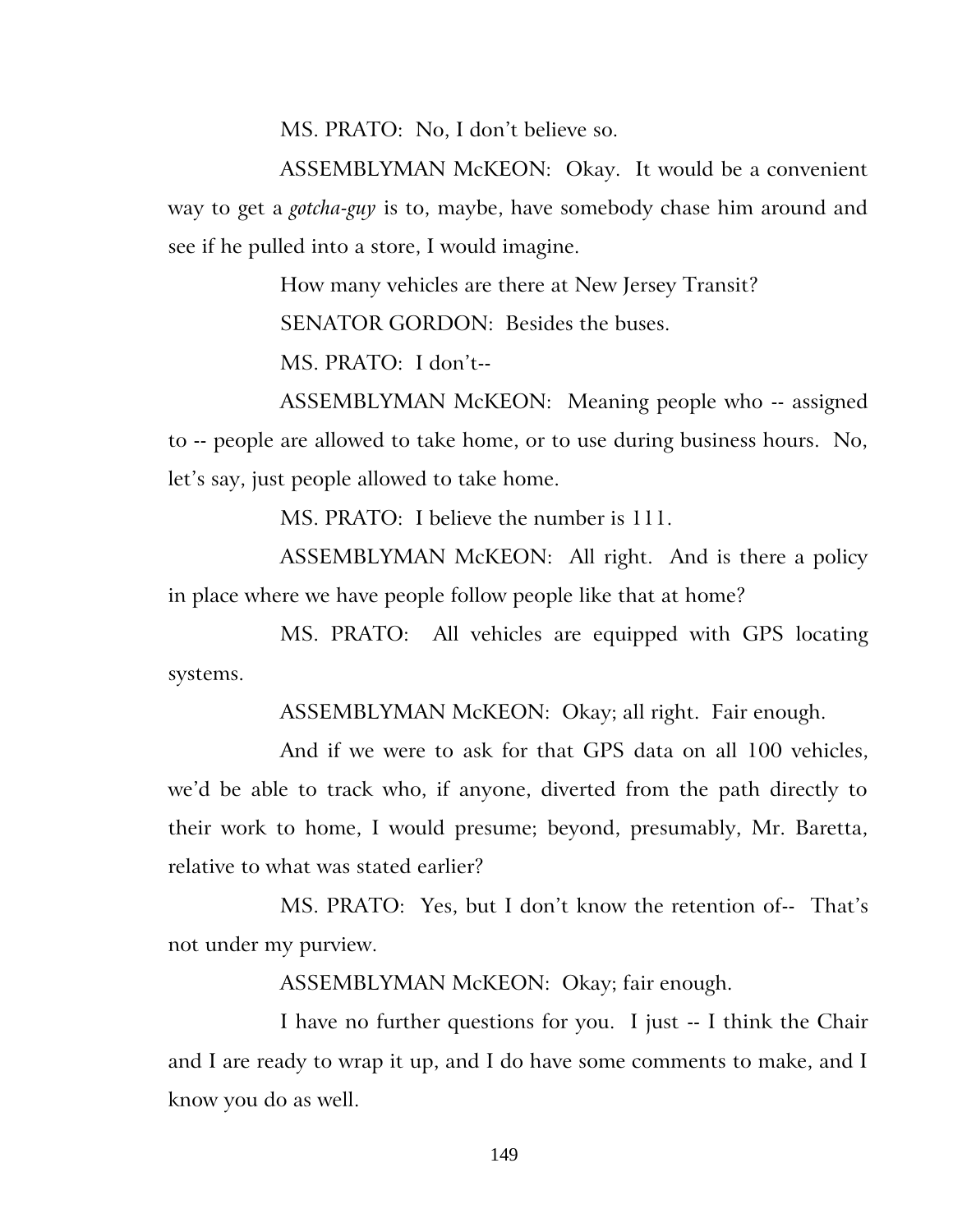SENATOR GORDON: I actually do not have any extensive comments; I have no comments, really, to make as closing remarks. So let me just defer to you, Assemblyman.

ASSEMBLYMAN McKEON: All right.

Well, I appreciate that; and I guess, you know-- And I don't know -- do any of our colleagues have any comments they want to end up with before I go on and on? (no response)

And it won't be on and on again, I promise you; it's late in the day, and it's the summer on top of it, and a Friday, to further accentuate everybody's patience.

But I have to say, relative to what we went through, from beginning to end, regarding the tenure of the individual who was hired to be Chief Compliance Officer, who was going to straighten out all the issues that are well-documented. And each and every point that was made -- to come back and address it as if, "Well, he was using his car for private reasons; that's why we got rid of him." Is that the best you got, relative to everything we went through, relative to all the memorandums that chronicled all the issues that included basic safety? I just think that's abhorrent.

I also note that we were talking about patronage today. And if that's not crystal clear -- as we were trying to tease out beyond what are our own individual investigation brought forward; beyond what the whistleblowers brought to all of our attention -- again, it's just abundantly clear that that needs to be changed. That has to be a part of the solution.

Look what we know -- and, you know, I guess Mr. Drewniak is the low-hanging fruit, because of his prominent role in the whole Bridgegate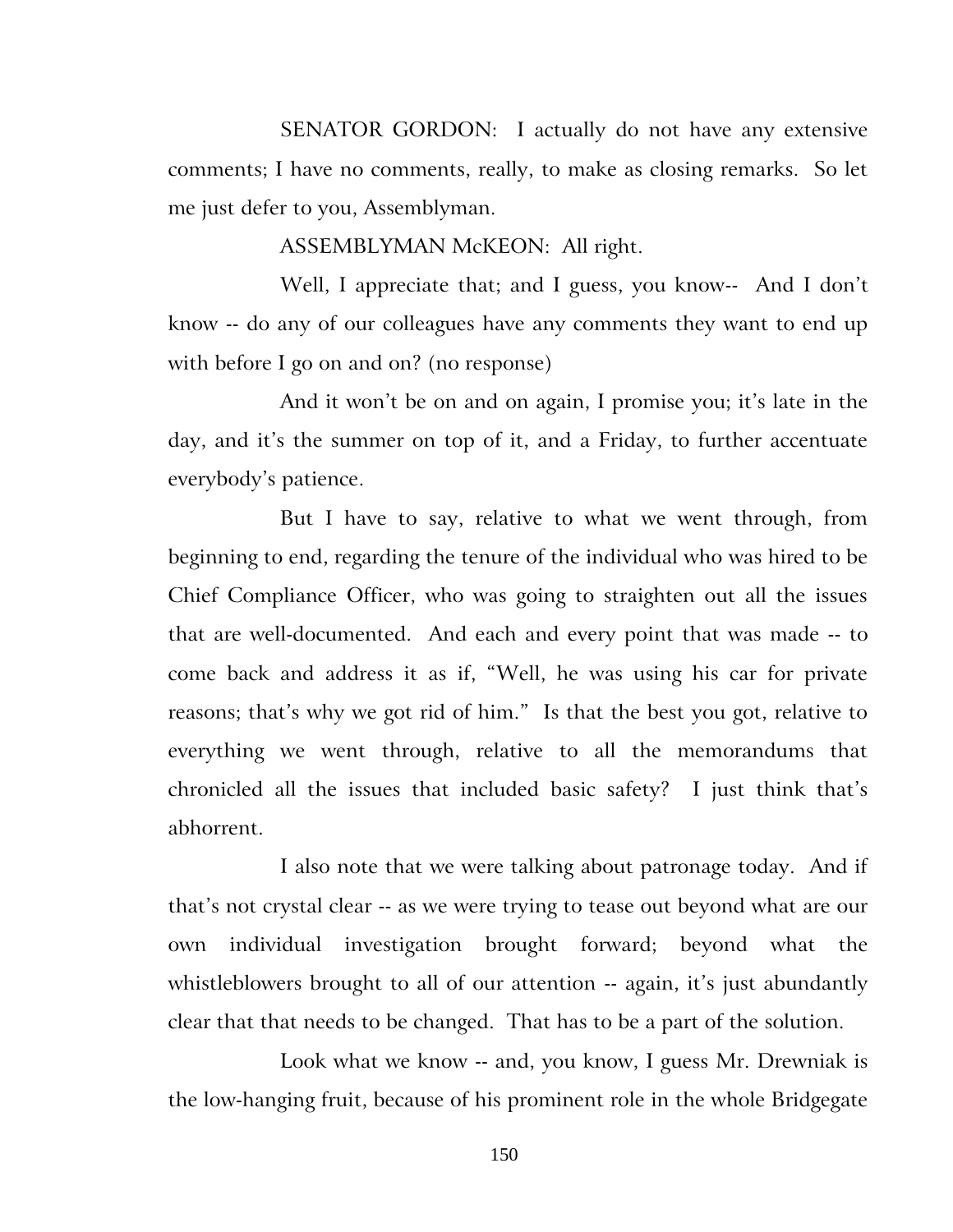circumstance; and because of the fact that when he came in as the Governor's spokesman in 2010, he talked about, "Ending the patronage hiring that typified the past." Quote, unquote, from Mr. Drewniak, relative specifically to NJ Transit. And yet, without going through his entire résumé, by 2015 in April, when they needed somewhere to park him, all of a sudden someone with no transit experience took a job that was the thirdhighest compensated individual in the entire organization.

In court -- in Federal court, Mr. Drewniak testified he was hired based on a position that was created for him; but he didn't know why. That's under oath. I ask any of us: why?

From the résumés we did get, we know that one individual at New Jersey Transit-- And looking at individuals earning anywhere between \$170,000 and \$175,000, we know one of them was a Christie aid who was involved in the surreptitious -- whatever the word is -- hiding while he was videotaping the head of NJEA during a very contentious time. And later, working at the Port Authority and actually drafting a memo to you, Senator Weinberg, as to your inquiries to Commissioner Schubert, about the George Washington Bridge closings. And a wise-guy response, to boot.

SENATOR WEINBERG: What a surprise. (laughter)

ASSEMBLYMAN McKEON: Three hired were on the Bridgegate witness list; 4 out of 10 were questioned in the infamous Gibson-Dunn report; 2 were titled Senior Compliance Officers when compliance, as we know, is a major part of what the issues are to be addressed; 2 are from the Patton Boggs law firm, which is the lawyers who the Governor used, relative to supporting him through Bridgegate.